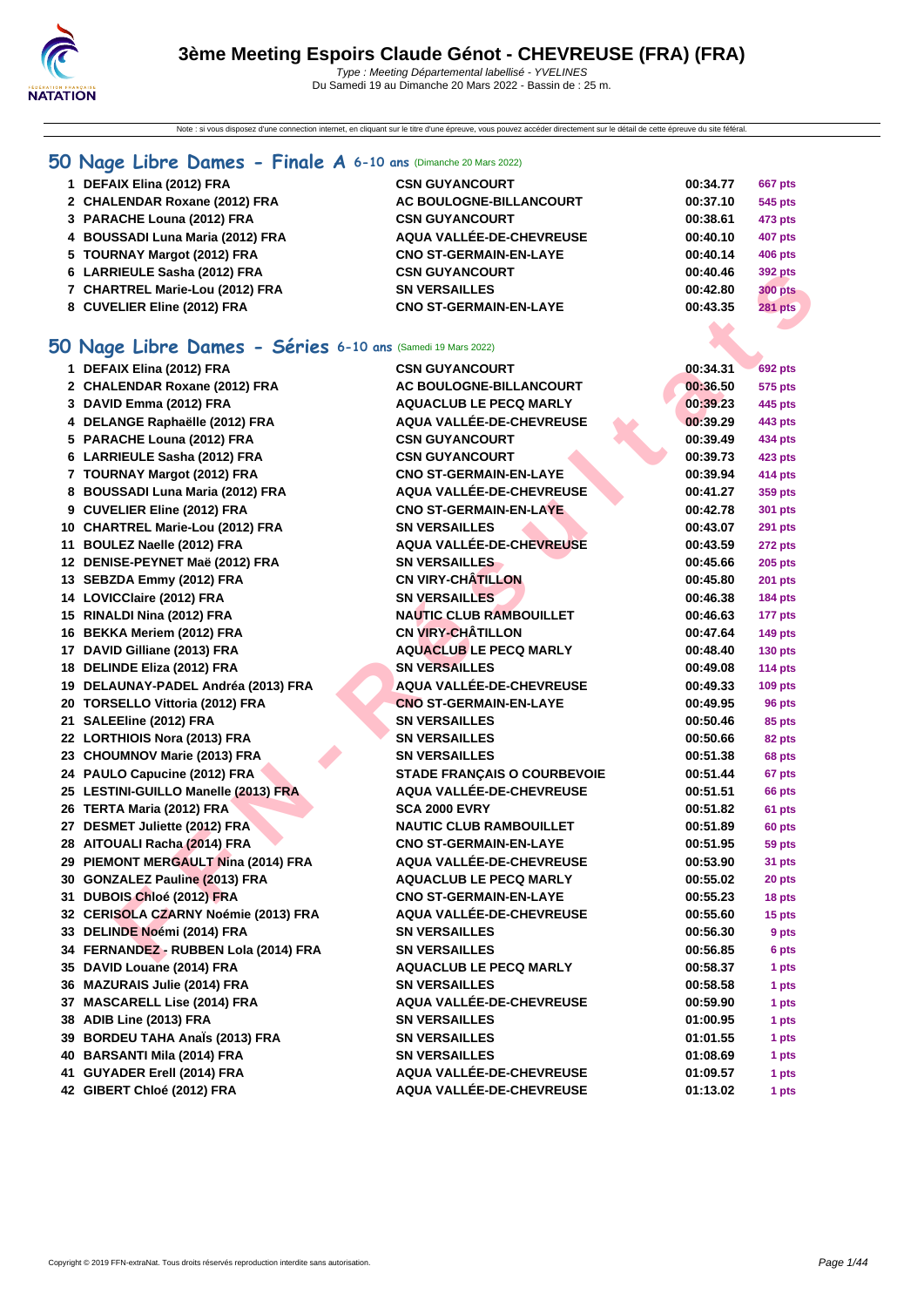

| 50 Nage Libre Dames - Séries (suite) |
|--------------------------------------|
|--------------------------------------|

| 43 IMBERT Mathilde (2014) FRA  | AQUA VALLÉE-DE-CHEVREUSE      | 01:14.14 | 1 pts |
|--------------------------------|-------------------------------|----------|-------|
| 44 BOBI Elona Marie (2013) FRA | AQUA VALLÉE-DE-CHEVREUSE      | 01:14.18 | 1 pts |
| 45 BELLAACHIA Insaf (2013) FRA | AQUA VALLÉE-DE-CHEVREUSE      | 01:14.38 | 1 pts |
| 46 LABRUNYE Chiara (2014) FRA  | AQUA VALLÉE-DE-CHEVREUSE      | 01:22.44 | 1 pts |
| --- LIU Emma (2012) FRA        | <b>CNO ST-GERMAIN-EN-LAYE</b> | DNS dec  |       |

### **100 Nage Libre Dames - Finale A 11-13 ans** (Dimanche 20 Mars 2022)

| <b>UU Nage Libre Dames - Finale A 11-13 ans (Dimanche 20 Mars 2022)</b> |                                    |                                                                                                                                 |
|-------------------------------------------------------------------------|------------------------------------|---------------------------------------------------------------------------------------------------------------------------------|
| 1 AZIZI Lilia (2009) FRA                                                | <b>SN VERSAILLES</b>               | 00:59.94<br><b>1111 pts</b><br>50m: 00:29.57 (00:29.57) 100m: 00:59.94 (00:30.37)                                               |
| 2 CIRON VIDIL Lilou (2009) FRA                                          | <b>CN VIRY-CHÂTILLON</b>           | 01:02.57<br><b>1022 pts</b><br>50m: 00:30.34 (00:30.34) 100m: 01:02.57 (00:32.23)                                               |
| 3 SAUZEAU Lilou (2009) FRA                                              | <b>SN VERSAILLES</b>               | 01:03.74<br>983 pts<br>50m: 00:31.21 (00:31.21) 100m: 01:03.74 (00:32.53)                                                       |
| 4 SANANIKONE Emma (2010) FRA                                            | AQUA VALLÉE-DE-CHEVREUSE           | 01:03.83<br>980 pts<br>50m: 00:31.53 (00:31.53) 100m: 01:03.83 (00:32.30)                                                       |
| 5 RAULT Anais (2009) FRA                                                | <b>CNO ST-GERMAIN-EN-LAYE</b>      | 01:04.37<br>963 pts<br>50m: 00:30.73 (00:30.73) 100m: 01:04.37 (00:33.64)                                                       |
| 6 ALL TAMBA Roxane (2009) FRA                                           | <b>CNO ST-GERMAIN-EN-LAYE</b>      | 01:04.44<br><b>960 pts</b><br>50m: 00:31.07 (00:31.07) 100m: 01:04.44 (00:33.37)                                                |
| 7 CIMKAUSKAS Ilana (2009) FRA                                           | <b>STADE FRANÇAIS O COURBEVOIE</b> | 01:05.89<br><b>914 pts</b><br>50m: 00:31.48 (00:31.48) 100m: 01:05.89 (00:34.41)                                                |
| 8 BARSANTI Juliana (2009) FRA                                           | <b>ES MASSY NATATION</b>           | 01:07.30<br>870 pts<br>50m: 00:32.69 (00:32.69) 100m: 01:07.30 (00:34.61)                                                       |
| 00 Nage Libre Dames - Finale B 11-13 ans (Dimanche 20 Mars 2022)        |                                    |                                                                                                                                 |
| 1 REMY Lou (2009) FRA                                                   | <b>ES MASSY NATATION</b>           | 01:07.27<br>871 pts<br>50m: 00:31.78 (00:31.78) 100m: 01:07.27 (00:35.49)                                                       |
| 2 LOPES Melody (2009) FRA                                               | <b>STADE FRANÇAIS O COURBEVOIE</b> | 01:07.54<br><b>863 pts</b>                                                                                                      |
| 3 SEGGIE Annabel Dilara (2009) GBR                                      | <b>CNO ST-GERMAIN-EN-LAYE</b>      | 50m: 00:32.40 (00:32.40) 100m: 01:07.54 (00:35.14)<br>01:08.25<br>841 pts                                                       |
| 4 DE LION Margaux (2009) FRA                                            | <b>STADE FRANÇAIS O COURBEVOIE</b> | 50m: 00:32.21 (00:32.21) 100m: 01:08.25 (00:36.04)<br>01:08.36<br>838 pts<br>50m: 00:32.68 (00:32.68) 100m: 01:08.36 (00:35.68) |
| 5 OUERFELLI Nesrine (2009) FRA                                          | <b>STADE FRANÇAIS O COURBEVOIE</b> | 01:09.18<br>813 pts<br>50m: 00:33.38 (00:33.38) 100m: 01:09.18 (00:35.80)                                                       |
| 6 JAILLET PEYREGNE Chloé (2009) FRA                                     | <b>CSN GUYANCOURT</b>              | 01:09.28<br>811 pts<br>50m: 00:33.18 (00:33.18) 100m: 01:09.28 (00:36.10)                                                       |
| 7 LARRIEULE Maïa (2009) FRA                                             | <b>CSN GUYANCOURT</b>              | 01:09.80<br>795 pts<br>50m: 00:33.22 (00:33.22) 100m: 01:09.80 (00:36.58)                                                       |
| 8 PARACHE Oriana (2009) FRA                                             | <b>CSN GUYANCOURT</b>              | 01:11.75<br><b>739 pts</b><br>50m: 00:34.99 (00:34.99) 100m: 01:11.75 (00:36.76)                                                |
| 00 Nage Libre Dames - Séries 11-13 ans (Samedi 19 Mars 2022)            |                                    |                                                                                                                                 |
| 1 AZIZI Lilia (2009) FRA                                                | <b>SN VERSAILLES</b>               | 00:59.39<br>1130 pts                                                                                                            |
| 2 CIRON VIDIL Lilou (2009) FRA                                          | <b>CN VIRY-CHÂTILLON</b>           | 50m: 00:28.88 (00:28.88) 100m: 00:59.39 (00:30.51)<br>01:01.47<br>1059 pts                                                      |
| 3 SAUZEAU Lilou (2009) FRA                                              | <b>SN VERSAILLES</b>               | 50m: 00:29.88 (00:29.88) 100m: 01:01.47 (00:31.59)<br>01:03.67<br>985 pts                                                       |
| 4 RAULT Anais (2009) FRA                                                | <b>CNO ST-GERMAIN-EN-LAYE</b>      | 50m: 00:30.82 (00:30.82) 100m: 01:03.67 (00:32.85)<br>01:03.77<br>982 pts                                                       |
|                                                                         |                                    | E0- - 00:00 CO (00:00.00)                                                                                                       |

## **100 Nage Libre Dames - Finale B 11-13 ans** (Dimanche 20 Mars 2022)

| 1 REMY Lou (2009) FRA               | <b>ES MASSY NATATION</b>           |                                                    | 01:07.27 | 871 pts        |
|-------------------------------------|------------------------------------|----------------------------------------------------|----------|----------------|
|                                     |                                    | 50m: 00:31.78 (00:31.78) 100m: 01:07.27 (00:35.49) |          |                |
| 2 LOPES Melody (2009) FRA           | <b>STADE FRANÇAIS O COURBEVOIE</b> |                                                    | 01:07.54 | 863 pts        |
|                                     |                                    | 50m: 00:32.40 (00:32.40) 100m: 01:07.54 (00:35.14) |          |                |
| 3 SEGGIE Annabel Dilara (2009) GBR  | <b>CNO ST-GERMAIN-EN-LAYE</b>      |                                                    | 01:08.25 | 841 pts        |
|                                     |                                    | 50m: 00:32.21 (00:32.21) 100m: 01:08.25 (00:36.04) |          |                |
| 4 DE LION Margaux (2009) FRA        | <b>STADE FRANCAIS O COURBEVOIE</b> |                                                    | 01:08.36 | 838 pts        |
|                                     |                                    | 50m: 00:32.68 (00:32.68) 100m: 01:08.36 (00:35.68) |          |                |
| 5 OUERFELLI Nesrine (2009) FRA      | <b>STADE FRANCAIS O COURBEVOIE</b> |                                                    | 01:09.18 | 813 pts        |
|                                     |                                    | 50m: 00:33.38 (00:33.38) 100m: 01:09.18 (00:35.80) |          |                |
| 6 JAILLET PEYREGNE Chloé (2009) FRA | <b>CSN GUYANCOURT</b>              | 50m: 00:33.18 (00:33.18) 100m: 01:09.28 (00:36.10) | 01:09.28 | 811 pts        |
|                                     | <b>CSN GUYANCOURT</b>              |                                                    |          |                |
|                                     |                                    |                                                    |          |                |
| 7 LARRIEULE Maïa (2009) FRA         |                                    |                                                    | 01:09.80 | <b>795 pts</b> |
|                                     |                                    | 50m: 00:33.22 (00:33.22) 100m: 01:09.80 (00:36.58) |          |                |
| 8 PARACHE Oriana (2009) FRA         | <b>CSN GUYANCOURT</b>              | 50m: 00:34.99 (00:34.99) 100m: 01:11.75 (00:36.76) | 01:11.75 | <b>739 pts</b> |

## **100 Nage Libre Dames - Séries 11-13 ans** (Samedi 19 Mars 2022)

| 1 AZIZI Lilia (2009) FRA       | <b>SN VERSAILLES</b>               |                                                    | 00:59.39 | 1130 pts       |
|--------------------------------|------------------------------------|----------------------------------------------------|----------|----------------|
|                                |                                    | 50m: 00:28.88 (00:28.88) 100m: 00:59.39 (00:30.51) |          |                |
| 2 CIRON VIDIL Lilou (2009) FRA | <b>CN VIRY-CHÂTILLON</b>           |                                                    | 01:01.47 | 1059 pts       |
|                                |                                    | 50m: 00:29.88 (00:29.88) 100m: 01:01.47 (00:31.59) |          |                |
| 3 SAUZEAU Lilou (2009) FRA     | <b>SN VERSAILLES</b>               |                                                    | 01:03.67 | 985 pts        |
|                                |                                    | 50m: 00:30.82 (00:30.82) 100m: 01:03.67 (00:32.85) |          |                |
| 4 RAULT Anais (2009) FRA       | <b>CNO ST-GERMAIN-EN-LAYE</b>      |                                                    | 01:03.77 | 982 pts        |
|                                |                                    | 50m: 00:30.68 (00:30.68) 100m: 01:03.77 (00:33.09) |          |                |
| 5 ALL TAMBA Roxane (2009) FRA  | <b>CNO ST-GERMAIN-EN-LAYE</b>      | 50m: 00:30.76 (00:30.76) 100m: 01:04.05 (00:33.29) | 01:04.05 | 973 pts        |
|                                | AQUA VALLÉE-DE-CHEVREUSE           |                                                    |          |                |
| 6 SANANIKONE Emma (2010) FRA   |                                    | 50m: 00:31.79 (00:31.79) 100m: 01:04.66 (00:32.87) | 01:04.66 | 953 pts        |
|                                |                                    |                                                    |          |                |
| 7 CIMKAUSKAS Ilana (2009) FRA  | <b>STADE FRANÇAIS O COURBEVOIE</b> | 50m: 00:31.33 (00:31.33) 100m: 01:05.39 (00:34.06) | 01:05.39 | 930 pts        |
| 8 BARSANTI Juliana (2009) FRA  | <b>ES MASSY NATATION</b>           |                                                    | 01:06.23 | 903 pts        |
|                                |                                    | 50m: 00:31.43 (00:31.43) 100m: 01:06.23 (00:34.80) |          |                |
| 9 REMY Lou (2009) FRA          | <b>ES MASSY NATATION</b>           |                                                    | 01:06.95 | <b>881 pts</b> |
|                                |                                    |                                                    |          |                |

50m : 00:31.92 (00:31.92) 100m : 01:06.95 (00:35.03)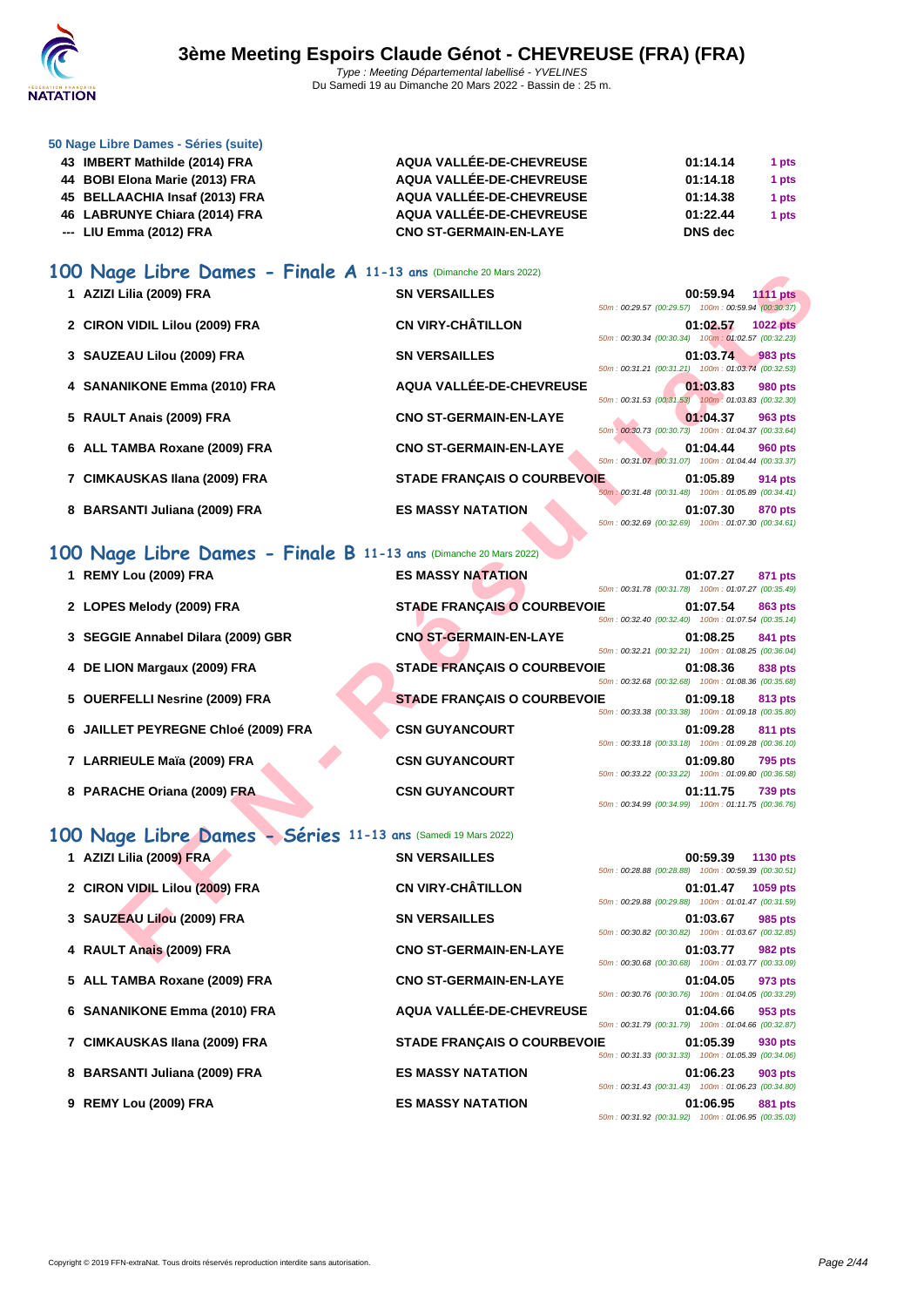

|    | 100 Nage Libre Dames - Séries (suite)<br>10 LOPES Melody (2009) FRA | <b>STADE FRANÇAIS O COURBEVOIE</b>     | 01:07.60                                                                                                             | 861 pts        |
|----|---------------------------------------------------------------------|----------------------------------------|----------------------------------------------------------------------------------------------------------------------|----------------|
|    | 11 OUERFELLI Nesrine (2009) FRA                                     | <b>STADE FRANÇAIS O COURBEVOIE</b>     | 50m: 00:31.86 (00:31.86) 100m: 01:07.60 (00:35.74)<br>01:07.96                                                       | 850 pts        |
|    | 12 SEGGIE Annabel Dilara (2009) GBR                                 | <b>CNO ST-GERMAIN-EN-LAYE</b>          | 50m: 00:32.37 (00:32.37) 100m: 01:07.96 (00:35.59)<br>01:08.03                                                       | 848 pts        |
|    | 13 JAILLET PEYREGNE Chloé (2009) FRA                                | <b>CSN GUYANCOURT</b>                  | 50m: 00:32.41 (00:32.41) 100m: 01:08.03 (00:35.62)<br>01:09.04                                                       | 818 pts        |
|    | 14 DE LION Margaux (2009) FRA                                       | <b>STADE FRANÇAIS O COURBEVOIE</b>     | 50m: 00:32.83 (00:32.83) 100m: 01:09.04 (00:36.21)<br>01:09.54<br>50m: 00:32.74 (00:32.74) 100m: 01:09.54 (00:36.80) | <b>803 pts</b> |
|    | 15 LARRIEULE Maïa (2009) FRA                                        | <b>CSN GUYANCOURT</b>                  | 01:09.68<br>50m: 00:33.05 (00:33.05) 100m: 01:09.68 (00:36.63)                                                       | <b>799 pts</b> |
|    | 16 PARACHE Oriana (2009) FRA                                        | <b>CSN GUYANCOURT</b>                  | 01:09.91<br>50m: 00:33.68 (00:33.68) 100m: 01:09.91 (00:36.23)                                                       | 792 pts        |
|    | 17 DUMON Elise (2009) FRA                                           | <b>CN VIRY-CHÂTILLON</b>               | 01:10.02<br>50m: 00:33.84 (00:33.84) 100m: 01:10.02 (00:36.18)                                                       | <b>789 pts</b> |
|    | 18 PINAUD Alice (2009) FRA                                          | <b>ES MASSY NATATION</b>               | 01:10.87<br>50m: 00:33.18 (00:33.18) 100m: 01:10.87 (00:37.69)                                                       | 764 pts        |
|    | 19 ALIOUA Anaïs (2010) FRA                                          | <b>CN VIRY-CHÂTILLON</b>               | 01:11.22<br>50m: 00:33.65 (00:33.65) 100m: 01:11.22 (00:37.57)                                                       | 754 pts        |
|    | 20 HUCHETTE GERARD Siloë (2010) FRA                                 | <b>ES MASSY NATATION</b>               | 01:11.55<br>50m: 00:33.91 (00:33.91) 100m: 01:11.55 (00:37.64)                                                       | 745 pts        |
| 21 | DUCRE Méandra (2009) FRA                                            | <b>YERRES NATATION</b>                 | 01:11.85<br>50m: 00:35.02 (00:35.02) 100m: 01:11.85 (00:36.83)                                                       | 736 pts        |
|    | 22 MONTETAGAUD Jeanne (2010) FRA                                    | STADE FRANÇAIS O COURBEVOIE            | 01:12.69<br>50m: 00:34.61 (00:34.61) 100m: 01:12.69 (00:38.08)                                                       | 713 pts        |
|    | 23 CALMELS Charline (2009) FRA                                      | <b>AQUACLUB LE PECQ MARLY</b>          | 01:12.78<br>50m: 00:34.93 (00:34.93) 100m: 01:12.78 (00:37.85)                                                       | 710 pts        |
|    | 24 BENOIST Eloïse (2010) FRA                                        | <b>YERRES NATATION</b>                 | 01:13.15<br>50m: 00:35.35 (00:35.35) 100m: 01:13.15 (00:37.80)                                                       | <b>700 pts</b> |
|    | 25 BOUSEJJADA Shama (2009) FRA                                      | <b>SCA 2000 EVRY</b>                   | 01:13.47<br>50m: 00:34.99 (00:34.99) 100m: 01:13.47 (00:38.48)                                                       | 691 pts        |
|    | 26 PETIT EYRIN Clemence (2009) FRA                                  | <b>ES MASSY NATATION</b>               | 01:14.94<br>50m: 00:35.58 (00:35.58) 100m: 01:14.94 (00:39.36)                                                       | 651 pts        |
|    | 27 DUVAL Nine (2009) FRA                                            | <b>NAUTIC CLUB RAMBOUILLET</b>         | 01:15.14<br>50m: 00:35.91 (00:35.91) 100m: 01:15.14 (00:39.23)                                                       | 646 pts        |
|    | 28 GREMILLET Enola (2010) FRA                                       | <b>CSN GUYANCOURT</b>                  | 01:15.15<br>50m: 00:36.04 (00:36.04) 100m: 01:15.15 (00:39.11)                                                       | 646 pts        |
|    | 29 MAHLI Jade (2009) FRA                                            | <b>ASSO NATATION DE SARTROUVILLE</b>   | 01:15.23<br>50m: 00:34.83 (00:34.83) 100m: 01:15.23 (00:40.40)                                                       | 644 pts        |
|    | 30 SNEP Ava-Rebeca (2010) FRA                                       | <b>SN VERSAILLES</b>                   | 01:15.33<br>50m: 00:36.19 (00:36.19) 100m: 01:15.33 (00:39.14)                                                       | 641 pts        |
|    | 31 VARLET Shana (2009) FRA                                          | <b>STADE FRANÇAIS O COURBEVOIE</b>     | 01:15.49<br>50m : 00:34.94 (00:34.94)  100m : 01:15.49 (00:40.55)                                                    | 637 pts        |
|    | 32 NOUREDDINE Rena (2009) FRA                                       | <b>ES MASSY NATATION</b>               | 01:15.71<br>50m: 00:35.90 (00:35.90) 100m: 01:15.71 (00:39.81)                                                       | 631 pts        |
|    | 33 AKROUR Taïce (2010) FRA                                          | <b>CN VIRY-CHÂTILLON</b>               | 01:15.82<br>50m: 00:35.80 (00:35.80) 100m: 01:15.82 (00:40.02)                                                       | <b>628 pts</b> |
|    | 34 POUILLEN LOUVEAU Juline (2009) FRA                               | <b>VAL D'ESSONNE MENNECY AQUA CLUB</b> | 01:15.97<br>50m: 00:35.98 (00:35.98) 100m: 01:15.97 (00:39.99)                                                       | 624 pts        |
|    | 35 SAID Kourya (2010) FRA                                           | <b>ES MASSY NATATION</b>               | 01:16.65<br>50m: 00:36.97 (00:36.97) 100m: 01:16.65 (00:39.68)                                                       | 607 pts        |
|    | 36 MEHIGUENI Myriam (2010) FRA                                      | <b>ES MASSY NATATION</b>               | 01:16.66<br>50m: 00:35.65 (00:35.65) 100m: 01:16.66 (00:41.01)                                                       | 606 pts        |
|    | 37 LESTINI-GUILLO Léna (2010) FRA                                   | AQUA VALLÉE-DE-CHEVREUSE               | 01:17.76<br>50m: 00:37.67 (00:37.67) 100m: 01:17.76 (00:40.09)                                                       | 579 pts        |
|    | 38 WANG Eloise (2009) FRA                                           | <b>AQUACLUB LE PECQ MARLY</b>          | 01:17.79<br>50m: 00:35.89 (00:35.89) 100m: 01:17.79 (00:41.90)                                                       | 578 pts        |
|    | 39 FAKHET Kyra (2010) FRA                                           | <b>SCA 2000 EVRY</b>                   | 01:17.82<br>50m: 00:37.05 (00:37.05) 100m: 01:17.82 (00:40.77)                                                       | 577 pts        |
|    | 40 VIDET Laurene (2011) FRA                                         | <b>AQUACLUB LE PECQ MARLY</b>          | 01:18.41<br>50m: 00:36.69 (00:36.69) 100m: 01:18.41 (00:41.72)                                                       | 562 pts        |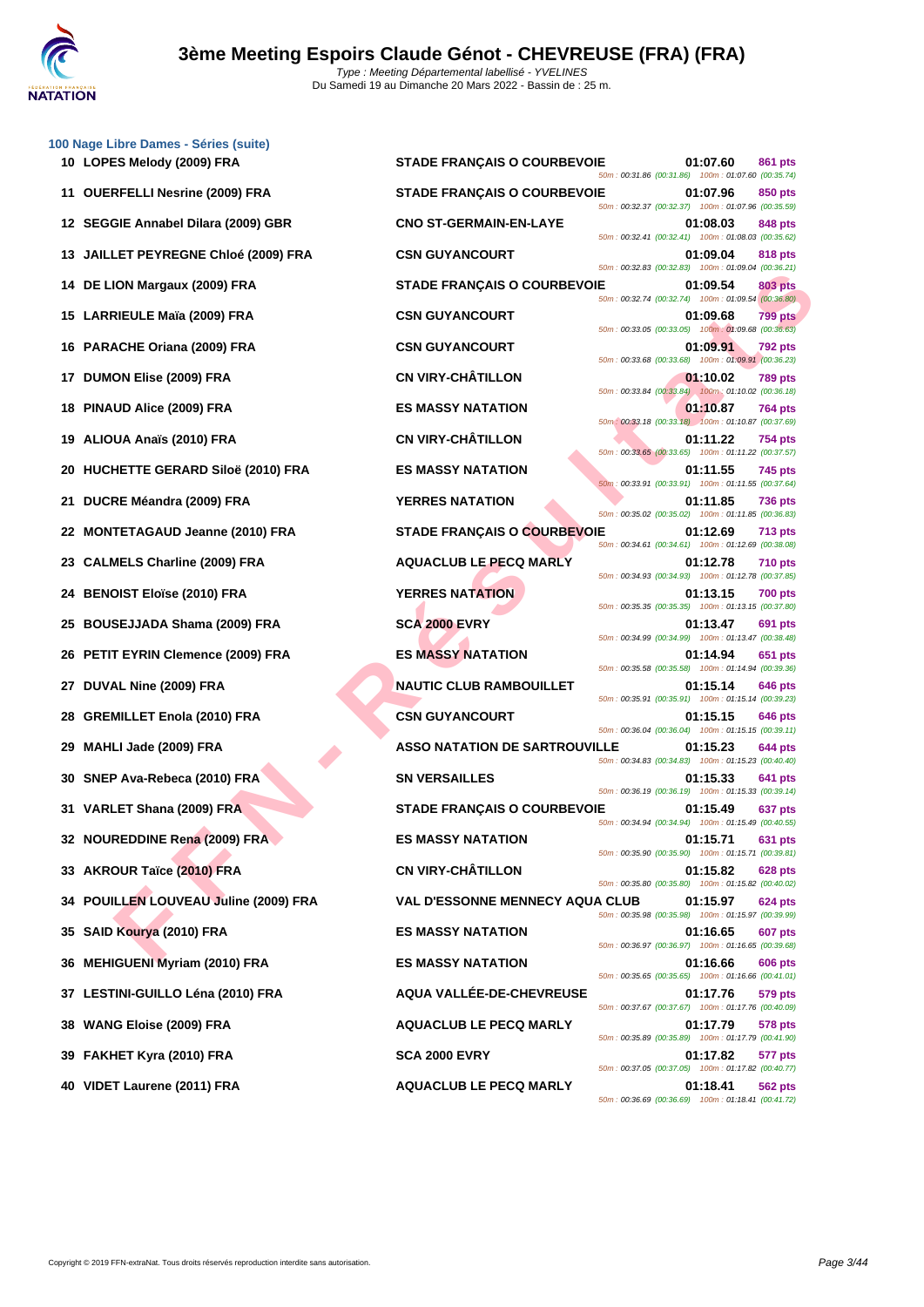

|    | 100 Nage Libre Dames - Séries (suite)<br>41 BRIGANTE Lorena (2011) FRA | <b>YERRES NATATION</b>                 | 01:18.56<br>559 pts                                                              |
|----|------------------------------------------------------------------------|----------------------------------------|----------------------------------------------------------------------------------|
|    | 42 DE SOUSA Julia (2010) FRA                                           | <b>YERRES NATATION</b>                 | 50m: 00:38.30 (00:38.30) 100m: 01:18.56 (00:40.26)<br>01:18.66<br>556 pts        |
|    | 43 ASSADI Viana (2009) FRA                                             | <b>AQUACLUB LE PECQ MARLY</b>          | 50m: 00:37.86 (00:37.86) 100m: 01:18.66 (00:40.80)<br>01:18.69<br>556 pts        |
| 44 | <b>MANGIN Eva (2011) FRA</b>                                           | <b>AQUACLUB LE PECQ MARLY</b>          | 50m: 00:37.84 (00:37.84) 100m: 01:18.69 (00:40.85)<br>01:18.71<br>555 pts        |
| 45 | <b>TESSON Pauline (2011) FRA</b>                                       | <b>YERRES NATATION</b>                 | 50m: 00:38.28 (00:38.28) 100m: 01:18.71 (00:40.43)<br>01:18.85<br><b>552 pts</b> |
| 46 | TARENTO Yumi (2011) FRA                                                | <b>SN VERSAILLES</b>                   | 50m: 00:36.97 (00:36.97) 100m: 01:18.85 (00:41.88)<br>01:18.93<br><b>550 pts</b> |
| 47 | <b>TRABELSI Nermine (2010) FRA</b>                                     | <b>ASSO NATATION DE SARTROUVILLE</b>   | 50m: 00:38.84 (00:38.84) 100m: 01:18.93 (00:40.09)<br>01:20.67<br><b>508 pts</b> |
| 48 | FOUET Marine (2010) FRA                                                | <b>YERRES NATATION</b>                 | 50m: 00:37.85 (00:37.85) 100m: 01:20.67 (00:42.82)<br>01:20.91<br><b>502 pts</b> |
| 49 | ALBEROLA Maïtena (2011) FRA                                            | <b>CSN GUYANCOURT</b>                  | 50m: 00:39.51 (00:39.51) 100m: 01:20.91 (00:41.40)<br>01:20.97<br><b>501 pts</b> |
| 50 | AITOUALI Farah (2010) FRA                                              | <b>CNO ST-GERMAIN-EN-LAYE</b>          | 50m: 00:39.08 (00:39.08) 100m: 01:20.97 (00:41.89)<br>01:21.35<br>492 pts        |
| 51 | <b>HERVELEU Léna (2010) FRA</b>                                        | <b>AQUACLUB LE PECQ MARLY</b>          | 50m: 00:39.16 (00:39.16) 100m: 01:21.35 (00:42.19)<br>01:23.37<br>447 pts        |
|    | 52 SALENDRES Louise (2011) FRA                                         | <b>YERRES NATATION</b>                 | 50m: 00:39.93 (00:39.93) 100m: 01:23.37 (00:43.44)<br>01:23.63<br>441 pts        |
| 53 | FIRMIN Mia (2010) FRA                                                  | <b>VAL D'ESSONNE MENNECY AQUA CLUB</b> | 50m: 00:40.66 (00:40.66) 100m: 01:23.63 (00:42.97)<br>01:23.87<br>436 pts        |
| 54 | MEKKI Chèrine (2009) FRA                                               | <b>VAL D'ESSONNE MENNECY AQUA CLUB</b> | 50m: 00:41.28 (00:41.28) 100m: 01:23.87 (00:42.59)<br>01:24.10<br>431 pts        |
| 55 | ELIE Pauline (2011) FRA                                                | <b>CSN GUYANCOURT</b>                  | 50m: 00:39.95 (00:39.95) 100m: 01:24.10 (00:44.15)<br>01:25.26<br>406 pts        |
| 56 | DENIEL Zoé (2010) FRA                                                  | <b>YERRES NATATION</b>                 | 50m: 00:40.18 (00:40.18) 100m: 01:25.26 (00:45.08)<br>01:26.35<br>383 pts        |
| 57 | <b>LONGUET Clarisse (2011) FRA</b>                                     | <b>SN VERSAILLES</b>                   | 50m: 00:41.85 (00:41.85) 100m: 01:26.35 (00:44.50)<br>01:26.78<br>375 pts        |
| 58 | <b>CHASTELOUX Angela (2011) FRA</b>                                    | AQUA VALLÉE-DE-CHEVREUSE               | 50m: 00:40.59 (00:40.59) 100m: 01:26.78 (00:46.19)<br>01:27.41<br><b>362 pts</b> |
| 59 | <b>BARRE Lucie (2011) FRA</b>                                          | AQUA VALLÉE-DE-CHEVREUSE               | 50m: 00:41.84 (00:41.84) 100m: 01:27.41 (00:45.57)<br>01:27.81<br>354 pts        |
| 60 | <b>COSTISOR Louise (2010) FRA</b>                                      | <b>STADE FRANÇAIS O COURBEVOIE</b>     | 50m: 00:43.11 (00:43.11) 100m: 01:27.81 (00:44.70)<br>01:27.83<br><b>354 pts</b> |
|    | 61 VANDEL Lavinia (2011) FRA                                           | <b>CN VIRY-CHÂTILLON</b>               | 50m: 00:41.02 (00:41.02) 100m: 01:27.83 (00:46.81)<br>01:27.99<br>351 pts        |
|    | 62 BELLIL Jade (2011) FRA                                              | <b>YERRES NATATION</b>                 | 50m: 00:42.54 (00:42.54) 100m: 01:27.99 (00:45.45)<br>01:28.15<br><b>348 pts</b> |
|    | 63 DEBLOCK - DUGUE Gaëlle (2011) FRA                                   | <b>AQUA VALLÉE-DE-CHEVREUSE</b>        | 50m: 00:42.36 (00:42.36) 100m: 01:28.15 (00:45.79)<br>01:29.15<br><b>328 pts</b> |
| 64 | <b>DEVERE Charlotte (2010) FRA</b>                                     | <b>SN VERSAILLES</b>                   | 50m: 00:43.35 (00:43.35) 100m: 01:29.15 (00:45.80)<br>01:29.48<br><b>322 pts</b> |
|    | 65 SALENDRES Marie (2011) FRA                                          | <b>YERRES NATATION</b>                 | 50m: 00:42.09 (00:42.09) 100m: 01:29.48 (00:47.39)<br>01:29.50<br><b>322 pts</b> |
|    | 66 LE HELLOCO-GUILLOU Calie (2011) FRA                                 | <b>VAL D'ESSONNE MENNECY AQUA CLUB</b> | 50m: 00:43.60 (00:43.60) 100m: 01:29.50 (00:45.90)<br>01:29.84<br><b>316 pts</b> |
| 67 | <b>BILLARD Aynolha (2011) FRA</b>                                      | AQUA VALLÉE-DE-CHEVREUSE               | 50m: 00:43.03 (00:43.03) 100m: 01:29.84 (00:46.81)<br>01:30.29<br><b>307 pts</b> |
|    | 68 HERICOTTE-POTIRON Clémence (2011) FRA                               | <b>YERRES NATATION</b>                 | 50m: 00:41.18 (00:41.18) 100m: 01:30.29 (00:49.11)<br>01:30.38<br><b>306 pts</b> |
| 69 | ORSEL Inès (2010) FRA                                                  | <b>SN VERSAILLES</b>                   | 50m: 00:42.05 (00:42.05) 100m: 01:30.38 (00:48.33)<br>01:33.69<br><b>248 pts</b> |
| 70 | <b>CURSENTE Emma (2011) FRA</b>                                        | <b>CN ANDRESY</b>                      | 50m: 00:44.06 (00:44.06) 100m: 01:33.69 (00:49.63)<br>01:33.97<br><b>244 pts</b> |
|    | 71 CHEVRIER Emma (2011) FRA                                            | <b>CNO ST-GERMAIN-EN-LAYE</b>          | 50m: 00:42.93 (00:42.93) 100m: 01:33.97 (00:51.04)<br>01:35.23<br>224 pts        |
|    |                                                                        |                                        | 50m: 00:44.08 (00:44.08) 100m: 01:35.23 (00:51.15)                               |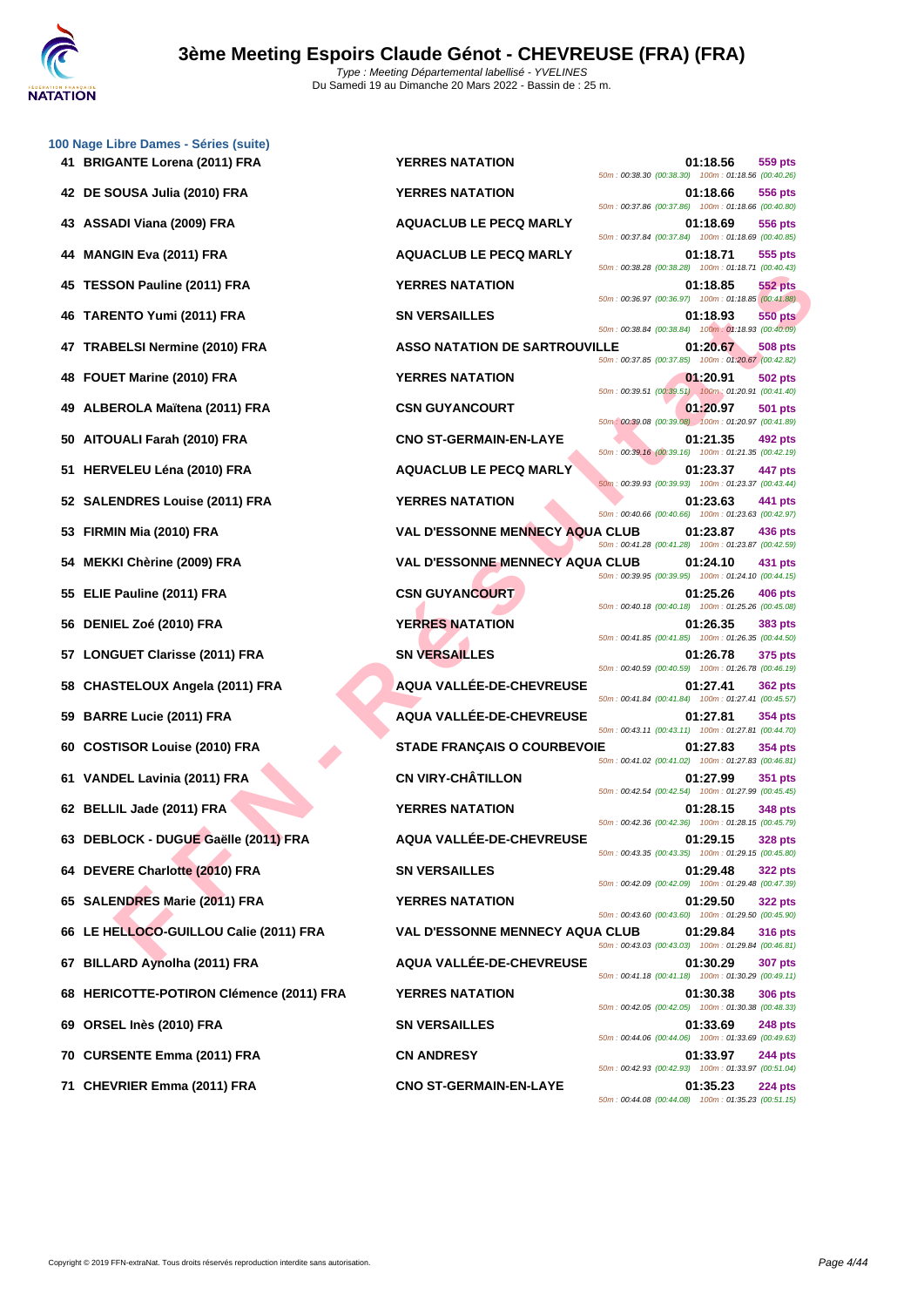

|    | 72 JEGOU Aprile (2011) FRA                                                                  | <b>VAL D'ESSONNE MENNECY AQUA CLUB</b>                                                                                                                                                | 01:35.27<br>223 pts<br>50m: 00:45.90 (00:45.90) 100m: 01:35.27 (00:49.37)            |  |
|----|---------------------------------------------------------------------------------------------|---------------------------------------------------------------------------------------------------------------------------------------------------------------------------------------|--------------------------------------------------------------------------------------|--|
|    | 73 LAHITTE Ambre (2011) FRA                                                                 | <b>NAUTIC CLUB RAMBOUILLET</b>                                                                                                                                                        | 01:37.37<br><b>192 pts</b><br>50m: 00:43.03 (00:43.03) 100m: 01:37.37 (00:54.34)     |  |
|    | 74 CANEL Judith (2011) FRA                                                                  | <b>SN VERSAILLES</b>                                                                                                                                                                  | 01:38.16<br><b>180 pts</b><br>50m: 00:44.42 (00:44.42) 100m: 01:38.16 (00:53.74)     |  |
|    | 75 BESSE Ines (2011) FRA                                                                    | AQUA VALLÉE-DE-CHEVREUSE                                                                                                                                                              | 01:39.84<br><b>158 pts</b><br>50m: 00:47.18 (00:47.18) 100m: 01:39.84 (00:52.66)     |  |
| 76 | <b>CHARNI Anaelle (2011) FRA</b>                                                            | <b>NAUTIC CLUB RAMBOUILLET</b>                                                                                                                                                        | 01:41.37<br>138 <sub>pts</sub><br>50m: 00:47.50 (00:47.50) 100m: 01:41.37 (00:53.87) |  |
| 77 | BOHN Emma (2011) FRA                                                                        | <b>ASSO NATATION DE SARTROUVILLE</b>                                                                                                                                                  | 01:42.33<br>127 pts<br>50m: 00:47.58 (00:47.58) 100m: 01:42.33 (00:54.75)            |  |
| 78 | BULOW Manon (2010) FRA                                                                      | <b>VAL D'ESSONNE MENNECY AQUA CLUB</b>                                                                                                                                                | 01:45.49<br>92 pts<br>50m : 00:48.87 (00:48.87) 100m : 01:45.49 (00:56.62)           |  |
| 79 | <b>BALSEMIN Eliza (2011) FRA</b>                                                            | <b>CN ANDRESY</b>                                                                                                                                                                     | 01:52.01<br>39 pts<br>50m: 00:52.15 (00:52.15) 100m: 01:52.01 (00:59.86)             |  |
| 80 | <b>NEUVILLE Heloïse (2011) FRA</b>                                                          | AQUA VALLÉE-DE-CHEVREUSE                                                                                                                                                              | 01:52.48<br>36 pts<br>50m: 00:52.93 (00:52.93) 100m: 01:52.48 (00:59.55)             |  |
|    | 81 NOTTET Anaïs (2011) FRA                                                                  | <b>SN VERSAILLES</b>                                                                                                                                                                  | 02:21.68<br>1 pts<br>50m: 01:02.28 (01:02.28) 100m: 02:21.68 (01:19.40)              |  |
|    | <b>ALFONSI Marie (2009) FRA</b>                                                             | <b>ASSO NATATION DE SARTROUVILLE</b>                                                                                                                                                  | <b>DNS</b> dec                                                                       |  |
|    | POULET Anaïs (2010) FRA                                                                     | <b>ASSO NATATION DE SARTROUVILLE</b>                                                                                                                                                  | <b>DNS</b> dec                                                                       |  |
|    | ROUILLEAULT Alexia (2011) FRA                                                               | <b>AQUACLUB LE PECQ MARLY</b>                                                                                                                                                         | <b>DNS</b> dec                                                                       |  |
|    | SAULIN Manon (2011) FRA                                                                     | <b>YERRES NATATION</b>                                                                                                                                                                | DNS dec                                                                              |  |
|    | --- JAFFUEL Ella (2009) FRA                                                                 | <b>CNO ST-GERMAIN-EN-LAYE</b>                                                                                                                                                         | <b>DSQ</b>                                                                           |  |
|    |                                                                                             |                                                                                                                                                                                       |                                                                                      |  |
|    | 200 Nage Libre Dames - Séries 6-10 ans (Dimanche 20 Mars 2022)<br>1 DEFAIX Elina (2012) FRA | <b>CSN GUYANCOURT</b>                                                                                                                                                                 | 02:50.07<br>594 pts                                                                  |  |
|    | 2 PARACHE Louna (2012) FRA                                                                  | 50m: 00:39.81 (00:39.81) 100m: 01:24.35 (00:44.54) 150m: 02:07.97 (00:43.62) 200m: 02:50.07 (00:42.10)<br><b>CSN GUYANCOURT</b><br>50m: 00:41.13 (00:41.13) 100m: 01:27.78 (00:46.65) | 02:56.99<br><b>519 pts</b><br>150m: 02:13.96 (00:46.18) 200m: 02:56.99 (00:43.03)    |  |
|    | 3 CHALENDAR Roxane (2012) FRA                                                               | <b>AC BOULOGNE-BILLANCOURT</b><br>50m: 00:42.07 (00:42.07) 100m: 01:30.81 (00:48.74)                                                                                                  | 03:06.25<br>427 pts<br>150m: 02:21.10 (00:50.29) 200m: 03:06.25 (00:45.15)           |  |
|    | 4 TOURNAY Margot (2012) FRA                                                                 | <b>CNO ST-GERMAIN-EN-LAYE</b><br>50m: 00:43.40 (00:43.40) 100m: 01:35.96 (00:52.56)                                                                                                   | 03:14.35<br>353 pts<br>150m: 02:28.32 (00:52.36) 200m: 03:14.35 (00:46.03)           |  |
|    | 5 DELANGE Raphaëlle (2012) FRA                                                              | <b>AQUA VALLEE-DE-CHEVREUSE</b><br>50m: 00:44.02 (00:44.02) 100m: 01:34.51 (00:50.49) 150m: 02:26.87 (00:52.36) 200m: 03:15.85 (00:48.98)                                             | 03:15.85<br>340 pts                                                                  |  |
| 6. | <b>BOULEZ Naelle (2012) FRA</b>                                                             | <b>AQUA VALLÉE-DE-CHEVREUSE</b><br>50m: 00:43.26 (00:43.26) 100m: 01:33.45 (00:50.19)                                                                                                 | 03:19.11<br>313 pts<br>150m: 02:27.56 (00:54.11) 200m: 03:19.11 (00:51.55)           |  |
|    | 7 CHARTREL Marie-Lou (2012) FRA                                                             | <b>SN VERSAILLES</b><br>50m: 00:47.66 (00:47.66) 100m: 01:40.31 (00:52.65)                                                                                                            | 03:25.00<br>267 pts<br>150m: 02:34.23 (00:53.92) 200m: 03:25.00 (00:50.77)           |  |
|    | 8 LARRIEULE Sasha (2012) FRA                                                                | <b>CSN GUYANCOURT</b><br>50m: 00:44.83 (00:44.83) 100m: 01:38.69 (00:53.86)                                                                                                           | 03:26.83<br>253 pts<br>150m: 02:35.37 (00:56.68) 200m: 03:26.83 (00:51.46)           |  |
|    | 9 CUVELIER Eline (2012) FRA                                                                 | <b>CNO ST-GERMAIN-EN-LAYE</b><br>50m: 00:44.91 (00:44.91) 100m: 01:39.05 (00:54.14)                                                                                                   | 03:29.44<br>235 pts<br>150m: 02:35.91 (00:56.86) 200m: 03:29.44 (00:53.53)           |  |
|    | 10 BOUSSADI Luna Maria (2012) FRA                                                           | <b>AQUA VALLÉE-DE-CHEVREUSE</b><br>50m: 00:45.62 (00:45.62) 100m: 01:43.43 (00:57.81) 150m: 02:41.52 (00:58.09) 200m: 03:32.65 (00:51.13)                                             | 03:32.65<br><b>213 pts</b>                                                           |  |
| 11 | <b>SCHACHTEBECK ALONSO Eva (2013) FRA</b><br>12 DENISE-PEYNET Maë (2012) FRA                | <b>STADE FRANCAIS O COURBEVOIE</b><br>50m: 00:48.06 (00:48.06) 100m: 01:43.61 (00:55.55) 150m: 02:39.14 (00:55.53) 200m: 03:33.83 (00:54.69)<br><b>SN VERSAILLES</b>                  | 03:33.83<br>$205$ pts<br>03:39.26<br><b>171 pts</b>                                  |  |

**[100 Nage](http://www.ffnatation.fr/webffn/index.php) Libre Dames - Séries (suite)**

### **200 Nage Libre Dames - Séries 6-10 ans**

- **1 DEFAIX Elina (2012) FRA C**<sub>500</sub>
- **2 PARACHE Louna (2012) FRA C**
- **3 CHALENDAR Roxane (2012) FRA**
- **4 TOURNAY Margot (2012) FRA CONO STATE CONO STATE 03:14.35**
- **5 DELANGE Raphaëlle (2012) FRA**
- **6 BOULEZ Naelle (2012) FRA ADUA VALLÉE**
- **7 CHARTREL Marie-Lou (2012) FRA SON** 500
- **8 LARRIEULE Sasha (2012) FRA C CSN GUYANCOURT CONTRANCOURT CONTRANCOURT CONTRANCOURT 6** *SON***</sup>**
- **9 CUVELIER Eline (2012) FRA C**
- **10 BOUSSADI Luna Maria (2012) FRA A**
- **11 SCHACHTEBECK ALONSO Eva (2013) FRA** S<sub>500</sub>
- **12 DENISE-PEYNET Maë (2012) FRA** S<sub>50n</sub> S<sub>50n</sub>
- **13 SEBZDA Emmy (2012) FRA C**
- **14 LOVICClaire (2012) FRA S**<br>50m
- **15 BEKKA Meriem (2012) FRA C**
- **16 PAULO Capucine (2012) FRA SO COURBEVOIEE SO CONFIDENCE**
- **17 RIO Emilie (2012) FRA C**

| <b>ans</b> (Dimanche 20 Mars 2022) |                                                                                                                                              |                                                     |          |                |
|------------------------------------|----------------------------------------------------------------------------------------------------------------------------------------------|-----------------------------------------------------|----------|----------------|
| <b>CSN GUYANCOURT</b>              |                                                                                                                                              |                                                     | 02:50.07 | <b>594 pts</b> |
|                                    | 50m: 00:39.81 (00:39.81) 100m: 01:24.35 (00:44.54) 150m: 02:07.97 (00:43.62) 200m: 02:50.07 (00:42.10)                                       |                                                     |          |                |
| <b>CSN GUYANCOURT</b>              |                                                                                                                                              |                                                     | 02:56.99 | <b>519 pts</b> |
|                                    | 50m: 00:41.13 (00:41.13) 100m: 01:27.78 (00:46.65)                                                                                           | 150m: 02:13.96 (00:46.18) 200m: 02:56.99 (00:43.03) |          |                |
|                                    | <b>AC BOULOGNE-BILLANCOURT</b>                                                                                                               |                                                     | 03:06.25 | 427 pts        |
|                                    | 50m: 00:42.07 (00:42.07) 100m: 01:30.81 (00:48.74)                                                                                           | 150m: 02:21.10 (00:50.29) 200m: 03:06.25 (00:45.15) |          |                |
| <b>CNO ST-GERMAIN-EN-LAYE</b>      |                                                                                                                                              |                                                     | 03:14.35 | 353 pts        |
|                                    | 50m: 00:43.40 (00:43.40) 100m: 01:35.96 (00:52.56)                                                                                           | 150m: 02:28.32 (00:52.36) 200m: 03:14.35 (00:46.03) |          |                |
|                                    | AQUA VALLÉE-DE-CHEVREUSE                                                                                                                     |                                                     | 03:15.85 | <b>340 pts</b> |
|                                    | 50m: 00:44.02 (00:44.02) 100m: 01:34.51 (00:50.49)                                                                                           | 150m: 02:26.87 (00:52.36) 200m: 03:15.85 (00:48.98) |          |                |
|                                    | AQUA VALLÉE-DE-CHEVREUSE                                                                                                                     |                                                     | 03:19.11 | <b>313 pts</b> |
|                                    | 50m: 00:43.26 (00:43.26) 100m: 01:33.45 (00:50.19)                                                                                           | 150m: 02:27.56 (00:54.11) 200m: 03:19.11 (00:51.55) |          |                |
| <b>SN VERSAILLES</b>               |                                                                                                                                              |                                                     | 03:25.00 | 267 pts        |
|                                    | 50m: 00:47.66 (00:47.66) 100m: 01:40.31 (00:52.65)                                                                                           | 150m: 02:34.23 (00:53.92) 200m: 03:25.00 (00:50.77) |          |                |
| <b>CSN GUYANCOURT</b>              |                                                                                                                                              |                                                     | 03:26.83 | $253$ pts      |
|                                    | 50m: 00:44.83 (00:44.83) 100m: 01:38.69 (00:53.86)                                                                                           | 150m: 02:35.37 (00:56.68) 200m: 03:26.83 (00:51.46) |          |                |
| <b>CNO ST-GERMAIN-EN-LAYE</b>      |                                                                                                                                              |                                                     | 03:29.44 | <b>235 pts</b> |
|                                    | 50m: 00:44.91 (00:44.91) 100m: 01:39.05 (00:54.14) 150m: 02:35.91 (00:56.86) 200m: 03:29.44 (00:53.53)                                       |                                                     |          |                |
|                                    | AQUA VALLÉE-DE-CHEVREUSE<br>50m: 00:45.62 (00:45.62) 100m: 01:43.43 (00:57.81) 150m: 02:41.52 (00:58.09) 200m: 03:32.65 (00:51.13)           |                                                     | 03:32.65 | <b>213 pts</b> |
|                                    |                                                                                                                                              |                                                     |          |                |
|                                    | <b>STADE FRANÇAIS O COURBEVOIE</b><br>50m: 00:48.06 (00:48.06) 100m: 01:43.61 (00:55.55) 150m: 02:39.14 (00:55.53) 200m: 03:33.83 (00:54.69) |                                                     | 03:33.83 | <b>205 pts</b> |
|                                    |                                                                                                                                              |                                                     |          |                |
| <b>SN VERSAILLES</b>               | 50m: 00:48.60 (00:48.60) 100m: 01:44.31 (00:55.71) 150m: 02:43.18 (00:58.87) 200m: 03:39.26 (00:56.08)                                       |                                                     | 03:39.26 | <b>171 pts</b> |
| <b>CN VIRY-CHÂTILLON</b>           |                                                                                                                                              |                                                     | 03:40.17 | <b>165 pts</b> |
|                                    | 50m: 00:48.34 (00:48.34) 100m: 01:45.62 (00:57.28)                                                                                           | 150m: 02:43.97 (00:58.35) 200m: 03:40.17 (00:56.20) |          |                |
| <b>SN VERSAILLES</b>               |                                                                                                                                              |                                                     | 03:41.15 | $159$ pts      |
|                                    | 50m: 00:47.79 (00:47.79) 100m: 01:45.66 (00:57.87)                                                                                           | 150m: 02:44.78 (00:59.12) 200m: 03:41.15 (00:56.37) |          |                |
| <b>CN VIRY-CHÂTILLON</b>           |                                                                                                                                              |                                                     | 03:42.05 | 154 pts        |
|                                    | 50m: 00:48.84 (00:48.84) 100m: 01:46.85 (00:58.01) 150m: 02:46.45 (00:59.60) 200m: 03:42.05 (00:55.60)                                       |                                                     |          |                |
|                                    | <b>STADE FRANÇAIS O COURBEVOIE</b>                                                                                                           |                                                     | 03:43.15 | <b>148 pts</b> |
|                                    | 50m: 00:49.74 (00:49.74) 100m: 01:48.08 (00:58.34)                                                                                           | 150m: 02:46.19 (00:58.11) 200m: 03:43.15 (00:56.96) |          |                |
| <b>CNO ST-GERMAIN-EN-LAYE</b>      |                                                                                                                                              |                                                     | 03:48.75 | <b>118 pts</b> |
|                                    | 50m: 00:48.39 (00:48.39) 100m: 01:47.38 (00:58.99) 150m: 02:50.74 (01:03.36) 200m: 03:48.75 (00:58.01)                                       |                                                     |          |                |
|                                    |                                                                                                                                              |                                                     |          |                |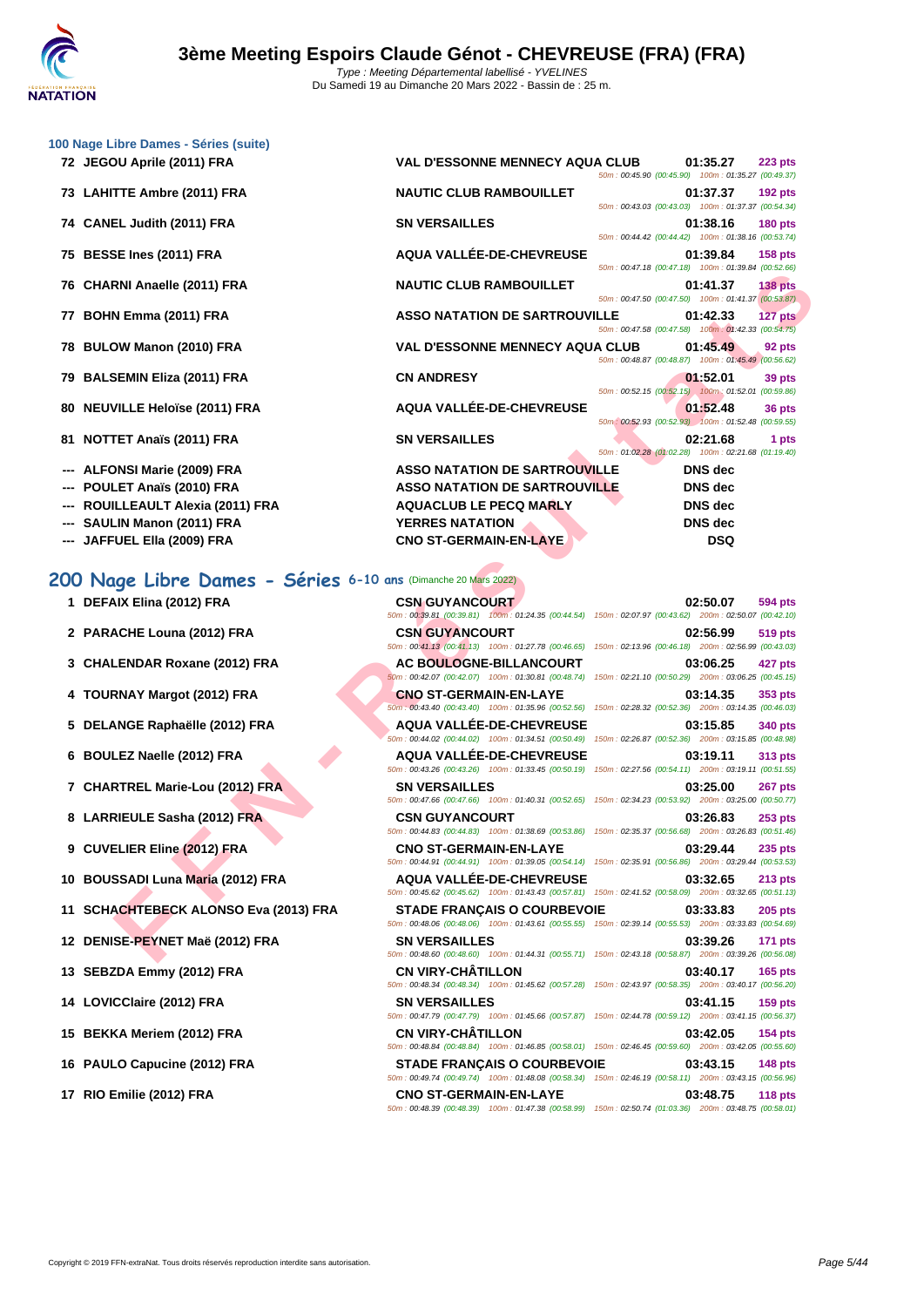### **[200 Nage](http://www.ffnatation.fr/webffn/index.php) Libre Dames - Séries (suite)**

- 
- 
- 
- 
- 
- 
- 
- 
- 
- 
- 
- 
- 
- **--- MAZURAIS Julie (2014) FRA**
- **--- LIU Emma (2012) FRA CNO ST-GERMAIN-EN-LAYE DNS**

### **400 Nage Libre Dames - Séries 11-13 ans** (Dimanche 20 Mars 2022)

- **1 AZIZI Lilia (2009) FRA SN VI**<br>  $\frac{50m \cdot 00.325}{250m \cdot 00.325}$
- **2 SAUZEAU Lilou (2009) FRA SN VI**
- **3 CIRON VIDIL Lilou (2009) FRA CN VI**
- **4 MASSOU Alexia (2010) FRA CNO**
- **5** SANANIKONE Emma (2010) FRA **AQUA**
- **6 PARACHE Oriana (2009) FRA CSN GUYANCOURT**
- **7 CIMKAUSKAS Ilana (2009) FRA STAD**
- **8 OUERFELLI** Nesrine (2009) FRA **STAD**
- **9 ALL TAMBA Roxane (2009) FRA CNO**
- 10 **REMY Lou (2009) FRA ES M.**
- **11 LARRIEULE Maïa (2009) FRA CSN**
- **12 SEGGIE Annabel Dilara (2009) GBR CNO**

| 18 COLIN Neyla (2012) FRA             | <b>CN VIRY-CHÂTILLON</b>      | 03:53.89<br>94 pts<br>50m: 00:49.70 (00:49.70) 100m: 01:49.86 (01:00.16) 150m: 02:52.91 (01:03.05) 200m: 03:53.89 (01:00.98) |
|---------------------------------------|-------------------------------|------------------------------------------------------------------------------------------------------------------------------|
| 19 DELAUNAY-PADEL Andréa (2013) FRA   | AQUA VALLÉE-DE-CHEVREUSE      | 03:59.51<br>71 pts<br>50m: 00:52.83 (00:52.83) 100m: 01:55.87 (01:03.04) 150m: 03:00.00 (01:04.13) 200m: 03:59.51 (00:59.51) |
| 20 AITOUALI Racha (2014) FRA          | <b>CNO ST-GERMAIN-EN-LAYE</b> | 03:59.69<br>70 pts<br>50m: 00:51.76 (00:51.76) 100m: 01:55.39 (01:03.63) 150m: 02:59.69 (01:04.30) 200m: 03:59.69 (00:60.00) |
| 21 TORSELLO Vittoria (2012) FRA       | <b>CNO ST-GERMAIN-EN-LAYE</b> | 04:02.28<br>60 pts<br>50m: 00:56.75 (00:56.75) 100m: 02:01.33 (01:04.58) 150m: 03:03.95 (01:02.62) 200m: 04:02.28 (00:58.33) |
| 22 LORTHIOIS Nora (2013) FRA          | <b>SN VERSAILLES</b>          | 43 pts<br>04:07.35<br>50m: 00:52.68 (00:52.68) 100m: 01:58.57 (01:05.89) 150m: 03:03.34 (01:04.77) 200m: 04:07.35 (01:04.01) |
| 23 SALEEline (2012) FRA               | <b>SN VERSAILLES</b>          | 04:11.85<br>31 pts<br>50m: 00:53.72 (00:53.72) 100m: 01:59.11 (01:05.39) 150m: 03:07.01 (01:07.90) 200m: 04:11.85 (01:04.84) |
| 24 TERTA Maria (2012) FRA             | <b>SCA 2000 EVRY</b>          | 04:11.86<br>31 pts<br>50m: 00:53.22 (00:53.22) 100m: 02:00.29 (01:07.07) 150m: 03:08.24 (01:07.95) 200m: 04:11.86 (01:03.62) |
| 25 DELINDE Eliza (2012) FRA           | <b>SN VERSAILLES</b>          | 04:27.55<br>4 pts<br>50m: 00:51.93 (00:51.93) 100m: 02:03.24 (01:11.31) 150m: 03:16.91 (01:13.67) 200m: 04:27.55 (01:10.64)  |
| 26 DUBOIS Chloé (2012) FRA            | <b>CNO ST-GERMAIN-EN-LAYE</b> | 04:31.84<br>1 pts<br>50m: 00:57.17 (00:57.17) 100m: 02:10.01 (01:12.84) 150m: 03:20.83 (01:10.82) 200m: 04:31.84 (01:11.01)  |
| 27 FERNANDEZ - RUBBEN Lola (2014) FRA | <b>SN VERSAILLES</b>          | 04:38.10<br>1 pts<br>50m: 01:03.26 (01:03.26) 100m: 02:16.41 (01:13.15) 150m: 03:29.47 (01:13.06) 200m: 04:38.10 (01:08.63)  |
| 28 ADIB Line (2013) FRA               | <b>SN VERSAILLES</b>          | 04:43.07<br>1 pts<br>50m: 00:58.80 (00:58.80) 100m: 02:14.58 (01:15.78) 150m: 03:31.22 (01:16.64) 200m: 04:43.07 (01:11.85)  |
| 29 BORDEU TAHA Anaïs (2013) FRA       | <b>SN VERSAILLES</b>          | 05:02.69<br>1 pts<br>50m: 01:02.41 (01:02.41) 100m: 02:23.10 (01:20.69) 150m: 03:45.52 (01:22.42) 200m: 05:02.69 (01:17.17)  |
| 30 BARSANTI Mila (2014) FRA           | <b>SN VERSAILLES</b>          | 05:25.87<br>1 pts<br>50m: 01:15.37 (01:15.37) 100m: 02:41.82 (01:26.45) 150m: 04:03.60 (01:21.78) 200m: 05:25.87 (01:22.27)  |
| --- MAZURAIS Julie (2014) FRA         | <b>SN VERSAILLES</b>          | <b>DNS</b> dec                                                                                                               |

| THIOIS Nora (2013) FRA<br><b>SN VERSAILLES</b><br>04:07.35<br>43 pts<br>50m : 00:52.68 (00:52.68) 100m : 01:58.57 (01:05.89) 150m : 03:03.34 (01:04.77) 200m : 04:07.35 (01:04.01)<br>EEline (2012) FRA<br><b>SN VERSAILLES</b><br>04:11.85<br>31 pts<br>50m: 00:53.72 (00:53.72) 100m: 01:59.11 (01:05.39) 150m: 03:07.01 (01:07.90) 200m: 04:11.85 (01:04.84)<br><b>SCA 2000 EVRY</b><br>04:11.86<br><b>FA Maria (2012) FRA</b><br>31 pts<br>50m : 00:53.22 (00:53.22) 100m : 02:00.29 (01:07.07) 150m : 03:08.24 (01:07.95) 200m : 04:11.86 (01:03.62)<br>NDE Eliza (2012) FRA<br><b>SN VERSAILLES</b><br>04:27.55<br>4 pts<br>50m: 00:51.93 (00:51.93) 100m: 02:03.24 (01:11.31) 150m: 03:16.91 (01:13.67) 200m: 04:27.55 (01:10.64)<br>OIS Chloé (2012) FRA<br><b>CNO ST-GERMAIN-EN-LAYE</b><br>04:31.84<br>1 pts<br>50m: 00:57.17 (00:57.17) 100m: 02:10.01 (01:12.84) 150m: 03:20.83 (01:10.82) 200m: 04:31.84 (01:11.01)<br>NANDEZ - RUBBEN Lola (2014) FRA<br><b>SN VERSAILLES</b><br>04:38.10<br>1 pts<br>50m: 01:03.26 (01:03.26) 100m: 02:16.41 (01:13.15) 150m: 03:29.47 (01:13.06) 200m: 04:38.10 (01:08.63)<br>ا Line (2013) FRA<br><b>SN VERSAILLES</b><br>04:43.07<br>1 pts<br>50m: 00:58.80 (00:58.80) 100m: 02:14.58 (01:15.78)<br>150m: 03:31.22 (01:16.64) 200m: 04:43.07 (01:11.85)<br>DEU TAHA Anals (2013) FRA<br><b>SN VERSAILLES</b><br>05:02.69<br>1 pts<br>50m: 01:02.41 (01:02.41) 100m: 02:23.10 (01:20.69) 150m: 03:45.52 (01:22.42) 200m: 05:02.69 (01:17.17)<br>SANTI Mila (2014) FRA<br><b>SN VERSAILLES</b><br>05:25.87<br>1 pts<br>50m: 01:15.37 (01:15.37) 100m: 02:41.82 (01:26.45) 150m: 04:03.60 (01:21.78) 200m: 05:25.87 (01:22.27)<br>URAIS Julie (2014) FRA<br><b>SN VERSAILLES</b><br><b>DNS</b> dec<br>Emma (2012) FRA<br><b>CNO ST-GERMAIN-EN-LAYE</b><br><b>DNS</b><br>199 Libre Dames - Séries 11-13 ans (Dimanche 20 Mars 2022)<br>I Lilia (2009) FRA<br><b>SN VERSAILLES</b><br>04:31.27<br>1142 pts<br>50m : 00:32.12 (00:32.12) 100m : 01:06.91 (00:34.79) 150m : 01:42.27 (00:35.36) 200m : 02:17.33 (00:35.06)<br>250m : 02:52.24 (00:34.91) 300m : 03:26.27 (00:34.03) 350m : 03:59.13 (00:32.86) 400m : 04:31.27 (00:32.14)<br>ZEAU Lilou (2009) FRA<br><b>SN VERSAILLES</b><br>04:37.97<br>1091 pts<br>50m: 00:31.53 (00:31.53) 100m: 01:05.73 (00:34.20) 150m: 01:40.61 (00:34.88) 200m: 02:15.94 (00:35.33)<br>250m: 02:51.41 (00:35.47) 300m: 03:26.54 (00:35.13) 350m: 04:02.24 (00:35.70) 400m: 04:37.97 (00:35.73)<br><b>CN VIRY-CHATILLON</b><br>)N VIDIL Lilou (2009) FRA<br>04:51.23<br>993 pts<br>50m: 00:32.72 (00:32.72) 100m: 01:09.03 (00:36.31) 150m: 01:45.74 (00:36.71) 200m: 02:23.02 (00:37.28)<br>250m: 03:00.38 (00:37.36) 300m: 03:38.04 (00:37.66)<br>350m: 04:15.52 (00:37.48) 400m: 04:51.23 (00:35.71)<br>SOU Alexia (2010) FRA<br><b>CNO ST-GERMAIN-EN-LAYE</b><br>05:02.20<br>916 pts<br>50m: 00:36.06 (00:36.06) 100m: 01:14.65 (00:38.59) 150m: 01:54.05 (00:39.40) 200m: 02:33.45 (00:39.40)<br>250m: 03:11.51 (00:38.06) 300m: 03:49.11 (00:37.60)<br>350m: 04:26.61 (00:37.50) 400m: 05:02.20 (00:35.59)<br><b>AQUA VALLEE-DE-CHEVREUSE</b><br>ANIKONE Emma (2010) FRA<br>05:02.52<br><b>914 pts</b><br>150m: 01:49.23 (00:38.35) 200m: 02:27.94 (00:38.71)<br>50m: 00:33.46 (00:33.46) 100m: 01:10.88 (00:37.42)<br>250m: 03:06.50 (00:38.56) 300m: 03:45.25 (00:38.75)<br>350m: 04:25.20 (00:39.95) 400m: 05:02.52 (00:37.32)<br>ACHE Oriana (2009) FRA<br><b>CSN GUYANCOURT</b><br>05:03.70<br>906 pts<br>50m: 00:36.09 (00:36.09) 100m: 01:14.52 (00:38.43) 150m: 01:53.21 (00:38.69) 200m: 02:31.59 (00:38.38)<br>250m: 03:10.02 (00:38.43) 300m: 03:48.59 (00:38.57) 350m: 04:26.76 (00:38.17) 400m: 05:03.70 (00:36.94)<br>(AUSKAS Ilana (2009) FRA<br><b>STADE FRANÇAIS O COURBEVOIE</b><br>05:04.31<br>901 pts<br>50m: 00:33.48 (00:33.48) 100m: 01:10.65 (00:37.17) 150m: 01:49.70 (00:39.05) 200m: 02:28.80 (00:39.10)<br>250m: 03:08.60 (00:39.80) 300m: 03:47.96 (00:39.36) 350m: 04:27.03 (00:39.07) 400m: 05:04.31 (00:37.28)<br>RFELLI Nesrine (2009) FRA<br><b>STADE FRANÇAIS O COURBEVOIE</b><br>05:06.89<br>884 pts<br>50m : 00:34.69 (00:34.69) 100m : 01:13.43 (00:38.74) 150m : 01:51.65 (00:38.22) 200m : 02:30.79 (00:39.14)<br>250m: 03:09.79 (00:39.00) 300m: 03:48.87 (00:39.08) 350m: 04:28.20 (00:39.33) 400m: 05:06.89 (00:38.69)<br>TAMBA Roxane (2009) FRA<br><b>CNO ST-GERMAIN-EN-LAYE</b><br>05:07.42<br>880 pts<br>50m: 00:35.11 (00:35.11) 100m: 01:14.08 (00:38.97)<br>150m: 01:53.50 (00:39.42) 200m: 02:32.67 (00:39.17)<br>250m: 03:11.77 (00:39.10) 300m: 03:50.79 (00:39.02)<br>350m: 04:29.90 (00:39.11) 400m: 05:07.42 (00:37.52)<br>Y Lou (2009) FRA<br><b>ES MASSY NATATION</b><br><b>05:08.60</b><br>872 pts |
|--------------------------------------------------------------------------------------------------------------------------------------------------------------------------------------------------------------------------------------------------------------------------------------------------------------------------------------------------------------------------------------------------------------------------------------------------------------------------------------------------------------------------------------------------------------------------------------------------------------------------------------------------------------------------------------------------------------------------------------------------------------------------------------------------------------------------------------------------------------------------------------------------------------------------------------------------------------------------------------------------------------------------------------------------------------------------------------------------------------------------------------------------------------------------------------------------------------------------------------------------------------------------------------------------------------------------------------------------------------------------------------------------------------------------------------------------------------------------------------------------------------------------------------------------------------------------------------------------------------------------------------------------------------------------------------------------------------------------------------------------------------------------------------------------------------------------------------------------------------------------------------------------------------------------------------------------------------------------------------------------------------------------------------------------------------------------------------------------------------------------------------------------------------------------------------------------------------------------------------------------------------------------------------------------------------------------------------------------------------------------------------------------------------------------------------------------------------------------------------------------------------------------------------------------------------------------------------------------------------------------------------------------------------------------------------------------------------------------------------------------------------------------------------------------------------------------------------------------------------------------------------------------------------------------------------------------------------------------------------------------------------------------------------------------------------------------------------------------------------------------------------------------------------------------------------------------------------------------------------------------------------------------------------------------------------------------------------------------------------------------------------------------------------------------------------------------------------------------------------------------------------------------------------------------------------------------------------------------------------------------------------------------------------------------------------------------------------------------------------------------------------------------------------------------------------------------------------------------------------------------------------------------------------------------------------------------------------------------------------------------------------------------------------------------------------------------------------------------------------------------------------------------------------------------------------------------------------------------------------------------------------------------------------------------------------------------------------------------------------------------------------------------------------------------------------------------------------------------------------------------------------------------------------------------------------------------------------------------------------------------------------------------------------------------------------------------------------------------------------------------------|
|                                                                                                                                                                                                                                                                                                                                                                                                                                                                                                                                                                                                                                                                                                                                                                                                                                                                                                                                                                                                                                                                                                                                                                                                                                                                                                                                                                                                                                                                                                                                                                                                                                                                                                                                                                                                                                                                                                                                                                                                                                                                                                                                                                                                                                                                                                                                                                                                                                                                                                                                                                                                                                                                                                                                                                                                                                                                                                                                                                                                                                                                                                                                                                                                                                                                                                                                                                                                                                                                                                                                                                                                                                                                                                                                                                                                                                                                                                                                                                                                                                                                                                                                                                                                                                                                                                                                                                                                                                                                                                                                                                                                                                                                                                                                                        |
|                                                                                                                                                                                                                                                                                                                                                                                                                                                                                                                                                                                                                                                                                                                                                                                                                                                                                                                                                                                                                                                                                                                                                                                                                                                                                                                                                                                                                                                                                                                                                                                                                                                                                                                                                                                                                                                                                                                                                                                                                                                                                                                                                                                                                                                                                                                                                                                                                                                                                                                                                                                                                                                                                                                                                                                                                                                                                                                                                                                                                                                                                                                                                                                                                                                                                                                                                                                                                                                                                                                                                                                                                                                                                                                                                                                                                                                                                                                                                                                                                                                                                                                                                                                                                                                                                                                                                                                                                                                                                                                                                                                                                                                                                                                                                        |
|                                                                                                                                                                                                                                                                                                                                                                                                                                                                                                                                                                                                                                                                                                                                                                                                                                                                                                                                                                                                                                                                                                                                                                                                                                                                                                                                                                                                                                                                                                                                                                                                                                                                                                                                                                                                                                                                                                                                                                                                                                                                                                                                                                                                                                                                                                                                                                                                                                                                                                                                                                                                                                                                                                                                                                                                                                                                                                                                                                                                                                                                                                                                                                                                                                                                                                                                                                                                                                                                                                                                                                                                                                                                                                                                                                                                                                                                                                                                                                                                                                                                                                                                                                                                                                                                                                                                                                                                                                                                                                                                                                                                                                                                                                                                                        |
|                                                                                                                                                                                                                                                                                                                                                                                                                                                                                                                                                                                                                                                                                                                                                                                                                                                                                                                                                                                                                                                                                                                                                                                                                                                                                                                                                                                                                                                                                                                                                                                                                                                                                                                                                                                                                                                                                                                                                                                                                                                                                                                                                                                                                                                                                                                                                                                                                                                                                                                                                                                                                                                                                                                                                                                                                                                                                                                                                                                                                                                                                                                                                                                                                                                                                                                                                                                                                                                                                                                                                                                                                                                                                                                                                                                                                                                                                                                                                                                                                                                                                                                                                                                                                                                                                                                                                                                                                                                                                                                                                                                                                                                                                                                                                        |
|                                                                                                                                                                                                                                                                                                                                                                                                                                                                                                                                                                                                                                                                                                                                                                                                                                                                                                                                                                                                                                                                                                                                                                                                                                                                                                                                                                                                                                                                                                                                                                                                                                                                                                                                                                                                                                                                                                                                                                                                                                                                                                                                                                                                                                                                                                                                                                                                                                                                                                                                                                                                                                                                                                                                                                                                                                                                                                                                                                                                                                                                                                                                                                                                                                                                                                                                                                                                                                                                                                                                                                                                                                                                                                                                                                                                                                                                                                                                                                                                                                                                                                                                                                                                                                                                                                                                                                                                                                                                                                                                                                                                                                                                                                                                                        |
|                                                                                                                                                                                                                                                                                                                                                                                                                                                                                                                                                                                                                                                                                                                                                                                                                                                                                                                                                                                                                                                                                                                                                                                                                                                                                                                                                                                                                                                                                                                                                                                                                                                                                                                                                                                                                                                                                                                                                                                                                                                                                                                                                                                                                                                                                                                                                                                                                                                                                                                                                                                                                                                                                                                                                                                                                                                                                                                                                                                                                                                                                                                                                                                                                                                                                                                                                                                                                                                                                                                                                                                                                                                                                                                                                                                                                                                                                                                                                                                                                                                                                                                                                                                                                                                                                                                                                                                                                                                                                                                                                                                                                                                                                                                                                        |
|                                                                                                                                                                                                                                                                                                                                                                                                                                                                                                                                                                                                                                                                                                                                                                                                                                                                                                                                                                                                                                                                                                                                                                                                                                                                                                                                                                                                                                                                                                                                                                                                                                                                                                                                                                                                                                                                                                                                                                                                                                                                                                                                                                                                                                                                                                                                                                                                                                                                                                                                                                                                                                                                                                                                                                                                                                                                                                                                                                                                                                                                                                                                                                                                                                                                                                                                                                                                                                                                                                                                                                                                                                                                                                                                                                                                                                                                                                                                                                                                                                                                                                                                                                                                                                                                                                                                                                                                                                                                                                                                                                                                                                                                                                                                                        |
|                                                                                                                                                                                                                                                                                                                                                                                                                                                                                                                                                                                                                                                                                                                                                                                                                                                                                                                                                                                                                                                                                                                                                                                                                                                                                                                                                                                                                                                                                                                                                                                                                                                                                                                                                                                                                                                                                                                                                                                                                                                                                                                                                                                                                                                                                                                                                                                                                                                                                                                                                                                                                                                                                                                                                                                                                                                                                                                                                                                                                                                                                                                                                                                                                                                                                                                                                                                                                                                                                                                                                                                                                                                                                                                                                                                                                                                                                                                                                                                                                                                                                                                                                                                                                                                                                                                                                                                                                                                                                                                                                                                                                                                                                                                                                        |
|                                                                                                                                                                                                                                                                                                                                                                                                                                                                                                                                                                                                                                                                                                                                                                                                                                                                                                                                                                                                                                                                                                                                                                                                                                                                                                                                                                                                                                                                                                                                                                                                                                                                                                                                                                                                                                                                                                                                                                                                                                                                                                                                                                                                                                                                                                                                                                                                                                                                                                                                                                                                                                                                                                                                                                                                                                                                                                                                                                                                                                                                                                                                                                                                                                                                                                                                                                                                                                                                                                                                                                                                                                                                                                                                                                                                                                                                                                                                                                                                                                                                                                                                                                                                                                                                                                                                                                                                                                                                                                                                                                                                                                                                                                                                                        |
|                                                                                                                                                                                                                                                                                                                                                                                                                                                                                                                                                                                                                                                                                                                                                                                                                                                                                                                                                                                                                                                                                                                                                                                                                                                                                                                                                                                                                                                                                                                                                                                                                                                                                                                                                                                                                                                                                                                                                                                                                                                                                                                                                                                                                                                                                                                                                                                                                                                                                                                                                                                                                                                                                                                                                                                                                                                                                                                                                                                                                                                                                                                                                                                                                                                                                                                                                                                                                                                                                                                                                                                                                                                                                                                                                                                                                                                                                                                                                                                                                                                                                                                                                                                                                                                                                                                                                                                                                                                                                                                                                                                                                                                                                                                                                        |
|                                                                                                                                                                                                                                                                                                                                                                                                                                                                                                                                                                                                                                                                                                                                                                                                                                                                                                                                                                                                                                                                                                                                                                                                                                                                                                                                                                                                                                                                                                                                                                                                                                                                                                                                                                                                                                                                                                                                                                                                                                                                                                                                                                                                                                                                                                                                                                                                                                                                                                                                                                                                                                                                                                                                                                                                                                                                                                                                                                                                                                                                                                                                                                                                                                                                                                                                                                                                                                                                                                                                                                                                                                                                                                                                                                                                                                                                                                                                                                                                                                                                                                                                                                                                                                                                                                                                                                                                                                                                                                                                                                                                                                                                                                                                                        |
|                                                                                                                                                                                                                                                                                                                                                                                                                                                                                                                                                                                                                                                                                                                                                                                                                                                                                                                                                                                                                                                                                                                                                                                                                                                                                                                                                                                                                                                                                                                                                                                                                                                                                                                                                                                                                                                                                                                                                                                                                                                                                                                                                                                                                                                                                                                                                                                                                                                                                                                                                                                                                                                                                                                                                                                                                                                                                                                                                                                                                                                                                                                                                                                                                                                                                                                                                                                                                                                                                                                                                                                                                                                                                                                                                                                                                                                                                                                                                                                                                                                                                                                                                                                                                                                                                                                                                                                                                                                                                                                                                                                                                                                                                                                                                        |
|                                                                                                                                                                                                                                                                                                                                                                                                                                                                                                                                                                                                                                                                                                                                                                                                                                                                                                                                                                                                                                                                                                                                                                                                                                                                                                                                                                                                                                                                                                                                                                                                                                                                                                                                                                                                                                                                                                                                                                                                                                                                                                                                                                                                                                                                                                                                                                                                                                                                                                                                                                                                                                                                                                                                                                                                                                                                                                                                                                                                                                                                                                                                                                                                                                                                                                                                                                                                                                                                                                                                                                                                                                                                                                                                                                                                                                                                                                                                                                                                                                                                                                                                                                                                                                                                                                                                                                                                                                                                                                                                                                                                                                                                                                                                                        |
|                                                                                                                                                                                                                                                                                                                                                                                                                                                                                                                                                                                                                                                                                                                                                                                                                                                                                                                                                                                                                                                                                                                                                                                                                                                                                                                                                                                                                                                                                                                                                                                                                                                                                                                                                                                                                                                                                                                                                                                                                                                                                                                                                                                                                                                                                                                                                                                                                                                                                                                                                                                                                                                                                                                                                                                                                                                                                                                                                                                                                                                                                                                                                                                                                                                                                                                                                                                                                                                                                                                                                                                                                                                                                                                                                                                                                                                                                                                                                                                                                                                                                                                                                                                                                                                                                                                                                                                                                                                                                                                                                                                                                                                                                                                                                        |
|                                                                                                                                                                                                                                                                                                                                                                                                                                                                                                                                                                                                                                                                                                                                                                                                                                                                                                                                                                                                                                                                                                                                                                                                                                                                                                                                                                                                                                                                                                                                                                                                                                                                                                                                                                                                                                                                                                                                                                                                                                                                                                                                                                                                                                                                                                                                                                                                                                                                                                                                                                                                                                                                                                                                                                                                                                                                                                                                                                                                                                                                                                                                                                                                                                                                                                                                                                                                                                                                                                                                                                                                                                                                                                                                                                                                                                                                                                                                                                                                                                                                                                                                                                                                                                                                                                                                                                                                                                                                                                                                                                                                                                                                                                                                                        |
|                                                                                                                                                                                                                                                                                                                                                                                                                                                                                                                                                                                                                                                                                                                                                                                                                                                                                                                                                                                                                                                                                                                                                                                                                                                                                                                                                                                                                                                                                                                                                                                                                                                                                                                                                                                                                                                                                                                                                                                                                                                                                                                                                                                                                                                                                                                                                                                                                                                                                                                                                                                                                                                                                                                                                                                                                                                                                                                                                                                                                                                                                                                                                                                                                                                                                                                                                                                                                                                                                                                                                                                                                                                                                                                                                                                                                                                                                                                                                                                                                                                                                                                                                                                                                                                                                                                                                                                                                                                                                                                                                                                                                                                                                                                                                        |
|                                                                                                                                                                                                                                                                                                                                                                                                                                                                                                                                                                                                                                                                                                                                                                                                                                                                                                                                                                                                                                                                                                                                                                                                                                                                                                                                                                                                                                                                                                                                                                                                                                                                                                                                                                                                                                                                                                                                                                                                                                                                                                                                                                                                                                                                                                                                                                                                                                                                                                                                                                                                                                                                                                                                                                                                                                                                                                                                                                                                                                                                                                                                                                                                                                                                                                                                                                                                                                                                                                                                                                                                                                                                                                                                                                                                                                                                                                                                                                                                                                                                                                                                                                                                                                                                                                                                                                                                                                                                                                                                                                                                                                                                                                                                                        |
|                                                                                                                                                                                                                                                                                                                                                                                                                                                                                                                                                                                                                                                                                                                                                                                                                                                                                                                                                                                                                                                                                                                                                                                                                                                                                                                                                                                                                                                                                                                                                                                                                                                                                                                                                                                                                                                                                                                                                                                                                                                                                                                                                                                                                                                                                                                                                                                                                                                                                                                                                                                                                                                                                                                                                                                                                                                                                                                                                                                                                                                                                                                                                                                                                                                                                                                                                                                                                                                                                                                                                                                                                                                                                                                                                                                                                                                                                                                                                                                                                                                                                                                                                                                                                                                                                                                                                                                                                                                                                                                                                                                                                                                                                                                                                        |
|                                                                                                                                                                                                                                                                                                                                                                                                                                                                                                                                                                                                                                                                                                                                                                                                                                                                                                                                                                                                                                                                                                                                                                                                                                                                                                                                                                                                                                                                                                                                                                                                                                                                                                                                                                                                                                                                                                                                                                                                                                                                                                                                                                                                                                                                                                                                                                                                                                                                                                                                                                                                                                                                                                                                                                                                                                                                                                                                                                                                                                                                                                                                                                                                                                                                                                                                                                                                                                                                                                                                                                                                                                                                                                                                                                                                                                                                                                                                                                                                                                                                                                                                                                                                                                                                                                                                                                                                                                                                                                                                                                                                                                                                                                                                                        |
|                                                                                                                                                                                                                                                                                                                                                                                                                                                                                                                                                                                                                                                                                                                                                                                                                                                                                                                                                                                                                                                                                                                                                                                                                                                                                                                                                                                                                                                                                                                                                                                                                                                                                                                                                                                                                                                                                                                                                                                                                                                                                                                                                                                                                                                                                                                                                                                                                                                                                                                                                                                                                                                                                                                                                                                                                                                                                                                                                                                                                                                                                                                                                                                                                                                                                                                                                                                                                                                                                                                                                                                                                                                                                                                                                                                                                                                                                                                                                                                                                                                                                                                                                                                                                                                                                                                                                                                                                                                                                                                                                                                                                                                                                                                                                        |
|                                                                                                                                                                                                                                                                                                                                                                                                                                                                                                                                                                                                                                                                                                                                                                                                                                                                                                                                                                                                                                                                                                                                                                                                                                                                                                                                                                                                                                                                                                                                                                                                                                                                                                                                                                                                                                                                                                                                                                                                                                                                                                                                                                                                                                                                                                                                                                                                                                                                                                                                                                                                                                                                                                                                                                                                                                                                                                                                                                                                                                                                                                                                                                                                                                                                                                                                                                                                                                                                                                                                                                                                                                                                                                                                                                                                                                                                                                                                                                                                                                                                                                                                                                                                                                                                                                                                                                                                                                                                                                                                                                                                                                                                                                                                                        |
|                                                                                                                                                                                                                                                                                                                                                                                                                                                                                                                                                                                                                                                                                                                                                                                                                                                                                                                                                                                                                                                                                                                                                                                                                                                                                                                                                                                                                                                                                                                                                                                                                                                                                                                                                                                                                                                                                                                                                                                                                                                                                                                                                                                                                                                                                                                                                                                                                                                                                                                                                                                                                                                                                                                                                                                                                                                                                                                                                                                                                                                                                                                                                                                                                                                                                                                                                                                                                                                                                                                                                                                                                                                                                                                                                                                                                                                                                                                                                                                                                                                                                                                                                                                                                                                                                                                                                                                                                                                                                                                                                                                                                                                                                                                                                        |
|                                                                                                                                                                                                                                                                                                                                                                                                                                                                                                                                                                                                                                                                                                                                                                                                                                                                                                                                                                                                                                                                                                                                                                                                                                                                                                                                                                                                                                                                                                                                                                                                                                                                                                                                                                                                                                                                                                                                                                                                                                                                                                                                                                                                                                                                                                                                                                                                                                                                                                                                                                                                                                                                                                                                                                                                                                                                                                                                                                                                                                                                                                                                                                                                                                                                                                                                                                                                                                                                                                                                                                                                                                                                                                                                                                                                                                                                                                                                                                                                                                                                                                                                                                                                                                                                                                                                                                                                                                                                                                                                                                                                                                                                                                                                                        |
|                                                                                                                                                                                                                                                                                                                                                                                                                                                                                                                                                                                                                                                                                                                                                                                                                                                                                                                                                                                                                                                                                                                                                                                                                                                                                                                                                                                                                                                                                                                                                                                                                                                                                                                                                                                                                                                                                                                                                                                                                                                                                                                                                                                                                                                                                                                                                                                                                                                                                                                                                                                                                                                                                                                                                                                                                                                                                                                                                                                                                                                                                                                                                                                                                                                                                                                                                                                                                                                                                                                                                                                                                                                                                                                                                                                                                                                                                                                                                                                                                                                                                                                                                                                                                                                                                                                                                                                                                                                                                                                                                                                                                                                                                                                                                        |
|                                                                                                                                                                                                                                                                                                                                                                                                                                                                                                                                                                                                                                                                                                                                                                                                                                                                                                                                                                                                                                                                                                                                                                                                                                                                                                                                                                                                                                                                                                                                                                                                                                                                                                                                                                                                                                                                                                                                                                                                                                                                                                                                                                                                                                                                                                                                                                                                                                                                                                                                                                                                                                                                                                                                                                                                                                                                                                                                                                                                                                                                                                                                                                                                                                                                                                                                                                                                                                                                                                                                                                                                                                                                                                                                                                                                                                                                                                                                                                                                                                                                                                                                                                                                                                                                                                                                                                                                                                                                                                                                                                                                                                                                                                                                                        |
|                                                                                                                                                                                                                                                                                                                                                                                                                                                                                                                                                                                                                                                                                                                                                                                                                                                                                                                                                                                                                                                                                                                                                                                                                                                                                                                                                                                                                                                                                                                                                                                                                                                                                                                                                                                                                                                                                                                                                                                                                                                                                                                                                                                                                                                                                                                                                                                                                                                                                                                                                                                                                                                                                                                                                                                                                                                                                                                                                                                                                                                                                                                                                                                                                                                                                                                                                                                                                                                                                                                                                                                                                                                                                                                                                                                                                                                                                                                                                                                                                                                                                                                                                                                                                                                                                                                                                                                                                                                                                                                                                                                                                                                                                                                                                        |
|                                                                                                                                                                                                                                                                                                                                                                                                                                                                                                                                                                                                                                                                                                                                                                                                                                                                                                                                                                                                                                                                                                                                                                                                                                                                                                                                                                                                                                                                                                                                                                                                                                                                                                                                                                                                                                                                                                                                                                                                                                                                                                                                                                                                                                                                                                                                                                                                                                                                                                                                                                                                                                                                                                                                                                                                                                                                                                                                                                                                                                                                                                                                                                                                                                                                                                                                                                                                                                                                                                                                                                                                                                                                                                                                                                                                                                                                                                                                                                                                                                                                                                                                                                                                                                                                                                                                                                                                                                                                                                                                                                                                                                                                                                                                                        |
|                                                                                                                                                                                                                                                                                                                                                                                                                                                                                                                                                                                                                                                                                                                                                                                                                                                                                                                                                                                                                                                                                                                                                                                                                                                                                                                                                                                                                                                                                                                                                                                                                                                                                                                                                                                                                                                                                                                                                                                                                                                                                                                                                                                                                                                                                                                                                                                                                                                                                                                                                                                                                                                                                                                                                                                                                                                                                                                                                                                                                                                                                                                                                                                                                                                                                                                                                                                                                                                                                                                                                                                                                                                                                                                                                                                                                                                                                                                                                                                                                                                                                                                                                                                                                                                                                                                                                                                                                                                                                                                                                                                                                                                                                                                                                        |
|                                                                                                                                                                                                                                                                                                                                                                                                                                                                                                                                                                                                                                                                                                                                                                                                                                                                                                                                                                                                                                                                                                                                                                                                                                                                                                                                                                                                                                                                                                                                                                                                                                                                                                                                                                                                                                                                                                                                                                                                                                                                                                                                                                                                                                                                                                                                                                                                                                                                                                                                                                                                                                                                                                                                                                                                                                                                                                                                                                                                                                                                                                                                                                                                                                                                                                                                                                                                                                                                                                                                                                                                                                                                                                                                                                                                                                                                                                                                                                                                                                                                                                                                                                                                                                                                                                                                                                                                                                                                                                                                                                                                                                                                                                                                                        |
|                                                                                                                                                                                                                                                                                                                                                                                                                                                                                                                                                                                                                                                                                                                                                                                                                                                                                                                                                                                                                                                                                                                                                                                                                                                                                                                                                                                                                                                                                                                                                                                                                                                                                                                                                                                                                                                                                                                                                                                                                                                                                                                                                                                                                                                                                                                                                                                                                                                                                                                                                                                                                                                                                                                                                                                                                                                                                                                                                                                                                                                                                                                                                                                                                                                                                                                                                                                                                                                                                                                                                                                                                                                                                                                                                                                                                                                                                                                                                                                                                                                                                                                                                                                                                                                                                                                                                                                                                                                                                                                                                                                                                                                                                                                                                        |
|                                                                                                                                                                                                                                                                                                                                                                                                                                                                                                                                                                                                                                                                                                                                                                                                                                                                                                                                                                                                                                                                                                                                                                                                                                                                                                                                                                                                                                                                                                                                                                                                                                                                                                                                                                                                                                                                                                                                                                                                                                                                                                                                                                                                                                                                                                                                                                                                                                                                                                                                                                                                                                                                                                                                                                                                                                                                                                                                                                                                                                                                                                                                                                                                                                                                                                                                                                                                                                                                                                                                                                                                                                                                                                                                                                                                                                                                                                                                                                                                                                                                                                                                                                                                                                                                                                                                                                                                                                                                                                                                                                                                                                                                                                                                                        |
|                                                                                                                                                                                                                                                                                                                                                                                                                                                                                                                                                                                                                                                                                                                                                                                                                                                                                                                                                                                                                                                                                                                                                                                                                                                                                                                                                                                                                                                                                                                                                                                                                                                                                                                                                                                                                                                                                                                                                                                                                                                                                                                                                                                                                                                                                                                                                                                                                                                                                                                                                                                                                                                                                                                                                                                                                                                                                                                                                                                                                                                                                                                                                                                                                                                                                                                                                                                                                                                                                                                                                                                                                                                                                                                                                                                                                                                                                                                                                                                                                                                                                                                                                                                                                                                                                                                                                                                                                                                                                                                                                                                                                                                                                                                                                        |
|                                                                                                                                                                                                                                                                                                                                                                                                                                                                                                                                                                                                                                                                                                                                                                                                                                                                                                                                                                                                                                                                                                                                                                                                                                                                                                                                                                                                                                                                                                                                                                                                                                                                                                                                                                                                                                                                                                                                                                                                                                                                                                                                                                                                                                                                                                                                                                                                                                                                                                                                                                                                                                                                                                                                                                                                                                                                                                                                                                                                                                                                                                                                                                                                                                                                                                                                                                                                                                                                                                                                                                                                                                                                                                                                                                                                                                                                                                                                                                                                                                                                                                                                                                                                                                                                                                                                                                                                                                                                                                                                                                                                                                                                                                                                                        |
|                                                                                                                                                                                                                                                                                                                                                                                                                                                                                                                                                                                                                                                                                                                                                                                                                                                                                                                                                                                                                                                                                                                                                                                                                                                                                                                                                                                                                                                                                                                                                                                                                                                                                                                                                                                                                                                                                                                                                                                                                                                                                                                                                                                                                                                                                                                                                                                                                                                                                                                                                                                                                                                                                                                                                                                                                                                                                                                                                                                                                                                                                                                                                                                                                                                                                                                                                                                                                                                                                                                                                                                                                                                                                                                                                                                                                                                                                                                                                                                                                                                                                                                                                                                                                                                                                                                                                                                                                                                                                                                                                                                                                                                                                                                                                        |
|                                                                                                                                                                                                                                                                                                                                                                                                                                                                                                                                                                                                                                                                                                                                                                                                                                                                                                                                                                                                                                                                                                                                                                                                                                                                                                                                                                                                                                                                                                                                                                                                                                                                                                                                                                                                                                                                                                                                                                                                                                                                                                                                                                                                                                                                                                                                                                                                                                                                                                                                                                                                                                                                                                                                                                                                                                                                                                                                                                                                                                                                                                                                                                                                                                                                                                                                                                                                                                                                                                                                                                                                                                                                                                                                                                                                                                                                                                                                                                                                                                                                                                                                                                                                                                                                                                                                                                                                                                                                                                                                                                                                                                                                                                                                                        |
|                                                                                                                                                                                                                                                                                                                                                                                                                                                                                                                                                                                                                                                                                                                                                                                                                                                                                                                                                                                                                                                                                                                                                                                                                                                                                                                                                                                                                                                                                                                                                                                                                                                                                                                                                                                                                                                                                                                                                                                                                                                                                                                                                                                                                                                                                                                                                                                                                                                                                                                                                                                                                                                                                                                                                                                                                                                                                                                                                                                                                                                                                                                                                                                                                                                                                                                                                                                                                                                                                                                                                                                                                                                                                                                                                                                                                                                                                                                                                                                                                                                                                                                                                                                                                                                                                                                                                                                                                                                                                                                                                                                                                                                                                                                                                        |
|                                                                                                                                                                                                                                                                                                                                                                                                                                                                                                                                                                                                                                                                                                                                                                                                                                                                                                                                                                                                                                                                                                                                                                                                                                                                                                                                                                                                                                                                                                                                                                                                                                                                                                                                                                                                                                                                                                                                                                                                                                                                                                                                                                                                                                                                                                                                                                                                                                                                                                                                                                                                                                                                                                                                                                                                                                                                                                                                                                                                                                                                                                                                                                                                                                                                                                                                                                                                                                                                                                                                                                                                                                                                                                                                                                                                                                                                                                                                                                                                                                                                                                                                                                                                                                                                                                                                                                                                                                                                                                                                                                                                                                                                                                                                                        |
| 150m: 01:53.77 (00:39.80) 200m: 02:33.78 (00:40.01)<br>50m: 00:35.11 (00:35.11) 100m: 01:13.97 (00:38.86)<br>250m: 03:13.16 (00:39.38) 300m: 03:52.12 (00:38.96)<br>350m: 04:31.29 (00:39.17) 400m: 05:08.60 (00:37.31)                                                                                                                                                                                                                                                                                                                                                                                                                                                                                                                                                                                                                                                                                                                                                                                                                                                                                                                                                                                                                                                                                                                                                                                                                                                                                                                                                                                                                                                                                                                                                                                                                                                                                                                                                                                                                                                                                                                                                                                                                                                                                                                                                                                                                                                                                                                                                                                                                                                                                                                                                                                                                                                                                                                                                                                                                                                                                                                                                                                                                                                                                                                                                                                                                                                                                                                                                                                                                                                                                                                                                                                                                                                                                                                                                                                                                                                                                                                                                                                                                                                                                                                                                                                                                                                                                                                                                                                                                                                                                                                                |
| RIEULE Maïa (2009) FRA<br><b>CSN GUYANCOURT</b><br>05:10.86<br>857 pts                                                                                                                                                                                                                                                                                                                                                                                                                                                                                                                                                                                                                                                                                                                                                                                                                                                                                                                                                                                                                                                                                                                                                                                                                                                                                                                                                                                                                                                                                                                                                                                                                                                                                                                                                                                                                                                                                                                                                                                                                                                                                                                                                                                                                                                                                                                                                                                                                                                                                                                                                                                                                                                                                                                                                                                                                                                                                                                                                                                                                                                                                                                                                                                                                                                                                                                                                                                                                                                                                                                                                                                                                                                                                                                                                                                                                                                                                                                                                                                                                                                                                                                                                                                                                                                                                                                                                                                                                                                                                                                                                                                                                                                                                 |
| 50m: 00:35.25 (00:35.25) 100m: 01:14.11 (00:38.86)<br>150m: 01:53.63 (00:39.52) 200m: 02:33.51 (00:39.88)<br>250m: 03:12.72 (00:39.21) 300m: 03:52.81 (00:40.09)<br>350m: 04:32.70 (00:39.89) 400m: 05:10.86 (00:38.16)                                                                                                                                                                                                                                                                                                                                                                                                                                                                                                                                                                                                                                                                                                                                                                                                                                                                                                                                                                                                                                                                                                                                                                                                                                                                                                                                                                                                                                                                                                                                                                                                                                                                                                                                                                                                                                                                                                                                                                                                                                                                                                                                                                                                                                                                                                                                                                                                                                                                                                                                                                                                                                                                                                                                                                                                                                                                                                                                                                                                                                                                                                                                                                                                                                                                                                                                                                                                                                                                                                                                                                                                                                                                                                                                                                                                                                                                                                                                                                                                                                                                                                                                                                                                                                                                                                                                                                                                                                                                                                                                |
| GIE Annabel Dilara (2009) GBR<br><b>CNO ST-GERMAIN-EN-LAYE</b><br>05:15.36<br>828 pts                                                                                                                                                                                                                                                                                                                                                                                                                                                                                                                                                                                                                                                                                                                                                                                                                                                                                                                                                                                                                                                                                                                                                                                                                                                                                                                                                                                                                                                                                                                                                                                                                                                                                                                                                                                                                                                                                                                                                                                                                                                                                                                                                                                                                                                                                                                                                                                                                                                                                                                                                                                                                                                                                                                                                                                                                                                                                                                                                                                                                                                                                                                                                                                                                                                                                                                                                                                                                                                                                                                                                                                                                                                                                                                                                                                                                                                                                                                                                                                                                                                                                                                                                                                                                                                                                                                                                                                                                                                                                                                                                                                                                                                                  |
| 50m: 00:35.05 (00:35.05) 100m: 01:14.43 (00:39.38)<br>150m: 01:54.30 (00:39.87) 200m: 02:34.80 (00:40.50)<br>250m; 03:15.39 (00:40.59) 300m; 03:56.25 (00:40.86) 350m; 04:37.16 (00:40.91) 400m; 05:15.36 (00:38.20)                                                                                                                                                                                                                                                                                                                                                                                                                                                                                                                                                                                                                                                                                                                                                                                                                                                                                                                                                                                                                                                                                                                                                                                                                                                                                                                                                                                                                                                                                                                                                                                                                                                                                                                                                                                                                                                                                                                                                                                                                                                                                                                                                                                                                                                                                                                                                                                                                                                                                                                                                                                                                                                                                                                                                                                                                                                                                                                                                                                                                                                                                                                                                                                                                                                                                                                                                                                                                                                                                                                                                                                                                                                                                                                                                                                                                                                                                                                                                                                                                                                                                                                                                                                                                                                                                                                                                                                                                                                                                                                                   |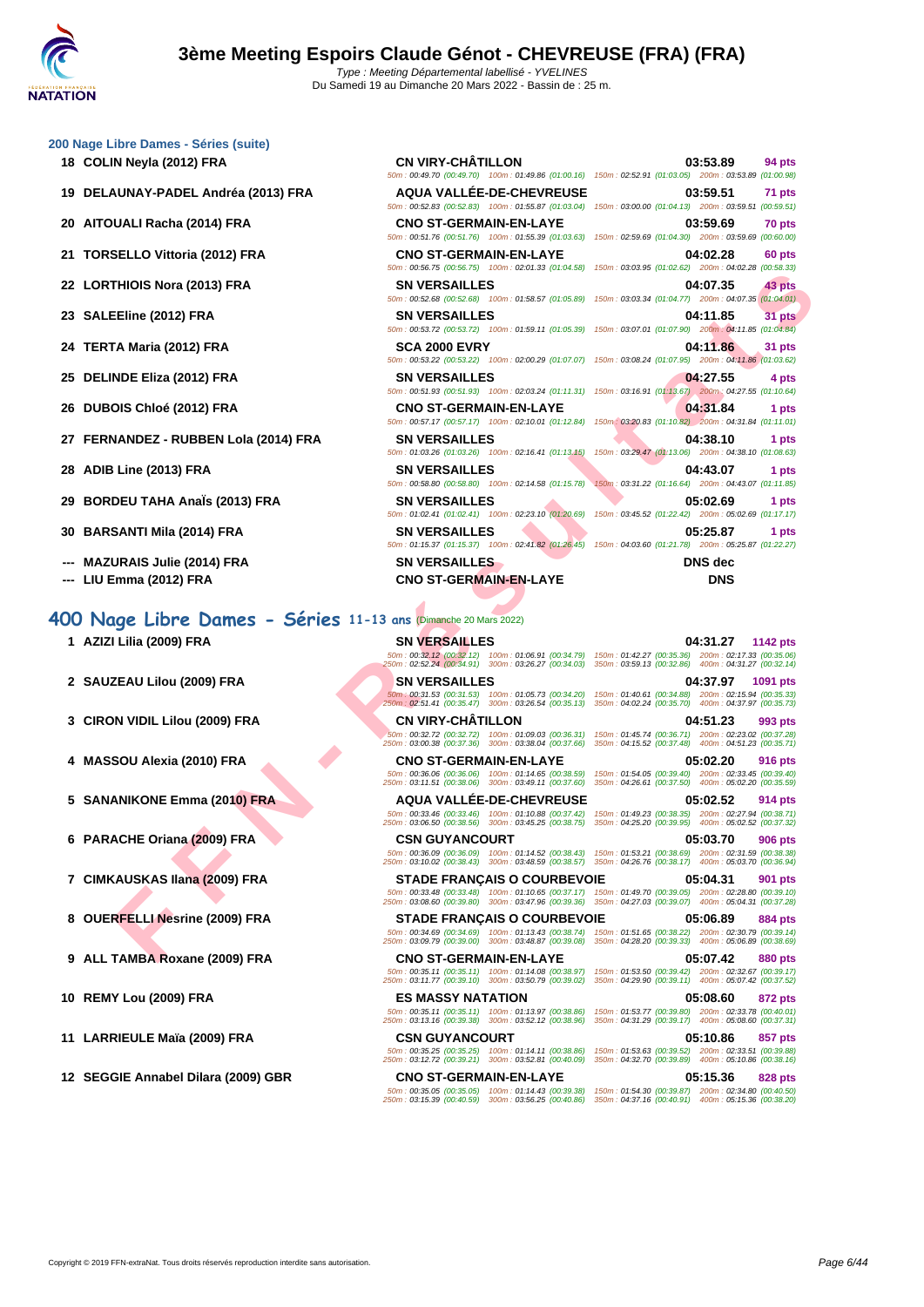**[400 Nage](http://www.ffnatation.fr/webffn/index.php) Libre Dames - Séries (suite)**

UD AIDE (2009) FRA **FER MANY AND THE SEARCH AND TRANSY MANY AND TRANSY AND TRANSY AND TRANSY AND TRANSY AND TRANSY AND TRANSY AND TRANSY AND TRANSY AND TRANSY AND TRANSY AND TRANSY AND TRANSY AND TRANSY AND TRANSY AND TRAN 13 JAILLET PEYREGNE Chloé (2009) FRA CSN GUYANCOURT 05:18.18 809 pts** 50m : 00:34.96 (00:34.96) 100m : 01:14.51 (00:39.55) 150m : 01:55.28 (00:40.77) 200m : 02:35.97 (00:40.69) 250m : 03:16.99 (00:41.02) 300m : 03:58.06 (00:41.07) 350m : 04:38.93 (00:40.87) 400m : 05:18.18 (00:39.25) **14 PAUL Lucie (2009) FRA ES MASSY NATATION 05:22.60 781 pts** 50m : 00:35.38 (00:35.38) 100m : 01:15.05 (00:39.67) 150m : 01:56.19 (00:41.14) 200m : 02:38.25 (00:42.06) 250m : 03:20.04 (00:41.79) 300m : 04:01.82 (00:41.78) 350m : 04:43.57 (00:41.75) 400m : 05:22.60 (00:39.03) **15 STRADY Clementine (2010) FRA ES MASSY NATATION 05:22.62 781 pts** 50m : 00:35.74 (00:35.74) 100m : 01:15.75 (00:40.01) 150m : 01:56.50 (00:40.75) 200m : 02:38.18 (00:41.68) 250m : 03:21.24 (00:43.06) 300m : 04:02.89 (00:41.65) 350m : 04:44.35 (00:41.46) 400m : 05:22.62 (00:38.27) **16 PINAUD Alice (2009) FRA ES MASSY NATATION 05:26.23 758 pts** 50m : 00:33.58 (00:33.58) 100m : 01:12.52 (00:38.94) 150m : 01:55.10 (00:42.58) 200m : 02:37.35 (00:42.25) 250m : 03:20.50 (00:43.15) 300m : 04:02.51 (00:42.01) 350m : 04:43.02 (00:40.51) 400m : 05:26.23 (00:43.21) **17 NOUREDDINE Rena (2009) FRA ES MASSY NATATION 05:32.53 719 pts** 50m : 00:36.26 (00:36.26) 100m : 01:17.14 (00:40.88) 150m : 01:59.26 (00:42.12) 200m : 02:41.96 (00:42.70) 250m : 03:24.80 (00:42.84) 300m : 04:07.75 (00:42.95) 350m : 04:50.46 (00:42.71) 400m : 05:32.53 (00:42.07) **18 SNEP Ava-Rebeca (2010) FRA SN VERSAILLES 05:32.85 717 pts** 50m : 00:37.07 (00:37.07) 100m : 01:19.82 (00:42.75) 150m : 02:03.62 (00:43.80) 200m : 02:46.60 (00:42.98) 250m : 03:28.78 (00:42.18) 300m : 04:10.18 (00:41.40) 350m : 04:53.37 (00:43.19) 400m : 05:32.85 (00:39.48) **19 PETIT EYRIN Clemence (2009) FRA ES MASSY NATATION 05:32.98 716 pts** 50m : 00:36.88 (00:36.88) 100m : 01:18.08 (00:41.20) 150m : 02:00.15 (00:42.07) 200m : 02:43.28 (00:43.13) 250m : 03:25.64 (00:42.36) 300m : 04:09.41 (00:43.77) 350m : 04:52.29 (00:42.88) 400m : 05:32.98 (00:40.69) **20 REZK-KALLAInes (2010) FRA ES MASSY NATATION 05:38.69 682 pts** 50m : 00:37.50 (00:37.50) 100m : 01:19.32 (00:41.82) 150m : 02:02.35 (00:43.03) 200m : 02:45.90 (00:43.55) 250m : 03:29.41 (00:43.51) 300m : 04:13.07 (00:43.66) 350m : 04:56.51 (00:43.44) 400m : 05:38.69 (00:42.18) **21 KASSAS Lilya (2009) FRA YERRES NATATION 05:41.12 667 pts** 50m : 00:36.56 (00:36.56) 100m : 01:18.92 (00:42.36) 150m : 02:01.23 (00:42.31) 200m : 02:44.87 (00:43.64) 250m : 03:28.65 (00:43.78) 300m : 04:12.75 (00:44.10) 350m : 04:58.17 (00:45.42) 400m : 05:41.12 (00:42.95) **22 BENOIST Eloïse (2010) FRA YERRES NATATION 05:41.62 664 pts** 50m : 00:38.03 (00:38.03) 100m : 01:20.23 (00:42.20) 150m : 02:02.91 (00:42.68) 200m : 02:46.25 (00:43.34) 250m : 03:30.14 (00:43.89) 300m : 04:13.89 (00:43.75) 350m : 04:58.35 (00:44.46) 400m : 05:41.62 (00:43.27) **23 BOUSEJJADA Shama (2009) FRA SCA 2000 EVRY 05:46.43 637 pts** 50m : 00:38.03 (00:38.03) 100m : 01:20.34 (00:42.31) 150m : 02:04.13 (00:43.79) 200m : 02:49.08 (00:44.95) 250m : 03:34.35 (00:45.27) 300m : 04:18.79 (00:44.44) 350m : 05:03.49 (00:44.70) 400m : 05:46.43 (00:42.94) **24 DUCRE Méandra (2009) FRA YERRES NATATION 05:48.31 626 pts** 50m : 00:38.07 (00:38.07) 100m : 01:21.77 (00:43.70) 150m : 02:06.38 (00:44.61) 200m : 02:51.56 (00:45.18) 250m : 03:36.86 (00:45.30) 300m : 04:22.05 (00:45.19) 350m : 05:07.72 (00:45.67) 400m : 05:48.31 (00:40.59) **25 GREMILLET Enola (2010) FRA CSN GUYANCOURT 05:51.38 608 pts** 50m : 00:38.55 (00:38.55) 100m : 01:23.24 (00:44.69) 150m : 02:09.52 (00:46.28) 200m : 02:54.04 (00:44.52) 250m : 03:39.01 (00:44.97) 300m : 04:24.59 (00:45.58) 350m : 05:09.42 (00:44.83) 400m : 05:51.38 (00:41.96) **26 JARMUSZEWICZ Ines (2010) FRA VAL D'ESSONNE MENNECY AQUA CLUB 05:51.95 605 pts** 50m : 00:37.13 (00:37.13) 100m : 01:20.86 (00:43.73) 150m : 02:06.13 (00:45.27) 200m : 02:51.83 (00:45.70) 250m : 03:37.73 (00:45.90) 300m : 04:22.93 (00:45.20) 350m : 05:07.71 (00:44.78) 400m : 05:51.95 (00:44.24) **27 LESTINI-GUILLO Léna (2010) FRA AQUA VALLÉE-DE-CHEVREUSE 05:54.52 591 pts** 50m : 00:40.60 (00:40.60) 100m : 01:26.11 (00:45.51) 150m : 02:11.37 (00:45.26) 200m : 02:56.54 (00:45.17) 250m : 03:41.75 (00:45.21) 300m : 04:27.20 (00:45.45) 350m : 05:11.52 (00:44.32) 400m : 05:54.52 (00:43.00) **28 TESSON Pauline (2011) FRA YERRES NATATION 05:55.99 583 pts** 50m : 00:38.96 (00:38.96) 100m : 01:22.49 (00:43.53) 150m : 02:07.66 (00:45.17) 200m : 02:54.50 (00:46.84) 250m : 03:39.83 (00:45.33) 300m : 04:26.19 (00:46.36) 350m : 05:11.10 (00:44.91) 400m : 05:55.99 (00:44.89) **29 FAKHET Kyra (2010) FRA SCA 2000 EVRY 05:56.05 582 pts** 50m : 00:38.10 (00:38.10) 100m : 01:22.87 (00:44.77) 150m : 02:08.63 (00:45.76) 200m : 02:54.57 (00:45.94) 250m : 03:40.19 (00:45.62) 300m : 04:25.64 (00:45.45) 350m : 05:11.26 (00:45.62) 400m : 05:56.05 (00:44.79) **30 ALBEROLA Maïtena (2011) FRA CSN GUYANCOURT 06:00.15 560 pts** 50m : 00:41.20 (00:41.20) 100m : 01:26.37 (00:45.17) 150m : 02:12.70 (00:46.33) 200m : 02:58.95 (00:46.25) 250m : 03:45.13 (00:46.18) 300m : 04:31.23 (00:46.10) 350m : 05:16.90 (00:45.67) 400m : 06:00.15 (00:43.25) **31 SALENDRES Louise (2011) FRA YERRES NATATION 06:00.84 556 pts** 50m : 00:41.28 (00:41.28) 100m : 01:27.41 (00:46.13) 150m : 02:13.68 (00:46.27) 200m : 03:00.83 (00:47.15) 250m : 03:46.84 (00:46.01) 300m : 04:32.20 (00:45.36) 350m : 05:16.98 (00:44.78) 400m : 06:00.84 (00:43.86) **32 TARENTO Yumi (2011) FRA SN VERSAILLES 06:03.50 542 pts** 50m : 00:42.04 (00:42.04) 100m : 01:28.79 (00:46.75) 150m : 02:15.68 (00:46.89) 200m : 03:02.96 (00:47.28) 250m : 03:47.69 (00:44.73) 300m : 04:33.59 (00:45.90) 350m : 05:18.89 (00:45.30) 400m : 06:03.50 (00:44.61) **33 AITOUALI Farah (2010) FRA CNO ST-GERMAIN-EN-LAYE 06:05.03 534 pts** 50m : 00:39.57 (00:39.57) 100m : 01:24.52 (00:44.95) 150m : 02:11.55 (00:47.03) 200m : 02:58.72 (00:47.17) 250m : 03:46.08 (00:47.36) 300m : 04:33.29 (00:47.21) 350m : 05:20.79 (00:47.50) 400m : 06:05.03 (00:44.24) **34 SUZUTA Mika (2009) JPN STADE FRANÇAIS O COURBEVOIE 06:07.16 523 pts** 50m : 00:41.43 (00:41.43) 100m : 01:28.20 (00:46.77) 150m : 02:14.85 (00:46.65) 200m : 03:01.54 (00:46.69) 250m : 03:48.78 (00:47.24) 300m : 04:34.98 (00:46.20) 350m : 05:19.85 (00:44.87) 400m : 06:07.16 (00:47.31) **35 BRIGANTE Lorena (2011) FRA YERRES NATATION 06:09.09 513 pts** 50m : 00:40.75 (00:40.75) 100m : 01:26.46 (00:45.71) 150m : 02:13.37 (00:46.91) 200m : 03:00.61 (00:47.24) 250m : 03:47.06 (00:46.45) 300m : 04:34.53 (00:47.47) 350m : 05:20.82 (00:46.29) 400m : 06:09.09 (00:48.27) **36 VARLET Shana (2009) FRA STADE FRANÇAIS O COURBEVOIE 06:12.56 495 pts** 50m : 00:35.05 (00:35.05) 100m : 01:20.75 (00:45.70) 150m : 02:09.01 (00:48.26) 200m : 02:57.98 (00:48.97) 250m : 03:46.20 (00:48.22) 300m : 04:35.02 (00:48.82) 350m : 05:23.38 (00:48.36) 400m : 06:12.56 (00:49.18)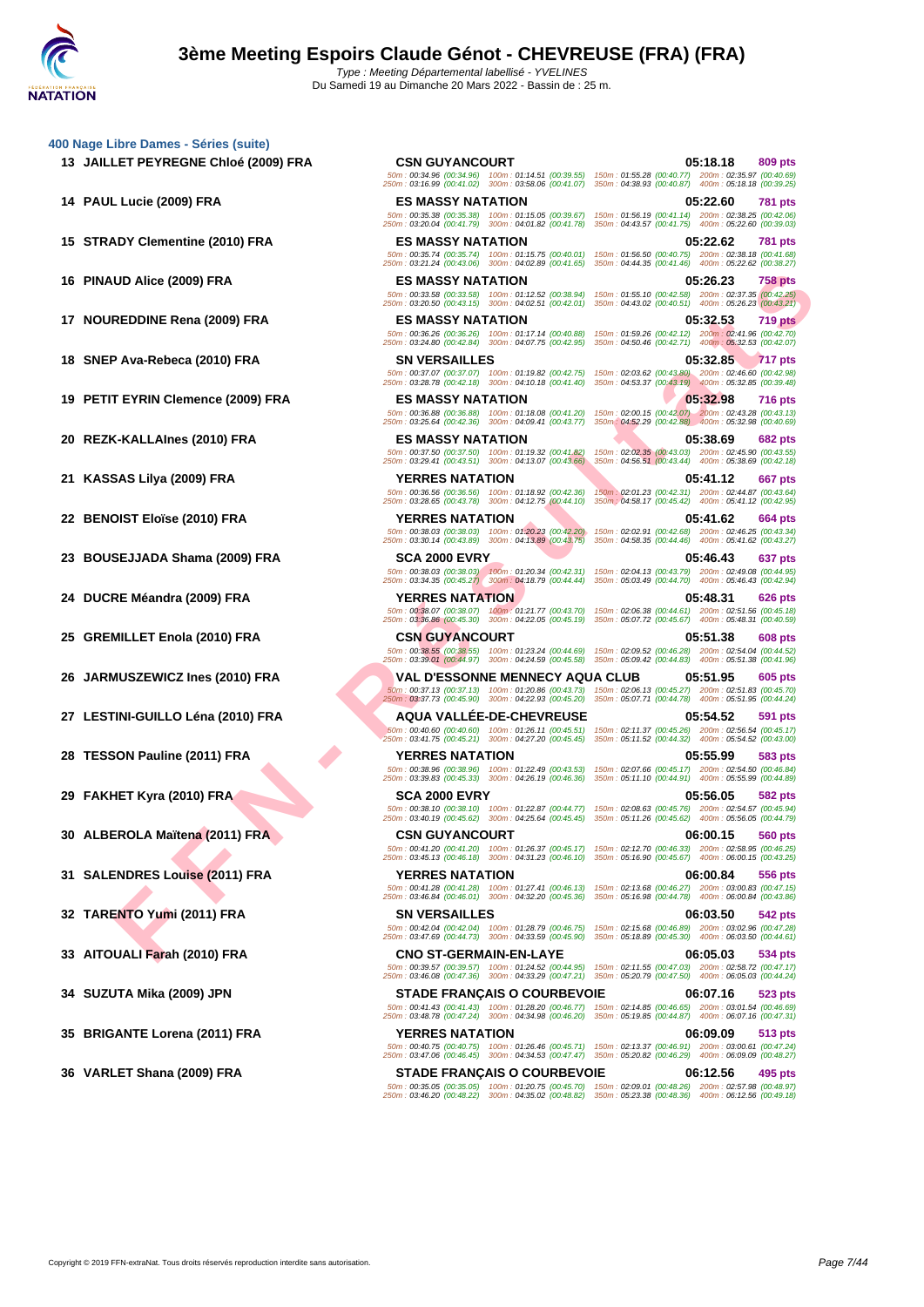**[400 Nage](http://www.ffnatation.fr/webffn/index.php) Libre Dames - Séries (suite)**

- 
- 
- 

- 
- 
- 

- 
- 
- 
- 
- 
- 
- 
- 
- **--- HERICOTTE-POTIRON Clémence (2011) FRA YERRES NATATION DNS dec**
- **--- SAULIN Manon (2011) FRA YERRES NATATION DNS dec**

### **50 Dos Dames - Finale A 6-10 ans** (Dimanche 20 Mars 2022)

| 1 DEFAIX Elina (2012) FRA        | <b>CSN GUYANCOURT</b>         | 00:41.49 | <b>627 pts</b> |
|----------------------------------|-------------------------------|----------|----------------|
| 2 CHALENDAR Roxane (2012) FRA    | AC BOULOGNE-BILLANCOURT       | 00:43.44 | 549 pts        |
| 3 PARACHE Louna (2012) FRA       | <b>CSN GUYANCOURT</b>         | 00:44.20 | <b>520 pts</b> |
| 4 TOURNAY Margot (2012) FRA      | <b>CNO ST-GERMAIN-EN-LAYE</b> | 00:45.79 | <b>462 pts</b> |
| 5 CUVELIER Eline (2012) FRA      | <b>CNO ST-GERMAIN-EN-LAYE</b> | 00:46.46 | 439 pts        |
| 6 BOULEZ Naelle (2012) FRA       | AQUA VALLÉE-DE-CHEVREUSE      | 00:47.70 | 398 pts        |
| 7 LARRIEULE Sasha (2012) FRA     | <b>CSN GUYANCOURT</b>         | 00:49.00 | 356 pts        |
| 8 BOUSSADI Luna Maria (2012) FRA | AQUA VALLÉE-DE-CHEVREUSE      | 00:49.07 | 354 pts        |
|                                  |                               |          |                |

### **50 Dos Dames - Séries 6-10 ans** (Samedi 19 Mars 2022)

| 1 DEFAIX Elina (2012) FRA | <b>CSN GUYANCOURT</b> | 00:41.82 | 613 pts |
|---------------------------|-----------------------|----------|---------|
|                           |                       |          |         |

EVE CHINE (2011) FRA<br>
EL Luis (2011) FRA<br>
EL LUIS (2011) FRA<br>
MANI CHINE (2011) FRA<br>
MANI CHINE (2011) FRA<br>
MANI CHINE (2011) FRA<br>
MANI CHINE (2011) FRA<br>
THE CHINE (2011) FRA<br>
THE CHINE (2011) FRA<br>
THE CHINE (2011) FRA<br>
TH **37 FOUET Marine (2010) FRA YERRES NATATION 06:14.35 486 pts** 50m : 00:41.50 (00:41.50) 100m : 01:29.27 (00:47.77) 150m : 02:16.75 (00:47.48) 200m : 03:04.45 (00:47.70) 250m : 03:52.38 (00:47.93) 300m : 04:39.56 (00:47.18) 350m : 05:27.85 (00:48.29) 400m : 06:14.35 (00:46.50) **38 MEKKI Chèrine (2009) FRA VAL D'ESSONNE MENNECY AQUA CLUB 06:19.50 461 pts** 50m : 00:42.83 (00:42.83) 100m : 01:31.21 (00:48.38) 150m : 02:19.97 (00:48.76) 200m : 03:08.82 (00:48.85) 250m : 03:57.12 (00:48.30) 300m : 04:45.61 (00:48.49) 350m : 05:33.39 (00:47.78) 400m : 06:19.50 (00:46.11) **39 DEBLOCK - DUGUE Gaëlle (2011) FRA AQUA VALLÉE-DE-CHEVREUSE 06:21.82 449 pts** 50m : 00:43.30 (00:43.30) 100m : 01:31.63 (00:48.33) 150m : 02:20.84 (00:49.21) 200m : 03:09.67 (00:48.83) 250m : 03:58.21 (00:48.54) 300m : 04:47.48 (00:49.27) 350m : 05:35.42 (00:47.94) 400m : 06:21.82 (00:46.40) **40 LONGUET Clarisse (2011) FRA SN VERSAILLES 06:26.07 429 pts** 50m : 00:40.82 (00:40.82) 100m : 01:28.05 (00:47.23) 150m : 02:17.68 (00:49.63) 200m : 03:07.52 (00:49.84) 250m : 03:59.21 (00:51.69) 300m : 04:49.54 (00:50.33) 350m : 05:39.10 (00:49.56) 400m : 06:26.07 (00:46.97) **41 BARRE Lucie (2011) FRA AQUA VALLÉE-DE-CHEVREUSE 06:30.59 408 pts** 50m : 00:45.62 (00:45.62) 100m : 01:37.03 (00:51.41) 150m : 02:27.89 (00:50.86) 200m : 03:19.17 (00:51.28) 250m : 04:09.32 (00:50.15) 300m : 04:58.50 (00:49.18) 350m : 05:48.66 (00:50.16) 400m : 06:30.59 (00:41.93) **42 DHORNE Chloe (2011) FRA CSN GUYANCOURT 06:30.88 407 pts** 50m : 00:41.32 (00:41.32) 100m : 01:27.46 (00:46.14) 150m : 02:16.53 (00:49.07) 200m : 03:06.92 (00:50.39) 250m : 03:58.25 (00:51.33) 300m : 04:49.62 (00:51.37) 350m : 05:40.34 (00:50.72) 400m : 06:30.88 (00:50.54) **43 ELIE Pauline (2011) FRA CSN GUYANCOURT 06:32.90 398 pts** 50m : 00:41.09 (00:41.09) 100m : 01:30.73 (00:49.64) 150m : 02:21.66 (00:50.93) 200m : 03:13.12 (00:51.46) 250m : 04:01.42 (00:48.30) 300m : 04:52.72 (00:51.30) 350m : 05:42.76 (00:50.04) 400m : 06:32.90 (00:50.14) **44 SALENDRES Marie (2011) FRA YERRES NATATION 06:39.46 368 pts** 50m : 00:46.07 (00:46.07) 100m : 01:37.00 (00:50.93) 150m : 02:28.64 (00:51.64) 200m : 03:20.08 (00:51.44) 250m : 04:11.00 (00:50.92) 300m : 05:01.33 (00:50.33) 350m : 05:51.61 (00:50.28) 400m : 06:39.46 (00:47.85) **45 DENIEL Zoé (2010) FRA YERRES NATATION 06:40.69 363 pts** 50m : 00:43.46 (00:43.46) 100m : 01:34.65 (00:51.19) 150m : 02:27.31 (00:52.66) 200m : 03:18.96 (00:51.65) 250m : 04:10.72 (00:51.76) 300m : 05:01.81 (00:51.09) 350m : 05:53.36 (00:51.55) 400m : 06:40.69 (00:47.33) **46 BELLIL Jade (2011) FRA YERRES NATATION 06:44.53 346 pts** 50m : 00:45.00 (00:45.00) 100m : 01:36.11 (00:51.11) 150m : 02:27.70 (00:51.59) 200m : 03:21.50 (00:53.80) 250m : 04:13.47 (00:51.97) 300m : 05:05.83 (00:52.36) 350m : 05:56.54 (00:50.71) 400m : 06:44.53 (00:47.99) **47 CHASTELOUX Angela (2011) FRA AQUA VALLÉE-DE-CHEVREUSE 06:46.77 337 pts** 50m : 00:43.78 (00:43.78) 100m : 01:35.50 (00:51.72) 150m : 02:28.22 (00:52.72) 200m : 03:20.99 (00:52.77) 250m : 04:13.87 (00:52.88) 300m : 05:05.30 (00:51.43) 350m : 05:57.52 (00:52.22) 400m : 06:46.77 (00:49.25) **48 DEVERE Charlotte (2010) FRA SN VERSAILLES 06:52.34 314 pts** 50m : 00:44.08 (00:44.08) 100m : 01:35.49 (00:51.41) 150m : 02:29.67 (00:54.18) 200m : 03:22.75 (00:53.08) 250m : 04:17.69 (00:54.94) 300m : 05:10.48 (00:52.79) 350m : 06:03.59 (00:53.11) 400m : 06:52.34 (00:48.75) **49 ORSEL Inès (2010) FRA SN VERSAILLES 07:00.08 284 pts** 50m : 00:45.33 (00:45.33) 100m : 01:39.25 (00:53.92) 150m : 02:32.58 (00:53.33) 200m : 03:26.80 (00:54.22) 250m : 04:21.29 (00:54.49) 300m : 05:15.33 (00:54.04) 350m : 06:08.48 (00:53.15) 400m : 07:00.08 (00:51.60) **50 CHEVRIER Emma (2011) FRA CNO ST-GERMAIN-EN-LAYE 07:06.86 258 pts** 50m : 00:47.36 (00:47.36) 100m : 01:42.35 (00:54.99) 150m : 02:36.75 (00:54.40) 200m : 03:31.55 (00:54.80) 250m : 04:26.39 (00:54.84) 300m : 05:20.84 (00:54.45) 350m : 06:14.73 (00:53.89) 400m : 07:06.86 (00:52.13) **51 MARQUIE Alice (2010) FRA SN VERSAILLES 07:09.48 249 pts** 50m : 00:48.52 (00:48.52) 100m : 01:43.14 (00:54.62) 150m : 02:40.90 (00:57.76) 200m : 03:38.16 (00:57.26) 250m : 04:32.79 (00:54.63) 300m : 05:26.90 (00:54.11) 350m : 06:19.59 (00:52.69) 400m : 07:09.48 (00:49.89) **52 BILLARD Aynolha (2011) FRA AQUA VALLÉE-DE-CHEVREUSE 07:16.20 225 pts** 50m : 00:46.58 (00:46.58) 100m : 01:41.13 (00:54.55) 150m : 02:37.73 (00:56.60) 200m : 03:32.18 (00:54.45) 250m : 04:28.46 (00:56.28) 300m : 05:24.08 (00:55.62) 350m : 06:13.25 (00:49.17) 400m : 07:16.20 (01:02.95) **53 BESSE Ines (2011) FRA AQUA VALLÉE-DE-CHEVREUSE 07:17.98 219 pts** 50m : 00:49.03 (00:49.03) 100m : 01:42.93 (00:53.90) 150m : 02:39.48 (00:56.55) 200m : 03:36.04 (00:56.56) 250m : 04:32.86 (00:56.82) 300m : 05:29.41 (00:56.55) 350m : 06:25.34 (00:55.93) 400m : 07:17.98 (00:52.64) **54 CANEL Judith (2011) FRA SN VERSAILLES 07:29.60 182 pts** 50m : 00:47.07 (00:47.07) 100m : 01:44.55 (00:57.48) 150m : 02:42.68 (00:58.13) 200m : 03:41.71 (00:59.03) 250m : 04:41.25 (00:59.54) 300m : 05:41.31 (01:00.06) 350m : 06:37.16 (00:55.85) 400m : 07:29.60 (00:52.44)

Copyright © 2019 FFN-extraNat. Tous droits réservés reproduction interdite sans autorisation.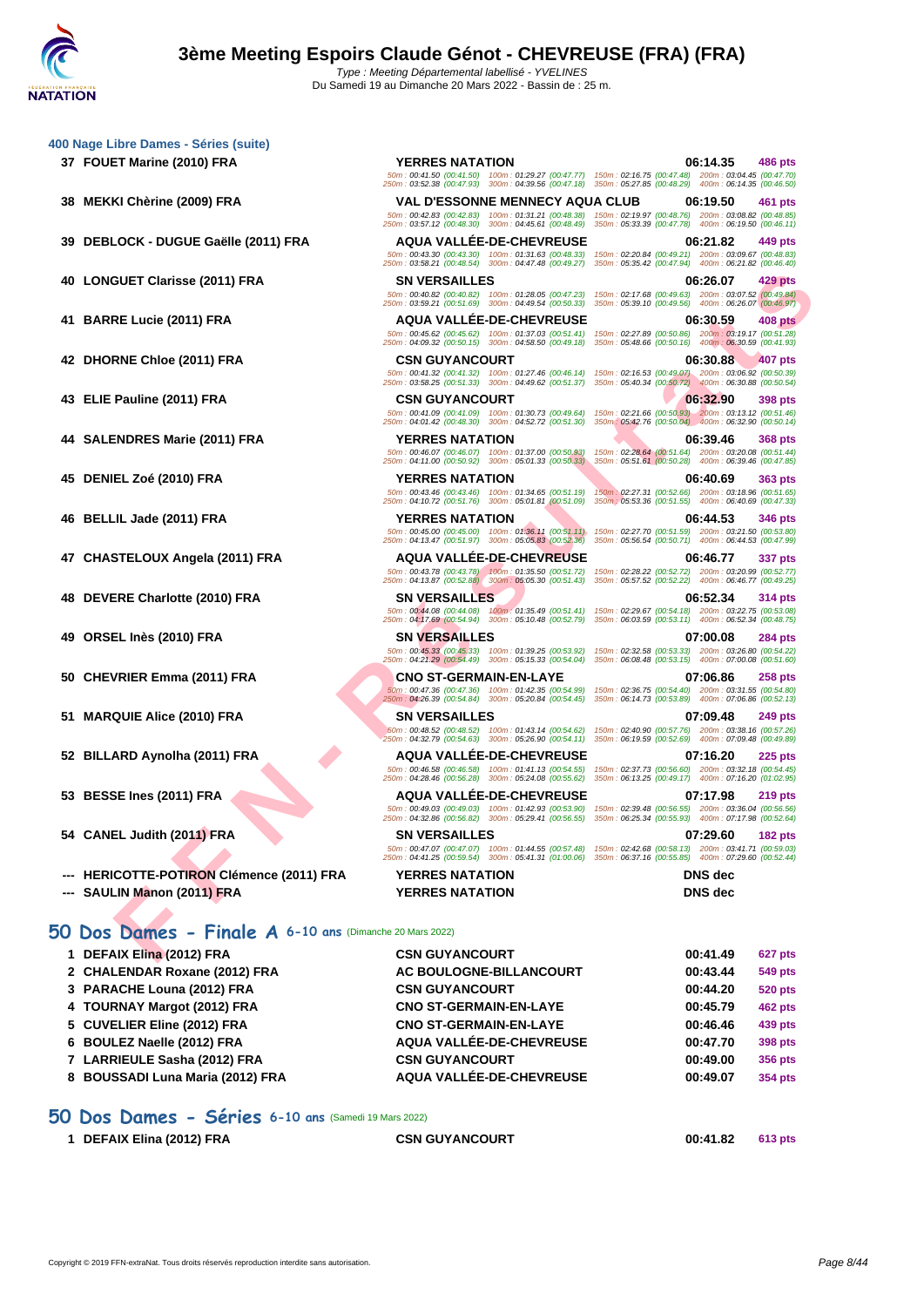

### **[50 Dos D](http://www.ffnatation.fr/webffn/index.php)ames - Séries (suite)**

| 2   | <b>CHALENDAR Roxane (2012) FRA</b>    |
|-----|---------------------------------------|
| 3   | PARACHE Louna (2012) FRA              |
| 4   | DELANGE Raphaëlle (2012) FRA          |
| 5   | DAVID Emma (2012) FRA                 |
| 6   | <b>TOURNAY Margot (2012) FRA</b>      |
| 7   | <b>CUVELIER Eline (2012) FRA</b>      |
| 8   | <b>BOULEZ Naelle (2012) FRA</b>       |
| 9   | <b>LARRIEULE Sasha (2012) FRA</b>     |
| 10  | <b>BOUSSADI Luna Maria (2012) FRA</b> |
| 11  | DENISE-PEYNET Maë (2012) FRA          |
|     | 12 CHARTREL Marie-Lou (2012) FRA      |
|     | 13 LOVICClaire (2012) FRA             |
| 14  | SEBZDA Emmy (2012) FRA                |
| 15  | <b>BEKKA Meriem (2012) FRA</b>        |
|     | 16 TERTA Maria (2012) FRA             |
| 17  | AITOUALI Racha (2014) FRA             |
| 18  | DELAUNAY-PADEL Andréa (2013) FRA      |
|     | 19 DESMET Juliette (2012) FRA         |
|     | 20 LESTINI-GUILLO Manelle (2013) FRA  |
|     | 21 SALEEline (2012) FRA               |
|     | 22 MASCARELL Lise (2014) FRA          |
|     | 23 DELINDE Noémi (2014) FRA           |
| 24  | DAVID Gilliane (2013) FRA             |
|     | 25 LORTHIOIS Nora (2013) FRA          |
| 26  | <b>CHOUMNOV Marie (2013) FRA</b>      |
|     | 27 DAVID Louane (2014) FRA            |
| 28  | PIEMONT MERGAULT Nina (2014) FRA      |
|     | 29 TORSELLO Vittoria (2012) FRA       |
| 30  | <b>DELINDE Eliza (2012) FRA</b>       |
| 31  | <b>GONZALEZ Pauline (2013) FRA</b>    |
|     | 32 GUYADER Erell (2014) FRA           |
| 33  | <b>DUBOIS Chloé (2012) FRA</b>        |
|     | 34 GIBERT Chloé (2012) FRA            |
| 35  | FERNANDEZ - RUBBEN Lola (2014) FRA    |
|     | 36 BOBI Elona Marie (2013) FRA        |
|     | 37 MAZURAIS Julie (2014) FRA          |
| 38  | ADIB Line (2013) FRA                  |
| 39  | <b>BELLAACHIA Insaf (2013) FRA</b>    |
| 40  | <b>BORDEU TAHA Anals (2013) FRA</b>   |
|     | 41 BARSANTI Mila (2014) FRA           |
|     | 42 LABRUNYE Chiara (2014) FRA         |
|     | 43 CERISOLA CZARNY Noémie (2013) FRA  |
|     | --- LIU Emma (2012) FRA               |
| --- | <b>IMBERT Mathilde (2014) FRA</b>     |

| 2 CHALENDAR Roxane (2012) FRA                                              | AC BOULOGNE-BILLANCOURT         | 00:43.29       | 555 pts        |
|----------------------------------------------------------------------------|---------------------------------|----------------|----------------|
| 3 PARACHE Louna (2012) FRA                                                 | <b>CSN GUYANCOURT</b>           | 00:43.52       | <b>546 pts</b> |
| 4 DELANGE Raphaëlle (2012) FRA                                             | AQUA VALLÉE-DE-CHEVREUSE        | 00:43.98       | <b>529 pts</b> |
| 5 DAVID Emma (2012) FRA                                                    | <b>AQUACLUB LE PECQ MARLY</b>   | 00:44.33       | <b>515 pts</b> |
| 6 TOURNAY Margot (2012) FRA                                                | <b>CNO ST-GERMAIN-EN-LAYE</b>   | 00:45.27       | 481 pts        |
| 7 CUVELIER Eline (2012) FRA                                                | <b>CNO ST-GERMAIN-EN-LAYE</b>   | 00:45.90       | 459 pts        |
| 8 BOULEZ Naelle (2012) FRA                                                 | AQUA VALLÉE-DE-CHEVREUSE        | 00:47.45       | <b>406 pts</b> |
| 9 LARRIEULE Sasha (2012) FRA                                               | <b>CSN GUYANCOURT</b>           | 00:48.37       | <b>376 pts</b> |
| 10 BOUSSADI Luna Maria (2012) FRA                                          | AQUA VALLÉE-DE-CHEVREUSE        | 00:49.48       | <b>341 pts</b> |
| 11 DENISE-PEYNET Maë (2012) FRA                                            | <b>SN VERSAILLES</b>            | 00:52.51       | <b>256 pts</b> |
| 12 CHARTREL Marie-Lou (2012) FRA                                           | <b>SN VERSAILLES</b>            | 00:53.36       | <b>234 pts</b> |
| 13 LOVICClaire (2012) FRA                                                  | <b>SN VERSAILLES</b>            | 00:53.49       | <b>231 pts</b> |
| 14 SEBZDA Emmy (2012) FRA                                                  | <b>CN VIRY-CHÂTILLON</b>        | 00:53.52       | <b>230 pts</b> |
| 15 BEKKA Meriem (2012) FRA                                                 | <b>CN VIRY-CHÂTILLON</b>        | 00:53.73       | <b>225 pts</b> |
| 16 TERTA Maria (2012) FRA                                                  | <b>SCA 2000 EVRY</b>            | 00:54.90       | 197 pts        |
| 17 AITOUALI Racha (2014) FRA                                               | <b>CNO ST-GERMAIN-EN-LAYE</b>   | 00:54.96       | <b>196 pts</b> |
| 18 DELAUNAY-PADEL Andréa (2013) FRA                                        | AQUA VALLÉE-DE-CHEVREUSE        | 00:55.04       | 194 pts        |
| 19 DESMET Juliette (2012) FRA                                              | <b>NAUTIC CLUB RAMBOUILLET</b>  | 00:55.85       | <b>176 pts</b> |
| 20 LESTINI-GUILLO Manelle (2013) FRA                                       | AQUA VALLÉE-DE-CHEVREUSE        | 00:55.98       | 173 pts        |
| 21 SALEEline (2012) FRA                                                    | <b>SN VERSAILLES</b>            | 00:56.00       | 172 pts        |
| 22 MASCARELL Lise (2014) FRA                                               | AQUA VALLÉE-DE-CHEVREUSE        | 00:56.50       | 162 pts        |
| 23 DELINDE Noémi (2014) FRA                                                | <b>SN VERSAILLES</b>            | 00:56.57       | <b>160 pts</b> |
| 24 DAVID Gilliane (2013) FRA                                               | <b>AQUACLUB LE PECQ MARLY</b>   | 00:56.61       | <b>160 pts</b> |
| 25 LORTHIOIS Nora (2013) FRA                                               | <b>SN VERSAILLES</b>            | 00:57.05       | <b>151 pts</b> |
| 26 CHOUMNOV Marie (2013) FRA                                               | <b>SN VERSAILLES</b>            | 00:57.09       | <b>150 pts</b> |
| 27 DAVID Louane (2014) FRA                                                 | <b>AQUACLUB LE PECQ MARLY</b>   | 00:57.38       | <b>144 pts</b> |
| 28 PIEMONT MERGAULT Nina (2014) FRA                                        | <b>AQUA VALLÉE-DE-CHEVREUSE</b> | 00:57.41       | <b>143 pts</b> |
| 29 TORSELLO Vittoria (2012) FRA                                            | <b>CNO ST-GERMAIN-EN-LAYE</b>   | 00:57.50       | 142 pts        |
| 30 DELINDE Eliza (2012) FRA                                                | <b>SN VERSAILLES</b>            | 00:58.10       | <b>130 pts</b> |
| 31 GONZALEZ Pauline (2013) FRA                                             | <b>AQUACLUB LE PECQ MARLY</b>   | 00:58.25       | 127 pts        |
| 32 GUYADER Erell (2014) FRA                                                | <b>AQUA VALLÉE-DE-CHEVREUSE</b> | 00:59.70       | <b>102 pts</b> |
| 33 DUBOIS Chloé (2012) FRA                                                 | <b>CNO ST-GERMAIN-EN-LAYE</b>   | 01:00.43       | 90 pts         |
| 34 GIBERT Chloé (2012) FRA                                                 | AQUA VALLÉE-DE-CHEVREUSE        | 01:03.03       | 54 pts         |
| 35 FERNANDEZ - RUBBEN Lola (2014) FRA                                      | <b>SN VERSAILLES</b>            | 01:04.15       | 42 pts         |
| 36 BOBI Elona Marie (2013) FRA                                             | AQUA VALLÉE-DE-CHEVREUSE        | 01:04.86       | 34 pts         |
| 37 MAZURAIS Julie (2014) FRA                                               | <b>SN VERSAILLES</b>            | 01:05.22       | 31 pts         |
| 38 ADIB Line (2013) FRA                                                    | <b>SN VERSAILLES</b>            | 01:05.79       | 26 pts         |
| 39 BELLAACHIA Insaf (2013) FRA                                             | AQUA VALLÉE-DE-CHEVREUSE        | 01:06.17       | 23 pts         |
| 40 BORDEU TAHA Anals (2013) FRA                                            | <b>SN VERSAILLES</b>            | 01:07.23       | 15 pts         |
| 41 BARSANTI Mila (2014) FRA                                                | <b>SN VERSAILLES</b>            | 01:07.62       | 13 pts         |
| 42 LABRUNYE Chiara (2014) FRA                                              | AQUA VALLÉE-DE-CHEVREUSE        | 01:08.58       | 8 pts          |
| 43 CERISOLA CZARNY Noémie (2013) FRA                                       | AQUA VALLÉE-DE-CHEVREUSE        | 01:16.96       | 1 pts          |
| --- LIU Emma (2012) FRA                                                    | <b>CNO ST-GERMAIN-EN-LAYE</b>   | <b>DNS</b> dec |                |
| --- IMBERT Mathilde (2014) FRA                                             | AQUA VALLÉE-DE-CHEVREUSE        | <b>DSQ</b>     |                |
| $00 \text{ Des}$ Dames - Finale $\bm{A}$ 11-13 ans (Dimanche 20 Mars 2022) |                                 |                |                |

### **100 Dos Dames - Finale A 11-13 ans** (Dimanche 20 Mars 2022)

| 1 CIRON VIDIL Lilou (2009) FRA | <b>CN VIRY-CHÂTILLON</b>      | 50m: 00:33.36 (00:33.36)                           | 01:08.31<br>100m: 01:08.31 (00:34.95) | 1071 pts |
|--------------------------------|-------------------------------|----------------------------------------------------|---------------------------------------|----------|
| 2 SANANIKONE Emma (2010) FRA   | AQUA VALLÉE-DE-CHEVREUSE      | 50m: 00:33.54 (00:33.54) 100m: 01:08.65 (00:35.11) | 01:08.65                              | 1062 pts |
| 3 SAUZEAU Lilou (2009) FRA     | <b>SN VERSAILLES</b>          | 50m: 00:34.62 (00:34.62) 100m: 01:10.14 (00:35.52) | 01:10.14                              | 1024 pts |
| 4 JAFFUEL Ella (2009) FRA      | <b>CNO ST-GERMAIN-EN-LAYE</b> | 50m: 00:34.69 (00:34.69) 100m: 01:11.15 (00:36.46) | 01:11.15                              | 998 pts  |
| 5 AZIZI Lilia (2009) FRA       | <b>SN VERSAILLES</b>          | 50m: 00:35.51 (00:35.51) 100m: 01:11.35 (00:35.84) | 01:11.35                              | 993 pts  |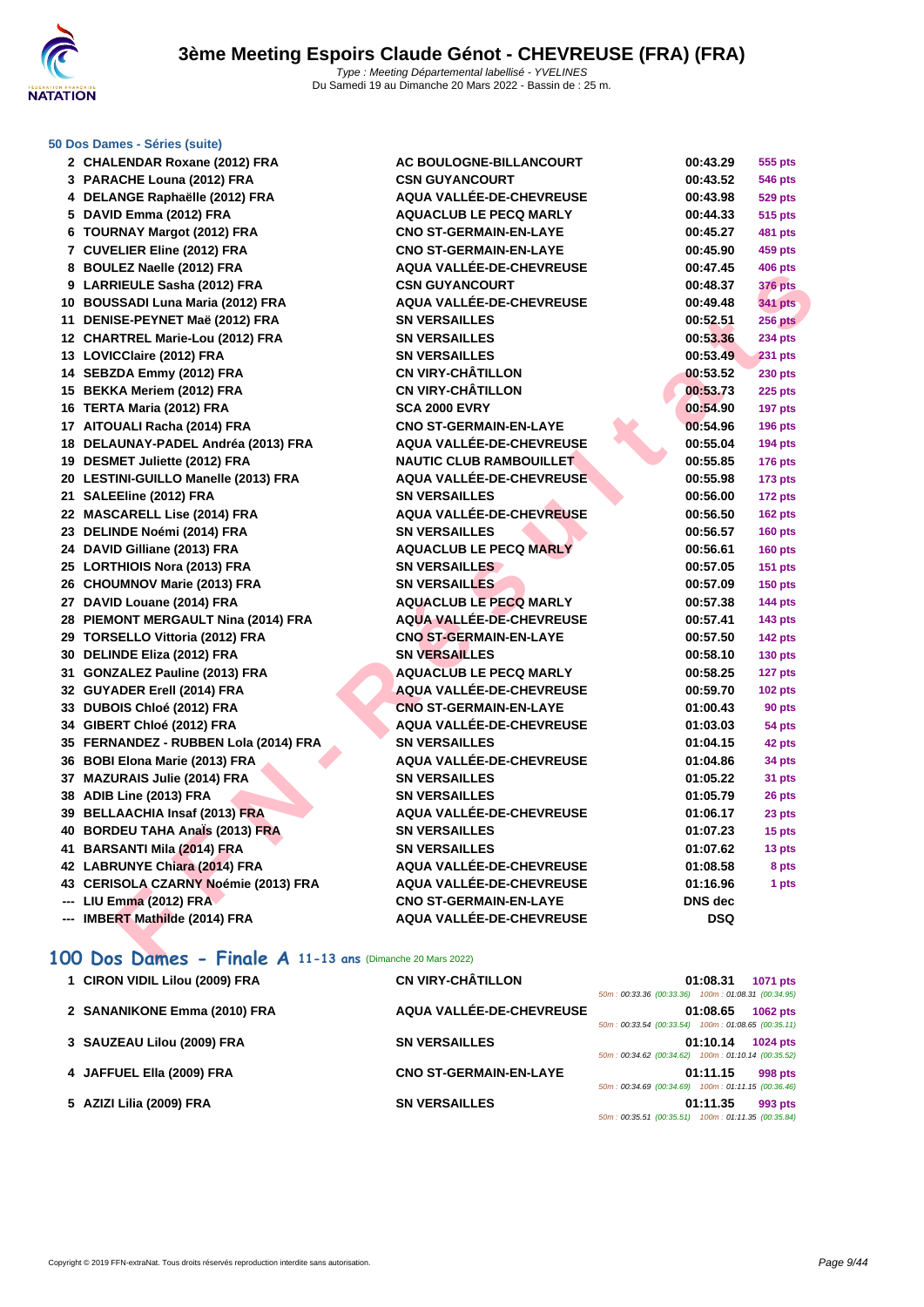

| 100 Dos Dames - Finale A (suite) |                                    |  |                                                                                                                                                                                                    |
|----------------------------------|------------------------------------|--|----------------------------------------------------------------------------------------------------------------------------------------------------------------------------------------------------|
| 6 CIMKAUSKAS Ilana (2009) FRA    | <b>STADE FRANCAIS O COURBEVOIE</b> |  | 936 pts                                                                                                                                                                                            |
|                                  |                                    |  |                                                                                                                                                                                                    |
| 7 REMY Lou (2009) FRA            | <b>ES MASSY NATATION</b>           |  | 910 pts                                                                                                                                                                                            |
|                                  |                                    |  |                                                                                                                                                                                                    |
| 8 PAUL Lucie (2009) FRA          | <b>ES MASSY NATATION</b>           |  | <b>883 pts</b>                                                                                                                                                                                     |
|                                  |                                    |  |                                                                                                                                                                                                    |
|                                  |                                    |  | 01:13.66<br>50m: 00:35.83 (00:35.83) 100m: 01:13.66 (00:37.83)<br>01:14.71<br>50m: 00:35.84 (00:35.84) 100m: 01:14.71 (00:38.87)<br>01:15.86<br>50m: 00:36.41 (00:36.41) 100m: 01:15.86 (00:39.45) |

### **100 Dos Dames - Finale B 11-13 ans** (Dimanche 20 Mars 2022)

| 1 STRADY Clementine (2010) FRA      | <b>ES MASSY NATATION</b>               |                                                                                                          | 01:16.87 | 859 pts        |
|-------------------------------------|----------------------------------------|----------------------------------------------------------------------------------------------------------|----------|----------------|
| 2 LARRIEULE Maïa (2009) FRA         | <b>CSN GUYANCOURT</b>                  | 50m: 00:38.11 (00:38.11) 100m: 01:16.87 (00:38.76)<br>50m: 00:37.33 (00:37.33) 100m: 01:16.88 (00:39.55) | 01:16.88 | 858 pts        |
| 3 DELSART Ambre (2010) FRA          | <b>ES MASSY NATATION</b>               | 50m: 00:37.75 (00:37.75) 100m: 01:17.72 (00:39.97)                                                       | 01:17.72 | 839 pts        |
| 4 JAILLET PEYREGNE Chloé (2009) FRA | <b>CSN GUYANCOURT</b>                  | 50m: 00:38.22 (00:38.22) 100m: 01:17.83 (00:39.61)                                                       | 01:17.83 | 836 pts        |
| 5 OUERFELLI Nesrine (2009) FRA      | <b>STADE FRANCAIS O COURBEVOIE</b>     | 50m : 00:39.25 (00:39.25) 100m : 01:19.48 (00:40.23)                                                     | 01:19.48 | <b>798 pts</b> |
| 6 DE LION Margaux (2009) FRA        | <b>STADE FRANÇAIS O COURBEVOIE</b>     | 50m: 00:38.73 (00:38.73) 100m: 01:19.80 (00:41.07)                                                       | 01:19.80 | <b>791 pts</b> |
| 7 BOUSEJJADA Shama (2009) FRA       | <b>SCA 2000 EVRY</b>                   | 50m; 00:38.72 (00:38.72) 100m: 01:20.00 (00:41.28)                                                       | 01:20.00 | <b>787 pts</b> |
| 8 PARACHE Oriana (2009) FRA         | <b>CSN GUYANCOURT</b><br>$\rightarrow$ | 50m: 00:40.09 (00:40.09) 100m: 01:22.08 (00:41.99)                                                       | 01:22.08 | 741 pts        |

### **100 Dos Dames - Séries 11-13 ans** (Samedi 19 Mars 2022)

| $\overline{D}$ $\overline{D}$ $\overline{D}$ $\overline{D}$ $\overline{D}$ $\overline{D}$ $\overline{D}$ $\overline{D}$ $\overline{D}$ $\overline{D}$ $\overline{D}$ $\overline{D}$ $\overline{D}$ $\overline{D}$ $\overline{D}$ $\overline{D}$ $\overline{D}$ $\overline{D}$ $\overline{D}$ $\overline{D}$ $\overline{D}$ $\overline{D}$ $\overline{D}$ $\overline{D}$ $\overline{$ |                                    |                                                                                                                                 |
|--------------------------------------------------------------------------------------------------------------------------------------------------------------------------------------------------------------------------------------------------------------------------------------------------------------------------------------------------------------------------------------|------------------------------------|---------------------------------------------------------------------------------------------------------------------------------|
| 1 STRADY Clementine (2010) FRA                                                                                                                                                                                                                                                                                                                                                       | <b>ES MASSY NATATION</b>           | 859 pts<br>01:16.87<br>50m: 00:38.11 (00:38.11) 100m: 01:16.87 (00:38.76)                                                       |
| 2 LARRIEULE Maïa (2009) FRA                                                                                                                                                                                                                                                                                                                                                          | <b>CSN GUYANCOURT</b>              | <b>858 pts</b><br>01:16.88<br>50m: 00:37.33 (00:37.33) 100m: 01:16.88 (00:39.55)                                                |
| 3 DELSART Ambre (2010) FRA                                                                                                                                                                                                                                                                                                                                                           | <b>ES MASSY NATATION</b>           | 01:17.72<br>839 pts<br>50m: 00:37.75 (00:37.75) 100m: 01:17.72 (00:39.97)                                                       |
| 4 JAILLET PEYREGNE Chloé (2009) FRA                                                                                                                                                                                                                                                                                                                                                  | <b>CSN GUYANCOURT</b>              | 01:17.83<br>836 pts                                                                                                             |
| 5 OUERFELLI Nesrine (2009) FRA                                                                                                                                                                                                                                                                                                                                                       | <b>STADE FRANÇAIS O COURBEVOIE</b> | 50m: 00:38.22 (00:38.22) 100m: 01:17.83 (00:39.61)<br>01:19.48<br><b>798 pts</b>                                                |
| 6 DE LION Margaux (2009) FRA                                                                                                                                                                                                                                                                                                                                                         | <b>STADE FRANÇAIS O COURBEVOIE</b> | 50m : 00:39.25 (00:39.25) 100m : 01:19.48 (00:40.23)<br>01:19.80<br><b>791 pts</b>                                              |
| 7 BOUSEJJADA Shama (2009) FRA                                                                                                                                                                                                                                                                                                                                                        | <b>SCA 2000 EVRY</b>               | 50m: 00:38.73 (00:38.73) 100m: 01:19.80 (00:41.07)<br>01:20.00<br><b>787 pts</b>                                                |
| 8 PARACHE Oriana (2009) FRA                                                                                                                                                                                                                                                                                                                                                          | <b>CSN GUYANCOURT</b>              | 50m: 00:38.72 (00:38.72) 100m: 01:20.00 (00:41.28)<br>01:22.08<br>741 pts<br>50m: 00:40.09 (00:40.09) 100m: 01:22.08 (00:41.99) |
| 00 Dos Dames - Séries 11-13 ans (Samedi 19 Mars 2022)                                                                                                                                                                                                                                                                                                                                |                                    |                                                                                                                                 |
|                                                                                                                                                                                                                                                                                                                                                                                      |                                    |                                                                                                                                 |
| 1 SANANIKONE Emma (2010) FRA                                                                                                                                                                                                                                                                                                                                                         | AQUA VALLÉE-DE-CHEVREUSE           | 01:09.15<br>1049 pts<br>50m: 00:33.87 (00:33.87) 100m: 01:09.15 (00:35.28)                                                      |
| 2 CIRON VIDIL Lilou (2009) FRA                                                                                                                                                                                                                                                                                                                                                       | <b>CN VIRY-CHÂTILLON</b>           | 01:09.83<br><b>1032 pts</b><br>50m: 00:33.94 (00:33.94) 100m: 01:09.83 (00:35.89)                                               |
| JAFFUEL Ella (2009) FRA                                                                                                                                                                                                                                                                                                                                                              | <b>CNO ST-GERMAIN-EN-LAYE</b>      | 01:09.91<br>1030 pts<br>50m: 00:34.32 (00:34.32) 100m: 01:09.91 (00:35.59)                                                      |
| 4 SAUZEAU Lilou (2009) FRA                                                                                                                                                                                                                                                                                                                                                           | <b>SN VERSAILLES</b>               | 01:09.96<br>1029 pts<br>50m: 00:34.09 (00:34.09) 100m: 01:09.96 (00:35.87)                                                      |
| 5 AZIZI Lilia (2009) FRA                                                                                                                                                                                                                                                                                                                                                             | <b>SN VERSAILLES</b>               | 01:11.65<br><b>986 pts</b><br>50m: 00:35.12 (00:35.12) 100m: 01:11.65 (00:36.53)                                                |
| CIMKAUSKAS Ilana (2009) FRA                                                                                                                                                                                                                                                                                                                                                          | <b>STADE FRANÇAIS O COURBEVOIE</b> | 01:12.51<br>964 pts                                                                                                             |
| 7 REMY Lou (2009) FRA                                                                                                                                                                                                                                                                                                                                                                | <b>ES MASSY NATATION</b>           | 50m: 00:35.30 (00:35.30) 100m: 01:12.51 (00:37.21)<br>01:15.27<br>897 pts                                                       |
| 8 PAUL Lucie (2009) FRA                                                                                                                                                                                                                                                                                                                                                              | <b>ES MASSY NATATION</b>           | 50m: 00:35.66 (00:35.66) 100m: 01:15.27 (00:39.61)<br>01:15.56<br>890 pts                                                       |
| 9 LARRIEULE Maïa (2009) FRA                                                                                                                                                                                                                                                                                                                                                          | <b>CSN GUYANCOURT</b>              | 50m: 00:36.27 (00:36.27) 100m: 01:15.56 (00:39.29)<br>01:17.43<br>846 pts                                                       |
| 10 DELSART Ambre (2010) FRA                                                                                                                                                                                                                                                                                                                                                          | <b>ES MASSY NATATION</b>           | 50m: 00:37.60 (00:37.60) 100m: 01:17.43 (00:39.83)<br>01:18.11<br>830 pts                                                       |
|                                                                                                                                                                                                                                                                                                                                                                                      |                                    | 50m: 00:38.40 (00:38.40) 100m: 01:18.11 (00:39.71)                                                                              |
| 11 STRADY Clementine (2010) FRA                                                                                                                                                                                                                                                                                                                                                      | <b>ES MASSY NATATION</b>           | 01:19.69<br>794 pts<br>50m: 00:39.39 (00:39.39) 100m: 01:19.69 (00:40.30)                                                       |
| 12 LOPES Melody (2009) FRA                                                                                                                                                                                                                                                                                                                                                           | <b>STADE FRANÇAIS O COURBEVOIE</b> | 01:19.75<br><b>792 pts</b><br>50m: 00:39.10 (00:39.10) 100m: 01:19.75 (00:40.65)                                                |
| 13 DE LION Margaux (2009) FRA                                                                                                                                                                                                                                                                                                                                                        | <b>STADE FRANÇAIS O COURBEVOIE</b> | 01:19.86<br>790 pts<br>50m: 00:38.22 (00:38.22) 100m: 01:19.86 (00:41.64)                                                       |
| 14 JAILLET PEYREGNE Chloé (2009) FRA                                                                                                                                                                                                                                                                                                                                                 | <b>CSN GUYANCOURT</b>              | 01:19.92<br><b>789 pts</b><br>50m: 00:38.94 (00:38.94) 100m: 01:19.92 (00:40.98)                                                |
| 15 OUERFELLI Nesrine (2009) FRA                                                                                                                                                                                                                                                                                                                                                      | <b>STADE FRANÇAIS O COURBEVOIE</b> | 01:20.07<br><b>785 pts</b><br>50m: 00:38.76 (00:38.76) 100m: 01:20.07 (00:41.31)                                                |
| 16 CALMELS Charline (2009) FRA                                                                                                                                                                                                                                                                                                                                                       | <b>AQUACLUB LE PECQ MARLY</b>      | 01:20.81<br>769 pts                                                                                                             |
| 17 BOUSEJJADA Shama (2009) FRA                                                                                                                                                                                                                                                                                                                                                       | <b>SCA 2000 EVRY</b>               | 50m: 00:39.82 (00:39.82) 100m: 01:20.81 (00:40.99)<br>01:20.93<br>766 pts                                                       |
|                                                                                                                                                                                                                                                                                                                                                                                      |                                    | 50m: 00:39.93 (00:39.93) 100m: 01:20.93 (00:41.00)                                                                              |
| 18 PARACHE Oriana (2009) FRA                                                                                                                                                                                                                                                                                                                                                         | <b>CSN GUYANCOURT</b>              | 01:21.63<br>751 pts<br>50m: 00:39.81 (00:39.81) 100m: 01:21.63 (00:41.82)                                                       |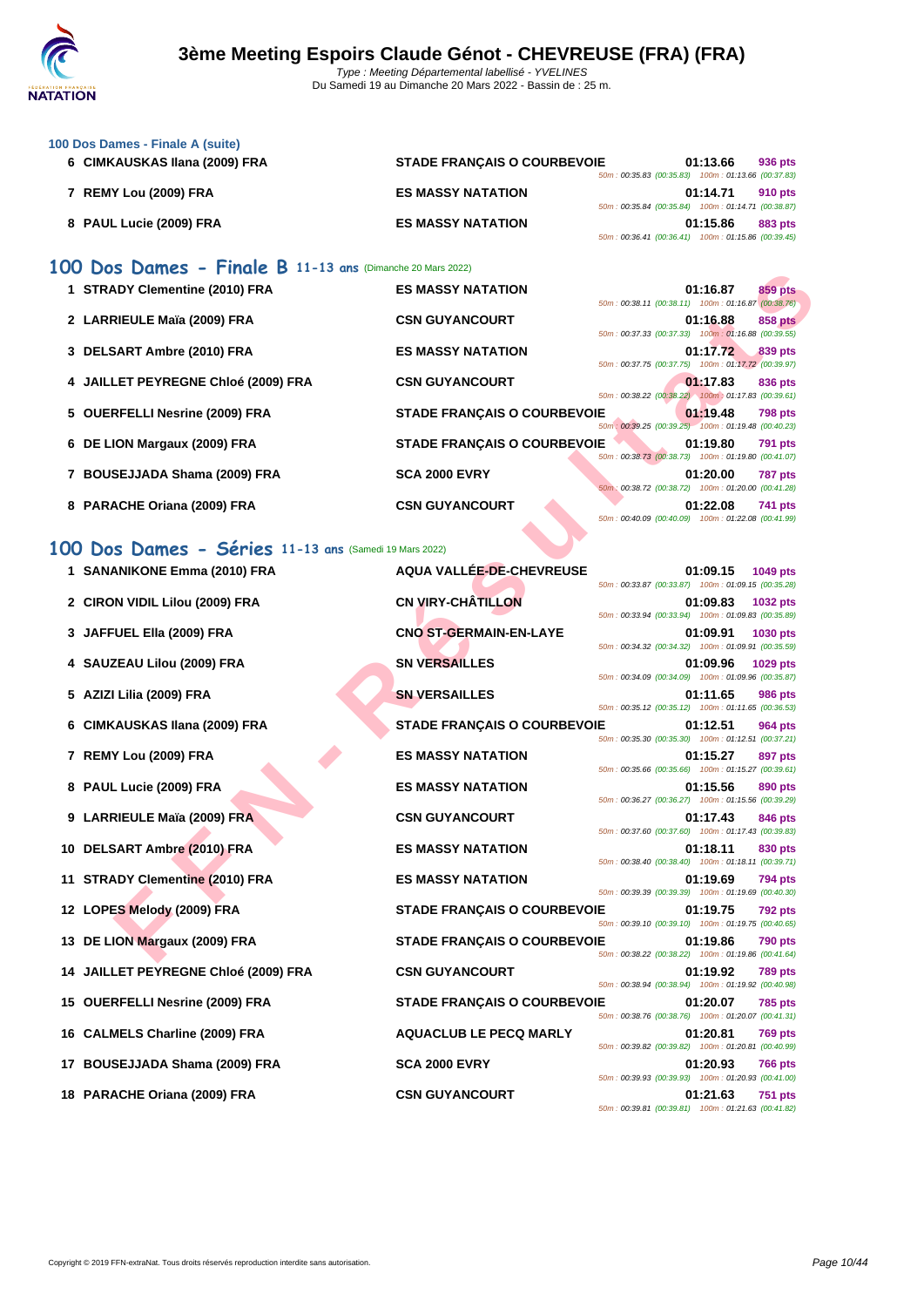

| 19 | 100 Dos Dames - Séries (suite)<br>REZK-KALLAInes (2010) FRA |
|----|-------------------------------------------------------------|
| 20 | <b>BENOIST Eloïse (2010) FRA</b>                            |
| 21 | ASSADI Viana (2009) FRA                                     |
|    | 22 LORENZI Noa (2010) FRA                                   |
| 23 | DUCRE Méandra (2009) FRA                                    |
|    | 24 MARCHAIS PAILLET Aline (2010) FRA                        |
|    | 25 TESSON Pauline (2011) FRA                                |
| 26 | MAHLI Jade (2009) FRA                                       |
| 27 | <b>BEREAU-GAIGNEUR Capucine (2011) FF</b>                   |
|    | 28 LEPERT Ambrine (2010) FRA                                |
|    | 29 BRIGANTE Lorena (2011) FRA                               |
|    | 30 LESTINI-GUILLO Léna (2010) FRA                           |
| 31 | VIDET Laurene (2011) FRA                                    |
|    | 32 SNEP Ava-Rebeca (2010) FRA                               |
|    | 33 MANGIN Eva (2011) FRA                                    |
|    | 34 DE SOUSA Julia (2010) FRA                                |
|    | 35 WANG Eloise (2009) FRA                                   |
|    | 36 FAKHET Kyra (2010) FRA                                   |
| 37 | VARLET Shana (2009) FRA                                     |
| 38 | <b>HERVELEU Léna (2010) FRA</b>                             |
|    | 39 SUZUTA Mika (2009) JPN                                   |
|    | 40 SALENDRES Louise (2011) FRA                              |
| 41 | <b>TRABELSI Nermine (2010) FRA</b>                          |
| 42 | DEVERE Charlotte (2010) FRA                                 |
|    | 43 COSTISOR Louise (2010) FRA                               |
|    | 44 FOUET Marine (2010) FRA                                  |
|    | 45 BARRE Lucie (2011) FRA                                   |
|    | 46 CHASTELOUX Angela (2011) FRA                             |
|    | 47 CASTOR HELAINE Anna (2011) FRA                           |
|    | 48 DEBLOCK - DUGUE Gaëlle (2011) FRA                        |
|    | 49 LONGUET Clarisse (2011) FRA                              |

RE Meandra (2009) FRA<br>
CHAIS PAILLET AIIne (2010) FRA<br>
LIAGE PAILET AIIne (2010) FRA<br>
ES MASSY NATATION<br>
ES MASSY NATATION<br>
LIAGE (2010) FRA<br>
LIAGE (2010) FRA<br>
ES MASSY NATATION<br>
LIAGE (2010) FRA<br>
ES MASSY NATATION<br>
LIAGE **REZK-KALLAInes (2010) FRA ES MASSY NATATION 01:22.55 730 pts 2001:22.57 730 pts ASSADI Viana (2009) FRA AQUACLUB LE PECQ MARLY 01:23.63 707 pts LORENZI Noa (2010) FRA ES MASSY NATATION 01:23.66 707 pts DUCRE Méandra (2009) FRA YERRES NATATION 01:24.50 689 pts MARCHAIS PAILLET Aline (2010) FRA ES MASSY NATATION 01:24.74 684 pts TESSON Pauline (2011) FRA YERRES NATATION 01:24.99 679 pts 2663 <b>MATATION DE SARTROUVILLE 01:25.74 663 pts BEREAU CNO ST-GERMAIN-EN-LAYE CAPUCING (2011)**  $26.72$  **643 pts LES MASSY NATATION 01:27.34 630 pts 29 TERRES NATATION 01:27.38 630 pts AQUA VALLÉE-DE-CHEVREUSE 01:27.62 625 pts 311 AQUACLUB LE PECQ MARLY 11:27.67 624 pts 322 <b>SN VERSAILLES 01:28.27 612 pts MANGIN Eva (2011) FRA AQUACLUB LE PECQ MARLY 01:28.34 610 pts DE SOUSA Julia (2010) FRA YERRES NATATION 01:29.06 596 pts 353 AQUACLUB** LE PECQ MARLY **CONSUMING CONSUMING CONSUMING SACT FAKHET Kyra (2010) FRA SCA 2000 EVRY 01:29.87 581 pts 37ADE FRANÇAIS O COURBEVOIE** 01:30.02 578 pts **AQUACLUB LE PECQ MARLY CONSUMING 11:31.15 556 pts 37ADE FRANÇAIS O COURBEVOIE** 01:32.89 524 pts **SALENDRES Louise (2011) FRA YERRES NATATION 01:32.99 522 pts TRABELSI Nermine (2010) FRA ASSO NATATION DE SARTROUVILLE 01:33.15 519 pts DEVERE Charlotte (2010) FRA SN VERSAILLES 01:35.78 472 pts STADE FRANÇAIS O COURBEVOIE** 01:36.45 460 pts **FOUET MARINE (2010) FRACES NATATION CONTROL BARRE Lucie (2011) FRA AQUA VALLÉE-DE-CHEVREUSE 01:36.80 454 pts CHASTELOUX Angela (2011) FRA AQUA VALLÉE-DE-CHEVREUSE 01:37.38 445 pts CASTOR HELAINE Anna (2011) FRA ASSO NATATION DE SARTROUVILLE 01:37.70 439 pts DEBLOCK - DUGUE Gaëlle (2011) FRA AQUA VALLÉE-DE-CHEVREUSE 01:38.39 428 pts LONGUET Clarisse (2011) FRA SN VERSAILLES 01:38.84 420 pts**

50m : 00:40.45 (00:40.45) 100m : 01:22.55 (00:42.10) 50m : 00:39.64 (00:39.64) 100m : 01:22.57 (00:42.93) 50m : 00:41.14 (00:41.14) 100m : 01:23.63 (00:42.49) 50m : 00:40.56 (00:40.56) 100m : 01:23.66 (00:43.10) 50m : 00:43.04 (00:43.04) 100m : 01:24.50 (00:41.46) 50m : 00:41.82 (00:41.82) 100m : 01:24.74 (00:42.92) 50m : 00:40.51 (00:40.51) 100m : 01:24.99 (00:44.48) 50m : 00:40.73 (00:40.73) 100m : 01:25.74 (00:45.01) 50m : 00:42.52 (00:42.52) 100m : 01:26.72 (00:44.20) 50m : 00:43.11 (00:43.11) 100m : 01:27.34 (00:44.23) 50m : 00:42.18 (00:42.18) 100m : 01:27.38 (00:45.20) 50m : 00:43.00 (00:43.00) 100m : 01:27.62 (00:44.62) 50m : 00:42.31 (00:42.31) 100m : 01:27.67 (00:45.36) 50m : 00:42.57 (00:42.57) 100m : 01:28.27 (00:45.70) 50m : 00:44.12 (00:44.12) 100m : 01:28.34 (00:44.22) 50m : 00:43.50 (00:43.50) 100m : 01:29.06 (00:45.56) 50m : 00:44.80 (00:44.80) 100m : 01:29.75 (00:44.95) 50m : 00:43.45 (00:43.45) 100m : 01:29.87 (00:46.42) 50m : 00:43.15 (00:43.15) 100m : 01:30.02 (00:46.87) 50m : 00:44.22 (00:44.22) 100m : 01:31.15 (00:46.93) 50m : 00:44.14 (00:44.14) 100m : 01:32.89 (00:48.75) 50m : 00:46.00 (00:46.00) 100m : 01:32.99 (00:46.99) 50m : 00:47.33 (00:47.33) 100m : 01:33.15 (00:45.82) 50m : 00:47.72 (00:47.72) 100m : 01:35.78 (00:48.06) 50m : 00:46.17 (00:46.17) 100m : 01:36.45 (00:50.28) 50m : 00:45.39 (00:45.39) 100m : 01:36.54 (00:51.15) 50m : 00:48.24 (00:48.24) 100m : 01:36.80 (00:48.56) 50m : 00:47.46 (00:47.46) 100m : 01:37.38 (00:49.92) 50m : 00:47.92 (00:47.92) 100m : 01:37.70 (00:49.78) 50m : 00:48.69 (00:48.69) 100m : 01:38.39 (00:49.70) 50m : 00:47.32 (00:47.32) 100m : 01:38.84 (00:51.52)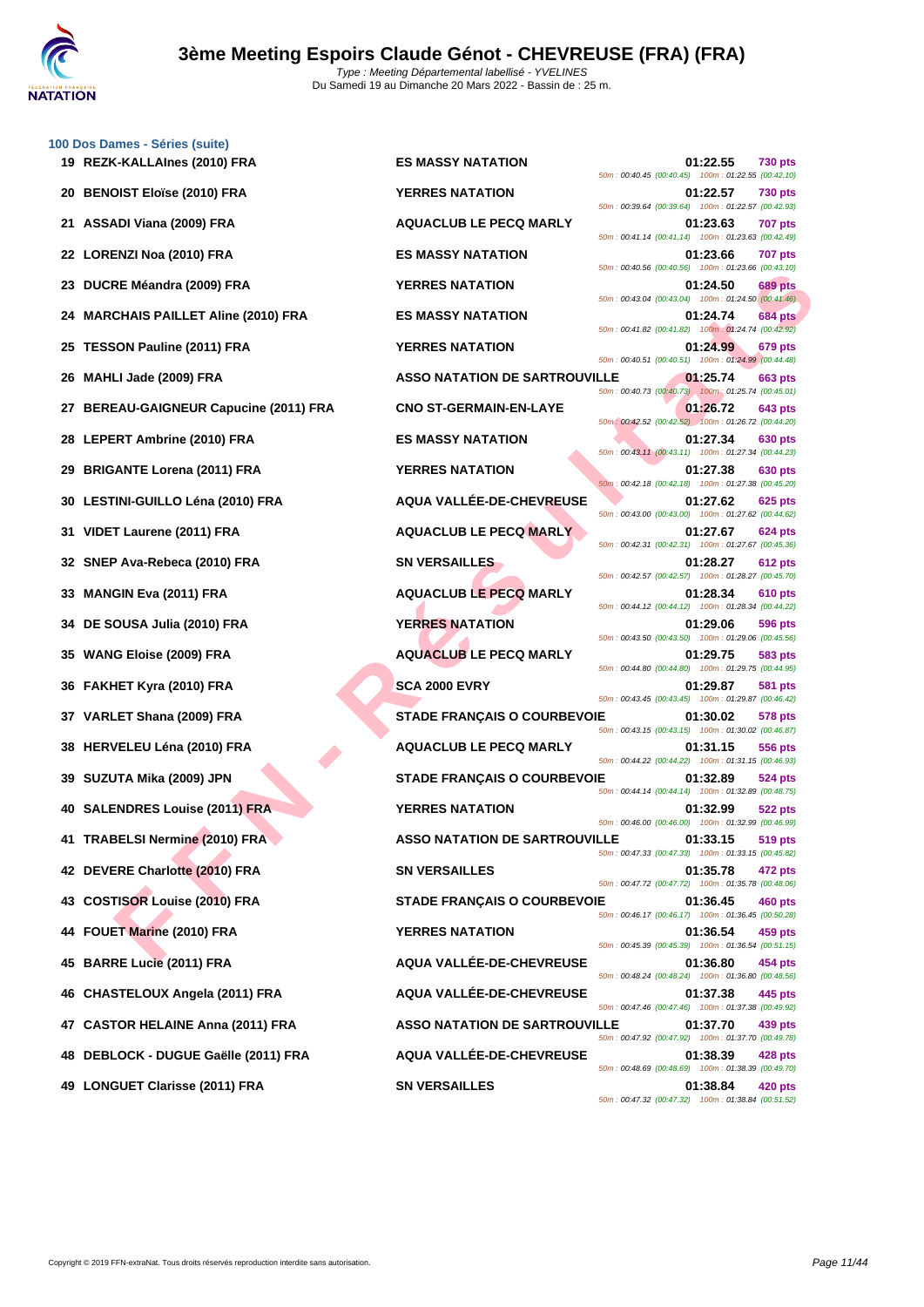|     | 100 Dos Dames - Séries (suite)                              |                                        |                                                    |                |                |
|-----|-------------------------------------------------------------|----------------------------------------|----------------------------------------------------|----------------|----------------|
|     | 50 CURSENTE Emma (2011) FRA                                 | <b>CN ANDRESY</b>                      | 50m: 00:47.38 (00:47.38) 100m: 01:39.53 (00:52.15) | 01:39.53       | 409 pts        |
|     | 51 SALENDRES Marie (2011) FRA                               | <b>YERRES NATATION</b>                 | 50m: 00:49.44 (00:49.44) 100m: 01:39.86 (00:50.42) | 01:39.86       | <b>404 pts</b> |
|     | 52 HERICOTTE-POTIRON Clémence (2011) FRA                    | <b>YERRES NATATION</b>                 | 50m: 00:48.91 (00:48.91) 100m: 01:42.30 (00:53.39) | 01:42.30       | 365 pts        |
| 53  | <b>BILLARD Aynolha (2011) FRA</b>                           | AQUA VALLÉE-DE-CHEVREUSE               | 50m: 00:51.42 (00:51.42) 100m: 01:44.27 (00:52.85) | 01:44.27       | 336 pts        |
| 54  | <b>MARQUIE Alice (2010) FRA</b>                             | <b>SN VERSAILLES</b>                   | 50m: 00:52.43 (00:52.43) 100m: 01:46.84 (00:54.41) | 01:46.84       | <b>299 pts</b> |
|     | 55 BOHN Emma (2011) FRA                                     | <b>ASSO NATATION DE SARTROUVILLE</b>   | 50m: 00:51.05 (00:51.05) 100m: 01:47.21 (00:56.16) | 01:47.21       | 294 pts        |
| 56  | BELLIL Jade (2011) FRA                                      | <b>YERRES NATATION</b>                 | 50m: 00:54.39 (00:54.39) 100m: 01:48.46 (00:54.07) | 01:48.46       | 277 pts        |
| 57  | BESSE Ines (2011) FRA                                       | <b>AQUA VALLÉE-DE-CHEVREUSE</b>        | 50m: 00:53.38 (00:53.38) 100m: 01:48.53 (00:55.15) | 01:48.53       | <b>276 pts</b> |
|     | 58 CHARNI Anaelle (2011) FRA                                | <b>NAUTIC CLUB RAMBOUILLET</b>         |                                                    | 01:54.24       | $205$ pts      |
| 59  | <b>LAHITTE Ambre (2011) FRA</b>                             | <b>NAUTIC CLUB RAMBOUILLET</b>         | 50m: 00:55.68 (00:55.68) 100m: 01:54.24 (00:58.56) | 01:54.60       | <b>201 pts</b> |
| 60  | <b>NEUVILLE Heloïse (2011) FRA</b>                          | AQUA VALLÉE-DE-CHEVREUSE               | 50m: 00:52.88 (00:52.88) 100m: 01:54.60 (01:01.72) | 01:54.96       | 197 pts        |
|     | 61 BALSEMIN Eliza (2011) FRA                                | <b>CN ANDRESY</b>                      | 50m: 00:54.70 (00:54.70) 100m: 01:54.96 (01:00.26) | 01:57.02       | $175$ pts      |
|     | 62 BULOW Manon (2010) FRA                                   | <b>VAL D'ESSONNE MENNECY AQUA CLUB</b> | 50m: 00:56.03 (00:56.03) 100m: 01:57.02 (01:00.99) | 02:02.58       | <b>121 pts</b> |
|     | <b>ALFONSI Marie (2009) FRA</b>                             | <b>ASSO NATATION DE SARTROUVILLE</b>   | 50m: 00:57.66 (00:57.66) 100m: 02:02.58 (01:04.92) | <b>DNS</b> dec |                |
|     | POULET Anaïs (2010) FRA                                     | <b>ASSO NATATION DE SARTROUVILLE</b>   |                                                    | <b>DNS</b> dec |                |
|     | ROUILLEAULT Alexia (2011) FRA                               | <b>AQUACLUB LE PECQ MARLY</b>          |                                                    | <b>DNS</b> dec |                |
|     | SAULIN Manon (2011) FRA                                     | <b>YERRES NATATION</b>                 |                                                    | <b>DNS</b> dec |                |
| --- | DENIEL Zoé (2010) FRA                                       | <b>YERRES NATATION</b>                 |                                                    | <b>DSQ</b>     |                |
|     |                                                             |                                        |                                                    |                |                |
|     | 50 Brasse Dames - Finale A 6-10 ans (Dimanche 20 Mars 2022) |                                        |                                                    |                |                |
|     | 1 PARACHE Louna (2012) FRA                                  | <b>CSN GUYANCOURT</b>                  |                                                    | 00:48.50       | 503 pts        |
|     | 2 CHALENDAR Roxane (2012) FRA                               | <b>AC BOULOGNE-BILLANCOURT</b>         |                                                    | 00:50.68       | 429 pts        |
|     | 3 DEFAIX Elina (2012) FRA                                   | <b>CSN GUYANCOURT</b>                  |                                                    | 00:52.43       | 373 pts        |
|     | 4 CUVELIER Eline (2012) FRA                                 | <b>CNO ST-GERMAIN-EN-LAYE</b>          |                                                    | 00:53.22       | 349 pts        |
|     | 5 RIO Emilie (2012) FRA                                     | <b>CNO ST-GERMAIN-EN-LAYE</b>          |                                                    | 00:53.91       | <b>329 pts</b> |
|     | 6 LARRIEULE Sasha (2012) FRA                                | <b>CSN GUYANCOURT</b>                  |                                                    | 00:54.48       | 313 pts        |
|     | 7 CHARTREL Marie-Lou (2012) FRA                             | <b>SN VERSAILLES</b>                   |                                                    | 00:55.26       | 291 pts        |
|     | 8 BOULEZ Naelle (2012) FRA                                  | <b>AQUA VALLÉE-DE-CHEVREUSE</b>        |                                                    | 00:55.87       | <b>275 pts</b> |
|     | 50 Brasse Dames - Séries 6-10 ans (Dimanche 20 Mars 2022)   |                                        |                                                    |                |                |
|     | 1 CHALENDAR Roxane (2012) FRA                               | AC BOULOGNE-BILLANCOURT                |                                                    | 00:50.27       | 442 pts        |
|     | 2 PARACHE Louna (2012) FRA                                  | <b>CSN GUYANCOURT</b>                  |                                                    | 00:50.48       | 435 pts        |
|     | 3 DEFAIX Elina (2012) FRA                                   | <b>CSN GUYANCOURT</b>                  |                                                    | 00:52.76       | 363 pts        |
|     | 4 CUVELIER Eline (2012) FRA                                 | <b>CNO ST-GERMAIN-EN-LAYE</b>          |                                                    | 00:53.89       | 330 pts        |
|     | 5 CHARTREL Marie-Lou (2012) FRA                             | <b>SN VERSAILLES</b>                   |                                                    | 00:54.65       | <b>308 pts</b> |
|     |                                                             |                                        |                                                    |                |                |

# **50 Brasse Dames - Finale A 6-10 ans** (Dimanche 20 Mars 2022)

| 1 PARACHE Louna (2012) FRA      | <b>CSN GUYANCOURT</b>          | 00:48.50 | 503 pts        |
|---------------------------------|--------------------------------|----------|----------------|
| 2 CHALENDAR Roxane (2012) FRA   | <b>AC BOULOGNE-BILLANCOURT</b> | 00:50.68 | <b>429 pts</b> |
| 3 DEFAIX Elina (2012) FRA       | <b>CSN GUYANCOURT</b>          | 00:52.43 | 373 pts        |
| 4 CUVELIER Eline (2012) FRA     | <b>CNO ST-GERMAIN-EN-LAYE</b>  | 00:53.22 | 349 pts        |
| 5 RIO Emilie (2012) FRA         | <b>CNO ST-GERMAIN-EN-LAYE</b>  | 00:53.91 | 329 pts        |
| 6 LARRIEULE Sasha (2012) FRA    | <b>CSN GUYANCOURT</b>          | 00:54.48 | 313 pts        |
| 7 CHARTREL Marie-Lou (2012) FRA | <b>SN VERSAILLES</b>           | 00:55.26 | <b>291 pts</b> |
| 8 BOULEZ Naelle (2012) FRA      | AQUA VALLÉE-DE-CHEVREUSE       | 00:55.87 | <b>275 pts</b> |
|                                 |                                |          |                |

# **50 Brasse Dames - Séries 6-10 ans** (Dimanche 20 Mars 2022)

| 1 CHALENDAR Roxane (2012) FRA   | AC BOULOGNE-BILLANCOURT       | 00:50.27 | 442 pts        |
|---------------------------------|-------------------------------|----------|----------------|
| 2 PARACHE Louna (2012) FRA      | <b>CSN GUYANCOURT</b>         | 00:50.48 | 435 pts        |
| 3 DEFAIX Elina (2012) FRA       | <b>CSN GUYANCOURT</b>         | 00:52.76 | 363 pts        |
| 4 CUVELIER Eline (2012) FRA     | <b>CNO ST-GERMAIN-EN-LAYE</b> | 00:53.89 | 330 pts        |
| 5 CHARTREL Marie-Lou (2012) FRA | <b>SN VERSAILLES</b>          | 00:54.65 | <b>308 pts</b> |
| 6 RIO Emilie (2012) FRA         | <b>CNO ST-GERMAIN-EN-LAYE</b> | 00:54.67 | <b>308 pts</b> |
| 7 BOULEZ Naelle (2012) FRA      | AQUA VALLÉE-DE-CHEVREUSE      | 00:55.02 | 298 pts        |
| 8 LARRIEULE Sasha (2012) FRA    | <b>CSN GUYANCOURT</b>         | 00:55.38 | 288 pts        |
| 9 TOURNAY Margot (2012) FRA     | <b>CNO ST-GERMAIN-EN-LAYE</b> | 00:56.41 | 261 pts        |
| 10 DENISE-PEYNET Maë (2012) FRA | <b>SN VERSAILLES</b>          | 00:58.08 | <b>220 pts</b> |
| 11 SEBZDA Emmy (2012) FRA       | <b>CN VIRY-CHÂTILLON</b>      | 00:59.05 | <b>198 pts</b> |
| 12 COLIN Neyla (2012) FRA       | <b>CN VIRY-CHÂTILLON</b>      | 01:00.09 | 175 pts        |
| 13 CHOUMNOV Marie (2013) FRA    | <b>SN VERSAILLES</b>          | 01:00.90 | 159 pts        |
|                                 |                               |          |                |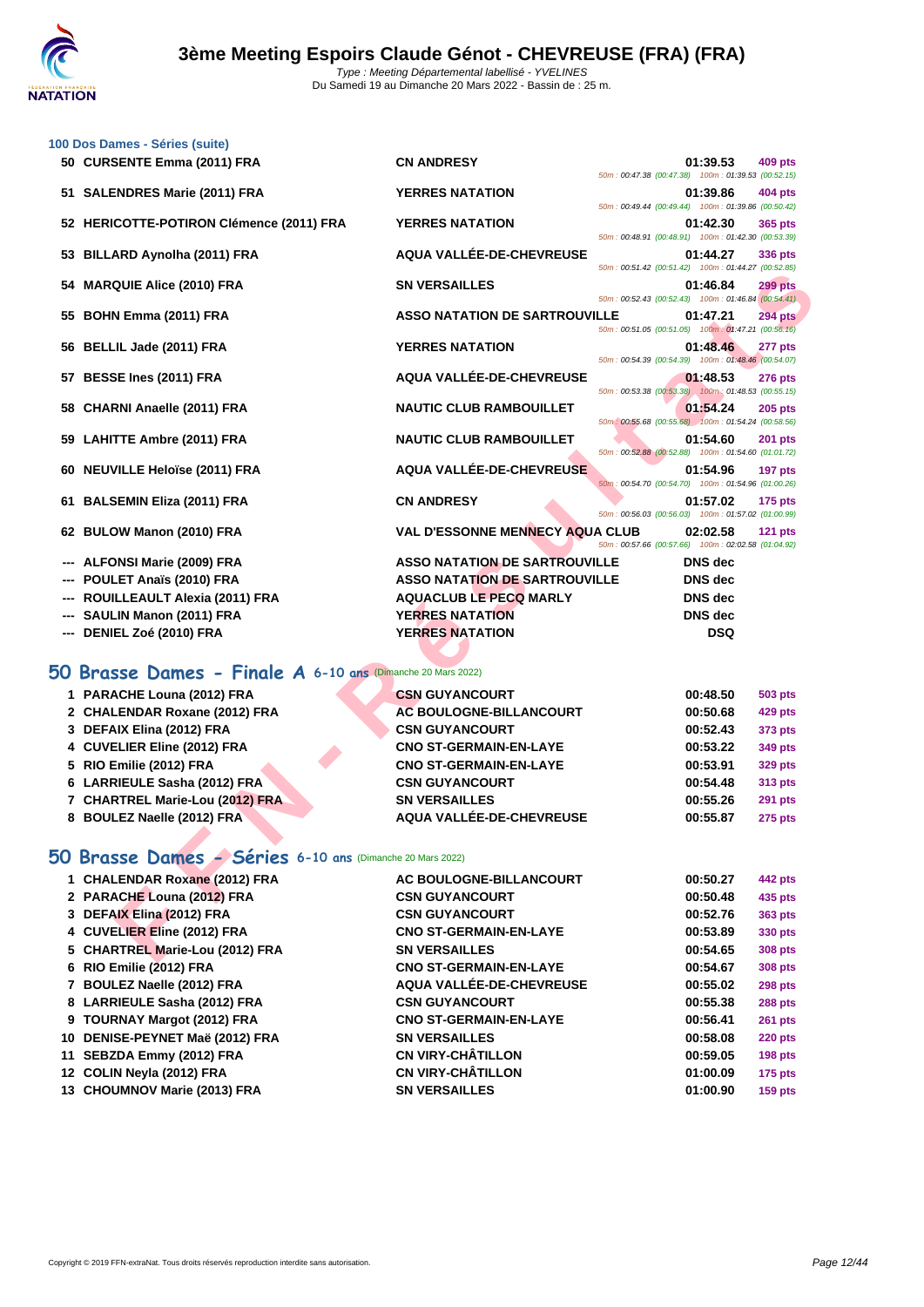

### **[50 Brasse](http://www.ffnatation.fr/webffn/index.php) Dames - Séries (suite)**

| 14 AITOUALI Racha (2014) FRA          | <b>CNO ST-GERMAIN-EN-LAYE</b>      | 01:00.98       | $157$ pts |
|---------------------------------------|------------------------------------|----------------|-----------|
| 15 SALEEline (2012) FRA               | <b>SN VERSAILLES</b>               | 01:01.07       | $155$ pts |
| 16 BOUSSADI Luna Maria (2012) FRA     | <b>AQUA VALLÉE-DE-CHEVREUSE</b>    | 01:01.11       | $155$ pts |
| 16 DELAUNAY-PADEL Andréa (2013) FRA   | AQUA VALLÉE-DE-CHEVREUSE           | 01:01.11       | $155$ pts |
| 18 SCHACHTEBECK ALONSO Eva (2013) FRA | <b>STADE FRANCAIS O COURBEVOIE</b> | 01:01.35       | $150$ pts |
| 19 DELINDE Eliza (2012) FRA           | <b>SN VERSAILLES</b>               | 01:02.73       | $124$ pts |
| 20 LOVICClaire (2012) FRA             | <b>SN VERSAILLES</b>               | 01:04.11       | $101$ pts |
| 21 DELINDE Noémi (2014) FRA           | <b>SN VERSAILLES</b>               | 01:04.15       | $100$ pts |
| 22 TORSELLO Vittoria (2012) FRA       | <b>CNO ST-GERMAIN-EN-LAYE</b>      | 01:05.30       | 83 pts    |
| 23 DUBOIS Chloé (2012) FRA            | <b>CNO ST-GERMAIN-EN-LAYE</b>      | 01:05.57       | 79 pts    |
| 24 LORTHIOIS Nora (2013) FRA          | <b>SN VERSAILLES</b>               | 01:06.73       | 64 pts    |
| 25 BARSANTI Mila (2014) FRA           | <b>SN VERSAILLES</b>               | 01:12.39       | 12 pts    |
| 26 PAULO Capucine (2012) FRA          | <b>STADE FRANÇAIS O COURBEVOIE</b> | 01:15.41       | 1 pts     |
| 27 FERNANDEZ - RUBBEN Lola (2014) FRA | <b>SN VERSAILLES</b>               | 01:20.63       | 1 pts     |
| 28 BORDEU TAHA AnaÏs (2013) FRA       | <b>SN VERSAILLES</b>               | 01:26.55       | 1 pts     |
| --- MAZURAIS Julie (2014) FRA         | <b>SN VERSAILLES</b>               | <b>DNS</b> dec |           |
| --- LIU Emma (2012) FRA               | <b>CNO ST-GERMAIN-EN-LAYE</b>      | <b>DNS</b>     |           |
| --- DELANGE Raphaëlle (2012) FRA      | AQUA VALLÉE-DE-CHEVREUSE           | <b>DNS</b>     |           |
| --- ADIB Line (2013) FRA              | <b>SN VERSAILLES</b>               | <b>DSQ</b>     |           |
| --- BEKKA Meriem (2012) FRA           | <b>CN VIRY-CHÂTILLON</b>           | <b>DSQ</b>     |           |

# **100 Brasse Dames - Finale A 11-13 ans** (Dimanche 20 Mars 2022)

| $20$ LOVICORNE (2012) I IVA                                  | UN YLI\UAILLLU                     |                                                    | ,,,,,,,,       | <b>IVI</b> pla  |
|--------------------------------------------------------------|------------------------------------|----------------------------------------------------|----------------|-----------------|
| 21 DELINDE Noémi (2014) FRA                                  | <b>SN VERSAILLES</b>               |                                                    | 01:04.15       | $100$ pts       |
| 22 TORSELLO Vittoria (2012) FRA                              | <b>CNO ST-GERMAIN-EN-LAYE</b>      |                                                    | 01:05.30       | 83 pts          |
| 23 DUBOIS Chloé (2012) FRA                                   | <b>CNO ST-GERMAIN-EN-LAYE</b>      |                                                    | 01:05.57       | 79 pts          |
| 24 LORTHIOIS Nora (2013) FRA                                 | <b>SN VERSAILLES</b>               |                                                    | 01:06.73       | 64 pts          |
| 25 BARSANTI Mila (2014) FRA                                  | <b>SN VERSAILLES</b>               |                                                    | 01:12.39       | 12 pts          |
| 26 PAULO Capucine (2012) FRA                                 | <b>STADE FRANCAIS O COURBEVOIE</b> |                                                    | 01:15.41       | 1 pts           |
| 27 FERNANDEZ - RUBBEN Lola (2014) FRA                        | <b>SN VERSAILLES</b>               |                                                    | 01:20.63       | 1 pts           |
| 28 BORDEU TAHA Anals (2013) FRA                              | <b>SN VERSAILLES</b>               |                                                    | 01:26.55       | 1 pts           |
| --- MAZURAIS Julie (2014) FRA                                | <b>SN VERSAILLES</b>               |                                                    | <b>DNS</b> dec |                 |
| --- LIU Emma (2012) FRA                                      | <b>CNO ST-GERMAIN-EN-LAYE</b>      |                                                    | <b>DNS</b>     |                 |
| --- DELANGE Raphaëlle (2012) FRA                             | AQUA VALLÉE-DE-CHEVREUSE           |                                                    | <b>DNS</b>     |                 |
| --- ADIB Line (2013) FRA                                     | <b>SN VERSAILLES</b>               |                                                    | <b>DSQ</b>     |                 |
| --- BEKKA Meriem (2012) FRA                                  | <b>CN VIRY-CHÂTILLON</b>           |                                                    | <b>DSQ</b>     |                 |
|                                                              |                                    |                                                    |                |                 |
| 00 Brasse Dames - Finale A 11-13 ans (Dimanche 20 Mars 2022) |                                    |                                                    |                |                 |
| 1 SAUZEAU Lilou (2009) FRA                                   | <b>SN VERSAILLES</b>               |                                                    | 01:18.26       | <b>1058 pts</b> |
|                                                              |                                    | 50m: 00:37.30 (00:37.30) 100m: 01:18.26 (00:40.96) |                |                 |
| 2 LOPES Melody (2009) FRA                                    | <b>STADE FRANÇAIS O COURBEVOIE</b> |                                                    | 01:19.92       | 1021 pts        |
|                                                              |                                    | 50m: 00:37.77 (00:37.77) 100m: 01:19.92 (00:42.15) |                |                 |
| 3 SEGGIE Annabel Dilara (2009) GBR                           | <b>CNO ST-GERMAIN-EN-LAYE</b>      | 50m: 00:39.35 (00:39.35) 100m: 01:22.55 (00:43.20) | 01:22.55       | 963 pts         |
| 4 DELSART Ambre (2010) FRA                                   | <b>ES MASSY NATATION</b>           |                                                    | 01:22.61       | 962 pts         |
|                                                              |                                    | 50m: 00:39.70 (00:39.70) 100m: 01:22.61 (00:42.91) |                |                 |
| 5 BARSANTI Juliana (2009) FRA                                | <b>ES MASSY NATATION</b>           |                                                    | 01:23.43       | 945 pts         |
|                                                              |                                    | 50m: 00:40.04 (00:40.04) 100m: 01:23.43 (00:43.39) |                |                 |
| 6 MASSOU Alexia (2010) FRA                                   | <b>CNO ST-GERMAIN-EN-LAYE</b>      |                                                    | 01:23.54       | 942 pts         |
|                                                              |                                    | 50m: 00:40.02 (00:40.02) 100m: 01:23.54 (00:43.52) |                |                 |
| 7 OUERFELLI Nesrine (2009) FRA                               | <b>STADE FRANÇAIS O COURBEVOIE</b> | 50m: 00:39.30 (00:39.30) 100m: 01:23.62 (00:44.32) | 01:23.62       | 940 pts         |
| 8 SANANIKONE Emma (2010) FRA                                 | AQUA VALLÉE-DE-CHEVREUSE           |                                                    | 01:25.23       | <b>907 pts</b>  |
|                                                              |                                    | 50m: 00:39.95 (00:39.95) 100m: 01:25.23 (00:45.28) |                |                 |
|                                                              |                                    |                                                    |                |                 |
| 00 Brasse Dames - Finale B 11-13 ans (Dimanche 20 Mars 2022) |                                    |                                                    |                |                 |
| 1 JAFFUEL Ella (2009) FRA                                    | <b>CNO ST-GERMAIN-EN-LAYE</b>      |                                                    | 01:27.79       | 854 pts         |
|                                                              |                                    | 50m: 00:42.10 (00:42.10) 100m: 01:27.79 (00:45.69) |                |                 |
| 2 JAILLET PEYREGNE Chloé (2009) FRA                          | <b>CSN GUYANCOURT</b>              |                                                    | 01:29.28       | 824 pts         |
|                                                              |                                    | 50m: 00:42.82 (00:42.82) 100m: 01:29.28 (00:46.46) |                |                 |
| 3 PARACHE Oriana (2009) FRA                                  | <b>CSN GUYANCOURT</b>              | 50m: 00:44.02 (00:44.02) 100m: 01:31.00 (00:46.98) | 01:31.00       | <b>790 pts</b>  |
| 4 DUCRE Méandra (2009) FRA                                   | <b>YERRES NATATION</b>             |                                                    | 01:31.47       | <b>781 pts</b>  |
|                                                              |                                    | 50m: 00:43.33 (00:43.33) 100m: 01:31.47 (00:48.14) |                |                 |
| E DENOICT EL SA (2040) ED A                                  | <b>VEDDEC MATATION</b>             |                                                    | 04.24.77       | $770 - 44$      |

# **100 Brasse Dames - Finale B 11-13 ans** (Dimanche 20 Mars 2022)

| 1 JAFFUEL Ella (2009) FRA           | <b>CNO ST-GERMAIN-EN-LAYE</b> | 01:27.79<br>854 pts                                                                                                             |
|-------------------------------------|-------------------------------|---------------------------------------------------------------------------------------------------------------------------------|
| 2 JAILLET PEYREGNE Chloé (2009) FRA | <b>CSN GUYANCOURT</b>         | 50m: 00:42.10 (00:42.10) 100m: 01:27.79 (00:45.69)<br>01:29.28<br>824 pts<br>50m: 00:42.82 (00:42.82) 100m: 01:29.28 (00:46.46) |
| 3 PARACHE Oriana (2009) FRA         | <b>CSN GUYANCOURT</b>         | 01:31.00<br><b>790 pts</b><br>50m: 00:44.02 (00:44.02) 100m: 01:31.00 (00:46.98)                                                |
| 4 DUCRE Méandra (2009) FRA          | <b>YERRES NATATION</b>        | 01:31.47<br><b>781 pts</b><br>50m: 00:43.33 (00:43.33) 100m: 01:31.47 (00:48.14)                                                |
| 5 BENOIST Eloïse (2010) FRA         | <b>YERRES NATATION</b>        | 01:31.77<br>775 pts<br>50m: 00:42.83 (00:42.83) 100m: 01:31.77 (00:48.94)                                                       |
| 6 LARRIEULE Maïa (2009) FRA         | <b>CSN GUYANCOURT</b>         | 01:32.33<br><b>764 pts</b><br>50m: 00:43.89 (00:43.89) 100m: 01:32.33 (00:48.44)                                                |
| 7 REZK-KALLAInes (2010) FRA         | <b>ES MASSY NATATION</b>      | 01:33.74<br><b>737 pts</b><br>50m: 00:44.67 (00:44.67) 100m: 01:33.74 (00:49.07)                                                |
| 8 BARBOSA Antonella (2009) FRA      | <b>CNO ST-GERMAIN-EN-LAYE</b> | 01:38.08<br>658 pts<br>50m: 00:46.22 (00:46.22) 100m: 01:38.08 (00:51.86)                                                       |

# **100 Brasse Dames - Séries 11-13 ans** (Dimanche 20 Mars 2022)

**1 SAUZEAU Lilou (2009) FRA SN VERSAILLES 01:17.99 1064 pts**

50m : 00:36.85 (00:36.85) 100m : 01:17.99 (00:41.14)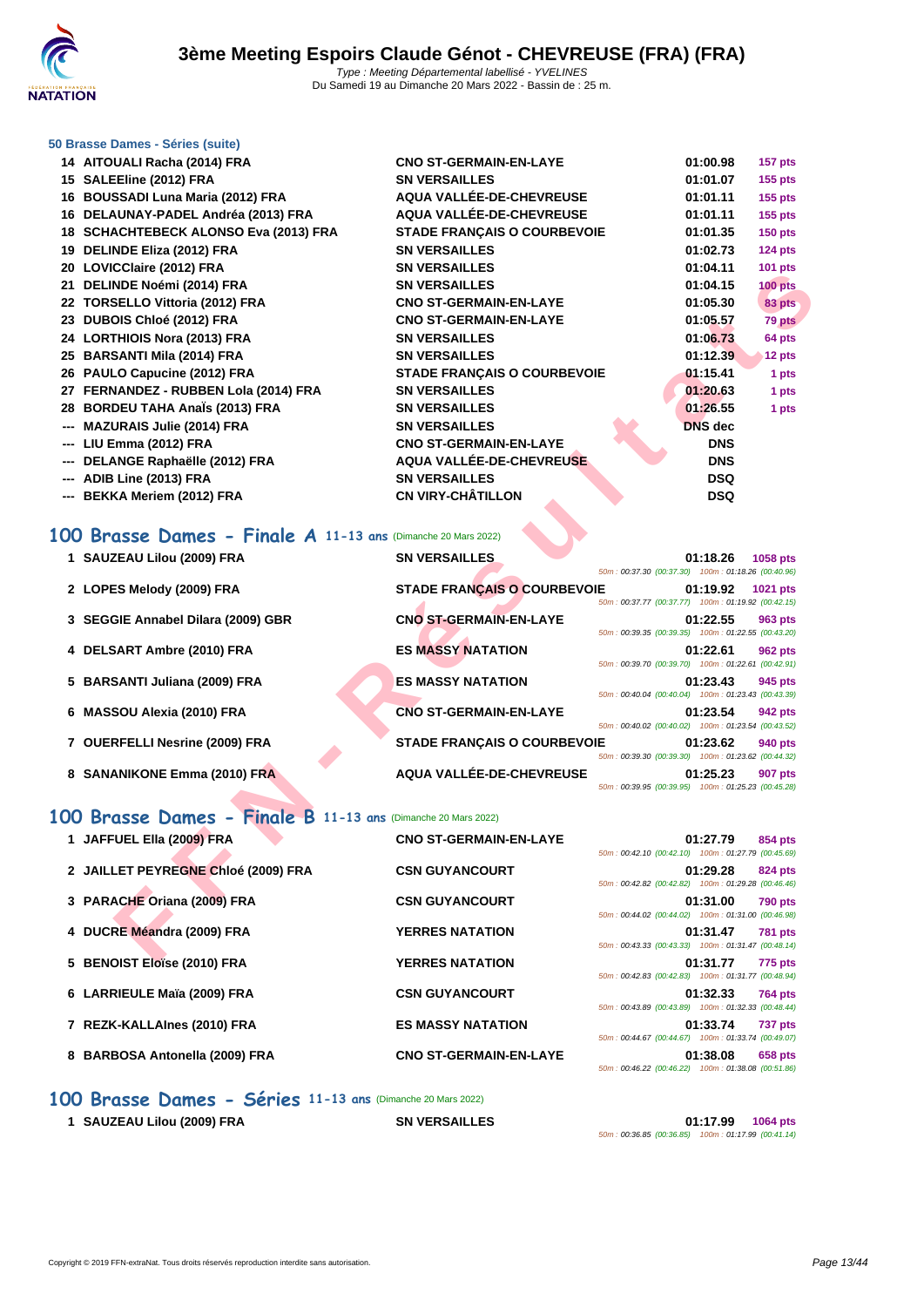|     | 100 Brasse Dames - Séries (suite)    |                                      |                                                                                  |
|-----|--------------------------------------|--------------------------------------|----------------------------------------------------------------------------------|
|     | 2 LOPES Melody (2009) FRA            | <b>STADE FRANÇAIS O COURBEVOIE</b>   | 01:20.29<br>1013 pts<br>50m: 00:37.87 (00:37.87) 100m: 01:20.29 (00:42.42)       |
|     | 3 DELSART Ambre (2010) FRA           | <b>ES MASSY NATATION</b>             | 01:22.90<br>956 pts<br>50m: 00:39.46 (00:39.46) 100m: 01:22.90 (00:43.44)        |
|     | 4 BARSANTI Juliana (2009) FRA        | <b>ES MASSY NATATION</b>             | 01:23.03<br>953 pts<br>50m: 00:40.34 (00:40.34) 100m: 01:23.03 (00:42.69)        |
|     | 5 SEGGIE Annabel Dilara (2009) GBR   | <b>CNO ST-GERMAIN-EN-LAYE</b>        | 01:23.10<br>952 pts<br>50m: 00:39.54 (00:39.54) 100m: 01:23.10 (00:43.56)        |
|     | 6 OUERFELLI Nesrine (2009) FRA       | <b>STADE FRANÇAIS O COURBEVOIE</b>   | 01:23.26<br>948 pts<br>50m: 00:39.53 (00:39.53) 100m: 01:23.26 (00:43.73)        |
|     | 7 MASSOU Alexia (2010) FRA           | <b>CNO ST-GERMAIN-EN-LAYE</b>        | 01:23.62<br><b>940 pts</b><br>50m: 00:41.12 (00:41.12) 100m: 01:23.62 (00:42.50) |
|     | 8 SANANIKONE Emma (2010) FRA         | AQUA VALLÉE-DE-CHEVREUSE             | 01:25.31<br>905 pts<br>50m: 00:40.32 (00:40.32) 100m: 01:25.31 (00:44.99)        |
|     | 9 JAFFUEL Ella (2009) FRA            | <b>CNO ST-GERMAIN-EN-LAYE</b>        | 01:28.10<br>848 pts<br>50m: 00:42.42 (00:42.42) 100m: 01:28.10 (00:45.68)        |
|     | 10 CIMKAUSKAS Ilana (2009) FRA       | <b>STADE FRANÇAIS O COURBEVOIE</b>   | 01:28.61<br>837 pts<br>50m: 00:41.86 (00:41.86) 100m: 01:28.61 (00:46.75)        |
| 11  | KASSAS Lilya (2009) FRA              | <b>YERRES NATATION</b>               | 01:30.50<br>800 pts<br>50m: 00:42.04 (00:42.04) 100m: 01:30.50 (00:48.46)        |
|     | 12 PARACHE Oriana (2009) FRA         | <b>CSN GUYANCOURT</b>                | 01:32.08<br><b>769 pts</b><br>50m: 00:44.51 (00:44.51) 100m: 01:32.08 (00:47.57) |
| 13  | DUCRE Méandra (2009) FRA             | <b>YERRES NATATION</b>               | 01:32.18<br><b>767 pts</b><br>50m: 00:43.22 (00:43.22) 100m: 01:32.18 (00:48.96) |
|     | JAILLET PEYREGNE Chloé (2009) FRA    | <b>CSN GUYANCOURT</b>                | 01:32.77<br>756 pts<br>50m: 00:43.88 (00:43.88) 100m: 01:32.77 (00:48.89)        |
| 15. | <b>BENOIST Eloïse (2010) FRA</b>     | <b>YERRES NATATION</b>               | 01:33.22<br>747 pts<br>50m: 00:44.10 (00:44.10) 100m: 01:33.22 (00:49.12)        |
|     | 16 LARRIEULE Maïa (2009) FRA         | <b>CSN GUYANCOURT</b>                | 01:34.49<br><b>723 pts</b><br>50m: 00:45.28 (00:45.28) 100m: 01:34.49 (00:49.21) |
| 17  | REZK-KALLAInes (2010) FRA            | <b>ES MASSY NATATION</b>             | 01:35.02<br>714 pts<br>50m: 00:45.60 (00:45.60) 100m: 01:35.02 (00:49.42)        |
| 18  | <b>BARBOSA Antonella (2009) FRA</b>  | <b>CNO ST-GERMAIN-EN-LAYE</b>        | 01:37.67<br>665 pts<br>50m: 00:46.54 (00:46.54) 100m: 01:37.67 (00:51.13)        |
| 19  | LESTINI-GUILLO Léna (2010) FRA       | AQUA VALLÉE-DE-CHEVREUSE             | 01:38.61<br>649 pts<br>50m: 00:46.59 (00:46.59) 100m: 01:38.61 (00:52.02)        |
| 20  | FOUET Marine (2010) FRA              | <b>YERRES NATATION</b>               | 01:39.38<br>635 pts                                                              |
|     | 21 LEPERT Ambrine (2010) FRA         | <b>ES MASSY NATATION</b>             | 50m: 00:46.68 (00:46.68) 100m: 01:39.38 (00:52.70)<br>01:39.86<br>627 pts        |
|     | 22 TARENTO Yumi (2011) FRA           | <b>SN VERSAILLES</b>                 | 50m: 00:47.74 (00:47.74) 100m: 01:39.86 (00:52.12)<br>01:40.11<br><b>622 pts</b> |
|     | 23 TESSON Pauline (2011) FRA         | <b>YERRES NATATION</b>               | 50m: 00:48.18 (00:48.18) 100m: 01:40.11 (00:51.93)<br>01:40.70<br>612 pts        |
|     | 24 GREMILLET Enola (2010) FRA        | <b>CSN GUYANCOURT</b>                | 50m: 00:46.48 (00:46.48) 100m: 01:40.70 (00:54.22)<br>01:40.79<br>611 pts        |
|     | 25 LONGUET Clarisse (2011) FRA       | <b>SN VERSAILLES</b>                 | 50m: 00:48.36 (00:48.36) 100m: 01:40.79 (00:52.43)<br>01:40.85<br><b>610 pts</b> |
| 26  | DURAND Lucile (2011) FRA             | <b>CN VIRY-CHÂTILLON</b>             | 50m: 00:46.53 (00:46.53) 100m: 01:40.85 (00:54.32)<br>01:40.88<br>609 pts        |
| 27  | <b>MONTETAGAUD Jeanne (2010) FRA</b> | <b>STADE FRANÇAIS O COURBEVOIE</b>   | 50m: 00:47.08 (00:47.08) 100m: 01:40.88 (00:53.80)<br>01:41.41<br>600 pts        |
|     | 28 ALBEROLA Maïtena (2011) FRA       | <b>CSN GUYANCOURT</b>                | 50m: 00:47.99 (00:47.99) 100m: 01:41.41 (00:53.42)<br>01:41.99<br>590 pts        |
| 29  | <b>MARQUIE Alice (2010) FRA</b>      | <b>SN VERSAILLES</b>                 | 50m: 00:49.12 (00:49.12) 100m: 01:41.99 (00:52.87)<br>01:42.10<br>588 pts        |
| 30  | MAHLI Jade (2009) FRA                | <b>ASSO NATATION DE SARTROUVILLE</b> | 50m: 00:48.04 (00:48.04) 100m: 01:42.10 (00:54.06)<br>01:42.23<br>586 pts        |
| 31. | BILLARD Aynolha (2011) FRA           | AQUA VALLÉE-DE-CHEVREUSE             | 50m: 00:48.60 (00:48.60) 100m: 01:42.23 (00:53.63)<br>01:42.38<br>584 pts        |
|     | 32 BRIGANTE Lorena (2011) FRA        | <b>YERRES NATATION</b>               | 50m: 00:48.70 (00:48.70) 100m: 01:42.38 (00:53.68)<br>01:43.28<br>569 pts        |
|     |                                      |                                      | 50m: 00:48.59 (00:48.59) 100m: 01:43.28 (00:54.69)                               |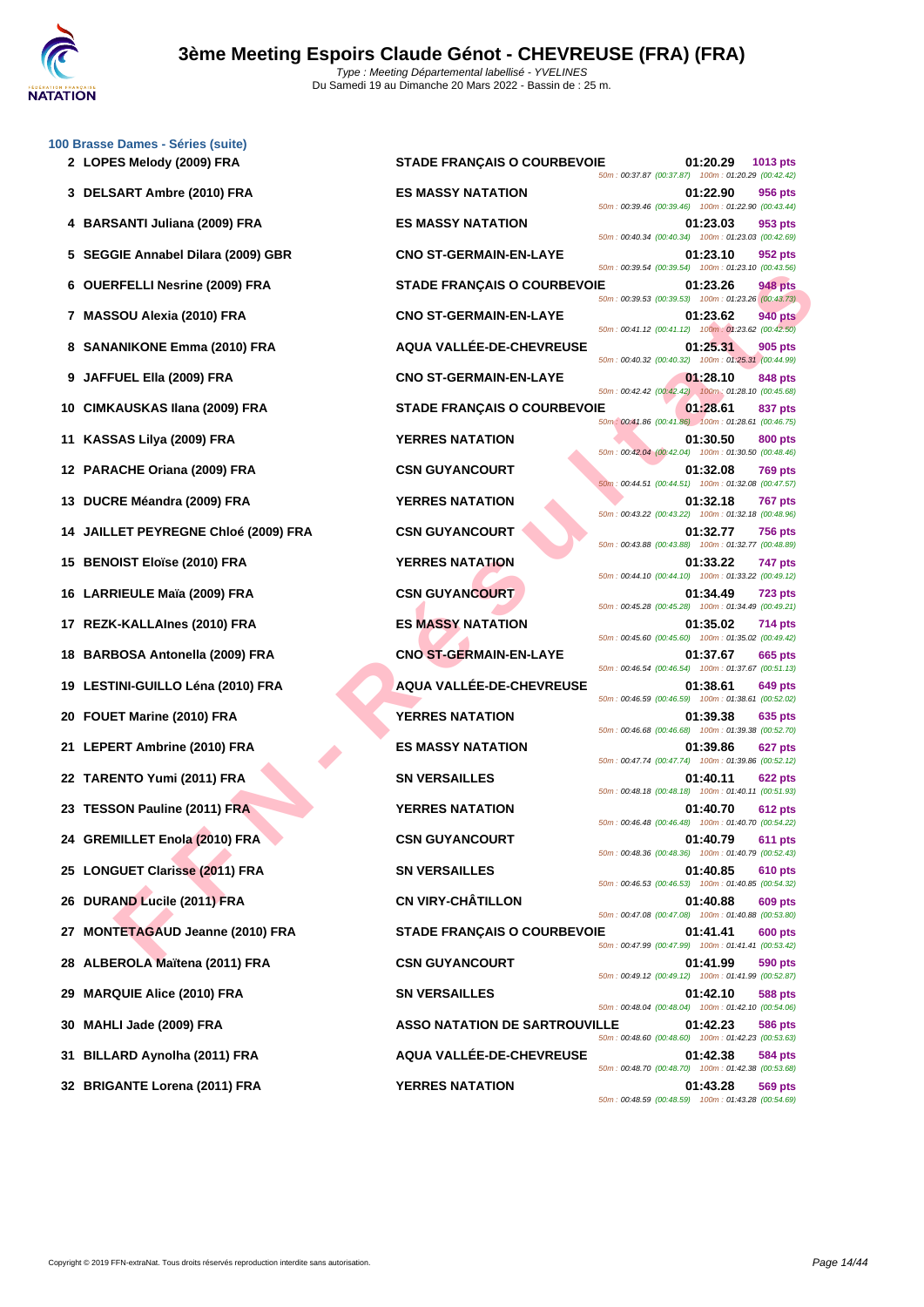

|    | 100 Brasse Dames - Séries (suite)<br>33 FAKHET Kyra (2010) FRA | <b>SCA 2000 EVRY</b>                   |                                                      | 01:43.56       | 564 pts        |
|----|----------------------------------------------------------------|----------------------------------------|------------------------------------------------------|----------------|----------------|
|    |                                                                | <b>VAL D'ESSONNE MENNECY AQUA CLUB</b> | 50m: 00:49.25 (00:49.25) 100m: 01:43.56 (00:54.31)   |                |                |
| 34 | JARMUSZEWICZ Ines (2010) FRA                                   |                                        | 50m: 00:49.19 (00:49.19) 100m: 01:43.82 (00:54.63)   | 01:43.82       | 560 pts        |
| 35 | <b>CHASTELOUX Angela (2011) FRA</b>                            | AQUA VALLÉE-DE-CHEVREUSE               | 50m: 00:49.34 (00:49.34) 100m: 01:45.22 (00:55.88)   | 01:45.22       | 537 pts        |
| 36 | <b>SALENDRES Louise (2011) FRA</b>                             | <b>YERRES NATATION</b>                 | 50m: 00:51.09 (00:51.09) 100m: 01:46.00 (00:54.91)   | 01:46.00       | 525 pts        |
| 37 | POUILLEN LOUVEAU Juline (2009) FRA                             | <b>VAL D'ESSONNE MENNECY AQUA CLUB</b> | 50m: 00:51.23 (00:51.23) 100m: 01:46.61 (00:55.38)   | 01:46.61       | 515 pts        |
| 38 | AITOUALI Farah (2010) FRA                                      | <b>CNO ST-GERMAIN-EN-LAYE</b>          |                                                      | 01:46.64       | <b>514 pts</b> |
| 39 | SAID Kourya (2010) FRA                                         | <b>ES MASSY NATATION</b>               | 50m: 00:50.19 (00:50.19) 100m: 01:46.64 (00:56.45)   | 01:46.85       | <b>511 pts</b> |
| 40 | DEBLOCK - DUGUE Gaëlle (2011) FRA                              | AQUA VALLÉE-DE-CHEVREUSE               | 50m: 00:51.09 (00:51.09) 100m: 01:46.85 (00:55.76)   | 01:46.89       | 510 pts        |
| 41 | <b>SALENDRES Marie (2011) FRA</b>                              | <b>YERRES NATATION</b>                 | 50m: 00:52.30 (00:52.30) 100m: 01:46.89 (00:54.59)   | 01:47.62       | 499 pts        |
|    | 42 ORSEL Inès (2010) FRA                                       | <b>SN VERSAILLES</b>                   | 50m: 00:51.31 (00:51.31) 100m: 01:47.62 (00:56.31)   | 01:47.67       | 498 pts        |
|    |                                                                |                                        | 50m: 00:52.60 (00:52.60) 100m: 01:47.67 (00:55.07)   |                |                |
|    | 43 ELIE Pauline (2011) FRA                                     | <b>CSN GUYANCOURT</b>                  | 50m: 00:51.15 (00:51.15) 100m: 01:48.16 (00:57.01)   | 01:48.16       | 491 pts        |
| 44 | <b>CANEL Judith (2011) FRA</b>                                 | <b>SN VERSAILLES</b>                   | 50m: 00:51.66 (00:51.66) 100m: 01:49.52 (00:57.86)   | 01:49.52       | 470 pts        |
| 45 | <b>TRABELSI Nermine (2010) FRA</b>                             | <b>ASSO NATATION DE SARTROUVILLE</b>   | 50m: 00:52.07 (00:52.07) 100m: 01:51.23 (00:59.16)   | 01:51.23       | 445 pts        |
|    | 46 BULOW Manon (2010) FRA                                      | <b>VAL D'ESSONNE MENNECY AQUA CLUB</b> |                                                      | 01:53.04       | 419 pts        |
| 47 | <b>BARRE Lucie (2011) FRA</b>                                  | <b>AQUA VALLEE-DE-CHEVREUSE</b>        | 50m: 00:53.39 (00:53.39) 100m: 01:53.04 (00:59.65)   | 01:53.47       | 413 pts        |
| 48 | LE HELLOCO-GUILLOU Calie (2011) FRA                            | <b>VAL D'ESSONNE MENNECY AQUA CLUB</b> | 50m: 00:53.93 (00:53.93) 100m: 01:53.47 (00:59.54)   | 01:53.49       | 412 pts        |
| 49 | <b>CASTOR HELAINE Anna (2011) FRA</b>                          | <b>ASSO NATATION DE SARTROUVILLE</b>   | 50m: 00:54.92 (00:54.92) 100m: 01:53.49 (00:58.57)   | 01:54.45       | 399 pts        |
| 50 | BOHN Emma (2011) FRA                                           | <b>ASSO NATATION DE SARTROUVILLE</b>   | 50m: 00:53.22 (00:53.22) 100m: 01:54.45 (01:01.23)   | 01:55.50       | 384 pts        |
| 51 | DEVERE Charlotte (2010) FRA                                    | <b>SN VERSAILLES</b>                   | 50m : 00:52.55 (00:52.55) 100m : 01:55.50 (01:02.95) | 01:57.20       | <b>362 pts</b> |
| 52 | GAILLET Lucie (2011) FRA                                       | <b>VAL D'ESSONNE MENNECY AQUA CLUB</b> | 50m: 00:54.83 (00:54.83) 100m: 01:57.20 (01:02.37)   | 01:57.69       | 355 pts        |
| 53 | JEGOU Aprile (2011) FRA                                        | <b>VAL D'ESSONNE MENNECY AQUA CLUB</b> | 50m: 00:55.67 (00:55.67) 100m: 01:57.69 (01:02.02)   | 01:59.02       | 338 pts        |
|    |                                                                |                                        | 50m: 00:56.94 (00:56.94) 100m: 01:59.02 (01:02.08)   |                |                |
|    | 54 NEUVILLE Heloïse (2011) FRA                                 | AQUA VALLÉE-DE-CHEVREUSE               | 50m: 00:57.34 (00:57.34) 100m: 02:02.99 (01:05.65)   | 02:02.99       | 289 pts        |
|    | 55 DENIEL Zoé (2010) FRA                                       | <b>YERRES NATATION</b>                 | 50m: 00:58.30 (00:58.30) 100m: 02:05.02 (01:06.72)   | 02:05.02       | <b>266 pts</b> |
|    | 56 BELLIL Jade (2011) FRA                                      | <b>YERRES NATATION</b>                 |                                                      | 02:08.61       | 227 pts        |
|    | 57 BESSE Ines (2011) FRA                                       | AQUA VALLÉE-DE-CHEVREUSE               | 50m: 01:02.30 (01:02.30) 100m: 02:08.61 (01:06.31)   | 02:10.97       | $203$ pts      |
|    | SAULIN Manon (2011) FRA                                        | <b>YERRES NATATION</b>                 | 50m: 01:02.85 (01:02.85) 100m: 02:10.97 (01:08.12)   | <b>DNS</b> dec |                |
|    | --- ALFONSI Marie (2009) FRA                                   | <b>ASSO NATATION DE SARTROUVILLE</b>   |                                                      | <b>DNS</b> dec |                |
|    | HERICOTTE-POTIRON Clémence (2011) FRA                          | <b>YERRES NATATION</b>                 |                                                      | <b>DNS</b> dec |                |
|    | VARLET Shana (2009) FRA                                        | <b>STADE FRANÇAIS O COURBEVOIE</b>     |                                                      | <b>DSQ</b>     |                |
|    |                                                                |                                        |                                                      |                |                |
|    | <b>DHORNE Chloe (2011) FRA</b>                                 | <b>CSN GUYANCOURT</b>                  |                                                      | <b>DSQ</b>     |                |

# **50 Papillon Dames - Finale A 6-10 ans** (Dimanche 20 Mars 2022)

| 1 DEFAIX Elina (2012) FRA     | <b>CSN GUYANCOURT</b>   | 00:43.27 | 414 pts |
|-------------------------------|-------------------------|----------|---------|
| 2 CHALENDAR Roxane (2012) FRA | AC BOULOGNE-BILLANCOURT | 00:45.30 | 339 pts |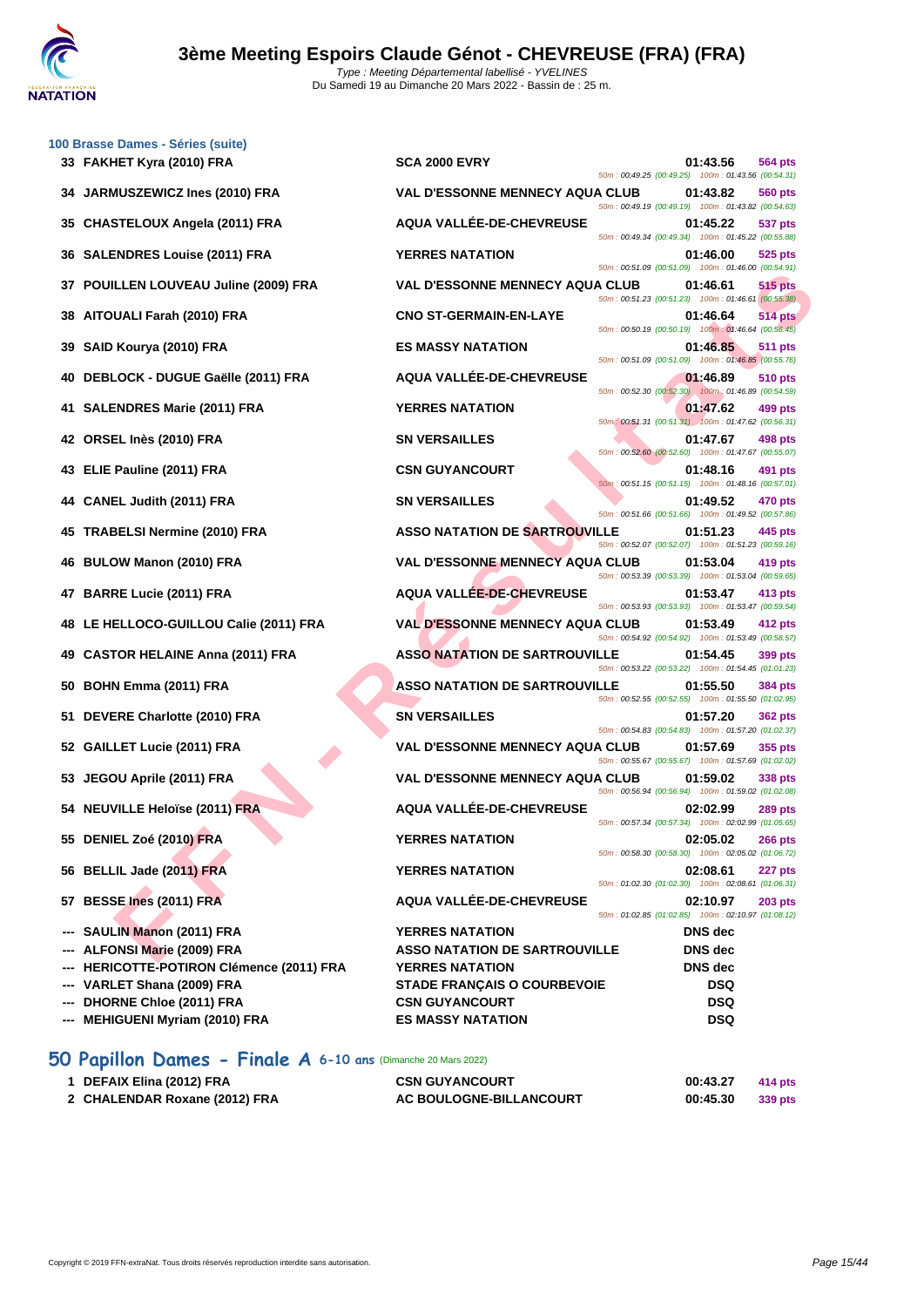

### **[50 Papillo](http://www.ffnatation.fr/webffn/index.php)n Dames - Finale A (suite)**

| 3 PARACHE Louna (2012) FRA           | <b>CSN GUYANCOURT</b>              | 00:46.96 | <b>284 pts</b> |
|--------------------------------------|------------------------------------|----------|----------------|
| 4 CHARTREL Marie-Lou (2012) FRA      | <b>SN VERSAILLES</b>               | 00:49.29 | <b>214 pts</b> |
| 5 SCHACHTEBECK ALONSO Eva (2013) FRA | <b>STADE FRANCAIS O COURBEVOIE</b> | 00:49.71 | <b>203 pts</b> |
| 6 SEBZDA Emmy (2012) FRA             | <b>CN VIRY-CHÂTILLON</b>           | 00:54.72 | 90 pts         |
| 7 LARRIEULE Sasha (2012) FRA         | <b>CSN GUYANCOURT</b>              | 00:55.04 | 85 pts         |
| 8 BOULEZ Naelle (2012) FRA           | AQUA VALLÉE-DE-CHEVREUSE           | 00:56.33 | 64 pts         |

### **50 Papillon Dames - Séries 6-10 ans** (Dimanche 20 Mars 2022)

| O Papillon Dames - Séries 6-10 ans (Dimanche 20 Mars 2022)     |                                    |                                                                |                |
|----------------------------------------------------------------|------------------------------------|----------------------------------------------------------------|----------------|
| 1 DEFAIX Elina (2012) FRA                                      | <b>CSN GUYANCOURT</b>              | 00:43.44                                                       | <b>407 pts</b> |
| 2 CHALENDAR Roxane (2012) FRA                                  | AC BOULOGNE-BILLANCOURT            | 00:46.04                                                       | <b>314 pts</b> |
| 3 PARACHE Louna (2012) FRA                                     | <b>CSN GUYANCOURT</b>              | 00:46.85                                                       | <b>288 pts</b> |
| 4 DELANGE Raphaëlle (2012) FRA                                 | AQUA VALLÉE-DE-CHEVREUSE           | 00:51.48                                                       | <b>158 pts</b> |
| 5 SCHACHTEBECK ALONSO Eva (2013) FRA                           | <b>STADE FRANÇAIS O COURBEVOIE</b> | 00:51.79                                                       | <b>151 pts</b> |
| 6 CHARTREL Marie-Lou (2012) FRA                                | <b>SN VERSAILLES</b>               | 00:53.49                                                       | 114 pts        |
| 7 LARRIEULE Sasha (2012) FRA                                   | <b>CSN GUYANCOURT</b>              | 00:54.49                                                       | 95 pts         |
| 8 SEBZDA Emmy (2012) FRA                                       | <b>CN VIRY-CHÂTILLON</b>           | 00:55.06                                                       | 84 pts         |
| 9 COLIN Neyla (2012) FRA                                       | <b>CN VIRY-CHÂTILLON</b>           | 00:56.95                                                       | 55 pts         |
| 10 BOULEZ Naelle (2012) FRA                                    | AQUA VALLÉE-DE-CHEVREUSE           | 00:57.35                                                       | 49 pts         |
| 11 DELINDE Eliza (2012) FRA                                    | <b>SN VERSAILLES</b>               | 00:57.62                                                       | 46 pts         |
| 12 BEKKA Meriem (2012) FRA                                     | <b>CN VIRY-CHÂTILLON</b>           | 00:57.63                                                       | 46 pts         |
| 13 LOVICClaire (2012) FRA                                      | <b>SN VERSAILLES</b>               | 00:58.07                                                       | 40 pts         |
| 14 CHOUMNOV Marie (2013) FRA                                   | <b>SN VERSAILLES</b>               | 00:59.79                                                       | 22 pts         |
| 15 DENISE-PEYNET Maë (2012) FRA                                | <b>SN VERSAILLES</b>               | 01:05.54                                                       | 1 pts          |
| 16 DELAUNAY-PADEL Andréa (2013) FRA                            | AQUA VALLÉE-DE-CHEVREUSE           | 01:05.73                                                       | 1 pts          |
| 17 TERTA Maria (2012) FRA                                      | <b>SCA 2000 EVRY</b>               | 01:07.67                                                       | 1 pts          |
| 18 DELINDE Noémi (2014) FRA                                    | <b>SN VERSAILLES</b>               | 01:12.00                                                       | 1 pts          |
| 19 LORTHIOIS Nora (2013) FRA                                   | <b>SN VERSAILLES</b>               | 01:13.66                                                       | 1 pts          |
| 20 ADIB Line (2013) FRA                                        | <b>SN VERSAILLES</b>               | 01:18.48                                                       | 1 pts          |
| --- BOUSSADI Luna Maria (2012) FRA                             | AQUA VALLÉE-DE-CHEVREUSE           | <b>DSQ</b>                                                     |                |
| 00 Papillon Dames - Finale A 11-13 ans (Dimanche 20 Mars 2022) |                                    |                                                                |                |
| 1 AZIZI Lilia (2009) FRA                                       | <b>SN VERSAILLES</b>               | 01:07.58<br>50m: 00:31.75 (00:31.75) 100m: 01:07.58 (00:35.83) | 1069 pts       |
| 2 SAUZEAU Lilou (2009) FRA                                     | <b>SN VERSAILLES</b>               | 01:09.88                                                       | 1007 pts       |
|                                                                |                                    | 50m: 00:33.19 (00:33.19) 100m: 01:09.88 (00:36.69)             |                |
| 3 JAFFUEL Ella (2009) FRA                                      | <b>CNO ST-GERMAIN-EN-LAYE</b>      | 01:10.45                                                       | 992 pts        |
|                                                                |                                    | 50m: 00:32.94 (00:32.94) 100m: 01:10.45 (00:37.51)             |                |
| 4 SANANIKONE Emma (2010) FRA                                   | AQUA VALLÉE-DE-CHEVREUSE           | 01:11.00                                                       | 977 pts        |
| 5 RAULT Anais (2009) FRA                                       | <b>CNO ST-GERMAIN-EN-LAYE</b>      | 50m: 00:33.76 (00:33.76) 100m: 01:11.00 (00:37.24)<br>01:11.42 | <b>967 pts</b> |
|                                                                |                                    | 50m: 00:33.46 (00:33.46) 100m: 01:11.42 (00:37.96)             |                |
| 6 CIMKAUSKAS Ilana (2009) FRA                                  | <b>STADE FRANÇAIS O COURBEVOIE</b> | 01:13.42<br>50m: 00:34.14 (00:34.14) 100m: 01:13.42 (00:39.28) | 915 pts        |
| 7 ALL TAMBA Roxane (2009) FRA                                  | <b>CNO ST-GERMAIN-EN-LAYE</b>      | 01:14.37                                                       | 892 pts        |
|                                                                |                                    | 50m: 00:33.72 (00:33.72) 100m: 01:14.37 (00:40.65)             |                |
| 8 MASSOU Alexia (2010) FRA                                     | <b>CNO ST-GERMAIN-EN-LAYE</b>      | 01:15.66                                                       | 860 pts        |
|                                                                |                                    | 50m: 00:36.05 (00:36.05) 100m: 01:15.66 (00:39.61)             |                |

## **100 Papillon Dames - Finale A 11-13 ans** (Dimanche 20 Mars 2022)

| 1 AZIZI Lilia (2009) FRA      | <b>SN VERSAILLES</b>               | 50m: 00:31.75 (00:31.75) 100m: 01:07.58 (00:35.83) | 01:07.58 | 1069 pts        |
|-------------------------------|------------------------------------|----------------------------------------------------|----------|-----------------|
| 2 SAUZEAU Lilou (2009) FRA    | <b>SN VERSAILLES</b>               | 50m: 00:33.19 (00:33.19) 100m: 01:09.88 (00:36.69) | 01:09.88 | <b>1007 pts</b> |
| 3 JAFFUEL Ella (2009) FRA     | <b>CNO ST-GERMAIN-EN-LAYE</b>      | 50m: 00:32.94 (00:32.94) 100m: 01:10.45 (00:37.51) | 01:10.45 | 992 pts         |
| 4 SANANIKONE Emma (2010) FRA  | AQUA VALLÉE-DE-CHEVREUSE           | 50m: 00:33.76 (00:33.76) 100m: 01:11.00 (00:37.24) | 01:11.00 | 977 pts         |
| 5 RAULT Anais (2009) FRA      | <b>CNO ST-GERMAIN-EN-LAYE</b>      | 50m: 00:33.46 (00:33.46) 100m: 01:11.42 (00:37.96) | 01:11.42 | 967 pts         |
| 6 CIMKAUSKAS Ilana (2009) FRA | <b>STADE FRANCAIS O COURBEVOIE</b> | 50m: 00:34.14 (00:34.14) 100m: 01:13.42 (00:39.28) | 01:13.42 | 915 pts         |
| 7 ALL TAMBA Roxane (2009) FRA | <b>CNO ST-GERMAIN-EN-LAYE</b>      | 50m: 00:33.72 (00:33.72) 100m: 01:14.37 (00:40.65) | 01:14.37 | 892 pts         |
| 8 MASSOU Alexia (2010) FRA    | <b>CNO ST-GERMAIN-EN-LAYE</b>      | 50m: 00:36.05 (00:36.05) 100m: 01:15.66 (00:39.61) | 01:15.66 | 860 pts         |

### **100 Papillon Dames - Finale B 11-13 ans** (Dimanche 20 Mars 2022)

| 1 PAUL Lucie (2009) FRA     | <b>ES MASSY NATATION</b>           |                                                    | 01:18.09 | 801 pts        |
|-----------------------------|------------------------------------|----------------------------------------------------|----------|----------------|
|                             |                                    | 50m: 00:36.48 (00:36.48) 100m: 01:18.09 (00:41.61) |          |                |
| 2 LARRIEULE Maïa (2009) FRA | <b>CSN GUYANCOURT</b>              |                                                    | 01:18.36 | <b>795 pts</b> |
|                             |                                    | 50m: 00:36.66 (00:36.66) 100m: 01:18.36 (00:41.70) |          |                |
| 3 LOPES Melody (2009) FRA   | <b>STADE FRANÇAIS O COURBEVOIE</b> |                                                    | 01:18.53 | <b>791 pts</b> |
|                             |                                    | 50m: 00:35.43 (00:35.43) 100m: 01:18.53 (00:43.10) |          |                |
| 4 DUMON Elise (2009) FRA    | <b>CN VIRY-CHÂTILLON</b>           |                                                    | 01:18.61 | <b>789 pts</b> |
|                             |                                    | 50m: 00:36.67 (00:36.67) 100m: 01:18.61 (00:41.94) |          |                |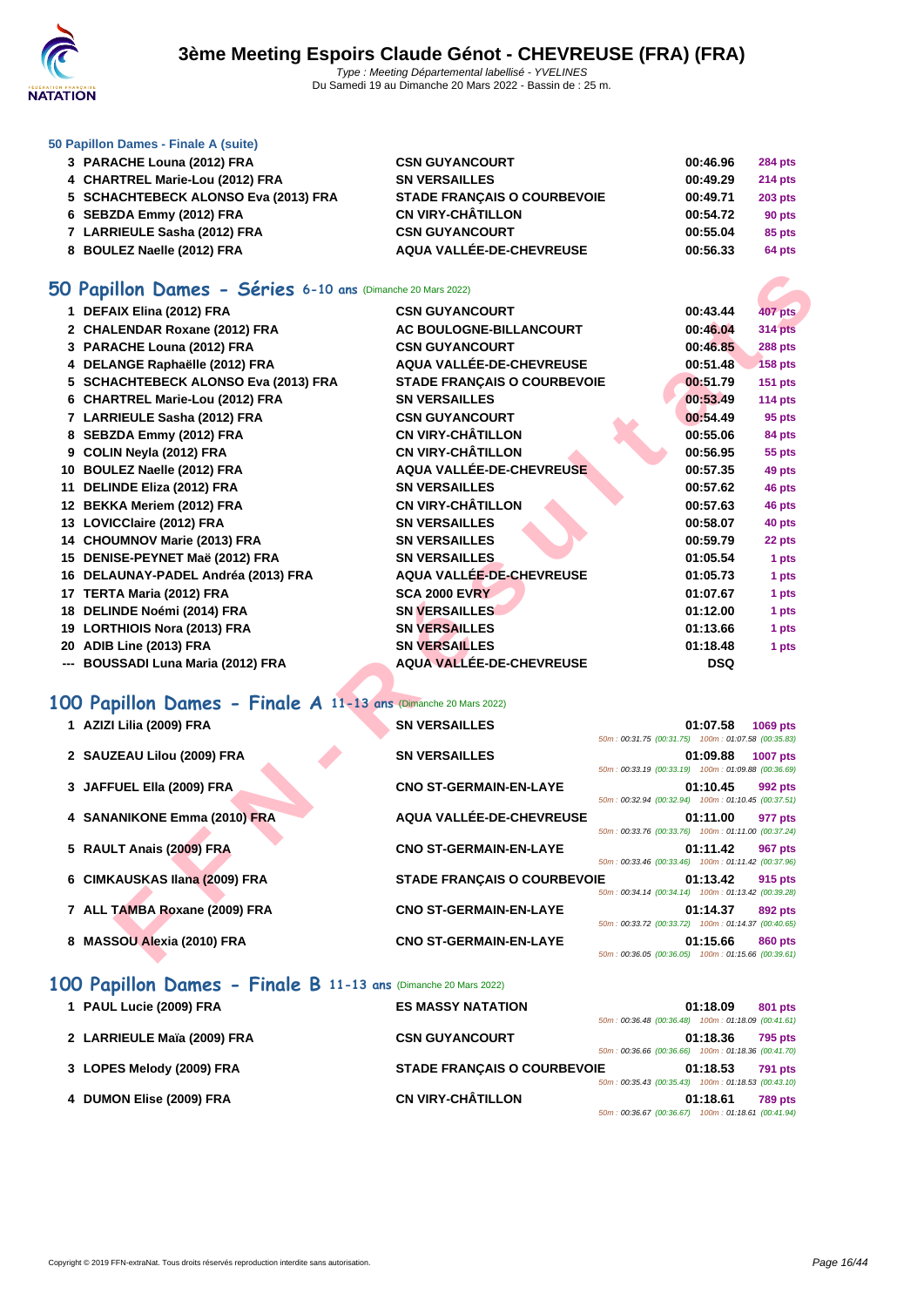

| 100 Papillon Dames - Finale B (suite)                         |                                        |                                                                                                                      |                 |
|---------------------------------------------------------------|----------------------------------------|----------------------------------------------------------------------------------------------------------------------|-----------------|
| 5 HUCHETTE GERARD Siloë (2010) FRA                            | <b>ES MASSY NATATION</b>               | 01:20.88<br>50m: 00:37.45 (00:37.45) 100m: 01:20.88 (00:43.43)                                                       | <b>737 pts</b>  |
| 6 JAILLET PEYREGNE Chloé (2009) FRA                           | <b>CSN GUYANCOURT</b>                  | 01:21.22<br>50m: 00:37.91 (00:37.91) 100m: 01:21.22 (00:43.31)                                                       | <b>729 pts</b>  |
| 7 PARACHE Oriana (2009) FRA                                   | <b>CSN GUYANCOURT</b>                  | 01:22.51                                                                                                             | <b>701 pts</b>  |
| 8 MARCHAIS PAILLET Aline (2010) FRA                           | <b>ES MASSY NATATION</b>               | 50m: 00:37.86 (00:37.86) 100m: 01:22.51 (00:44.65)<br>01:22.63<br>50m: 00:38.24 (00:38.24) 100m: 01:22.63 (00:44.39) | 698 pts         |
| 100 Papillon Dames - Séries 11-13 ans (Dimanche 20 Mars 2022) |                                        |                                                                                                                      |                 |
| 1 AZIZI Lilia (2009) FRA                                      | <b>SN VERSAILLES</b>                   | 01:07.55<br>50m : 00:30.97 (00:30.97) 100m : 01:07.55 (00:36.58)                                                     | <b>1069 pts</b> |
| 2 JAFFUEL Ella (2009) FRA                                     | <b>CNO ST-GERMAIN-EN-LAYE</b>          | 01:09.36<br>50m: 00:31.76 (00:31.76) 100m: 01:09.36 (00:37.60)                                                       | 1021 pts        |
| 3 SAUZEAU Lilou (2009) FRA                                    | <b>SN VERSAILLES</b>                   | 01:09.92<br>50m: 00:32.42 (00:32.42) 100m: 01:09.92 (00:37.50)                                                       | 1006 pts        |
| 4 RAULT Anais (2009) FRA                                      | <b>CNO ST-GERMAIN-EN-LAYE</b>          | 01:12.03<br>50m : 00:33.71 (00:33.71) 100m : 01:12.03 (00:38.32)                                                     | 951 pts         |
| 5 SANANIKONE Emma (2010) FRA                                  | AQUA VALLÉE-DE-CHEVREUSE               | 01:12.07<br>50m: 00:34.12 (00:34.12) 100m: 01:12.07 (00:37.95)                                                       | 950 pts         |
| 6 CIMKAUSKAS Ilana (2009) FRA                                 | <b>STADE FRANÇAIS O COURBEVOIE</b>     | 01:13.97<br>50m: 00:33.45 (00:33.45) 100m: 01:13.97 (00:40.52)                                                       | <b>902 pts</b>  |
| 7 ALL TAMBA Roxane (2009) FRA                                 | <b>CNO ST-GERMAIN-EN-LAYE</b>          | 01:14.27<br>50m: 00:34.24 (00:34.24) 100m: 01:14.27 (00:40.03)                                                       | 894 pts         |
| 8 MASSOU Alexia (2010) FRA                                    | <b>CNO ST-GERMAIN-EN-LAYE</b>          | 01:16.08<br>50m: 00:36.09 (00:36.09) 100m: 01:16.08 (00:39.99)                                                       | 850 pts         |
| 9 LOPES Melody (2009) FRA                                     | <b>STADE FRANÇAIS O COURBEVOIE</b>     | 01:18.65<br>50m: 00:35.80 (00:35.80) 100m: 01:18.65 (00:42.85)                                                       | <b>788 pts</b>  |
| 10 PAUL Lucie (2009) FRA                                      | <b>ES MASSY NATATION</b>               | 01:19.19<br>50m: 00:35.79 (00:35.79) 100m: 01:19.19 (00:43.40)                                                       | 776 pts         |
| 11 DUMON Elise (2009) FRA                                     | <b>CN VIRY-CHÂTILLON</b>               | 01:19.27<br>50m: 00:36.32 (00:36.32) 100m: 01:19.27 (00:42.95)                                                       | 774 pts         |
| 12 LARRIEULE Maïa (2009) FRA                                  | <b>CSN GUYANCOURT</b>                  | 01:20.43<br>50m: 00:36.72 (00:36.72) 100m: 01:20.43 (00:43.71)                                                       | <b>747 pts</b>  |
| 13 JAILLET PEYREGNE Chloé (2009) FRA                          | <b>CSN GUYANCOURT</b>                  | 01:21.76<br>50m: 00:37.73 (00:37.73) 100m: 01:21.76 (00:44.03)                                                       | 717 pts         |
| 14 PARACHE Oriana (2009) FRA                                  | <b>CSN GUYANCOURT</b>                  | 01:22.41<br>50m: 00:38.49 (00:38.49) 100m: 01:22.41 (00:43.92)                                                       | <b>703 pts</b>  |
| 15 MARCHAIS PAILLET Aline (2010) FRA                          | <b>ES MASSY NATATION</b>               | 01:22.61<br>50m: 00:37.87 (00:37.87) 100m: 01:22.61 (00:44.74)                                                       | 698 pts         |
| 16 HUCHETTE GERARD Siloë (2010) FRA                           | <b>ES MASSY NATATION</b>               | 01:22.86<br>50m: 00:38.01 (00:38.01) 100m: 01:22.86 (00:44.85)                                                       | 693 pts         |
| 17 BARBOSA Antonella (2009) FRA                               | <b>CNO ST-GERMAIN-EN-LAYE</b>          | 01:22.91<br>50m: 00:38.02 (00:38.02) 100m: 01:22.91 (00:44.89)                                                       | 692 pts         |
| 18 OUERFELLI Nesrine (2009) FRA                               | <b>STADE FRANÇAIS O COURBEVOIE</b>     | 01:25.59<br>50m: 00:37.70 (00:37.70) 100m: 01:25.59 (00:47.89)                                                       | 634 pts         |
| 19 BOUSEJJADA Shama (2009) FRA                                | <b>SCA 2000 EVRY</b>                   | 01:27.12<br>50m: 00:39.86 (00:39.86) 100m: 01:27.12 (00:47.26)                                                       | 603 pts         |
| 20 LORENZI Noa (2010) FRA                                     | <b>ES MASSY NATATION</b>               | 01:27.35<br>50m: 00:37.38 (00:37.38) 100m: 01:27.35 (00:49.97)                                                       | 598 pts         |
| 21 TARENTO Yumi (2011) FRA                                    | <b>SN VERSAILLES</b>                   | 01:27.81<br>50m: 00:40.94 (00:40.94) 100m: 01:27.81 (00:46.87)                                                       | <b>588 pts</b>  |
| 22 VARLET Shana (2009) FRA                                    | <b>STADE FRANÇAIS O COURBEVOIE</b>     | 01:27.88<br>50m: 00:37.66 (00:37.66) 100m: 01:27.88 (00:50.22)                                                       | 587 pts         |
| 23 ALIOUA Anaïs (2010) FRA                                    | <b>CN VIRY-CHÂTILLON</b>               | 01:29.89<br>50m: 00:41.25 (00:41.25) 100m: 01:29.89 (00:48.64)                                                       | 547 pts         |
| 24 POUILLEN LOUVEAU Juline (2009) FRA                         | <b>VAL D'ESSONNE MENNECY AQUA CLUB</b> | 01:32.27<br>50m: 00:42.81 (00:42.81) 100m: 01:32.27 (00:49.46)                                                       | 502 pts         |
| 25 DE LION Margaux (2009) FRA                                 | <b>STADE FRANÇAIS O COURBEVOIE</b>     | 01:32.33<br>50m: 00:38.91 (00:38.91) 100m: 01:32.33 (00:53.42)                                                       | <b>501 pts</b>  |
| 26 MEHIGUENI Myriam (2010) FRA                                | <b>ES MASSY NATATION</b>               | 01:34.43<br>50m: 00:38.76 (00:38.76) 100m: 01:34.43 (00:55.67)                                                       | 462 pts         |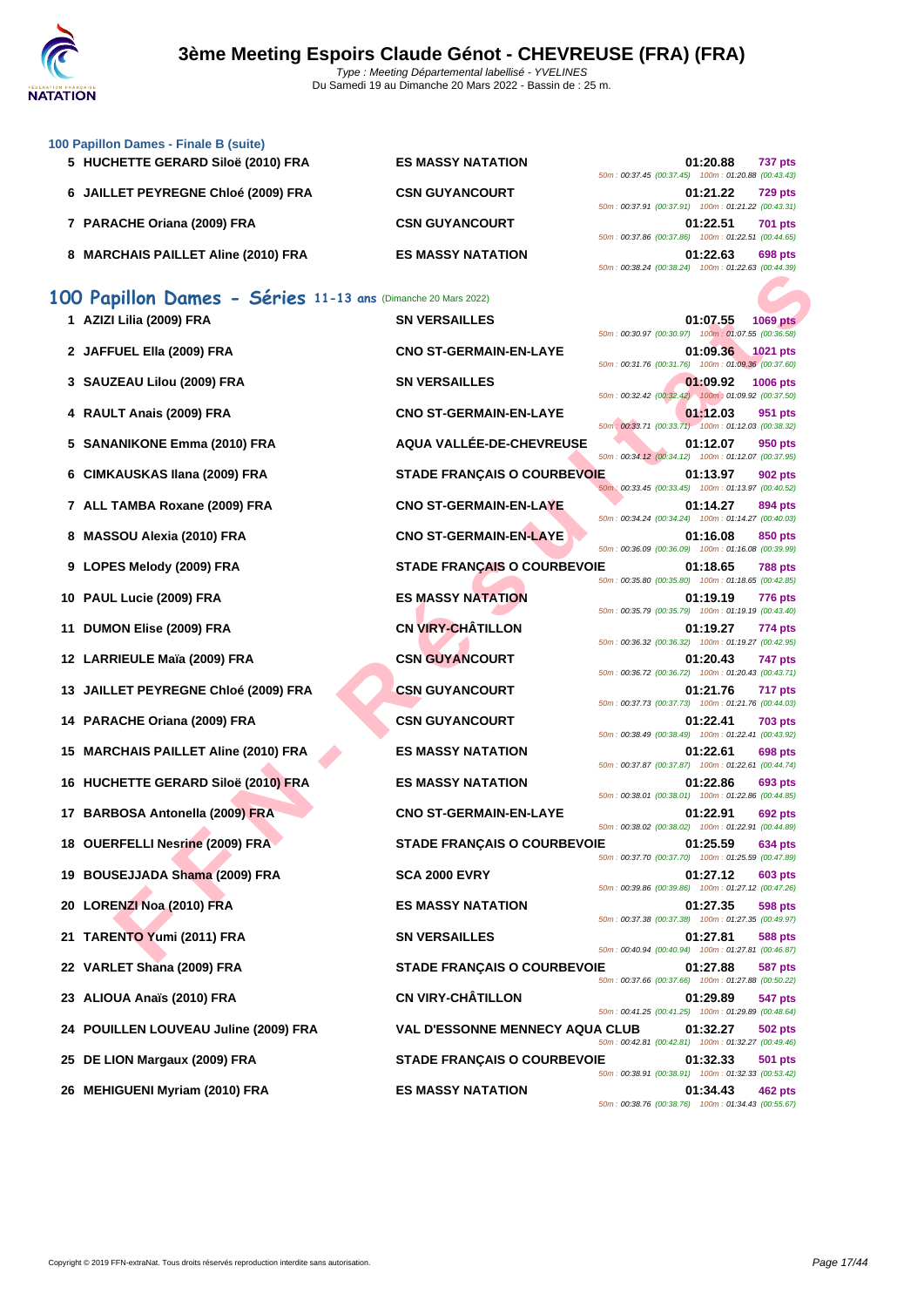| 100 Papillon Dames - Séries (suite)<br>27 LESTINI-GUILLO Léna (2010) FRA | AQUA VALLÉE-DE-CHEVREUSE               |                                                                                                          | 01:35.89 | 436 pts        |
|--------------------------------------------------------------------------|----------------------------------------|----------------------------------------------------------------------------------------------------------|----------|----------------|
| 28 FAKHET Kyra (2010) FRA                                                | <b>SCA 2000 EVRY</b>                   | 50m: 00:44.36 (00:44.36) 100m: 01:35.89 (00:51.53)<br>50m: 00:43.12 (00:43.12) 100m: 01:36.76 (00:53.64) | 01:36.76 | 421 pts        |
| 29 BEREAU-GAIGNEUR Capucine (2011) FRA                                   | <b>CNO ST-GERMAIN-EN-LAYE</b>          | 50m: 00:41.84 (00:41.84) 100m: 01:38.72 (00:56.88)                                                       | 01:38.72 | <b>389 pts</b> |
| 30 MONTETAGAUD Jeanne (2010) FRA                                         | <b>STADE FRANÇAIS O COURBEVOIE</b>     | 50m : 00:44.42 (00:44.42) 100m : 01:41.15 (00:56.73)                                                     | 01:41.15 | <b>350 pts</b> |
| 31 CASTOR HELAINE Anna (2011) FRA                                        | <b>ASSO NATATION DE SARTROUVILLE</b>   | 50m: 00:46.36 (00:46.36) 100m: 01:44.14 (00:57.78)                                                       | 01:44.14 | <b>305 pts</b> |
| 32 FIRMIN Mia (2010) FRA                                                 | <b>VAL D'ESSONNE MENNECY AQUA CLUB</b> | 50m: 00:47.07 (00:47.07) 100m: 01:44.38 (00:57.31)                                                       | 01:44.38 | <b>301 pts</b> |
| 33 TRABELSI Nermine (2010) FRA                                           | <b>ASSO NATATION DE SARTROUVILLE</b>   | 50m: 00:48.28 (00:48.28) 100m: 01:48.32 (01:00.04)                                                       | 01:48.32 | <b>247 pts</b> |
| 34 MAHLI Jade (2009) FRA                                                 | <b>ASSO NATATION DE SARTROUVILLE</b>   | 50m: 00:46.41 (00:46.41) 100m: 01:48.97 (01:02.56)                                                       | 01:48.97 | <b>238 pts</b> |
| 35 DURAND Lucile (2011) FRA                                              | <b>CN VIRY-CHÂTILLON</b>               | 50m: 00:49.29 (00:49.29) 100m: 01:52.22 (01:02.93)                                                       | 01:52.22 | 198 pts        |
| 36 BARRE Lucie (2011) FRA                                                | AQUA VALLÉE-DE-CHEVREUSE               | 50m: 00:50.72 (00:50.72) 100m: 01:53.03 (01:02.31)                                                       | 01:53.03 | 189 pts        |
| 37 DEBLOCK - DUGUE Gaëlle (2011) FRA                                     | AQUA VALLÉE-DE-CHEVREUSE               | 50m: 00:51.51 (00:51.51) 100m: 01:55.31 (01:03.80)                                                       | 01:55.31 | <b>164 pts</b> |
| 38 CHASTELOUX Angela (2011) FRA                                          | AQUA VALLÉE-DE-CHEVREUSE               | 50m: 00:54.22 (00:54.22) 100m: 01:59.42 (01:05.20)                                                       | 01:59.42 | <b>123 pts</b> |
| 39 BESSE Ines (2011) FRA                                                 | AQUA VALLÉE-DE-CHEVREUSE               | 50m: 00:56.35 (00:56.35) 100m: 02:00.24 (01:03.89)                                                       | 02:00.24 | $115$ pts      |
| 40 BILLARD Aynolha (2011) FRA                                            | AQUA VALLÉE-DE-CHEVREUSE               | 50m: 00:56.66 (00:56.66) 100m: 02:04.17 (01:07.51)                                                       | 02:04.17 | 83 pts         |
| 41 CANEL Judith (2011) FRA                                               | <b>SN VERSAILLES</b>                   |                                                                                                          | 02:12.45 | 32 pts         |

# **100 4 Nages Dames - Séries 6-10 ans** (Samedi 19 Mars 2022)

| 1 DEFAIX Elina (2012) FRA        | <b>CSN GUYANCOURT</b>          |
|----------------------------------|--------------------------------|
| 2 PARACHE Louna (2012) FRA       | <b>CSN GUYANCOURT</b>          |
| 3 CHALENDAR Roxane (2012) FRA    | AC BOULOGNE-BILLANCOURT        |
| 4 DAVID Emma (2012) FRA          | <b>AQUACLUB LE PECQ MARLY</b>  |
| 5 DELANGE Raphaëlle (2012) FRA   | AQUA VALLÉE-DE-CHEVREUSE       |
| 6 LARRIEULE Sasha (2012) FRA     | <b>CSN GUYANCOURT</b>          |
| 7 CHARTREL Marie-Lou (2012) FRA  | <b>SN VERSAILLES</b>           |
| 8 SEBZDA Emmy (2012) FRA         | <b>CN VIRY-CHÂTILLON</b>       |
| 9 BOUSSADI Luna Maria (2012) FRA | AQUA VALLÉE-DE-CHEVREUSE       |
| 10 BOULEZ Naelle (2012) FRA      | AQUA VALLÉE-DE-CHEVREUSE       |
| 11 LOVICClaire (2012) FRA        | <b>SN VERSAILLES</b>           |
| 12 DENISE-PEYNET Maë (2012) FRA  | <b>SN VERSAILLES</b>           |
| 13 BEKKA Meriem (2012) FRA       | <b>CN VIRY-CHÂTILLON</b>       |
| 14 DAVID Gilliane (2013) FRA     | <b>AQUACLUB LE PECQ MARLY</b>  |
| 15 RINALDI Nina (2012) FRA       | <b>NAUTIC CLUB RAMBOUILLET</b> |

| apilion Dames - Series (suite)                        |                                        |                                                    |          |                    |
|-------------------------------------------------------|----------------------------------------|----------------------------------------------------|----------|--------------------|
| LESTINI-GUILLO Léna (2010) FRA                        | AQUA VALLÉE-DE-CHEVREUSE               | 50m: 00:44.36 (00:44.36) 100m: 01:35.89 (00:51.53) | 01:35.89 | 436 pts            |
| FAKHET Kyra (2010) FRA                                | <b>SCA 2000 EVRY</b>                   | 50m: 00:43.12 (00:43.12) 100m: 01:36.76 (00:53.64) | 01:36.76 | 421 pts            |
| <b>BEREAU-GAIGNEUR Capucine (2011) FRA</b>            | <b>CNO ST-GERMAIN-EN-LAYE</b>          | 50m: 00:41.84 (00:41.84) 100m: 01:38.72 (00:56.88) | 01:38.72 | 389 pts            |
| <b>MONTETAGAUD Jeanne (2010) FRA</b>                  | <b>STADE FRANÇAIS O COURBEVOIE</b>     | 50m: 00:44.42 (00:44.42) 100m: 01:41.15 (00:56.73) | 01:41.15 | 350 pts            |
| <b>CASTOR HELAINE Anna (2011) FRA</b>                 | <b>ASSO NATATION DE SARTROUVILLE</b>   |                                                    | 01:44.14 | <b>305 pts</b>     |
| FIRMIN Mia (2010) FRA                                 | <b>VAL D'ESSONNE MENNECY AQUA CLUB</b> | 50m: 00:46.36 (00:46.36) 100m: 01:44.14 (00:57.78) | 01:44.38 | <b>301 pts</b>     |
| <b>TRABELSI Nermine (2010) FRA</b>                    | <b>ASSO NATATION DE SARTROUVILLE</b>   | 50m: 00:47.07 (00:47.07) 100m: 01:44.38 (00:57.31) | 01:48.32 | 247 pts            |
| MAHLI Jade (2009) FRA                                 | <b>ASSO NATATION DE SARTROUVILLE</b>   | 50m: 00:48.28 (00:48.28) 100m: 01:48.32 (01:00.04) | 01:48.97 | <b>238 pts</b>     |
| DURAND Lucile (2011) FRA                              | <b>CN VIRY-CHÂTILLON</b>               | 50m: 00:46.41 (00:46.41) 100m: 01:48.97 (01:02.56) | 01:52.22 | $198$ pts          |
| <b>BARRE Lucie (2011) FRA</b>                         | AQUA VALLÉE-DE-CHEVREUSE               | 50m: 00:49.29 (00:49.29) 100m: 01:52.22 (01:02.93) | 01:53.03 | $189$ pts          |
| DEBLOCK - DUGUE Gaëlle (2011) FRA                     | AQUA VALLÉE-DE-CHEVREUSE               | 50m: 00:50.72 (00:50.72) 100m: 01:53.03 (01:02.31) | 01:55.31 | 164 $pts$          |
| CHASTELOUX Angela (2011) FRA                          | AQUA VALLÉE-DE-CHEVREUSE               | 50m: 00:51.51 (00:51.51) 100m: 01:55.31 (01:03.80) | 01:59.42 | 123 <sub>pts</sub> |
| BESSE Ines (2011) FRA                                 | <b>AQUA VALLÉE-DE-CHEVREUSE</b>        | 50m: 00:54.22 (00:54.22) 100m: 01:59.42 (01:05.20) | 02:00.24 | 115 $pts$          |
| <b>BILLARD Aynolha (2011) FRA</b>                     | AQUA VALLÉE-DE-CHEVREUSE               | 50m: 00:56.35 (00:56.35) 100m: 02:00.24 (01:03.89) | 02:04.17 | 83 pts             |
| <b>CANEL Judith (2011) FRA</b>                        | <b>SN VERSAILLES</b>                   | 50m: 00:56.66 (00:56.66) 100m: 02:04.17 (01:07.51) | 02:12.45 | 32 pts             |
|                                                       |                                        | 50m: 00:58.88 (00:58.88) 100m: 02:12.45 (01:13.57) |          |                    |
| 4 Nages Dames - Séries 6-10 ans (Samedi 19 Mars 2022) |                                        |                                                    |          |                    |
| DEFAIX Elina (2012) FRA                               | <b>CSN GUYANCOURT</b>                  | 50m: 00:41.04 (00:41.04) 100m: 01:30.83 (00:49.79) | 01:30.83 | 575 pts            |
| PARACHE Louna (2012) FRA                              | <b>CSN GUYANCOURT</b>                  | 50m: 00:43.44 (00:43.44) 100m: 01:34.10 (00:50.66) | 01:34.10 | <b>511 pts</b>     |
| <b>CHALENDAR Roxane (2012) FRA</b>                    | AC BOULOGNE-BILLANCOURT                |                                                    | 01:34.61 | 501 pts            |
| DAVID Emma (2012) FRA                                 | <b>AQUACLUB LE PECQ MARLY</b>          | 50m: 00:42.84 (00:42.84) 100m: 01:34.61 (00:51.77) | 01:42.28 | <b>368 pts</b>     |
| DELANGE Raphaëlle (2012) FRA                          | AQUA VALLÉE-DE-CHEVREUSE               | 50m: 00:45.85 (00:45.85) 100m: 01:42.28 (00:56.43) | 01:42.65 | <b>362 pts</b>     |
| LARRIEULE Sasha (2012) FRA                            | <b>CSN GUYANCOURT</b>                  | 50m: 00:46.18 (00:46.18) 100m: 01:42.65 (00:56.47) | 01:43.09 | 355 pts            |
| <b>CHARTREL Marie-Lou (2012) FRA</b>                  | <b>SN VERSAILLES</b>                   | 50m: 00:48.96 (00:48.96) 100m: 01:43.09 (00:54.13) | 01:47.63 | 287 pts            |
| SEBZDA Emmy (2012) FRA                                | <b>CN VIRY-CHÂTILLON</b>               | 50m: 00:50.49 (00:50.49) 100m: 01:47.63 (00:57.14) | 01:49.38 | <b>262 pts</b>     |
| <b>BOUSSADI Luna Maria (2012) FRA</b>                 | AQUA VALLÉE-DE-CHEVREUSE               | 50m: 00:53.34 (00:53.34) 100m: 01:49.38 (00:56.04) | 01:50.46 | <b>248 pts</b>     |
|                                                       |                                        | 50m: 00:50.98 (00:50.98) 100m: 01:50.46 (00:59.48) |          |                    |
| <b>BOULEZ Naelle (2012) FRA</b>                       | AQUA VALLÉE-DE-CHEVREUSE               | 50m: 00:51.07 (00:51.07) 100m: 01:52.04 (01:00.97) | 01:52.04 | 227 pts            |
|                                                       |                                        |                                                    |          |                    |

| 50m: 00:41.04 (00:41.04) 100m: 01:30.83 (00:49.79) | 01:30.83 575 pts                     |  |
|----------------------------------------------------|--------------------------------------|--|
| 50m: 00:43.44 (00:43.44) 100m: 01:34.10 (00:50.66) | 01:34.10 511 pts                     |  |
| 50m: 00:42.84 (00:42.84) 100m: 01:34.61 (00:51.77) | 01:34.61 501 pts                     |  |
| 50m: 00:45.85 (00:45.85) 100m: 01:42.28 (00:56.43) | 01:42.28 368 pts                     |  |
| 50m: 00:46.18 (00:46.18) 100m: 01:42.65 (00:56.47) | 01:42.65 362 pts                     |  |
| 50m: 00:48.96 (00:48.96) 100m: 01:43.09 (00:54.13) | 01:43.09 355 pts                     |  |
| 50m: 00:50.49 (00:50.49) 100m: 01:47.63 (00:57.14) | 01:47.63 287 pts                     |  |
| 50m: 00:53.34 (00:53.34) 100m: 01:49.38 (00:56.04) | 01:49.38 262 pts                     |  |
| 50m: 00:50.98 (00:50.98) 100m: 01:50.46 (00:59.48) | 01:50.46 248 pts                     |  |
| 50m: 00:51.07 (00:51.07) 100m: 01:52.04 (01:00.97) | 01:52.04 227 pts                     |  |
| 50m: 00:50.97 (00:50.97) 100m: 01:55.40 (01:04.43) | 01:55.40 187 pts                     |  |
| 50m: 00:57.58 (00:57.58) 100m: 01:55.49 (00:57.91) | 01:55.49 186 pts                     |  |
| 50m: 00:54.19 (00:54.19) 100m: 01:56.37 (01:02.18) | 01:56.37 176 pts<br>01:58.57 152 pts |  |
| 50m: 00:53.60 (00:53.60) 100m: 01:58.57 (01:04.97) | 01:59.25 145 pts                     |  |
| 50m: 00:53.01 (00:53.01) 100m: 01:59.25 (01:06.24) |                                      |  |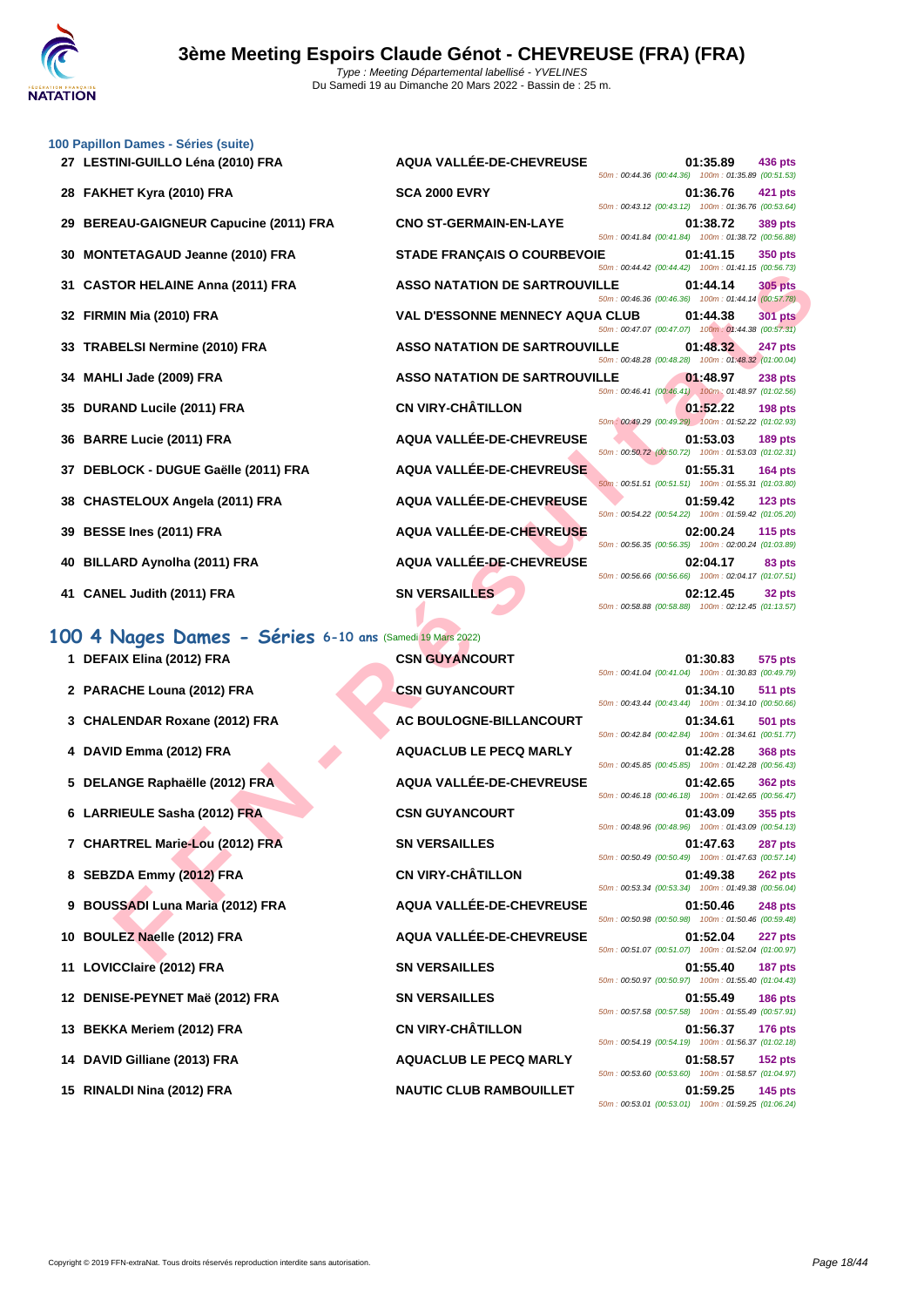

|     | 100 4 Nages Dames - Séries (suite)    |                                    |  |                                                                |                |
|-----|---------------------------------------|------------------------------------|--|----------------------------------------------------------------|----------------|
|     | 16 DELINDE Eliza (2012) FRA           | <b>SN VERSAILLES</b>               |  | 01:59.47<br>50m: 00:52.97 (00:52.97) 100m: 01:59.47 (01:06.50) | <b>143 pts</b> |
|     | 17 DELAUNAY-PADEL Andréa (2013) FRA   | AQUA VALLÉE-DE-CHEVREUSE           |  | 02:00.29<br>50m: 00:58.96 (00:58.96) 100m: 02:00.29 (01:01.33) | <b>135 pts</b> |
|     | 18 CHOUMNOV Marie (2013) FRA          | <b>SN VERSAILLES</b>               |  | 02:02.81<br>50m: 00:54.17 (00:54.17) 100m: 02:02.81 (01:08.64) | <b>112 pts</b> |
|     | 19 PAULO Capucine (2012) FRA          | <b>STADE FRANCAIS O COURBEVOIE</b> |  | 02:08.49<br>50m: 00:58.55 (00:58.55) 100m: 02:08.49 (01:09.94) | 67 pts         |
|     | 20 DELINDE Noémi (2014) FRA           | <b>SN VERSAILLES</b>               |  | 02:15.36<br>50m: 01:03.70 (01:03.70) 100m: 02:15.36 (01:11.66) | 28 pts         |
|     | 21 DAVID Louane (2014) FRA            | <b>AQUACLUB LE PECQ MARLY</b>      |  | 02:16.15<br>50m: 01:00.69 (01:00.69) 100m: 02:16.15 (01:15.46) | 25 pts         |
|     | 22 FERNANDEZ - RUBBEN Lola (2014) FRA | <b>SN VERSAILLES</b>               |  | 02:18.21<br>50m: 00:59.74 (00:59.74) 100m: 02:18.21 (01:18.47) | 17 pts         |
|     | 23 ADIB Line (2013) FRA               | <b>SN VERSAILLES</b>               |  | 02:22.19<br>50m: 01:05.84 (01:05.84) 100m: 02:22.19 (01:16.35) | 6 pts          |
| --- | <b>LORTHIOIS Nora (2013) FRA</b>      | <b>SN VERSAILLES</b>               |  | <b>DNS</b> dec                                                 |                |
|     | <b>GONZALEZ Pauline (2013) FRA</b>    | <b>AQUACLUB LE PECQ MARLY</b>      |  | <b>DNS</b> dec                                                 |                |
|     | --- TERTA Maria (2012) FRA            | <b>SCA 2000 EVRY</b>               |  | <b>DSQ</b>                                                     |                |

# **200 4 Nages Dames - Séries 11-13 ans** (Samedi 19 Mars 2022)

|  | 1 SAUZEAU Lilou (2009) FRA |  |  |  |
|--|----------------------------|--|--|--|
|--|----------------------------|--|--|--|

- **2 AZIZI** Lilia (2009) FRA<br> **SOM VOERS**
- **3 SANANIKONE Emma (2010) FRA AQU**<br> **AQU**
- **4 CIMKAUSKAS Ilana (2009) FRA STADE FRANÇAIS O COURBEVOIE 02:38.10 936 pts**
- **5 BARSANTI Juliana (2009) FRA ES M**<br> **ES M**<sub>50m: 00;<br> **ES M**</sub>
- 
- **7 LOPES Melody (2009) FRA STA**
- **8 MASSOU Alexia (2010) FRA CNO**
- **9 ALL TAMBA Roxane (2009) FRA CNO SOM:** 00:
- 
- 
- **12 JAILLET PEYREGNE Chloé (2009) FRA CSN CSN**
- **13 OUERFELLI Nesrine (2009) FRA STA STA SOm:** 00:
- 
- **15 PAUL Lucie (2009) FRA ES N**<br> **ES N**
- 
- **17 LARRIEULE Maïa (2009) FRA CSN CSN CONS**
- 
- **19 DUMON Elise (2009) FRA CN V**<br>  $\frac{50m:00}{20}$
- 

| 20 DELINDE Noémi (2014) FRA                               | <b>SN VERSAILLES</b>                                                                                                                             | 02:15.36<br>28 pts<br>50m: 01:03.70 (01:03.70) 100m: 02:15.36 (01:11.66) |
|-----------------------------------------------------------|--------------------------------------------------------------------------------------------------------------------------------------------------|--------------------------------------------------------------------------|
| 21 DAVID Louane (2014) FRA                                | <b>AQUACLUB LE PECQ MARLY</b>                                                                                                                    | 25 pts<br>02:16.15<br>50m: 01:00.69 (01:00.69) 100m: 02:16.15 (01:15.46) |
| 22 FERNANDEZ - RUBBEN Lola (2014) FRA                     | <b>SN VERSAILLES</b>                                                                                                                             | 02:18.21<br>17 pts<br>50m: 00:59.74 (00:59.74) 100m: 02:18.21 (01:18.47) |
| 23 ADIB Line (2013) FRA                                   | <b>SN VERSAILLES</b>                                                                                                                             | 02:22.19<br>6 pts<br>50m: 01:05.84 (01:05.84) 100m: 02:22.19 (01:16.35)  |
| --- LORTHIOIS Nora (2013) FRA                             | <b>SN VERSAILLES</b>                                                                                                                             | <b>DNS</b> dec                                                           |
| <b>GONZALEZ Pauline (2013) FRA</b>                        | <b>AQUACLUB LE PECQ MARLY</b>                                                                                                                    | <b>DNS</b> dec                                                           |
| TERTA Maria (2012) FRA                                    | <b>SCA 2000 EVRY</b>                                                                                                                             | <b>DSQ</b>                                                               |
| 00 4 Nages Dames - Séries 11-13 ans (Samedi 19 Mars 2022) |                                                                                                                                                  |                                                                          |
| 1 SAUZEAU Lilou (2009) FRA                                | <b>SN VERSAILLES</b>                                                                                                                             | 02:28.40<br>1064 pts                                                     |
|                                                           | 50m : 00:32.69 (00:32.69) 100m : 01:10.70 (00:38.01) 150m : 01:53.87 (00:43.17) 200m : 02:28.40 (00:34.53)                                       |                                                                          |
| 2 AZIZI Lilia (2009) FRA                                  | <b>SN VERSAILLES</b>                                                                                                                             | 02:31.61<br>1021 pts                                                     |
|                                                           | 50m: 00:31.42 (00:31.42) 100m: 01:11.20 (00:39.78) 150m: 01:59.55 (00:48.35) 200m: 02:31.61 (00:32.06)                                           |                                                                          |
| 3 SANANIKONE Emma (2010) FRA                              | <b>AQUA VALLEE-DE-CHEVREUSE</b><br>50m : 00:33.63 (00:33.63) 100m : 01:11.99 (00:38.36) 150m : 01:58.88 (00:46.89) 200m : 02:34.79 (00:35.91)    | 02:34.79<br>979 pts                                                      |
| 4 CIMKAUSKAS Ilana (2009) FRA                             | <b>STADE FRANÇAIS O COURBEVOIE</b>                                                                                                               | 02:38.10<br>936 pts                                                      |
|                                                           | 50m: 00:32.70 (00:32.70) 100m: 01:13.05 (00:40.35) 150m: 02:02.16 (00:49.11) 200m: 02:38.10 (00:35.94)                                           |                                                                          |
| 5 BARSANTI Juliana (2009) FRA                             | <b>ES MASSY NATATION</b><br>50m : 00:34.03 (00:34.03) 100m : 01:15.71 (00:41.68) 150m : 02:02.33 (00:46.62) 200m : 02:39.96 (00:37.63)           | 02:39.96<br>912 pts                                                      |
| 6 RAULT Anais (2009) FRA                                  | <b>CNO ST-GERMAIN-EN-LAYE</b>                                                                                                                    | 02:40.81<br>901 pts                                                      |
| 7 LOPES Melody (2009) FRA                                 | 50m : 00:33.69 (00:33.69) 100m : 01:15.12 (00:41.43) 150m : 02:06.02 (00:50.90) 200m : 02:40.81 (00:34.79)<br><b>STADE FRANCAIS O COURBEVOIE</b> | 02:42.02<br>886 pts                                                      |
|                                                           | 50m: 00:34.95 (00:34.95) 100m: 01:17.15 (00:42.20) 150m: 02:03.50 (00:46.35) 200m: 02:42.02 (00:38.52)                                           |                                                                          |
| 8 MASSOU Alexia (2010) FRA                                | <b>CNO ST-GERMAIN-EN-LAYE</b>                                                                                                                    | 02:43.82<br>864 pts                                                      |
|                                                           | 50m: 00:35.24 (00:35.24) 100m: 01:18.76 (00:43.52) 150m: 02:05.64 (00:46.88) 200m: 02:43.82 (00:38.18)                                           |                                                                          |
| 9 ALL TAMBA Roxane (2009) FRA                             | <b>CNO ST-GERMAIN-EN-LAYE</b><br>50m : 00:34.03 (00:34.03) 100m : 01:16.39 (00:42.36) 150m : 02:06.02 (00:49.63) 200m : 02:43.91 (00:37.89)      | 02:43.91<br>863 pts                                                      |
| 10 DELSART Ambre (2010) FRA                               | <b>ES MASSY NATATION</b>                                                                                                                         | 02:44.16<br>859 pts                                                      |
|                                                           | 50m : 00:36.59 (00:36.59) 100m : 01:20.61 (00:44.02) 150m : 02:07.07 (00:46.46) 200m : 02:44.16 (00:37.09)                                       |                                                                          |
| 11 SEGGIE Annabel Dilara (2009) GBR                       | <b>CNO ST-GERMAIN-EN-LAYE</b>                                                                                                                    | 02:45.73<br>840 pts                                                      |
|                                                           | 50m : 00:36.56 (00:36.56) 100m : 01:20.17 (00:43.61) 150m : 02:06.81 (00:46.64) 200m : 02:45.73 (00:38.92)                                       |                                                                          |
| 12 JAILLET PEYREGNE Chloé (2009) FRA                      | <b>CSN GUYANCOURT</b><br>50m : 00:37.42 (00:37.42) 100m : 01:19.58 (00:42.16) 150m : 02:10.03 (00:50.45) 200m : 02:47.00 (00:36.97)              | 02:47.00<br>825 pts                                                      |
| 13 OUERFELLI Nesrine (2009) FRA                           | <b>STADE FRANÇAIS O COURBEVOIE</b>                                                                                                               | 02:47.15<br>823 pts                                                      |
|                                                           | 50m: 00:37.28 (00:37.28) 100m: 01:20.65 (00:43.37) 150m: 02:08.29 (00:47.64) 200m: 02:47.15 (00:38.86)                                           |                                                                          |
| 14 PARACHE Oriana (2009) FRA                              | <b>CSN GUYANCOURT</b><br>50m : 00:37.88 (00:37.88) 100m : 01:20.42 (00:42.54) 150m : 02:09.92 (00:49.50) 200m : 02:47.73 (00:37.81)              | 02:47.73<br>816 pts                                                      |
| 15 PAUL Lucie (2009) FRA                                  | <b>ES MASSY NATATION</b>                                                                                                                         | 02:47.92<br>814 pts                                                      |
| 16 CALMELS Charline (2009) FRA                            | 50m: 00:35.08 (00:35.08) 100m: 01:16.82 (00:41.74) 150m: 02:09.12 (00:52.30) 200m: 02:47.92 (00:38.80)<br><b>AQUACLUB LE PECQ MARLY</b>          | 02:48.95<br><b>802 pts</b>                                               |
|                                                           | 50m : 00:38.28 (00:38.28) 100m : 01:22.42 (00:44.14) 150m : 02:08.70 (00:46.28) 200m : 02:48.95 (00:40.25)                                       |                                                                          |
| 17 LARRIEULE Maïa (2009) FRA                              | <b>CSN GUYANCOURT</b><br>50m: 00:36.62 (00:36.62) 100m: 01:18.90 (00:42.28) 150m: 02:10.52 (00:51.62) 200m: 02:49.05 (00:38.53)                  | 02:49.05<br>800 pts                                                      |
| 18 STRADY Clementine (2010) FRA                           | <b>ES MASSY NATATION</b>                                                                                                                         | 02:52.25<br><b>763 pts</b>                                               |
| 19 DUMON Elise (2009) FRA                                 | 50m: 00:36.54 (00:36.54) 100m: 01:19.81 (00:43.27) 150m: 02:13.67 (00:53.86) 200m: 02:52.25 (00:38.58)<br><b>CN VIRY-CHATILLON</b>               | 02:52.67<br>758 pts                                                      |
|                                                           | 50m: 00:37.62 (00:37.62) 100m: 01:21.87 (00:44.25) 150m: 02:13.40 (00:51.53) 200m: 02:52.67 (00:39.27)                                           |                                                                          |
| 20 HUCHETTE GERARD Siloë (2010) FRA                       | <b>ES MASSY NATATION</b><br>50m: 00:37.77 (00:37.77) 100m: 01:21.29 (00:43.52) 150m: 02:14.23 (00:52.94) 200m: 02:54.32 (00:40.09)               | 02:54.32<br><b>739 pts</b>                                               |
|                                                           |                                                                                                                                                  |                                                                          |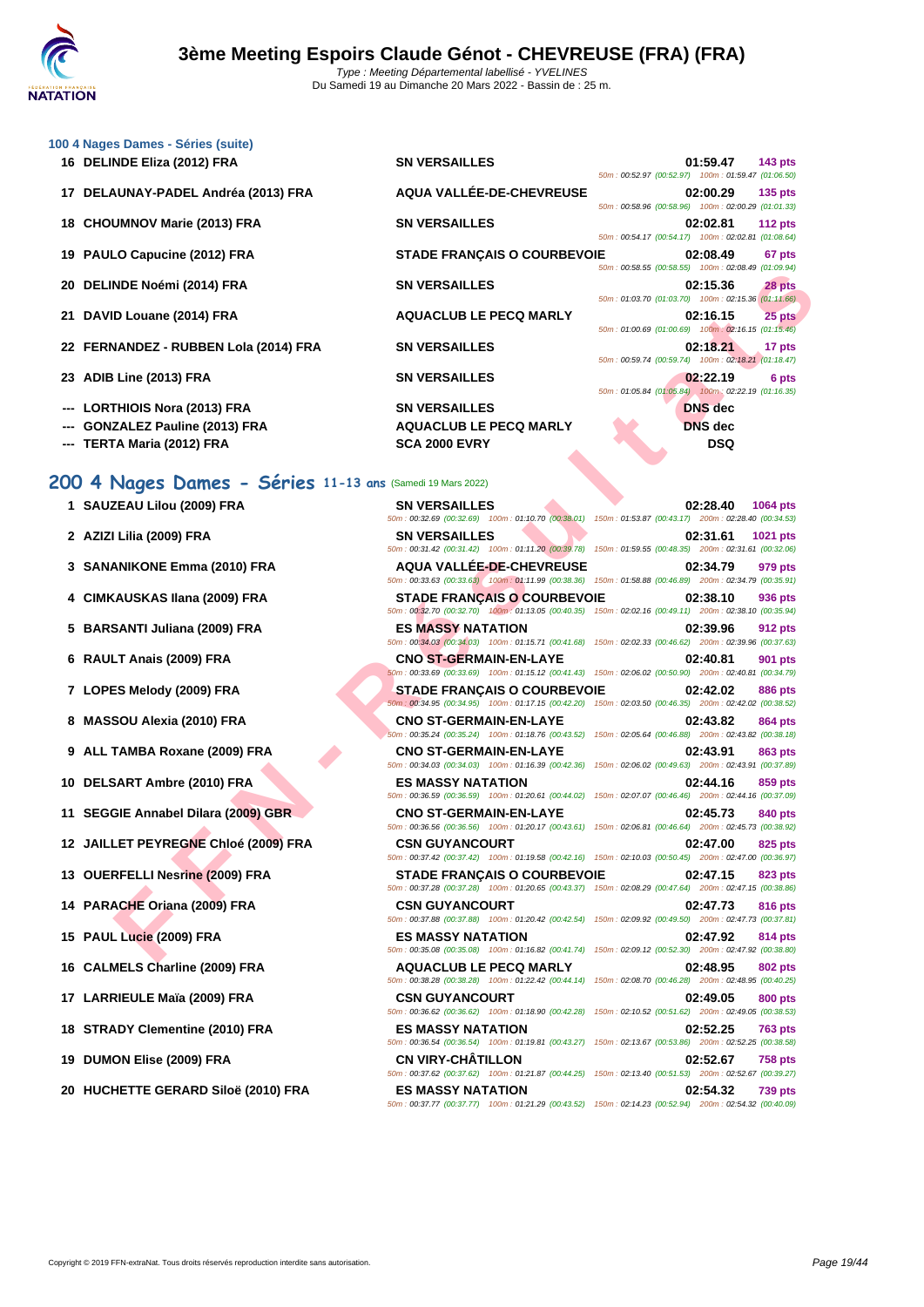# **[200 4 Nag](http://www.ffnatation.fr/webffn/index.php)es Dames - Séries (suite) 21 MARCHAIS PAILLET Aline (2010) FRA ES MASSY NATATION 02:56.26 717 pts**

**ENZI No (2010) FRA**<br>
ENZI NO AIRCR SANSY NATATION<br>
IDA AIRCR SANSY NATATION<br>
IS MADE (2009) FRA<br>
END AIRCR (2010) FRA<br>
END AIRCR (2010) FRA<br>
END AIRCR (2010) FRA<br>
END AIRCR (2011) FRA<br>
CHALINE (2011) FRA<br>
CHALINE (2011) 50m : 00:38.35 (00:38.35) 100m : 01:23.31 (00:44.96) 150m : 02:16.38 (00:53.07) 200m : 02:56.26 (00:39.88) **22 ALIOUA Anaïs (2010) FRA CN VIRY-CHÂTILLON 02:57.14 707 pts** 50m : 00:39.11 (00:39.11) 100m : 01:23.35 (00:44.24) 150m : 02:18.69 (00:55.34) 200m : 02:57.14 (00:38.45) **23 BOUSEJJADA Shama (2009) FRA SCA 2000 EVRY 02:57.36 705 pts** 50m : 00:39.99 (00:39.99) 100m : 01:22.97 (00:42.98) 150m : 02:16.49 (00:53.52) 200m : 02:57.36 (00:40.87) **24 NOUREDDINE Rena (2009) FRA ES MASSY NATATION 02:58.06 697 pts** 50m : 00:38.83 (00:38.83) 100m : 01:23.73 (00:44.90) 150m : 02:17.16 (00:53.43) 200m : 02:58.06 (00:40.90) **25 LORENZI Noa (2010) FRA ES MASSY NATATION 02:58.24 695 pts** 50m : 00:37.40 (00:37.40) 100m : 01:22.09 (00:44.69) 150m : 02:19.05 (00:56.96) 200m : 02:58.24 (00:39.19) **26 PINAUD Alice (2009) FRA ES MASSY NATATION 02:58.32 694 pts** 50m : 00:40.45 (00:40.45) 100m : 01:22.71 (00:42.26) 150m : 02:19.23 (00:56.52) 200m : 02:58.32 (00:39.09) **27 REZK-KALLAInes (2010) FRA ES MASSY NATATION 02:58.75 690 pts** 50m : 00:40.45 (00:40.45) 100m : 01:24.49 (00:44.04) 150m : 02:18.62 (00:54.13) 200m : 02:58.75 (00:40.13) **28 PETIT EYRIN Clemence (2009) FRA ES MASSY NATATION 02:58.86 688 pts** 50m : 00:40.52 (00:40.52) 100m : 01:25.61 (00:45.09) 150m : 02:18.06 (00:52.45) 200m : 02:58.86 (00:40.80) **29 MANGIN Eva (2011) FRA AQUACLUB LE PECQ MARLY 03:02.02 654 pts** 50m : 00:40.80 (00:40.80) 100m : 01:26.87 (00:46.07) 150m : 02:21.55 (00:54.68) 200m : 03:02.02 (00:40.47) **30 VARLET Shana (2009) FRA STADE FRANÇAIS O COURBEVOIE 03:04.10 632 pts** 50m : 00:36.97 (00:36.97) 100m : 01:25.49 (00:48.52) 150m : 02:19.86 (00:54.37) 200m : 03:04.10 (00:44.24) **31 ASSADI Viana (2009) FRA AQUACLUB LE PECQ MARLY 03:04.48 628 pts** 50m : 00:38.53 (00:38.53) 100m : 01:25.18 (00:46.65) 150m : 02:20.06 (00:54.88) 200m : 03:04.48 (00:44.42) **32 LESTINI-GUILLO Léna (2010) FRA AQUA VALLÉE-DE-CHEVREUSE 03:04.83 624 pts** 50m : 00:42.77 (00:42.77) 100m : 01:29.14 (00:46.37) 150m : 02:22.28 (00:53.14) 200m : 03:04.83 (00:42.55) **33 VIDET Laurene (2011) FRA AQUACLUB LE PECQ MARLY 03:05.74 615 pts** 50m : 00:45.16 (00:45.16) 100m : 01:31.10 (00:45.94) 150m : 02:24.21 (00:53.11) 200m : 03:05.74 (00:41.53) **34 FAKHET Kyra (2010) FRA SCA 2000 EVRY 03:05.82 614 pts** 50m : 00:40.92 (00:40.92) 100m : 01:28.84 (00:47.92) 150m : 02:23.00 (00:54.16) 200m : 03:05.82 (00:42.82) **35 LEPERT Ambrine (2010) FRA ES MASSY NATATION 03:06.40 608 pts** 50m : 00:44.00 (00:44.00) 100m : 01:30.20 (00:46.20) 150m : 02:22.79 (00:52.59) 200m : 03:06.40 (00:43.61) **36 WANG Eloise (2009) FRA AQUACLUB LE PECQ MARLY 03:06.59 606 pts** 50m : 00:39.26 (00:39.26) 100m : 01:27.41 (00:48.15) 150m : 02:23.85 (00:56.44) 200m : 03:06.59 (00:42.74) **37 SNEP Ava-Rebeca (2010) FRA SN VERSAILLES 03:06.70 605 pts** 50m : 00:41.87 (00:41.87) 100m : 01:29.43 (00:47.56) 150m : 02:25.33 (00:55.90) 200m : 03:06.70 (00:41.37) **38 MONTETAGAUD Jeanne (2010) FRA STADE FRANÇAIS O COURBEVOIE 03:07.52 596 pts** 50m : 00:44.69 (00:44.69) 100m : 01:32.82 (00:48.13) 150m : 02:27.92 (00:55.10) 200m : 03:07.52 (00:39.60) **39 POUILLEN LOUVEAU Juline (2009) FRA VAL D'ESSONNE MENNECY AQUA CLUB 03:08.44 587 pts** 50m : 00:42.32 (00:42.32) 100m : 01:30.91 (00:48.59) 150m : 02:27.56 (00:56.65) 200m : 03:08.44 (00:40.88) **40 GREMILLET Enola (2010) FRA CSN GUYANCOURT 03:08.56 586 pts** 50m : 00:42.82 (00:42.82) 100m : 01:29.10 (00:46.28) 150m : 02:25.86 (00:56.76) 200m : 03:08.56 (00:42.70) **41 TARENTO Yumi (2011) FRA SN VERSAILLES 03:08.68 585 pts** 50m : 00:41.04 (00:41.04) 100m : 01:30.70 (00:49.66) 150m : 02:25.85 (00:55.15) 200m : 03:08.68 (00:42.83) **42 ALBEROLA Maïtena (2011) FRA CSN GUYANCOURT 03:09.43 577 pts** 50m : 00:43.37 (00:43.37) 100m : 01:32.17 (00:48.80) 150m : 02:25.78 (00:53.61) 200m : 03:09.43 (00:43.65) **43 SAID Kourya (2010) FRA ES MASSY NATATION 03:09.95 572 pts** 50m : 00:44.54 (00:44.54) 100m : 01:31.13 (00:46.59) 150m : 02:29.60 (00:58.47) 200m : 03:09.95 (00:40.35) **44 BEREAU-GAIGNEUR Capucine (2011) FRA CNO ST-GERMAIN-EN-LAYE 03:10.48 566 pts** 50m : 00:41.92 (00:41.92) 100m : 01:30.04 (00:48.12) 150m : 02:25.53 (00:55.49) 200m : 03:10.48 (00:44.95) **45 AKROUR Taïce (2010) FRA CN VIRY-CHÂTILLON 03:11.21 559 pts** 50m : 00:43.99 (00:43.99) 100m : 01:33.31 (00:49.32) 150m : 02:29.20 (00:55.89) 200m : 03:11.21 (00:42.01) **46 MEHIGUENI Myriam (2010) FRA ES MASSY NATATION 03:12.38 548 pts** 50m : 00:40.08 (00:40.08) 100m : 01:30.43 (00:50.35) 150m : 02:27.72 (00:57.29) 200m : 03:12.38 (00:44.66) **47 DUVAL Nine (2009) FRA NAUTIC CLUB RAMBOUILLET 03:13.44 537 pts** 50m : 00:42.98 (00:42.98) 100m : 01:31.37 (00:48.39) 150m : 02:30.46 (00:59.09) 200m : 03:13.44 (00:42.98) **48 JARMUSZEWICZ Ines (2010) FRA VAL D'ESSONNE MENNECY AQUA CLUB 03:15.84 514 pts** 50m : 00:48.74 (00:48.74) 100m : 01:37.09 (00:48.35) 150m : 02:33.14 (00:56.05) 200m : 03:15.84 (00:42.70) **49 HERVELEU Léna (2010) FRA AQUACLUB LE PECQ MARLY 03:16.50 508 pts** 50m : 00:44.05 (00:44.05) 100m : 01:31.39 (00:47.34) 150m : 02:32.18 (01:00.79) 200m : 03:16.50 (00:44.32) **50 SUZUTA Mika (2009) JPN STADE FRANÇAIS O COURBEVOIE 03:16.76 506 pts** 50m : 00:40.05 (00:40.05) 100m : 01:31.07 (00:51.02) 150m : 02:32.87 (01:01.80) 200m : 03:16.76 (00:43.89) **51 ELIE Pauline (2011) FRA CSN GUYANCOURT 03:18.40 490 pts** 50m : 00:46.36 (00:46.36) 100m : 01:35.39 (00:49.03) 150m : 02:32.38 (00:56.99) 200m : 03:18.40 (00:46.02)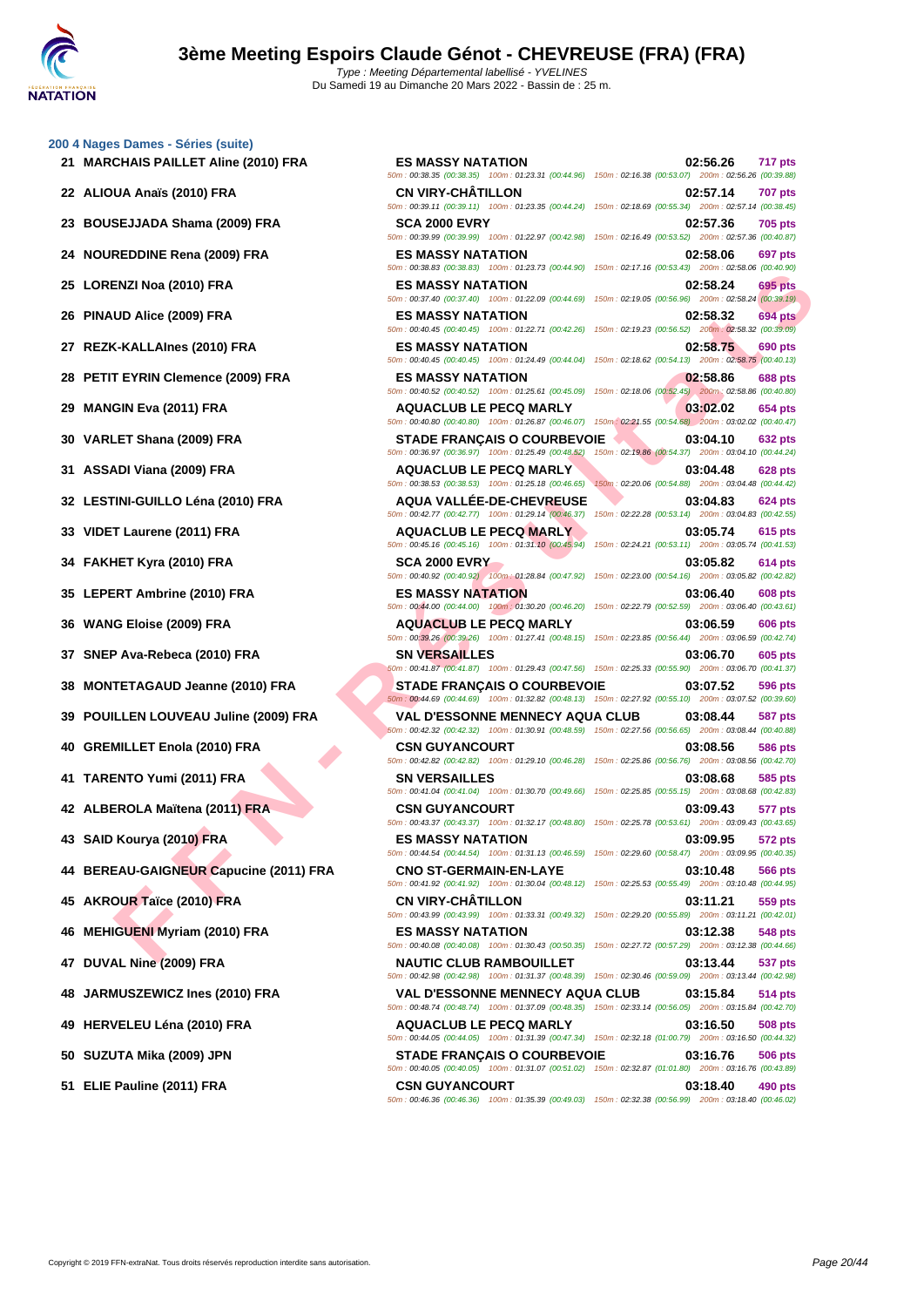|    | 200 4 Nages Dames - Séries (suite)                                  |                                                                                                                                                      |                                                                            |
|----|---------------------------------------------------------------------|------------------------------------------------------------------------------------------------------------------------------------------------------|----------------------------------------------------------------------------|
|    | 52 MAHLI Jade (2009) FRA                                            | <b>ASSO NATATION DE SARTROUVILLE</b><br>50m : 00:46.81 (00:46.81) 100m : 01:35.22 (00:48.41) 150m : 02:35.26 (01:00.04) 200m : 03:20.89 (00:45.63)   | 03:20.89<br><b>467 pts</b>                                                 |
|    | 53 TRABELSI Nermine (2010) FRA                                      | <b>ASSO NATATION DE SARTROUVILLE</b><br>50m: 00:47.13 (00:47.13) 100m: 01:36.83 (00:49.70) 150m: 02:35.01 (00:58.18) 200m: 03:23.06 (00:48.05)       | 03:23.06<br>448 pts                                                        |
|    | 54 VANDEL Lavinia (2011) FRA                                        | <b>CN VIRY-CHATILLON</b><br>50m: 00:48.89 (00:48.89) 100m: 01:39.25 (00:50.36) 150m: 02:39.25 (01:00.00) 200m: 03:24.70 (00:45.45)                   | 03:24.70<br>433 pts                                                        |
| 55 | <b>BARRE Lucie (2011) FRA</b>                                       | <b>AQUA VALLÉE-DE-CHEVREUSE</b><br>50m: 00:48.38 (00:48.38) 100m: 01:41.76 (00:53.38) 150m: 02:39.41 (00:57.65) 200m: 03:24.92 (00:45.51)            | 03:24.92<br>432 pts                                                        |
|    | 56 FIRMIN Mia (2010) FRA                                            | <b>VAL D'ESSONNE MENNECY AQUA CLUB</b><br>50m: 00:46.06 (00:46.06) 100m: 01:38.13 (00:52.07) 150m: 02:40.34 (01:02.21) 200m: 03:25.64 (00:45.30)     | 03:25.64<br>$425$ pts                                                      |
|    | 57 CASTOR HELAINE Anna (2011) FRA                                   | <b>ASSO NATATION DE SARTROUVILLE</b><br>50m : 00:45.44 (00:45.44) 100m : 01:37.58 (00:52.14) 150m : 02:39.78 (01:02.20) 200m : 03:26.02 (00:46.24)   | 422 pts<br>03:26.02                                                        |
| 58 | MEKKI Chèrine (2009) FRA                                            | <b>VAL D'ESSONNE MENNECY AQUA CLUB</b><br>50m : 00:48.44 (00:48.44) 100m : 01:43.73 (00:55.29) 150m : 02:40.43 (00:56.70) 200m : 03:26.85 (00:46.42) | 03:26.85<br>415 pts                                                        |
| 59 | <b>COSTISOR Louise (2010) FRA</b>                                   | <b>STADE FRANÇAIS O COURBEVOIE</b><br>50m : 00:48.14 (00:48.14) 100m : 01:41.26 (00:53.12) 150m : 02:42.83 (01:01.57) 200m : 03:27.48 (00:44.65)     | 03:27.48<br>410 pts                                                        |
|    | 60 CHASTELOUX Angela (2011) FRA                                     | <b>AQUA VALLEE-DE-CHEVREUSE</b><br>50m : 00:49.21 (00:49.21) 100m : 01:43.80 (00:54.59) 150m : 02:42.64 (00:58.84) 200m : 03:28.51 (00:45.87)        | 03:28.51<br>401 pts                                                        |
|    | 61 DEBLOCK - DUGUE Gaëlle (2011) FRA                                | <b>AQUA VALLEE-DE-CHEVREUSE</b><br>50m: 00:50.91 (00:50.91) 100m: 01:44.05 (00:53.14)                                                                | 03:28.76<br>399 pts<br>150m: 02:41.98 (00:57.93) 200m: 03:28.76 (00:46.78) |
| 62 | DEVERE Charlotte (2010) FRA                                         | <b>SN VERSAILLES</b><br>50m: 00:45.07 (00:45.07) 100m: 01:36.24 (00:51.17) 150m: 02:41.09 (01:04.85) 200m: 03:29.57 (00:48.48)                       | 03:29.57<br>392 pts                                                        |
|    | 63 MARQUIE Alice (2010) FRA                                         | <b>SN VERSAILLES</b><br>50m: 00:45.23 (00:45.23) 100m: 01:38.19 (00:52.96) 150m: 02:39.55 (01:01.36) 200m: 03:32.69 (00:53.14)                       | 03:32.69<br><b>366 pts</b>                                                 |
|    | 64 LE HELLOCO-GUILLOU Calie (2011) FRA                              | <b>VAL D'ESSONNE MENNECY AQUA CLUB</b><br>50m : 00:52.66 (00:52.66) 100m : 01:48.60 (00:55.94) 150m : 02:49.31 (01:00.71) 200m : 03:37.91 (00:48.60) | 03:37.91<br><b>326 pts</b>                                                 |
| 65 | <b>BILLARD Aynolha (2011) FRA</b>                                   | <b>AQUA VALLEE-DE-CHEVREUSE</b><br>50m: 00:52.37 (00:52.37) 100m: 01:49.60 (00:57.23) 150m: 02:47.88 (00:58.28) 200m: 03:38.54 (00:50.66)            | 03:38.54<br><b>321 pts</b>                                                 |
|    | 66 CANEL Judith (2011) FRA                                          | <b>SN VERSAILLES</b><br>50m: 00:52.22 (00:52.22) 100m: 01:52.35 (01:00.13) 150m: 02:51.19 (00:58.84) 200m: 03:42.67 (00:51.48)                       | 03:42.67<br><b>291 pts</b>                                                 |
|    | 67 GAILLET Lucie (2011) FRA<br>$50m: -$                             | <b>VAL D'ESSONNE MENNECY AQUA CLUB</b><br>100m: 01:48.37 (01:48.37) 150m: 02:52.93 (01:04.56) 200m: 03:45.42 (00:52.49)                              | 03:45.42<br><b>271 pts</b>                                                 |
|    | 68 ORSEL Inès (2010) FRA                                            | <b>SN VERSAILLES</b><br>50m : 00:54.63 (00:54.63) 100m : 01:54.64 (01:00.01) 150m : 02:55.45 (01:00.81) 200m : 03:46.63 (00:51.18)                   | 03:46.63<br>$263$ pts                                                      |
| 69 | <b>BESSE Ines (2011) FRA</b>                                        | <b>AQUA VALLEE-DE-CHEVREUSE</b><br>50m: 00:53.62 (00:53.62) 100m: 01:51.91 (00:58.29) 150m: 02:57.67 (01:05.76) 200m: 03:51.15 (00:53.48)            | 03:51.15<br>233 pts                                                        |
|    | 70 NEUVILLE Heloïse (2011) FRA                                      | <b>AQUA VALLEE-DE-CHEVREUSE</b><br>60m: 01:06.30 (01:06.30) 100m: 02:08.85 (01:02.55) 150m: 03:14.99 (01:06.14) 200m: 04:15.04 (01:00.05)            | 04:15.04<br>$105$ pts                                                      |
|    | ROUILLEAULT Alexia (2011) FRA                                       | <b>AQUACLUB LE PECQ MARLY</b>                                                                                                                        | <b>DNS</b> dec                                                             |
|    | <b>LONGUET Clarisse (2011) FRA</b>                                  | <b>SN VERSAILLES</b>                                                                                                                                 | DSQ                                                                        |
|    | 50 Nage Libre Messieurs - Finale A 6-11 ans (Dimanche 20 Mars 2022) |                                                                                                                                                      |                                                                            |
| 1. | <b>DEMALDENT Jules (2011) FRA</b>                                   | <b>SN VERSAILLES</b>                                                                                                                                 | 00:34.87<br><b>528 pts</b>                                                 |
|    | 2 SOURDOU Thomas (2011) FRA                                         | <b>CSN GUYANCOURT</b>                                                                                                                                | 00:35.09<br><b>517 pts</b>                                                 |
|    | 3 ZOUGAGYounes (2013) FRA                                           | <b>CNO ST-GERMAIN-EN-LAYE</b>                                                                                                                        | 00:36.02<br>474 pts                                                        |
|    | 4 EIRALE Emanuele (2011) ITA                                        | <b>CNO ST-GERMAIN-EN-LAYE</b>                                                                                                                        | 00:36.07<br>472 pts                                                        |
|    | 5 BARRE Jules (2011) FRA                                            | AQUA VALLÉE-DE-CHEVREUSE                                                                                                                             | 00:36.44<br>455 pts                                                        |
|    | 6 BOUZAR Adam (2011) FRA                                            | <b>CN VIRY-CHÂTILLON</b>                                                                                                                             | 00:36.99<br>431 pts                                                        |
|    | 7 FRECHILLA-MAUGER Sacha (2011) FRA                                 | <b>CNO ST-GERMAIN-EN-LAYE</b>                                                                                                                        | 00:37.80<br>397 pts                                                        |
|    | --- ZAOUG Ilyes (2011) FRA                                          | <b>ASSO NATATION DE SARTROUVILLE</b>                                                                                                                 | DSQ                                                                        |

## **50 Nage Libre Messieurs - Finale A 6-11 ans** (Dimanche 20 Mars 2022)

| 1 DEMALDENT Jules (2011) FRA        | <b>SN VERSAILLES</b>                 | 00:34.87   | <b>528 pts</b> |
|-------------------------------------|--------------------------------------|------------|----------------|
| 2 SOURDOU Thomas (2011) FRA         | <b>CSN GUYANCOURT</b>                | 00:35.09   | <b>517 pts</b> |
| 3 ZOUGAGYounes (2013) FRA           | <b>CNO ST-GERMAIN-EN-LAYE</b>        | 00:36.02   | 474 pts        |
| 4 EIRALE Emanuele (2011) ITA        | <b>CNO ST-GERMAIN-EN-LAYE</b>        | 00:36.07   | 472 pts        |
| 5 BARRE Jules (2011) FRA            | AQUA VALLÉE-DE-CHEVREUSE             | 00:36.44   | 455 pts        |
| 6 BOUZAR Adam (2011) FRA            | <b>CN VIRY-CHÂTILLON</b>             | 00:36.99   | 431 pts        |
| 7 FRECHILLA-MAUGER Sacha (2011) FRA | <b>CNO ST-GERMAIN-EN-LAYE</b>        | 00:37.80   | 397 pts        |
| --- ZAOUG Ilyes (2011) FRA          | <b>ASSO NATATION DE SARTROUVILLE</b> | <b>DSQ</b> |                |
|                                     |                                      |            |                |

# **50 Nage Libre Messieurs - Séries 6-11 ans** (Samedi 19 Mars 2022)

| 1 ZAOUG Ilyes (2011) FRA     | <b>ASSO NATATION DE SARTROUVILLE</b> | 00:35.06 | 519 pts |
|------------------------------|--------------------------------------|----------|---------|
| 2 DEMALDENT Jules (2011) FRA | <b>SN VERSAILLES</b>                 | 00:35.39 | 503 pts |
| 3 SOURDOU Thomas (2011) FRA  | <b>CSN GUYANCOURT</b>                | 00:35.44 | 501 pts |
| 4 BARRE Jules (2011) FRA     | AQUA VALLÉE-DE-CHEVREUSE             | 00:36.52 | 452 pts |
| 5 EIRALE Emanuele (2011) ITA | <b>CNO ST-GERMAIN-EN-LAYE</b>        | 00:36.96 | 433 pts |
| 6 LEGROS Thibaut (2011) FRA  | <b>NAUTIC CLUB RAMBOUILLET</b>       | 00:37.40 | 414 pts |
|                              |                                      |          |         |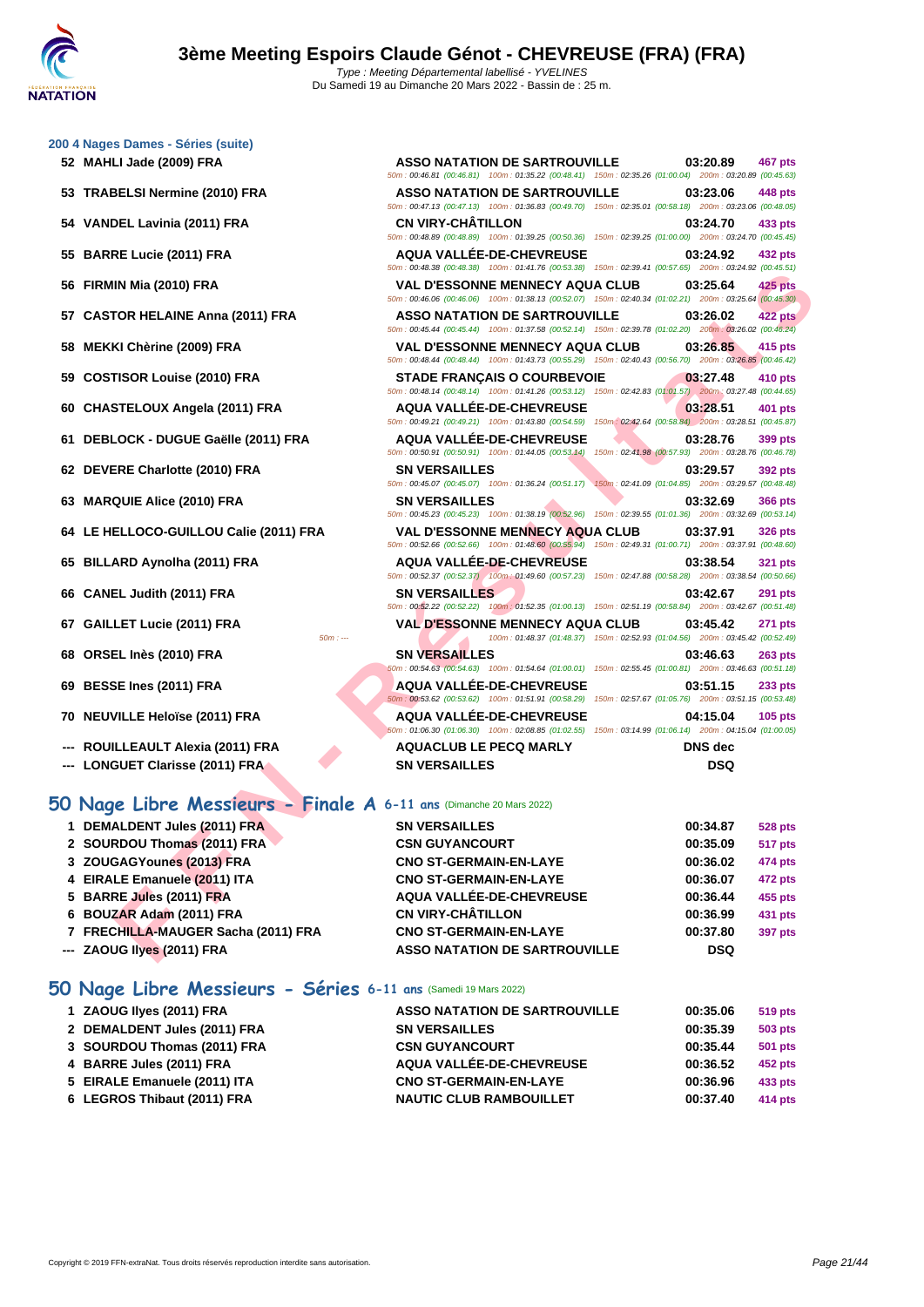

### **[50 Nage L](http://www.ffnatation.fr/webffn/index.php)ibre Messieurs - Séries (suite)**

| 7 FRECHILLA-MAUGER Sacha (2011) FRA | <b>CNO ST-GERMAIN-EN-LAYE</b>                                  | 00:37.54             | 408 pts              |
|-------------------------------------|----------------------------------------------------------------|----------------------|----------------------|
| 8 ZOUGAGYounes (2013) FRA           | <b>CNO ST-GERMAIN-EN-LAYE</b>                                  | 00:37.55             | <b>408 pts</b>       |
| 9 BOUZAR Adam (2011) FRA            | <b>CN VIRY-CHÂTILLON</b>                                       | 00:37.57             | 407 pts              |
| 10 VERGNAUD Bastien (2011) FRA      | AQUA VALLÉE-DE-CHEVREUSE                                       | 00:37.63             | 404 pts              |
| 11 LANCIANO Alessandro (2012) FRA   | AC BOULOGNE-BILLANCOURT                                        | 00:37.73             | 400 pts              |
| 12 MARINO Luca (2011) FRA           | <b>SCA 2000 EVRY</b>                                           | 00:37.81             | 397 pts              |
| 13 MARTIN Maël (2011) FRA           | <b>SN VERSAILLES</b>                                           | 00:38.05             | 387 pts              |
| 14 NOLLET Benjamin (2012) FRA       | AC BOULOGNE-BILLANCOURT                                        | 00:38.72             | <b>360 pts</b>       |
| 15 DOLEZ Simon (2011) FRA           | <b>CSN GUYANCOURT</b>                                          | 00:38.84             | 355 pts              |
| 16 MARCHAL Raphaël (2011) FRA       | <b>AQUA VALLÉE-DE-CHEVREUSE</b>                                | 00:39.09             | <b>346 pts</b>       |
| 17 TIETSE Emmanuel (2011) FRA       | <b>AQUACLUB LE PECQ MARLY</b>                                  | 00:39.19             | 342 pts              |
| 18 CHARTREL Pierre-Louis (2011) FRA | <b>SN VERSAILLES</b>                                           | 00:39.40             | 334 pts              |
| 19 SEI Léo-Paul (2012) FRA          | <b>SN VERSAILLES</b>                                           | 00:39.43             | 333 pts              |
| 20 ALORENT Noah (2011) FRA          | <b>CNO ST-GERMAIN-EN-LAYE</b>                                  | 00:39.60             | <b>326 pts</b>       |
| 21 JULIEN Théophile (2013) FRA      | <b>SN VERSAILLES</b>                                           | 00:39.74             | 321 pts              |
| 22 CORREGE Gaspard (2011) FRA       | <b>CNO ST-GERMAIN-EN-LAYE</b>                                  | 00:40.37             | <b>298 pts</b>       |
| 23 ALAUZET Aurélien (2011) FRA      | <b>NAUTIC CLUB RAMBOUILLET</b>                                 | 00:40.58             | 291 pts              |
| 24 DUPAYS Gabriel (2012) FRA        | AQUA VALLÉE-DE-CHEVREUSE                                       | 00:40.63             | <b>289 pts</b>       |
| 25 YAYA Paul-Kyllian (2011) FRA     | <b>CN VIRY-CHÂTILLON</b>                                       | 00:40.80             | 283 pts              |
| 26 MAMDOURICCIULLI Amjad (2011) FRA | <b>SN VERSAILLES</b>                                           | 00:41.25             | <b>267 pts</b>       |
| 27 KROMPHOLTZ Timothée (2011) FRA   | AQUA VALLÉE-DE-CHEVREUSE                                       | 00:41.45             | <b>261 pts</b>       |
| 28 PICARD Joseph (2012) FRA         | <b>STADE FRANÇAIS O COURBEVOIE</b>                             | 00:41.61             | 255 pts              |
| 29 EL QOQUI Zakaria (2011) FRA      | <b>CN ANDRESY</b>                                              | 00:41.68             | <b>253 pts</b>       |
| 30 BEGUSIC Aaron (2011) FRA         | <b>SN VERSAILLES</b>                                           | 00:41.87             | 247 pts              |
| 31 CORAGLIA Bautista (2012) ITA     | <b>SN VERSAILLES</b>                                           | 00:41.88             | <b>246 pts</b>       |
| 32 VIGNA DE CHAMPS Roméo (2011) FRA | <b>AQUACLUB LE PECQ MARLY</b>                                  | 00:42.02             | <b>242 pts</b>       |
| 33 MARTIN-BRETEAU Justin (2011) FRA | AQUA VALLÉE-DE-CHEVREUSE                                       | 00:42.16             | 237 pts              |
| 34 FANDEUR--FRIMU Nathan (2012) FRA | <b>AQUA VALLEE-DE-CHEVREUSE</b>                                | 00:42.76             | <b>219 pts</b>       |
| 35 BOULAY Evan (2011) FRA           | <b>SCA 2000 EVRY</b>                                           | 00:42.99             | <b>212 pts</b>       |
| 36 BOUSSEKINE Juba (2011) FRA       | <b>CN VIRY-CHÂTILLON</b>                                       | 00:43.22             | 205 pts              |
| 37 SUZUTA Kenzo (2012) FRA          | <b>STADE FRANÇAIS O COURBEVOIE</b>                             | 00:43.27             | <b>203 pts</b>       |
| 38 FLENDER-EMERY Grégory (2012) FRA | AQUA VALLÉE-DE-CHEVREUSE                                       | 00:43.28             | <b>203 pts</b>       |
| 39 COMBALUZIER Noé (2012) FRA       | <b>SN VERSAILLES</b>                                           | 00:43.57             | <b>194 pts</b>       |
| 40 WU Diyan (2011) CHN              | AC BOULOGNE-BILLANCOURT                                        | 00:43.65             | <b>192 pts</b>       |
| 41 GORIN Arthur (2011) FRA          | <b>SN VERSAILLES</b>                                           | 00:44.21             | <b>176 pts</b>       |
| 42 MAMOUNI HASSANI Jawed (2011) FRA | <b>CNO ST-GERMAIN-EN-LAYE</b>                                  | 00:44.26             |                      |
| 43 LUDWIG Ethan (2013) FRA          | <b>CNO ST-GERMAIN-EN-LAYE</b>                                  |                      | $175$ pts<br>172 pts |
| 44 ROUX Nathan (2012) FRA           | <b>SN VERSAILLES</b>                                           | 00:44.37<br>00:44.67 | <b>164 pts</b>       |
| 45 PERRIER Victor (2012) FRA        | AQUA VALLÉE-DE-CHEVREUSE                                       | 00:44.71             | <b>163 pts</b>       |
|                                     | <b>AQUACLUB LE PECQ MARLY</b>                                  |                      |                      |
| 46 MELGIRE William (2011) FRA       |                                                                | 00:44.92             | <b>157 pts</b>       |
| 47 DOROFEEV Tikhon (2013) FRA       | <b>CNO ST-GERMAIN-EN-LAYE</b><br><b>SN VERSAILLES</b>          | 00:45.58             | <b>141 pts</b>       |
| 48 COMBES Baptiste (2011) FRA       |                                                                | 00:46.62             | <b>116 pts</b>       |
| 49 PORTAL Nolann (2013) FRA         | <b>CNO ST-GERMAIN-EN-LAYE</b><br><b>AQUACLUB LE PECQ MARLY</b> | 00:46.83             | 112 $pts$            |
| 50 ESTEVES Ruper (2011) FRA         |                                                                | 00:47.33             | 101 $pts$            |
| 51 BOUZAR Amine (2011) FRA          | <b>CN VIRY-CHÂTILLON</b>                                       | 00:47.53             | 97 pts               |
| 52 PLANCHON Ethan (2012) FRA        | <b>NAUTIC CLUB RAMBOUILLET</b>                                 | 00:47.82             | 91 pts               |
| 53 BEGUSIC Noam (2014) FRA          | <b>SN VERSAILLES</b>                                           | 00:48.42             | 79 pts               |
| 54 ADIB Haris (2011) FRA            | <b>SN VERSAILLES</b>                                           | 00:50.19             | 50 pts               |
| 55 ROBBES Jonas (2013) FRA          | <b>SN VERSAILLES</b>                                           | 00:50.28             | 49 pts               |
| 56 BROCHARD Augustin (2011) FRA     | <b>SN VERSAILLES</b>                                           | 00:50.81             | 41 pts               |
| 57 BOISSY Benjamin (2012) FRA       | <b>CNO ST-GERMAIN-EN-LAYE</b>                                  | 00:51.12             | 37 pts               |
| 58 LHOMMEDIEU Tom (2012) FRA        | <b>SN VERSAILLES</b>                                           | 00:51.36             | 34 pts               |
| 59 MARIN Clément (2013) FRA         | AQUA VALLÉE-DE-CHEVREUSE                                       | 00:51.71             | 30 pts               |
| 60 ALOUI Alan (2013) FRA            | <b>SN VERSAILLES</b>                                           | 00:51.87             | 28 pts               |

| 00:37.54             | 408 pts        |
|----------------------|----------------|
| 00:37.55             | 408 pts        |
| 00:37.57             | <b>407 pts</b> |
| 00:37.63             | <b>404 pts</b> |
| 00:37.73             | <b>400 pts</b> |
| 00:37.81             | 397 pts        |
| 00:38.05             | <b>387 pts</b> |
| 00:38.72             | <b>360 pts</b> |
| 00:38.84             | 355 pts        |
| 00:39.09             | <b>346 pts</b> |
| 00:39.19             | 342 pts        |
| 00:39.40             | 334 pts        |
| 00:39.43             | 333 pts        |
| 00:39.60             | 326 pts        |
| 00:39.74             | 321 pts        |
| 00:40.37             | <b>298 pts</b> |
| 00:40.58             | 291 pts        |
| 00:40.63             | 289 pts        |
| 00:40.80             | 283 pts        |
| 00:41.25             | <b>267 pts</b> |
| 00:41.45             | 261 pts        |
| 00:41.61             | 255 pts        |
| 00:41.68             | 253 pts        |
| 00:41.87             | <b>247 pts</b> |
| 00:41.88             | <b>246 pts</b> |
| 00:42.02             | 242 pts        |
| 00:42.16             | 237 pts        |
| 00:42.76             | <b>219 pts</b> |
| 00:42.99             | 212 pts        |
| 00:43.22             | 205 pts        |
| 00:43.27             | 203 pts        |
| 00:43.28             | 203 pts        |
| 00:43.57             | 194 pts        |
| 00:43.65             | <b>192 pts</b> |
| 00:44.21             | 176 pts        |
| 00:44.26             | 175 pts        |
| 00:44.37             | 172 pts        |
| 00:44.67             |                |
| 00:44.71             | <b>164 pts</b> |
| 00:44.92             | <b>163 pts</b> |
| 00:45.58             | 157 pts        |
|                      | 141 pts        |
| 00:46.62             | 116 pts        |
| 00:46.83<br>00:47.33 | 112 pts        |
|                      | 101 pts        |
| 00:47.53             | 97 pts         |
| 00:47.82             | 91 pts         |
| 00:48.42             | 79 pts         |
| 00:50.19             | 50 pts         |
| 00:50.28             | 49 pts         |
| 00:50.81             | 41 pts         |
| 00:51.12             | 37 pts         |
| 00:51.36             | 34 pts         |
| 00:51.71             | 30 pts         |
| 00:51.87             | 28 pts         |
|                      |                |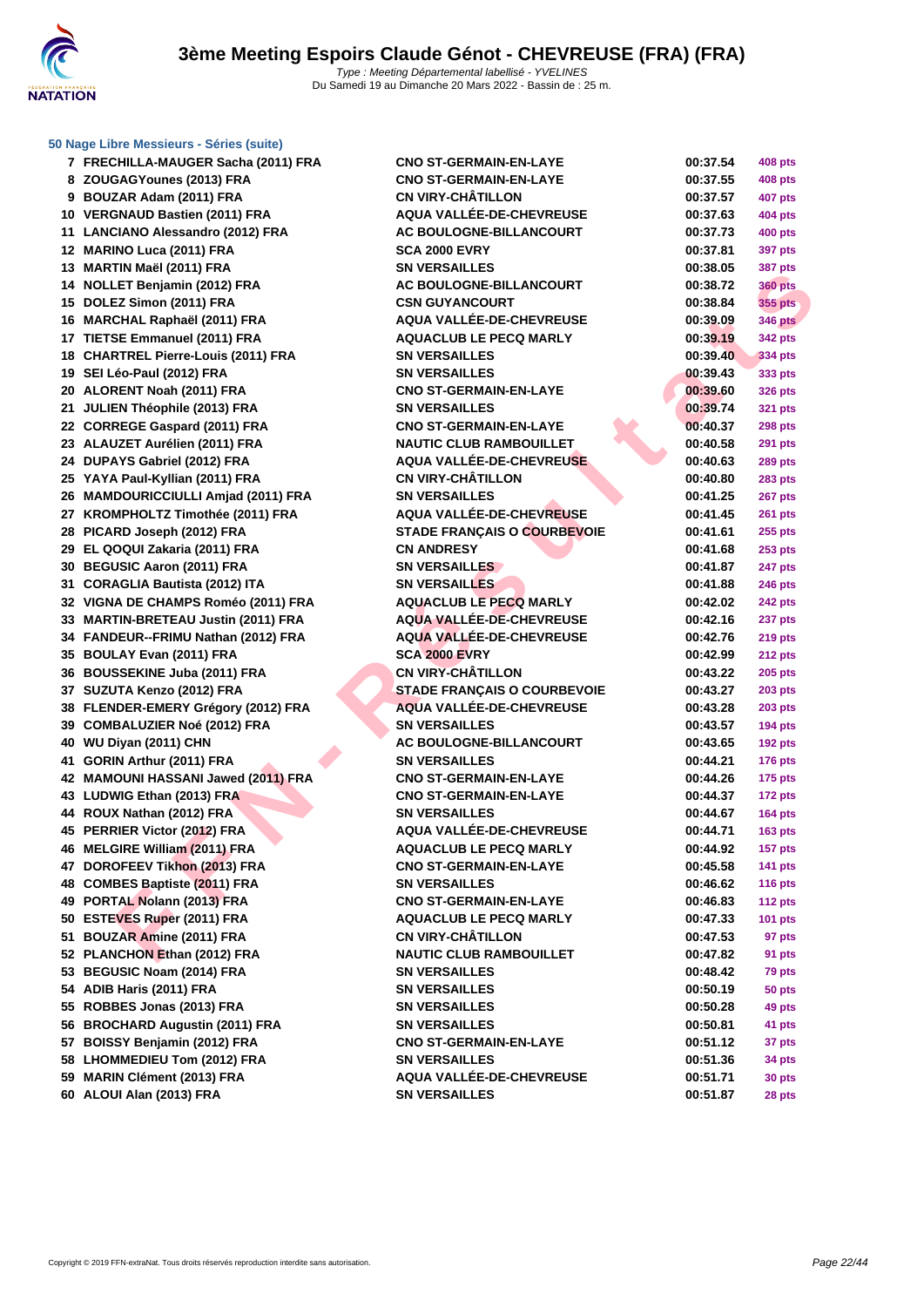

|  |  |  | 50 Nage Libre Messieurs - Séries (suite) |  |  |  |
|--|--|--|------------------------------------------|--|--|--|
|--|--|--|------------------------------------------|--|--|--|

| 61 AIRAUD Nathan (2012) FRA         | <b>SN VERSAILLES</b>     | 00:52.09       | 26 pts |
|-------------------------------------|--------------------------|----------------|--------|
| 62 BRIARD Louis (2013) FRA          | <b>SN VERSAILLES</b>     | 00:54.06       | 9 pts  |
| 63 FOURRE-MARINAKIS Hugo (2013) FRA | AQUA VALLÉE-DE-CHEVREUSE | 00:56.09       | 1 pts  |
| 64 BESSE Elyas (2013) FRA           | AQUA VALLÉE-DE-CHEVREUSE | 00:57.86       | 1 pts  |
| 65 PATRY Paul (2013) FRA            | AQUA VALLÉE-DE-CHEVREUSE | 00:58.45       | 1 pts  |
| --- CHUNG Nathanaël (2012) KOR      | <b>SN VERSAILLES</b>     | <b>DNS</b> dec |        |

### **100 Nage Libre Messieurs - Finale A 12-14 ans** (Dimanche 20 Mars 2022)

| 100 Nage Libre Messieurs - Finale A 12-14 ans (Dimanche 20 Mars 2022) |                                    |                                                                                  |
|-----------------------------------------------------------------------|------------------------------------|----------------------------------------------------------------------------------|
| 1 MARIANI Pierre-Orso (2008) FRA                                      | <b>CNO ST-GERMAIN-EN-LAYE</b>      | 00:58.15<br><b>987 pts</b><br>50m: 00:28.11 (00:28.11) 100m: 00:58.15 (00:30.04) |
| 2 TOMAS Léo (2008) FRA                                                | <b>SN VERSAILLES</b>               | 00:58.25<br>984 pts<br>50m: 00:28.30 (00:28.30) 100m: 00:58.25 (00:29.95)        |
| 3 POHU Eloy (2008) FRA                                                | AQUA VALLÉE-DE-CHEVREUSE           | 00:58.42<br><b>978 pts</b><br>50m: 00:28.62 (00:28.62) 100m: 00:58.42 (00:29.80) |
| 4 TÊTU DUBREUIL Samuel (2008) FRA                                     | <b>ES MASSY NATATION</b>           | 00:59.89<br>933 pts                                                              |
| SOURDOU Nicolas (2008) FRA                                            | <b>CSN GUYANCOURT</b>              | 50m : 00:28.97 (00:28.97) 100m : 00:59.89 (00:30.92)<br>01:01.08<br>897 pts      |
| 6 AZIZI Seifeddine (2008) FRA                                         | <b>SN VERSAILLES</b>               | 50m: 00:29.65 (00:29.65) 100m: 01:01.08 (00:31.43)<br>01:01.76<br>877 pts        |
| 7 CLAVE Mathias (2008) FRA                                            | <b>CSN GUYANCOURT</b>              | 50m: 00:29.47 (00:29.47) 100m: 01:01.76 (00:32.29)<br>01:02.49<br>855 pts        |
| 8 DOMBEK--MIRO Alexander (2008) FRA                                   | AQUA VALLÉE-DE-CHEVREUSE           | 50m: 00:30.22 (00:30.22) 100m: 01:02.49 (00:32.27)<br>01:02.92<br>843 pts        |
|                                                                       |                                    | 50m: 00:30.37 (00:30.37) 100m: 01:02.92 (00:32.55)                               |
| 100 Nage Libre Messieurs - Finale B 12-14 ans (Dimanche 20 Mars 2022) |                                    |                                                                                  |
| 1 THOMANN Leandre (2008) FRA                                          | <b>STADE FRANÇAIS O COURBEVOIE</b> | 01:02.39<br>858 pts<br>50m: 00:30.20 (00:30.20) 100m: 01:02.39 (00:32.19)        |
| 2 VODDEN Ryan (2008) GBR                                              | <b>CNO ST-GERMAIN-EN-LAYE</b>      | 01:02.51<br>855 pts<br>50m: 00:29.88 (00:29.88) 100m: 01:02.51 (00:32.63)        |
| 3 BOUZAR Aïssa (2008) FRA                                             | <b>CN VIRY-CHÂTILLON</b>           | 01:03.15<br>836 pts<br>50m: 00:30.30 (00:30.30) 100m: 01:03.15 (00:32.85)        |
| 4 ELJAYI Ihab (2008) FRA                                              | <b>SCA 2000 EVRY</b>               | 01:03.29<br>832 pts<br>50m: 00:30.41 (00:30.41) 100m: 01:03.29 (00:32.88)        |
| 5 FAUCONNIER Léo (2010) FRA                                           | AQUA VALLÉE-DE-CHEVREUSE           | 01:03.53<br>825 pts<br>50m: 00:30.78 (00:30.78) 100m: 01:03.53 (00:32.75)        |
| JENVRIN Leo (2008) FRA<br>6                                           | <b>CSN GUYANCOURT</b>              | 01:05.31<br>775 pts<br>50m: 00:31.77 (00:31.77) 100m: 01:05.31 (00:33.54)        |
| <b>ENNEBATI OUAKSEL Mazir (2009) FRA</b>                              | <b>SN VERSAILLES</b>               | 01:06.00<br><b>756 pts</b><br>50m: 00:32.43 (00:32.43) 100m: 01:06.00 (00:33.57) |
| <b>DESMAISON Tom (2008) FRA</b>                                       | <b>SN VERSAILLES</b>               | <b>DSQ</b>                                                                       |
| 100 Nage Libre Messieurs - Séries 12-14 ans (Samedi 19 Mars 2022)     |                                    |                                                                                  |
| 1 POHU Eloy (2008) FRA                                                | AQUA VALLÉE-DE-CHEVREUSE           | 00:58.92<br>963 pts<br>50m: 00:28.89 (00:28.89) 100m: 00:58.92 (00:30.03)        |
| 2 MARIANI Pierre-Orso (2008) FRA                                      | <b>CNO ST-GERMAIN-EN-LAYE</b>      | 00:59.04<br>959 pts<br>50m: 00:27.68 (00:27.68) 100m: 00:59.04 (00:31.36)        |
| 3 TÊTU DUBREUIL Samuel (2008) FRA                                     | <b>ES MASSY NATATION</b>           | 00:59.21<br>954 pts<br>50m: 00:28.54 (00:28.54) 100m: 00:59.21 (00:30.67)        |
| $A$ TOMACLA COOOLEDA                                                  | <b>CM VEDCAH LEC</b>               | 04.000E<br>$004 - 4$                                                             |

### **100 Nage Libre Messieurs - Finale B 12-14 ans** (Dimanche 20 Mars 2022)

| 1 THOMANN Leandre (2008) FRA        | <b>STADE FRANÇAIS O COURBEVOIE</b> | 50m: 00:30.20 (00:30.20) 100m: 01:02.39 (00:32.19) | 01:02.39   | 858 pts        |
|-------------------------------------|------------------------------------|----------------------------------------------------|------------|----------------|
| 2 VODDEN Ryan (2008) GBR            | <b>CNO ST-GERMAIN-EN-LAYE</b>      | 50m: 00:29.88 (00:29.88) 100m: 01:02.51 (00:32.63) | 01:02.51   | 855 pts        |
| 3 BOUZAR Aïssa (2008) FRA           | <b>CN VIRY-CHÂTILLON</b>           | 50m: 00:30.30 (00:30.30) 100m: 01:03.15 (00:32.85) | 01:03.15   | 836 pts        |
| 4 ELJAYI Ihab (2008) FRA            | <b>SCA 2000 EVRY</b>               | 50m: 00:30.41 (00:30.41) 100m: 01:03.29 (00:32.88) | 01:03.29   | 832 pts        |
| 5 FAUCONNIER Léo (2010) FRA         | AQUA VALLÉE-DE-CHEVREUSE           | 50m: 00:30.78 (00:30.78) 100m: 01:03.53 (00:32.75) | 01:03.53   | 825 pts        |
| 6 JENVRIN Leo (2008) FRA            | <b>CSN GUYANCOURT</b>              | 50m: 00:31.77 (00:31.77) 100m: 01:05.31 (00:33.54) | 01:05.31   | <b>775 pts</b> |
| 7 ENNEBATI OUAKSEL Mazir (2009) FRA | <b>SN VERSAILLES</b>               | 50m: 00:32.43 (00:32.43) 100m: 01:06.00 (00:33.57) | 01:06.00   | <b>756 pts</b> |
| --- DESMAISON Tom (2008) FRA        | <b>SN VERSAILLES</b>               |                                                    | <b>DSQ</b> |                |

# **100 Nage Libre Messieurs - Séries 12-14 ans** (Samedi 19 Mars 2022)

| 1 POHU Eloy (2008) FRA                | AQUA VALLÉE-DE-CHEVREUSE      | 50m: 00:28.89 (00:28.89) 100m: 00:58.92 (00:30.03) | 00:58.92 | 963 pts        |
|---------------------------------------|-------------------------------|----------------------------------------------------|----------|----------------|
| 2 MARIANI Pierre-Orso (2008) FRA      | <b>CNO ST-GERMAIN-EN-LAYE</b> | 50m: 00:27.68 (00:27.68) 100m: 00:59.04 (00:31.36) | 00:59.04 | 959 pts        |
| 3 TÊTU DUBREUIL Samuel (2008) FRA     | <b>ES MASSY NATATION</b>      | 50m: 00:28.54 (00:28.54) 100m: 00:59.21 (00:30.67) | 00:59.21 | 954 pts        |
| 4 TOMAS Léo (2008) FRA                | <b>SN VERSAILLES</b>          | 50m: 00:28.90 (00:28.90) 100m: 01:00.85 (00:31.95) | 01:00.85 | 904 pts        |
| 5 SOURDOU Nicolas (2008) FRA          | <b>CSN GUYANCOURT</b>         | 50m: 00:29.55 (00:29.55) 100m: 01:01.07 (00:31.52) | 01:01.07 | 897 pts        |
| 6 GAMEIRO DOS SANTOS Tiago (2008) POR | <b>AQUACLUB LE PECQ MARLY</b> | 50m: 00:29.47 (00:29.47) 100m: 01:01.80 (00:32.33) | 01:01.80 | 876 pts        |
| 7 AZIZI Seifeddine (2008) FRA         | <b>SN VERSAILLES</b>          | 50m: 00:29.89 (00:29.89) 100m: 01:01.90 (00:32.01) | 01:01.90 | 873 pts        |
| 8 ABBOUDI Isaac (2008) FRA            | <b>CN VIRY-CHÂTILLON</b>      | 50m: 00:29.25 (00:29.25) 100m: 01:01.98 (00:32.73) | 01:01.98 | <b>870 pts</b> |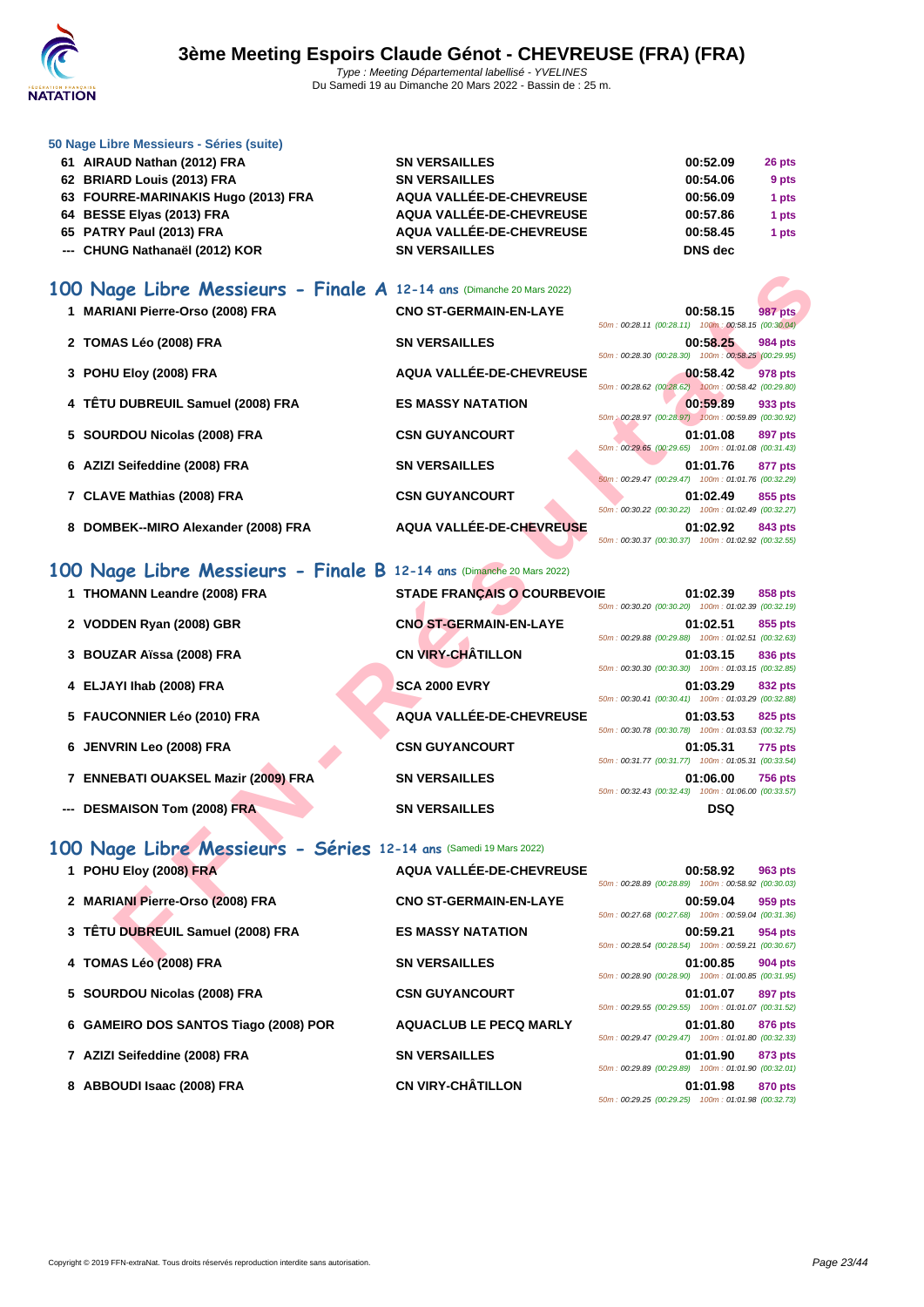

|    | 100 Nage Libre Messieurs - Séries (suite)<br>9 DOMBEK--MIRO Alexander (2008) FRA | AQUA VALLÉE-DE-CHEVREUSE               | 01:02.01                                                                                                             | 869 pts        |
|----|----------------------------------------------------------------------------------|----------------------------------------|----------------------------------------------------------------------------------------------------------------------|----------------|
|    | 10 CLAVE Mathias (2008) FRA                                                      | <b>CSN GUYANCOURT</b>                  | 50m: 00:29.75 (00:29.75) 100m: 01:02.01 (00:32.26)<br>01:02.18                                                       | 864 pts        |
|    | 11 THOMANN Leandre (2008) FRA                                                    | <b>STADE FRANÇAIS O COURBEVOIE</b>     | 50m: 00:29.97 (00:29.97) 100m: 01:02.18 (00:32.21)<br>01:02.34                                                       | 860 pts        |
|    | 12 VODDEN Ryan (2008) GBR                                                        | <b>CNO ST-GERMAIN-EN-LAYE</b>          | 50m: 00:29.57 (00:29.57) 100m: 01:02.34 (00:32.77)<br>01:02.88                                                       | 844 pts        |
|    | 13 BOUZAR Aïssa (2008) FRA                                                       | <b>CN VIRY-CHÂTILLON</b>               | 50m: 00:29.51 (00:29.51) 100m: 01:02.88 (00:33.37)<br>01:03.08                                                       | <b>838 pts</b> |
|    | 14 ELJAYI Ihab (2008) FRA                                                        | <b>SCA 2000 EVRY</b>                   | 50m: 00:29.95 (00:29.95) 100m: 01:03.08 (00:33.13)<br>01:03.40                                                       | <b>829 pts</b> |
| 15 | <b>FAUCONNIER Léo (2010) FRA</b>                                                 | AQUA VALLÉE-DE-CHEVREUSE               | 50m: 00:30.30 (00:30.30) 100m: 01:03.40 (00:33.10)<br>01:03.79                                                       | 818 pts        |
| 16 | <b>JENVRIN Leo (2008) FRA</b>                                                    | <b>CSN GUYANCOURT</b>                  | 50m: 00:30.64 (00:30.64) 100m: 01:03.79 (00:33.15)<br>01:04.11                                                       | 809 pts        |
| 17 | <b>DESMAISON Tom (2008) FRA</b>                                                  | <b>SN VERSAILLES</b>                   | 50m: 00:31.08 (00:31.08) 100m: 01:04.11 (00:33.03)<br>01:05.07                                                       | <b>782 pts</b> |
| 18 | <b>ENNEBATI OUAKSEL Mazir (2009) FRA</b>                                         | <b>SN VERSAILLES</b>                   | 50m: 00:31.10 (00:31.10) 100m: 01:05.07 (00:33.97)<br>01:05.29                                                       | 775 pts        |
| 19 | <b>DEGHMOUS Mathias (2008) FRA</b>                                               | <b>CNO ST-GERMAIN-EN-LAYE</b>          | 50m: 00:31.70 (00:31.70) 100m: 01:05.29 (00:33.59)<br>01:05.66                                                       | <b>765 pts</b> |
| 20 | DECOUDUN Gabriel (2009) FRA                                                      | <b>VAL D'ESSONNE MENNECY AQUA CLUB</b> | 50m: 00:31.08 (00:31.08) 100m: 01:05.66 (00:34.58)<br>01:05.71                                                       | <b>764 pts</b> |
| 21 | <b>BROCHARD Alexandre (2009) FRA</b>                                             | <b>AQUA VALLÉE-DE-CHEVREUSE</b>        | 50m: 00:31.39 (00:31.39) 100m: 01:05.71 (00:34.32)<br>01:06.06                                                       | 754 pts        |
|    | 22 WANDOWSKI-NOGUES Ethan (2009) FRA                                             | <b>VAL D'ESSONNE MENNECY AQUA CLUB</b> | 50m: 00:31.56 (00:31.56) 100m: 01:06.06 (00:34.50)<br>01:06.32                                                       | 747 pts        |
|    | 23 ION Nicolas (2008) FRA                                                        | <b>ES MASSY NATATION</b>               | 50m: 00:31.60 (00:31.60) 100m: 01:06.32 (00:34.72)<br>01:06.43                                                       | 744 pts        |
| 24 | DRAI Simon (2010) FRA                                                            | <b>VAL D'ESSONNE MENNECY AQUA CLUB</b> | 50m: 00:31.50 (00:31.50) 100m: 01:06.43 (00:34.93)<br>01:07.34                                                       | <b>719 pts</b> |
| 25 | <b>CATAYEE Joackim (2010) FRA</b>                                                | <b>SCA 2000 EVRY</b>                   | 50m: 00:32.44 (00:32.44) 100m: 01:07.34 (00:34.90)<br>01:07.35                                                       | <b>719 pts</b> |
|    |                                                                                  |                                        | 50m: 00:32.29 (00:32.29) 100m: 01:07.35 (00:35.06)                                                                   |                |
| 26 | ZOUGAGAnas (2010) FRA                                                            | <b>CNO ST-GERMAIN-EN-LAYE</b>          | 01:07.48<br>50m: 00:32.43 (00:32.43) 100m: 01:07.48 (00:35.05)                                                       | <b>716 pts</b> |
| 27 | <b>KACHMIR Choayb (2008) FRA</b>                                                 | <b>SCA 2000 EVRY</b>                   | 01:07.61<br>50m: 00:32.23 (00:32.23) 100m: 01:07.61 (00:35.38)                                                       | <b>712 pts</b> |
| 28 | PINERO Antoine (2009) FRA                                                        | <b>AQUACLUB LE PECQ MARLY</b>          | 01:07.75<br>50m: 00:32.09 (00:32.09) 100m: 01:07.75 (00:35.66)                                                       | <b>708 pts</b> |
| 29 | <b>SCHACHTEBECK ALONSO Axel (2009) FRA</b>                                       | <b>STADE FRANÇAIS O COURBEVOIE</b>     | 01:07.81<br>50m: 00:32.28 (00:32.28) 100m: 01:07.81 (00:35.53)                                                       | <b>707 pts</b> |
|    | 30 ZADITHugo (2008) FRA                                                          | <b>CSN GUYANCOURT</b>                  | 01:07.87<br>50m: 00:31.57 (00:31.57) 100m: 01:07.87 (00:36.30)                                                       | <b>705 pts</b> |
|    | 31 NEDELLEC Martin (2008) FRA                                                    | <b>ES MASSY NATATION</b>               | 01:07.97<br>50m: 00:32.51 (00:32.51) 100m: 01:07.97 (00:35.46)                                                       | <b>703 pts</b> |
|    | 32 SERCIEN Jaden (2009) FRA                                                      | <b>ES MASSY NATATION</b>               | 01:08.14<br>50m: 00:32.41 (00:32.41) 100m: 01:08.14 (00:35.73)                                                       | <b>698 pts</b> |
|    | 33 GIBERT Benjamin (2008) FRA                                                    | <b>CN VERNEUIL VERNOUILLET</b>         | 01:08.24<br>50m: 00:33.65 (00:33.65) 100m: 01:08.24 (00:34.59)                                                       | 696 pts        |
| 34 | <b>MARTIN Evan (2008) FRA</b>                                                    | <b>VAL D'ESSONNE MENNECY AQUA CLUB</b> | 01:08.41<br>50m: 00:32.96 (00:32.96) 100m: 01:08.41 (00:35.45)                                                       | 691 pts        |
| 35 | EL MOUDIR Wassim (2009) FRA                                                      | <b>ES MASSY NATATION</b>               | 01:08.98<br>50m: 00:33.58 (00:33.58) 100m: 01:08.98 (00:35.40)                                                       | 676 pts        |
|    | 36 JULIEN Baptiste (2010) FRA                                                    | <b>SN VERSAILLES</b>                   | 01:09.03                                                                                                             | 675 pts        |
| 37 | RICHARD Nolhan (2008) FRA                                                        | AQUA VALLÉE-DE-CHEVREUSE               | 50m: 00:33.25 (00:33.25) 100m: 01:09.03 (00:35.78)<br>01:09.25<br>50m: 00:32.44 (00:32.44) 100m: 01:09.25 (00:36.81) | <b>669 pts</b> |
| 38 | SIBOUN Tom (2008) FRA                                                            | <b>ES MASSY NATATION</b>               | 01:09.83<br>50m: 00:32.75 (00:32.75) 100m: 01:09.83 (00:37.08)                                                       | 654 pts        |
|    | 39 DOISNEAU Celyen (2009) FRA                                                    | <b>VAL D'ESSONNE MENNECY AQUA CLUB</b> | 01:09.92<br>50m: 00:33.55 (00:33.55) 100m: 01:09.92 (00:36.37)                                                       | 652 pts        |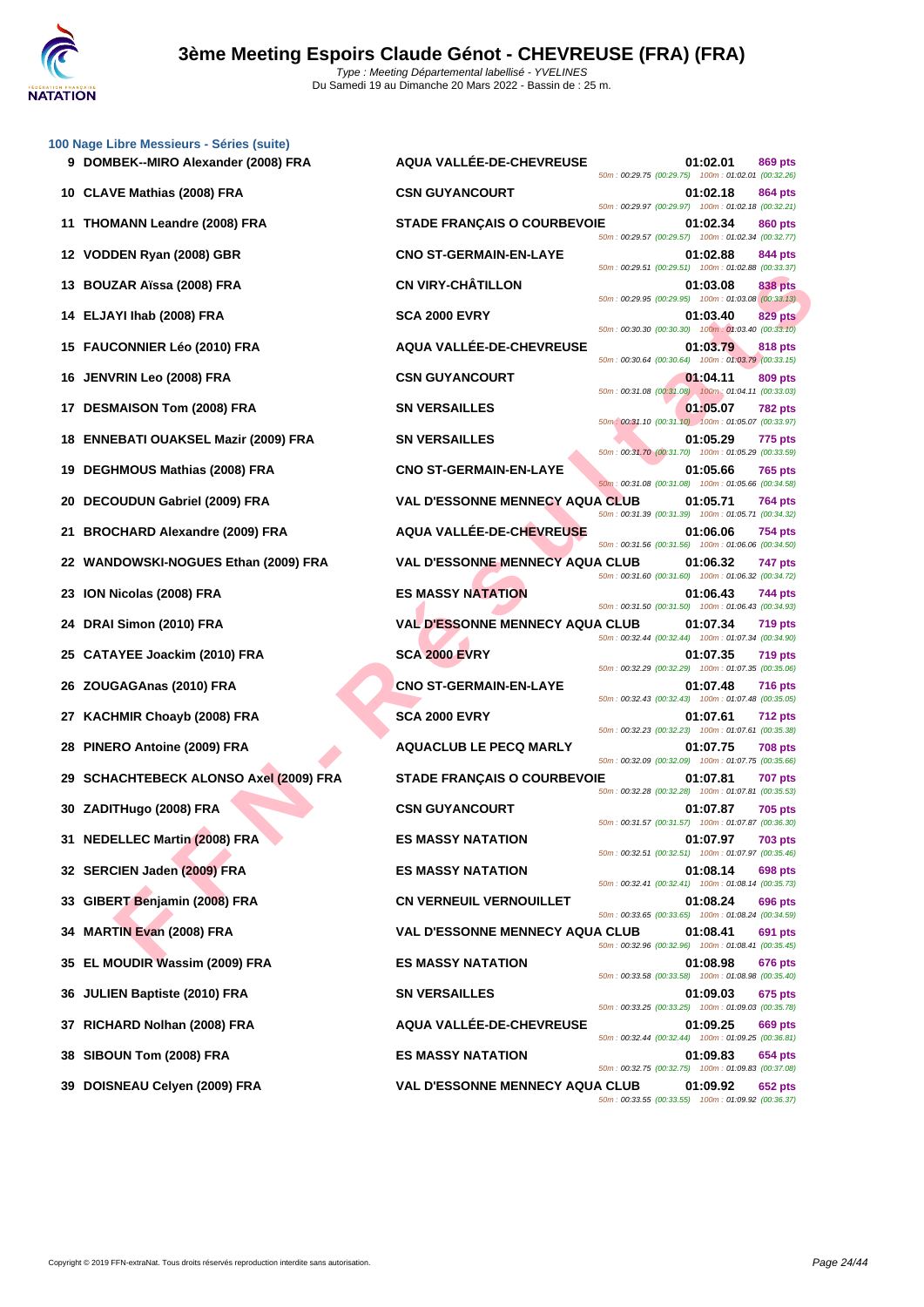

|    | 100 Nage Libre Messieurs - Séries (suite)<br>40 GHAOUI Gabriel (2008) FRA | <b>CN ANDRESY</b>                      |                                                                                                          | 01:09.95 | 651 pts        |
|----|---------------------------------------------------------------------------|----------------------------------------|----------------------------------------------------------------------------------------------------------|----------|----------------|
|    |                                                                           |                                        | 50m: 00:32.84 (00:32.84) 100m: 01:09.95 (00:37.11)                                                       |          |                |
| 41 | SAHRANE Zakarya (2008) FRA                                                | <b>VAL D'ESSONNE MENNECY AQUA CLUB</b> | 50m: 00:34.10 (00:34.10) 100m: 01:10.17 (00:36.07)                                                       | 01:10.17 | <b>646 pts</b> |
|    | 42 BARRE Léo (2009) FRA                                                   | AQUA VALLÉE-DE-CHEVREUSE               | 50m: 00:33.82 (00:33.82) 100m: 01:10.48 (00:36.66)                                                       | 01:10.48 | 638 pts        |
| 43 | <b>SALENDRES Paul (2009) FRA</b>                                          | <b>YERRES NATATION</b>                 | 50m: 00:34.41 (00:34.41) 100m: 01:10.66 (00:36.25)                                                       | 01:10.66 | 633 pts        |
| 44 | DEVERTU Antoine (2008) FRA                                                | <b>YERRES NATATION</b>                 | 50m: 00:34.30 (00:34.30) 100m: 01:11.19 (00:36.89)                                                       | 01:11.19 | <b>620 pts</b> |
|    | 45 LE GRAND MOULIN Mathéo (2010) FRA                                      | <b>CNO ST-GERMAIN-EN-LAYE</b>          | 50m: 00:35.02 (00:35.02) 100m: 01:11.47 (00:36.45)                                                       | 01:11.47 | 613 pts        |
| 45 | <b>HADJIDJ Jalis (2010) FRA</b>                                           | <b>ES MASSY NATATION</b>               | 50m: 00:34.50 (00:34.50) 100m: 01:11.47 (00:36.97)                                                       | 01:11.47 | 613 pts        |
| 47 | <b>TESSON Marceau (2009) FRA</b>                                          | <b>ASSO NATATION DE SARTROUVILLE</b>   | 50m: 00:34.38 (00:34.38) 100m: 01:11.86 (00:37.48)                                                       | 01:11.86 | 603 pts        |
| 48 | <b>BEKKA Wassim (2009) FRA</b>                                            | <b>CN VIRY-CHÂTILLON</b>               | 50m: 00:34.02 (00:34.02) 100m: 01:11.96 (00:37.94)                                                       | 01:11.96 | 601 pts        |
| 49 | NIEL Marin (2010) FRA                                                     | <b>SN VERSAILLES</b>                   |                                                                                                          | 01:12.53 | 587 pts        |
| 50 | EL OUARRADI Bilel (2009) FRA                                              | <b>ES MASSY NATATION</b>               | 50m: 00:34.48 (00:34.48) 100m: 01:12.53 (00:38.05)                                                       | 01:13.06 | 574 pts        |
| 51 | DAVID Kaylis (2010) FRA                                                   | <b>CNO ST-GERMAIN-EN-LAYE</b>          | 50m: 00:34.88 (00:34.88) 100m: 01:13.06 (00:38.18)                                                       | 01:13.49 | 564 pts        |
| 52 | <b>GUIENNE Edgar (2008) FRA</b>                                           | <b>AQUACLUB LE PECQ MARLY</b>          | 50m: 00:34.79 (00:34.79) 100m: 01:13.49 (00:38.70)                                                       | 01:13.57 | 562 pts        |
| 53 | VARGA Zétény (2010) FRA                                                   | <b>STADE FRANÇAIS O COURBEVOIE</b>     | 50m: 00:35.84 (00:35.84) 100m: 01:13.57 (00:37.73)                                                       | 01:13.93 | 554 pts        |
| 54 | <b>BENBAKKAR Ramy (2010) TUN</b>                                          | <b>CNO ST-GERMAIN-EN-LAYE</b>          | 50m: 00:35.76 (00:35.76) 100m: 01:13.93 (00:38.17)                                                       | 01:14.39 | 543 pts        |
| 55 | KHEMIR Ali (2010) FRA                                                     | <b>SN VERSAILLES</b>                   | 50m: 00:35.58 (00:35.58) 100m: 01:14.39 (00:38.81)                                                       | 01:15.27 | 523 pts        |
| 56 | REDOUANE Sami (2008) FRA                                                  | <b>SCA 2000 EVRY</b>                   | 50m: 00:36.06 (00:36.06) 100m: 01:15.27 (00:39.21)                                                       | 01:15.70 | 513 pts        |
| 57 | <b>CAYRON Nino (2010) FRA</b>                                             | <b>NAUTIC CLUB RAMBOUILLET</b>         | 50m: 00:36.57 (00:36.57) 100m: 01:15.70 (00:39.13)                                                       | 01:16.23 | 501 pts        |
| 58 | HAMOUDA Adam (2010) FRA                                                   | <b>ES MASSY NATATION</b>               | 50m: 00:35.87 (00:35.87) 100m: 01:16.23 (00:40.36)                                                       | 01:16.29 | <b>500 pts</b> |
| 59 | ZAMNI Armand (2009) FRA                                                   | <b>NAUTIC CLUB RAMBOUILLET</b>         | 50m: 00:37.05 (00:37.05) 100m: 01:16.29 (00:39.24)                                                       | 01:16.41 |                |
|    |                                                                           |                                        | 50m: 00:35.95 (00:35.95) 100m: 01:16.41 (00:40.46)                                                       |          | 497 pts        |
|    | 60 HOUP Nathan (2010) FRA                                                 | AQUA VALLÉE-DE-CHEVREUSE               | 50m: 00:37.15 (00:37.15) 100m: 01:16.81 (00:39.66)                                                       | 01:16.81 | 488 pts        |
|    | 61 DIALLO Salihou (2009) FRA                                              | <b>SCA 2000 EVRY</b>                   | 50m: 00:37.23 (00:37.23) 100m: 01:17.46 (00:40.23)                                                       | 01:17.46 | 474 pts        |
|    | 62 NAOUN Kenzy (2010) FRA                                                 | <b>SN VERSAILLES</b>                   | 50m: 00:37.32 (00:37.32) 100m: 01:17.69 (00:40.37)                                                       | 01:17.69 | 469 pts        |
|    | 63 LEITE Timothée (2008) FRA                                              | AQUA VALLÉE-DE-CHEVREUSE               | 50m: 00:37.99 (00:37.99) 100m: 01:18.87 (00:40.88)                                                       | 01:18.87 | 444 pts        |
|    | 64 ROLLAND Bilal (2010) FRA                                               | <b>ASSO NATATION DE SARTROUVILLE</b>   | 50m: 00:35.66 (00:35.66) 100m: 01:19.35 (00:43.69)                                                       | 01:19.35 | 433 pts        |
| 65 | LUSZCZAK Adrian (2010) POL                                                | <b>YERRES NATATION</b>                 | 50m: 00:38.08 (00:38.08) 100m: 01:19.97 (00:41.89)                                                       | 01:19.97 | 421 pts        |
| 66 | <b>BOUSSADI Miles (2010) FRA</b>                                          | AQUA VALLÉE-DE-CHEVREUSE               | 50m: 00:38.24 (00:38.24) 100m: 01:21.06 (00:42.82)                                                       | 01:21.06 | 399 pts        |
|    | 67 FEUERSTOSS Eythan (2010) FRA                                           | <b>CSN GUYANCOURT</b>                  |                                                                                                          | 01:21.78 | <b>384 pts</b> |
|    | 68 JUBEA Stefan (2010) FRA                                                | <b>ASSO NATATION DE SARTROUVILLE</b>   | 50m: 00:36.94 (00:36.94) 100m: 01:21.78 (00:44.84)                                                       | 01:21.90 | <b>382 pts</b> |
| 69 | KHIRA Ismael (2010) FRA                                                   | <b>STADE FRANÇAIS O COURBEVOIE</b>     | 50m: 00:37.78 (00:37.78) 100m: 01:21.90 (00:44.12)<br>50m: 00:38.51 (00:38.51) 100m: 01:22.07 (00:43.56) | 01:22.07 | 379 pts        |
|    | 70 BARLIER Lucas (2009) FRA                                               | <b>CN VIRY-CHÂTILLON</b>               |                                                                                                          | 01:22.36 | <b>373 pts</b> |
| 71 | <b>MONNIER Florian (2010) FRA</b>                                         | <b>YERRES NATATION</b>                 | 50m: 00:39.31 (00:39.31) 100m: 01:22.65 (00:43.34)                                                       | 01:22.65 | <b>368 pts</b> |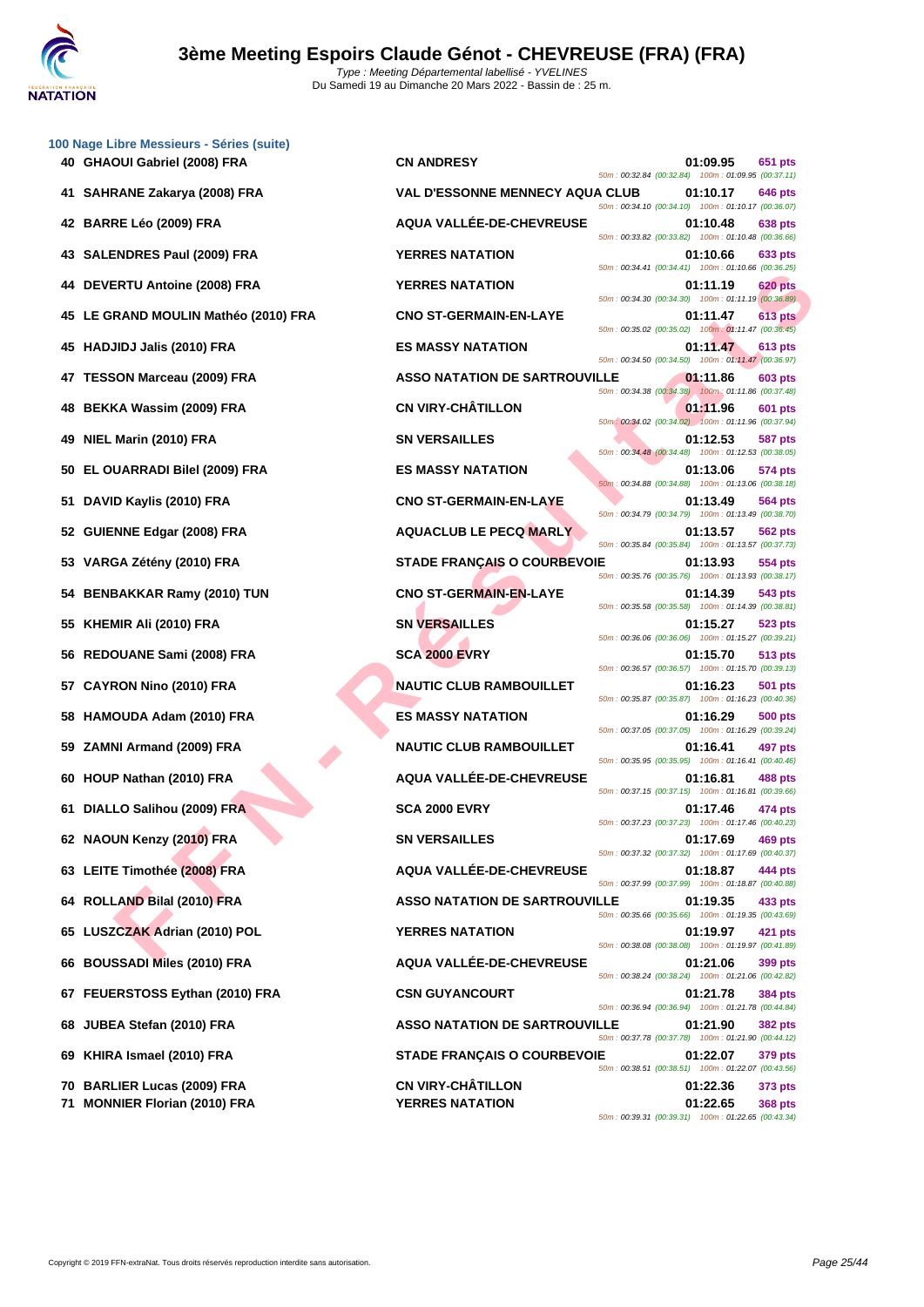

| 100 Nage Libre Messieurs - Séries (suite)                                                      |                                                                                                                                             |                                                                                      |
|------------------------------------------------------------------------------------------------|---------------------------------------------------------------------------------------------------------------------------------------------|--------------------------------------------------------------------------------------|
| 72 DUPART Léandre (2010) FRA                                                                   | <b>NAUTIC CLUB RAMBOUILLET</b>                                                                                                              | 01:22.87<br>363 pts<br>50m: 00:39.74 (00:39.74) 100m: 01:22.87 (00:43.13)            |
| 73 RAMANANTSOA Cedric (2010) FRA                                                               | <b>STADE FRANÇAIS O COURBEVOIE</b>                                                                                                          | 01:23.41<br>353 pts<br>50m: 00:39.63 (00:39.63) 100m: 01:23.41 (00:43.78)            |
| 74 OUVRARD Philémon (2010) FRA                                                                 | AQUA VALLÉE-DE-CHEVREUSE                                                                                                                    | 01:27.09<br>287 pts<br>50m: 00:39.95 (00:39.95) 100m: 01:27.09 (00:47.14)            |
| 75 POCHON Aaron (2010) FRA                                                                     | <b>VAL D'ESSONNE MENNECY AQUA CLUB</b>                                                                                                      | 01:27.39<br><b>282 pts</b><br>50m: 00:41.88 (00:41.88) 100m: 01:27.39 (00:45.51)     |
| 76 GOURAUD Arthur (2010) FRA                                                                   | <b>CSN GUYANCOURT</b>                                                                                                                       | <b>276 pts</b><br>01:27.77<br>50m: 00:41.09 (00:41.09) 100m: 01:27.77 (00:46.68)     |
| 77 ANDRE Paul (2010) FRA                                                                       | <b>ASSO NATATION DE SARTROUVILLE</b>                                                                                                        | 01:32.03<br><b>210 pts</b><br>50m: 00:42.69 (00:42.69) 100m: 01:32.03 (00:49.34)     |
| 78 LEE-BOUHOURS Rémy (2009) FRA                                                                | AQUA VALLÉE-DE-CHEVREUSE                                                                                                                    | 01:32.79<br>$199$ pts<br>50m: 00:41.96 (00:41.96) 100m: 01:32.79 (00:50.83)          |
| 79 EL QOQUI Imrane (2009) FRA                                                                  | <b>CN ANDRESY</b>                                                                                                                           | 01:32.86<br><b>198 pts</b>                                                           |
| 80 GUILLEMOT Jeremy (2010) FRA                                                                 | <b>CSN GUYANCOURT</b>                                                                                                                       | 50m: 00:44.54 (00:44.54)  100m: 01:32.86 (00:48.32)<br>01:34.55<br><b>175 pts</b>    |
| 81 DUARTE Lino (2010) FRA                                                                      | <b>AQUACLUB LE PECQ MARLY</b>                                                                                                               | 50m: 00:45.28 (00:45.28) 100m: 01:34.55 (00:49.27)<br>01:35.47<br>$163$ pts          |
| 82 ROLOT Titouan (2010) FRA                                                                    | <b>CN ANDRESY</b>                                                                                                                           | 50m: 00:44.67 (00:44.67) 100m: 01:35.47 (00:50.80)<br>01:37.96<br>133 <sub>pts</sub> |
| 83 TERTA Adam (2010) FRA                                                                       | <b>SCA 2000 EVRY</b>                                                                                                                        | 50m: 00:46.40 (00:46.40) 100m: 01:37.96 (00:51.56)<br>01:38.59<br><b>126 pts</b>     |
| 84 PRIOU REGNARD Thomas (2010) FRA                                                             | <b>NAUTIC CLUB RAMBOUILLET</b>                                                                                                              | 50m: 00:46.93 (00:46.93) 100m: 01:38.59 (00:51.66)<br>01:54.82<br>10 pts             |
| --- LE FLOCDANET Alban (2010) FRA                                                              | <b>SN VERSAILLES</b>                                                                                                                        | 50m: 00:52.62 (00:52.62) 100m: 01:54.82 (01:02.20)<br><b>DNS</b> dec                 |
| --- ARMANT Mathieu (2009) FRA                                                                  | AQUA VALLÉE-DE-CHEVREUSE                                                                                                                    | <b>DNS</b> dec                                                                       |
| --- KROMPHOLTZ Raphaël (2008) FRA                                                              | <b>AQUA VALLÉE-DE-CHEVREUSE</b>                                                                                                             | <b>DNS</b> dec                                                                       |
| --- ALBEROLA Peyo (2008) FRA                                                                   | <b>CSN GUYANCOURT</b>                                                                                                                       | <b>DNS</b> dec                                                                       |
|                                                                                                |                                                                                                                                             |                                                                                      |
|                                                                                                |                                                                                                                                             |                                                                                      |
|                                                                                                |                                                                                                                                             |                                                                                      |
| 200 Nage Libre Messieurs - Séries 6-11 ans (Dimanche 20 Mars 2022)<br>1 BARRE Jules (2011) FRA | AQUA VALLÉE-DE-CHEVREUSE                                                                                                                    | 02:55.04<br>370 pts                                                                  |
| 2 SOURDOU Thomas (2011) FRA                                                                    | 50m: 00:41.34 (00:41.34) 100m: 01:27.31 (00:45.97) 150m: 02:12.22 (00:44.91) 200m: 02:55.04 (00:42.82)<br><b>CSN GUYANCOURT</b>             | 02:55.79<br><b>362 pts</b>                                                           |
| 3 MARTIN Maël (2011) FRA                                                                       | 50m : 00:38.30 (00:38.30) 100m : 01:25.54 (00:47.24) 150m : 02:12.48 (00:46.94) 200m : 02:55.79 (00:43.31)<br><b>SN VERSAILLES</b>          | 02:56.34<br>357 pts                                                                  |
| 4 NOLLET Benjamin (2012) FRA                                                                   | 50m : 00:38.26 (00:38.26) 100m : 01:24.74 (00:46.48) 150m : 02:13.19 (00:48.45) 200m : 02:56.34 (00:43.15)<br>AC BOULOGNE-BILLANCOURT       | 02:58.07<br>341 pts                                                                  |
| 5 CHARTREL Pierre-Louis (2011) FRA                                                             | 50m: 00:39.89 (00:39.89) 100m: 01:25.81 (00:45.92) 150m: 02:13.47 (00:47.66) 200m: 02:58.07 (00:44.60)<br><b>SN VERSAILLES</b>              | 02:58.79<br>335 pts                                                                  |
| 6 DEMALDENT Jules (2011) FRA                                                                   | 50m : 00:41.63 (00:41.63) 100m : 01:28.42 (00:46.79) 150m : 02:15.76 (00:47.34) 200m : 02:58.79 (00:43.03)<br><b>SN VERSAILLES</b>          | 03:01.34<br><b>312 pts</b>                                                           |
| 7 ZAOUG Ilyes (2011) FRA                                                                       | 50m: 00:38.06 (00:38.06) 100m: 01:25.39 (00:47.33) 150m: 02:13.54 (00:48.15) 200m: 03:01.34 (00:47.80)<br>ASSO NATATION DE SARTROUVILLE     | 03:01.94<br><b>306 pts</b>                                                           |
| 8 ALORENT Noah (2011) FRA                                                                      | 50m: 00:38.29 (00:38.29) 100m: 01:25.88 (00:47.59) 150m: 02:16.71 (00:50.83) 200m: 03:01.94 (00:45.23)<br><b>CNO ST-GERMAIN-EN-LAYE</b>     | 03:06.83<br>$265$ pts                                                                |
| 9 FRECHILLA-MAUGER Sacha (2011) FRA                                                            | 50m: 00:40.50 (00:40.50) 100m: 01:28.74 (00:48.24) 150m: 02:19.04 (00:50.30) 200m: 03:06.83 (00:47.79)<br><b>CNO ST-GERMAIN-EN-LAYE</b>     | 03:06.93<br><b>264 pts</b>                                                           |
| 10 ZOUGAGYounes (2013) FRA                                                                     | 50m : 00:40.77 (00:40.77) 100m : 01:29.93 (00:49.16) 150m : 02:19.83 (00:49.90) 200m : 03:06.93 (00:47.10)<br><b>CNO ST-GERMAIN-EN-LAYE</b> | 03:06.95<br><b>264 pts</b>                                                           |

- 
- 

**10 ZOUGAGYounes (2013) FRA CNO ST-GERMAIN-EN-LAYE 03:06.95 264 pts** 50m : 00:42.08 (00:42.08) 100m : 01:31.44 (00:49.36) 150m : 02:22.12 (00:50.68) 200m : 03:06.95 (00:44.83) **11 BOUZAR Adam (2011) FRA CN VIRY-CHÂTILLON 03:07.02 264 pts** 50m : 00:39.85 (00:39.85) 100m : 01:29.42 (00:49.57) 150m : 02:21.87 (00:52.45) 200m : 03:07.02 (00:45.15) **12 VERGNAUD Bastien (2011) FRA AQUA VALLÉE-DE-CHEVREUSE 03:07.65 258 pts** 50m : 00:43.37 (00:43.37) 100m : 01:31.71 (00:48.34) 150m : 02:21.60 (00:49.89) 200m : 03:07.65 (00:46.05) **13 MARCHAL Raphaël (2011) FRA AQUA VALLÉE-DE-CHEVREUSE 03:07.97 256 pts**

50m : 00:40.78 (00:40.78) 100m : 01:30.28 (00:49.50) 150m : 02:21.35 (00:51.07) 200m : 03:07.97 (00:46.62) **14 LANCIANO Alessandro (2012) FRA AC BOULOGNE-BILLANCOURT 03:08.33 253 pts** 50m : 00:39.83 (00:39.83) 100m : 01:29.21 (00:49.38) 150m : 02:20.08 (00:50.87) 200m : 03:08.33 (00:48.25)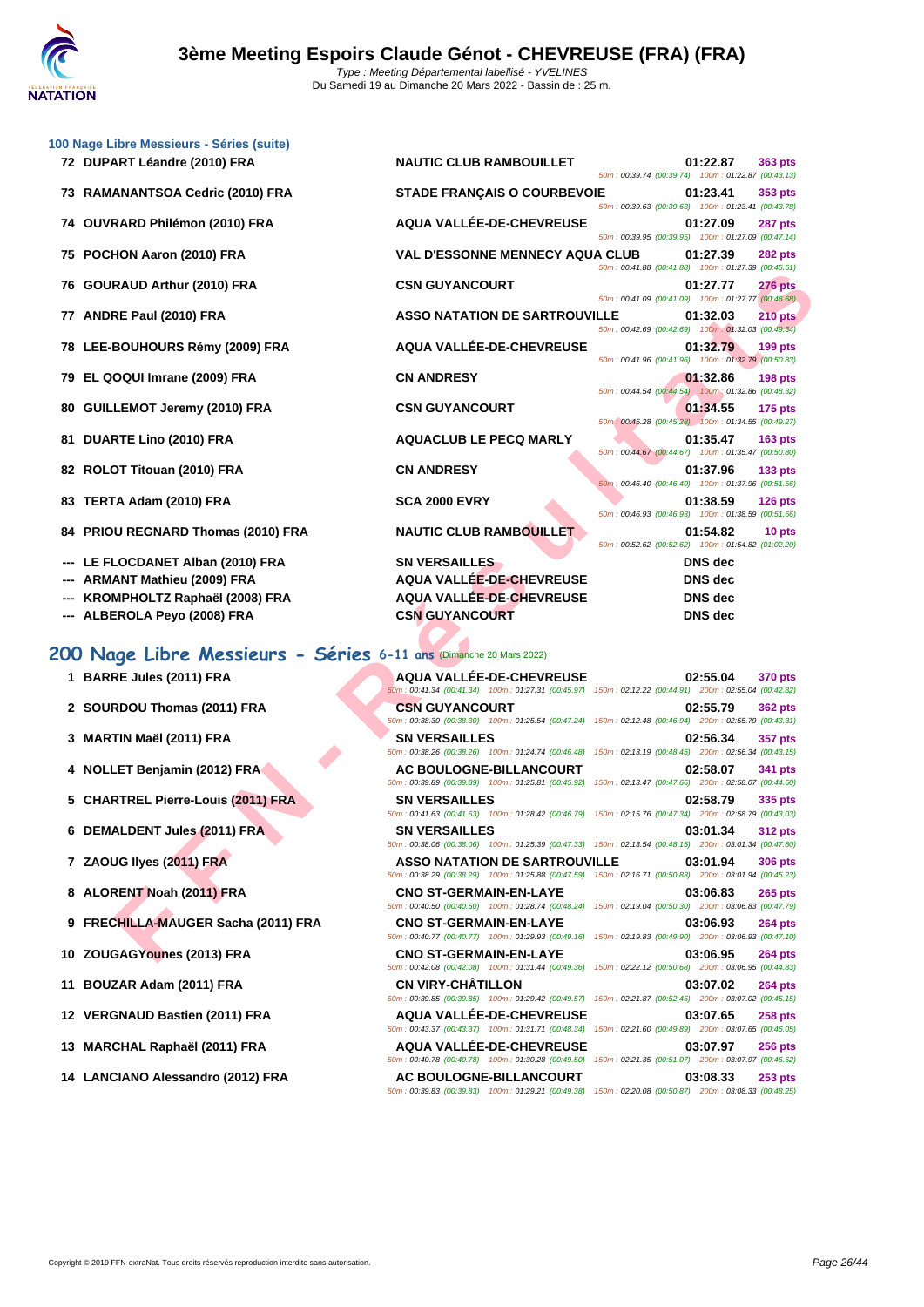**[200 Nage](http://www.ffnatation.fr/webffn/index.php) Libre Messieurs - Séries (suite)**

 **MAMDOURICCIULLI Amjad (2011) FRA SN VERSAILLES 03:11.87 226 pts JULIEN Théophile (2013) FRA SN VERSAILLES 03:12.35 222 pts LUDWIG Ethan (2013) FRA CNO ST-GERMAIN-EN-LAYE 03:14.26 208 pts DUPAYS Gabriel (2012) FRA AQUA VALLÉE-DE-CHEVREUSE 03:14.81 204 pts RAUDIN-ARCOS André-xavier (2012) FRA AC BOULOGNE-BILLANCOURT 03:17.56 185 pts SEI Léo-Paul (2012) FRA SN VERSAILLES 03:19.84 170 pts MARTIN-BRETEAU Justin (2011) FRA AQUA VALLÉE-DE-CHEVREUSE 03:20.05 168 pts BOULAY Evan (2011) FRA SCA 2000 EVRY 03:23.89 144 pts PORTAL Nolann (2013) FRA CNO ST-GERMAIN-EN-LAYE 03:24.92 138 pts**<br> **CNO ST-GERMAIN-EN-LAYE 03:25.59 150m**: 02:33.39 (00:53.82) **200m**: 02:32.4.92 (00:55.53) **GORIN Arthur (2011) FRA SN VERSAILLES 03:26.18 131 pts FLENDER-EMERY Grégory (2012) FRA AQUA VALLÉE-DE-CHEVREUSE 03:26.69 128 pts FANDEUR--FRIMU Nathan (2012) FRA AQUA VALLÉE-DE-CHEVREUSE 03:26.75 128 pts BOUSSEKINE Juba (2011) FRA CN VIRY-CHÂTILLON 03:28.51 118 pts KROMPHOLTZ Timothée (2011) FRA AQUA VALLÉE-DE-CHEVREUSE 03:29.02 115 pts PICARD Joseph (2012) FRA STADE FRANÇAIS O COURBEVOIE 03:29.26 114 pts CORAGLIA Bautista (2012) ITA SN VERSAILLES 03:29.58 112 pts YAYA Paul-Kyllian (2011) FRA CN VIRY-CHÂTILLON 03:30.12 109 pts DOROFEEV Tikhon (2013) FRA CNO ST-GERMAIN-EN-LAYE 03:32.37 98 pts COMBES Baptiste (2011) FRA SN VERSAILLES 03:33.44 93 pts BEGUSIC Aaron (2011) FRA SN VERSAILLES 13:35.47 03:35.47 83 pts ROUX Nathan (2012) FRA SN VERSAILLES 03:37.49 74 pts PERRIER Victor (2012) FRA AQUA VALLÉE-DE-CHEVREUSE 03:42.26 55 pts BOUZAR Amine (2011) FRA CN VIRY-CHÂTILLON 03:43.77 50 pts COMBALUZIER Noé (2012) FRA SN VERSAILLES 03:44.32 48 pts SUZUTA Kenzo (2012) FRA STADE FRANÇAIS O COURBEVOIE 03:45.58 44 pts**

**F F NEW YOUTER AND SURFACE SET AND ANNELLES CHEVIEUSE SEND AND ANNELLES CHEVIENCE AND SURFACE SET AND ANNELLES CHEVIENCE SET AND ANNELLES CHEVIENCE SET AND ANNELLES CHEVIENCE SET AND SURFACE SET AND SURFACE SET AND SURFA 15 DOLEZ Simon (2011) FRA CSN GUYANCOURT 03:10.15 239 pts** 50m : 00:43.54 (00:43.54) 100m : 01:33.58 (00:50.04) 150m : 02:22.99 (00:49.41) 200m : 03:10.15 (00:47.16) **16 EIRALE Emanuele (2011) ITA CNO ST-GERMAIN-EN-LAYE 03:10.79 234 pts** 50m : 00:38.81 (00:38.81) 100m : 01:28.46 (00:49.65) 150m : 02:20.33 (00:51.87) 200m : 03:10.79 (00:50.46) 50m : 00:42.77 (00:42.77) 100m : 01:32.59 (00:49.82) 150m : 02:23.81 (00:51.22) 200m : 03:11.87 (00:48.06) 50m : 00:41.26 (00:41.26) 100m : 01:31.68 (00:50.42) 150m : 02:23.54 (00:51.86) 200m : 03:12.35 (00:48.81) 50m : 00:44.65 (00:44.65) 100m : 01:35.44 (00:50.79) 150m : 02:25.35 (00:49.91) 200m : 03:14.26 (00:48.91) 50m : 00:43.12 (00:43.12) 100m : 01:33.28 (00:50.16) 150m : 02:25.18 (00:51.90) 200m : 03:14.81 (00:49.63) 50m : 00:43.85 (00:43.85) 100m : 01:34.34 (00:50.49) 150m : 02:27.99 (00:53.65) 200m : 03:17.56 (00:49.57) 50m : 00:43.32 (00:43.32) 100m : 01:36.61 (00:53.29) 150m : 02:29.74 (00:53.13) 200m : 03:19.84 (00:50.10) 50m : 00:42.92 (00:42.92) 100m : 01:36.06 (00:53.14) 150m : 02:30.15 (00:54.09) 200m : 03:20.05 (00:49.90) 50m : 00:43.96 (00:43.96) 100m : 01:37.36 (00:53.40) 150m : 02:32.99 (00:55.63) 200m : 03:23.89 (00:50.90) 50m : 00:46.98 (00:46.98) 100m : 01:39.57 (00:52.59) 150m : 02:33.39 (00:53.82) 200m : 03:24.92 (00:51.53) 50m : 00:46.09 (00:46.09) 100m : 01:41.65 (00:55.56) 150m : 02:37.52 (00:55.87) 200m : 03:26.18 (00:48.66) 50m : 00:44.53 (00:44.53) 100m : 01:38.78 (00:54.25) 150m : 02:34.46 (00:55.68) 200m : 03:26.69 (00:52.23) 50m : 00:45.59 (00:45.59) 100m : 01:41.59 (00:56.00) 150m : 02:36.82 (00:55.23) 200m : 03:26.75 (00:49.93) 50m : 00:47.02 (00:47.02) 100m : 01:40.58 (00:53.56) 150m : 02:36.35 (00:55.77) 200m : 03:28.51 (00:52.16) 50m : 00:44.83 (00:44.83) 100m : 01:39.99 (00:55.16) 150m : 02:35.82 (00:55.83) 200m : 03:29.02 (00:53.20) 50m : 00:43.65 (00:43.65) 100m : 01:38.76 (00:55.11) 150m : 02:35.92 (00:57.16) 200m : 03:29.26 (00:53.34) 50m : 00:49.02 (00:49.02) 100m : 01:46.57 (00:57.55) 150m : 02:40.45 (00:53.88) 200m : 03:29.58 (00:49.13) 50m : 00:45.15 (00:45.15) 100m : 01:40.46 (00:55.31) 150m : 02:35.34 (00:54.88) 200m : 03:30.12 (00:54.78) 50m : 00:46.34 (00:46.34) 100m : 01:42.50 (00:56.16) 150m : 02:38.43 (00:55.93) 200m : 03:32.37 (00:53.94) 50m : 00:45.97 (00:45.97) 100m : 01:41.82 (00:55.85) 150m : 02:38.15 (00:56.33) 200m : 03:33.44 (00:55.29) 50m : 00:45.46 (00:45.46) 100m : 01:42.19 (00:56.73) 150m : 02:40.96 (00:58.77) 200m : 03:35.47 (00:54.51) 50m : 00:47.86 (00:47.86) 100m : 01:46.14 (00:58.28) 150m : 02:43.63 (00:57.49) 200m : 03:37.49 (00:53.86) 50m : 00:49.92 (00:49.92) 100m : 01:47.58 (00:57.66) 150m : 02:45.72 (00:58.14) 200m : 03:42.26 (00:56.54) 50m : 00:50.91 (00:50.91) 100m : 01:48.52 (00:57.61) 150m : 02:49.09 (01:00.57) 200m : 03:43.77 (00:54.68) 50m : 00:54.31 (00:54.31) 100m : 01:54.77 (01:00.46) 150m : 02:52.62 (00:57.85) 200m : 03:44.32 (00:51.70) 50m : 00:46.69 (00:46.69) 100m : 01:48.19 (01:01.50) 150m : 02:49.42 (01:01.23) 200m : 03:45.58 (00:56.16) **42 BOISSY Benjamin (2012) FRA CNO ST-GERMAIN-EN-LAYE 03:49.20 32 pts** 50m : 00:52.34 (00:52.34) 100m : 01:53.53 (01:01.19) 150m : 02:52.08 (00:58.55) 200m : 03:49.20 (00:57.12) **43 ADIB Haris (2011) FRA SN VERSAILLES 04:00.81 8 pts** 50m : 00:55.54 (00:55.54) 100m : 01:56.47 (01:00.93) 150m : 02:56.69 (01:00.22) 200m : 04:00.81 (01:04.12) **44 LHOMMEDIEU Tom (2012) FRA SN VERSAILLES 04:13.27 1 pts** 50m : 00:56.56 (00:56.56) 100m : 02:00.89 (01:04.33) 150m : 03:08.30 (01:07.41) 200m : 04:13.27 (01:04.97)

**45 BROCHARD Augustin (2011) FRA SN VERSAILLES 04:15.89 1 pts** 50m : 00:53.95 (00:53.95) 100m : 01:59.86 (01:05.91) 150m : 03:07.84 (01:07.98) 200m : 04:15.89 (01:08.05)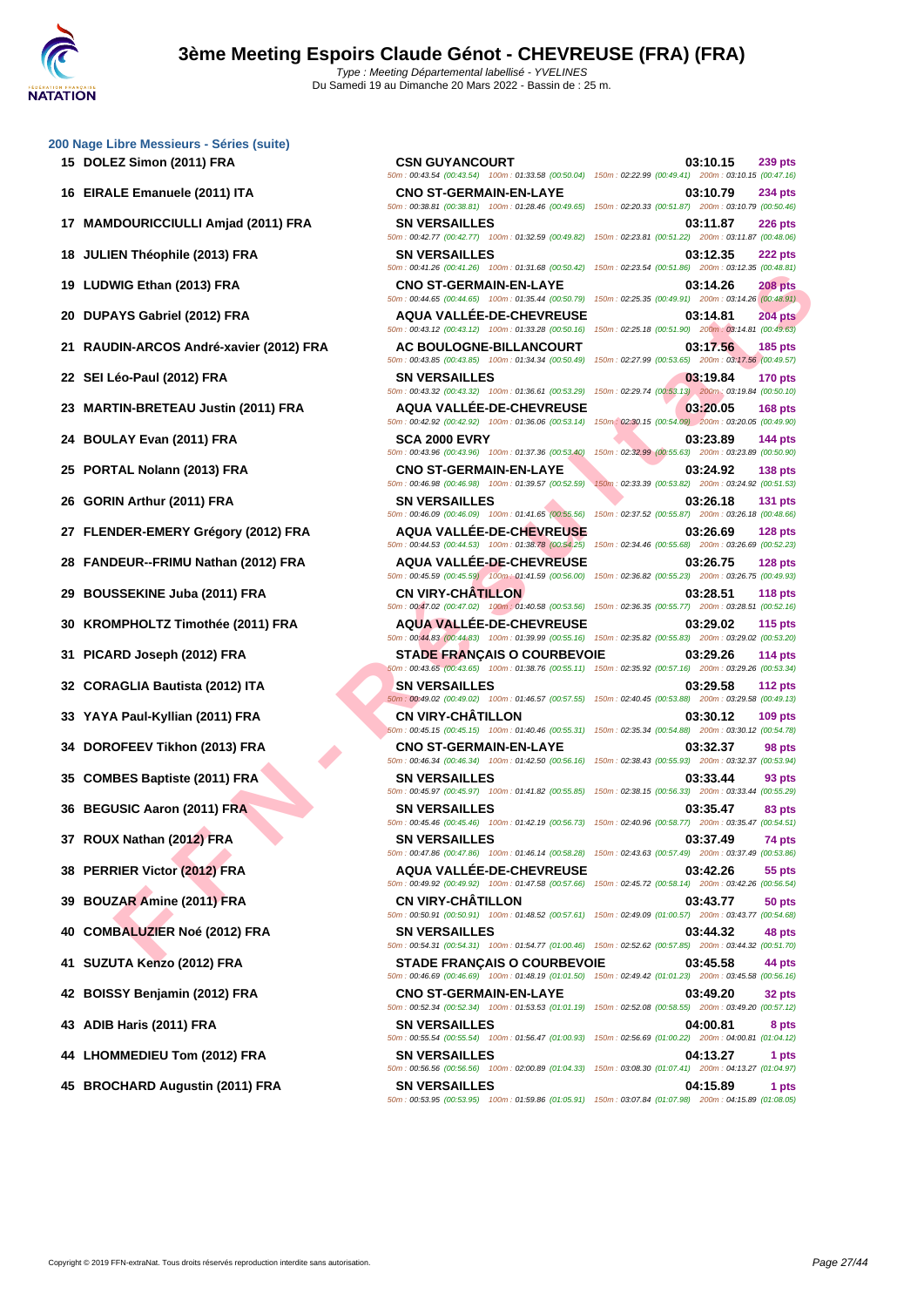|    | 200 Nage Libre Messieurs - Séries (suite)<br>46 MESKINE Samy (2011) FRA | <b>ETAMPES NATATION</b>                                                                                                                                                                                                                                     | 04:18.44<br>1 pts                                                                                                                                                                                                                     |
|----|-------------------------------------------------------------------------|-------------------------------------------------------------------------------------------------------------------------------------------------------------------------------------------------------------------------------------------------------------|---------------------------------------------------------------------------------------------------------------------------------------------------------------------------------------------------------------------------------------|
|    | 47   ALOUI Alan (2013) FRA                                              | <b>SN VERSAILLES</b>                                                                                                                                                                                                                                        | 50m: 00:54.98 (00:54.98) 100m: 02:02.27 (01:07.29) 150m: 03:12.18 (01:09.91) 200m: 04:18.44 (01:06.26)<br>04:19.49<br>1 pts                                                                                                           |
| 48 | <b>BRIARD Louis (2013) FRA</b>                                          | <b>SN VERSAILLES</b>                                                                                                                                                                                                                                        | 50m: 00:57.85 (00:57.85) 100m: 02:07.05 (01:09.20) 150m: 03:15.75 (01:08.70) 200m: 04:19.49 (01:03.74)<br>04:23.94<br>1 pts<br>50m: 00:57.92 (00:57.92) 100m: 02:06.79 (01:08.87) 150m: 03:16.49 (01:09.70) 200m: 04:23.94 (01:07.45) |
| 49 | <b>BEGUSIC Noam (2014) FRA</b>                                          | <b>SN VERSAILLES</b>                                                                                                                                                                                                                                        | 04:24.78<br>1 pts<br>50m : 00:49.79 (00:49.79) 100m : 02:00.21 (01:10.42) 150m : 03:12.54 (01:12.33) 200m : 04:24.78 (01:12.24)                                                                                                       |
|    | CHUNG Nathanaël (2012) KOR<br><b>MARINO Luca (2011) FRA</b>             | <b>SN VERSAILLES</b><br><b>SCA 2000 EVRY</b>                                                                                                                                                                                                                | <b>DNS</b> dec<br>DSQ                                                                                                                                                                                                                 |
|    |                                                                         |                                                                                                                                                                                                                                                             |                                                                                                                                                                                                                                       |
|    | 400 Nage Libre Messieurs - Séries 12-14 ans (Dimanche 20 Mars 2022)     |                                                                                                                                                                                                                                                             |                                                                                                                                                                                                                                       |
|    | 1 POHU Eloy (2008) FRA                                                  | AQUA VALLÉE-DE-CHEVREUSE<br>50m: 00:29.77 (00:29.77) 100m: 01:02.64 (00:32.87)<br>250m: 02:41.93 (00:33.06) 300m: 03:15.16 (00:33.23) 350m: 03:47.97 (00:32.81) 400m: 04:19.77 (00:31.80)                                                                   | 04:19.77 1040 pts<br>150m: 01:35.39 (00:32.75) 200m: 02:08.87 (00:33.48)                                                                                                                                                              |
|    | 2 TOMAS Léo (2008) FRA                                                  | <b>SN VERSAILLES</b><br>50m: 00:31.24 (00:31.24) 100m: 01:04.79 (00:33.55)                                                                                                                                                                                  | 04:31.17<br>951 pts<br>150m : 01:39.02 (00:34.23) 200m : 02:13.68 (00:34.66)                                                                                                                                                          |
|    | 3 AZIZI Seifeddine (2008) FRA                                           | 250m: 02:48.37 (00:34.69) 300m: 03:23.38 (00:35.01)<br><b>SN VERSAILLES</b>                                                                                                                                                                                 | 350m : 03:58.09 (00:34.71) 400m : 04:31.17 (00:33.08)<br>04:31.19<br>950 pts                                                                                                                                                          |
|    |                                                                         | 50m: 00:31.67 (00:31.67) 100m: 01:05.68 (00:34.01)<br>250m: 02:48.85 (00:34.47) 300m: 03:23.84 (00:34.99)                                                                                                                                                   | 150m: 01:39.98 (00:34.30) 200m: 02:14.38 (00:34.40)<br>350m: 03:58.14 (00:34.30) 400m: 04:31.19 (00:33.05)                                                                                                                            |
|    | 4 MARIANI Pierre-Orso (2008) FRA                                        | <b>CNO ST-GERMAIN-EN-LAYE</b><br>50m: 00:30.64 (00:30.64) 100m: 01:04.32 (00:33.68)<br>250m: 02:49.80 (00:35.90) 300m: 03:25.56 (00:35.76)                                                                                                                  | 04:35.89<br>915 pts<br>150m: 01:38.44 (00:34.12) 200m: 02:13.90 (00:35.46)<br>350m: 04:01.59 (00:36.03) 400m: 04:35.89 (00:34.30)                                                                                                     |
|    | <b>SOURDOU Nicolas (2008) FRA</b>                                       | <b>CSN GUYANCOURT</b><br>250m: 02:53.41 (00:35.82) 300m: 03:28.75 (00:35.34)                                                                                                                                                                                | 04:36.87<br>907 pts<br>50m: 00:31.98 (00:31.98) 100m: 01:06.93 (00:34.95) 150m: 01:42.37 (00:35.44) 200m: 02:17.59 (00:35.22)<br>350m: 04:03.78 (00:35.03) 400m: 04:36.87 (00:33.09)                                                  |
|    | 6 DOMBEK--MIRO Alexander (2008) FRA                                     | <b>AQUA VALLEE-DE-CHEVREUSE</b><br>50m : 00:31.37 (00:31.37) / 100m : 01:06.66 (00:35.29) 150m : 01:42.61 (00:35.95) 200m : 02:18.14 (00:35.53) 250m : 02:53.90 (00:35.76) 300m : 03:29.14 (00:35.76) 300m : 03:29.14 (00:35.76) 300m : 04:37.92 (00:33.30) | 04:37.92<br><b>900 pts</b>                                                                                                                                                                                                            |
|    | 7 BOUZAR Aïssa (2008) FRA                                               | <b>CN VIRY-CHATILLON</b>                                                                                                                                                                                                                                    | 04:41.33<br>875 pts<br>50m: 00:31.88 (00:31.88) 100m: 01:06.74 (00:34.86) 150m: 01:42.60 (00:35.86) 200m: 02:18.43 (00:35.83)                                                                                                         |
|    | 8 GUNTZBERGER Matthias (2009) FRA                                       | 250m: 02:54.41 (00:35.98) 300m: 03:30.57 (00:36.16)<br><b>SN VERSAILLES</b>                                                                                                                                                                                 | 350m: 04:06.99 (00:36.42) 400m: 04:41.33 (00:34.34)<br>04:41.47<br>873 pts                                                                                                                                                            |
|    |                                                                         | 250m: 02:54.98 (00:36.11) 300m: 03:30.93 (00:35.95) 350m: 04:06.75 (00:35.82) 400m: 04:41.47 (00:34.72)                                                                                                                                                     | 50m: 00:32.28 (00:32.28) 100m: 01:07.46 (00:35.18) 150m: 01:43.39 (00:35.93) 200m: 02:18.87 (00:35.48)                                                                                                                                |
|    | 9 JENVRIN Leo (2008) FRA                                                | <b>CSN GUYANCOURT</b><br>50m: 00:32.06 (00:32.06) 100m: 01:06.75 (00:34.69)<br>250m: 02:55.06 (00:36.42) 300m: 03:31.63 (00:36.57) 350m: 04:07.67 (00:36.04) 400m: 04:42.03 (00:34.36)                                                                      | 04:42.03<br>869 pts<br>150m: 01:42.73 (00:35.98) 200m: 02:18.64 (00:35.91)                                                                                                                                                            |
|    | 10 MANUELLI Pierre-ange (2008) FRA                                      | <b>SN VERSAILLES</b><br>50m: 00:31.44 (00:31.44) 100m: 01:06.81 (00:35.37)                                                                                                                                                                                  | 04:45.46<br>845 pts<br>150m: 01:43.90 (00:37.09) 200m: 02:20.49 (00:36.59)                                                                                                                                                            |
|    | 11 FAUCONNIER Léo (2010) FRA                                            | 250m: 02:57.06 (00:36.57) 300m: 03:33.81 (00:36.75)<br>AQUA VALLEE-DE-CHEVREUSE<br>50m: 00:32.97 (00:32.97) 100m: 01:09.40 (00:36.43)                                                                                                                       | 350m: 04:10.03 (00:36.22) 400m: 04:45.46 (00:35.43)<br>04:47.79<br>828 pts<br>150m: 01:45.94 (00:36.54) 200m: 02:22.19 (00:36.25)                                                                                                     |
|    | 12 DESMAISON Tom (2008) FRA                                             | 250m: 02:58.64 (00:36.45) 300m: 03:34.83 (00:36.19)<br><b>SN VERSAILLES</b>                                                                                                                                                                                 | 350m: 04:11.85 (00:37.02) 400m: 04:47.79 (00:35.94)<br>04:51.01<br>805 pts                                                                                                                                                            |
|    |                                                                         | 250m: 03:01.27 (00:36.88) 300m: 03:38.53 (00:37.26) 350m: 04:15.81 (00:37.28) 400m: 04:51.01 (00:35.20)                                                                                                                                                     | 50m: 00:33.65 (00:33.65) 100m: 01:10.01 (00:36.36) 150m: 01:46.92 (00:36.91) 200m: 02:24.39 (00:37.47)                                                                                                                                |
|    | 13 CLAVE Mathias (2008) FRA                                             | <b>CSN GUYANCOURT</b><br>250m: 03:01.78 (00:37.56) 300m: 03:39.20 (00:37.42) 350m: 04:16.32 (00:37.12) 400m: 04:51.20 (00:34.88)                                                                                                                            | 04:51.20<br>804 pts<br>50m: 00:32.71 (00:32.71) 100m: 01:09.40 (00:36.69) 150m: 01:46.36 (00:36.96) 200m: 02:24.22 (00:37.86)                                                                                                         |
|    | 14 RICHARD Nolhan (2008) FRA                                            | <b>AQUA VALLEE-DE-CHEVREUSE</b>                                                                                                                                                                                                                             | 04:54.04<br>784 pts<br>50m: 00:33.92 (00:33.92) 100m: 01:11.94 (00:38.02) 150m: 01:49.25 (00:37.31) 200m: 02:26.49 (00:37.24)                                                                                                         |
|    | 15 CHAPELIER Owen (2008) FRA                                            | 250m: 03:03.78 (00:37.29) 300m: 03:40.89 (00:37.11) 350m: 04:18.24 (00:37.35) 400m: 04:54.04 (00:35.80)<br><b>SN VERSAILLES</b><br>50m: 00:34.12 (00:34.12) 100m: 01:10.64 (00:36.52)                                                                       | 04:54.36<br>782 pts<br>150m : 01:48.21 (00:37.57)   200m : 02:26.14 (00:37.93)                                                                                                                                                        |
|    | 16 BAZUREAU Corentin (2008) FRA                                         | 250m: 03:03.76 (00:37.62) 300m: 03:41.67 (00:37.91) 350m: 04:19.01 (00:37.34) 400m: 04:54.36 (00:35.35)<br><b>ES MASSY NATATION</b>                                                                                                                         | 04:58.33<br>754 pts                                                                                                                                                                                                                   |
|    | 17 BROCHARD Alexandre (2009) FRA                                        | 250m: 03:02.40 (00:37.97) 300m: 03:40.50 (00:38.10) 350m: 04:20.44 (00:39.94) 400m: 04:58.33 (00:37.89)<br>AQUA VALLEE-DE-CHEVREUSE                                                                                                                         | 50m: 00:32.51 (00:32.51) 100m: 01:09.12 (00:36.61) 150m: 01:46.77 (00:37.65) 200m: 02:24.43 (00:37.66)<br>04:58.96<br><b>750 pts</b>                                                                                                  |
|    |                                                                         | 50m: 00:33.25 (00:33.25) 100m: 01:10.52 (00:37.27)<br>250m: 03:06.12 (00:38.90) 300m: 03:44.19 (00:38.07) 350m: 04:22.04 (00:37.85) 400m: 04:58.96 (00:36.92)                                                                                               | 150m: 01:48.74 (00:38.22) 200m: 02:27.22 (00:38.48)                                                                                                                                                                                   |
|    | 18 DRAI Simon (2010) FRA                                                | VAL D'ESSONNE MENNECY AQUA CLUB<br>250m: 03:06.00 (00:38.79) 300m: 03:45.02 (00:39.02) 350m: 04:23.58 (00:38.56) 400m: 05:00.42 (00:36.84)                                                                                                                  | 05:00.42<br>740 pts<br>50m: 00:33.21 (00:33.21) 100m: 01:10.24 (00:37.03) 150m: 01:48.57 (00:38.33) 200m: 02:27.21 (00:38.64)                                                                                                         |
|    | 19 ENNEBATI OUAKSEL Mazir (2009) FRA                                    | <b>SN VERSAILLES</b>                                                                                                                                                                                                                                        | 05:03.77<br><b>718 pts</b>                                                                                                                                                                                                            |

50m : 00:34.97 (00:34.97) 100m : 01:12.53 (00:37.56) 150m : 01:50.83 (00:38.30) 200m : 02:29.03 (00:38.20) 250m : 03:07.32 (00:38.29) 300m : 03:46.40 (00:39.08) 350m : 04:25.51 (00:39.11) 400m : 05:03.77 (00:38.26)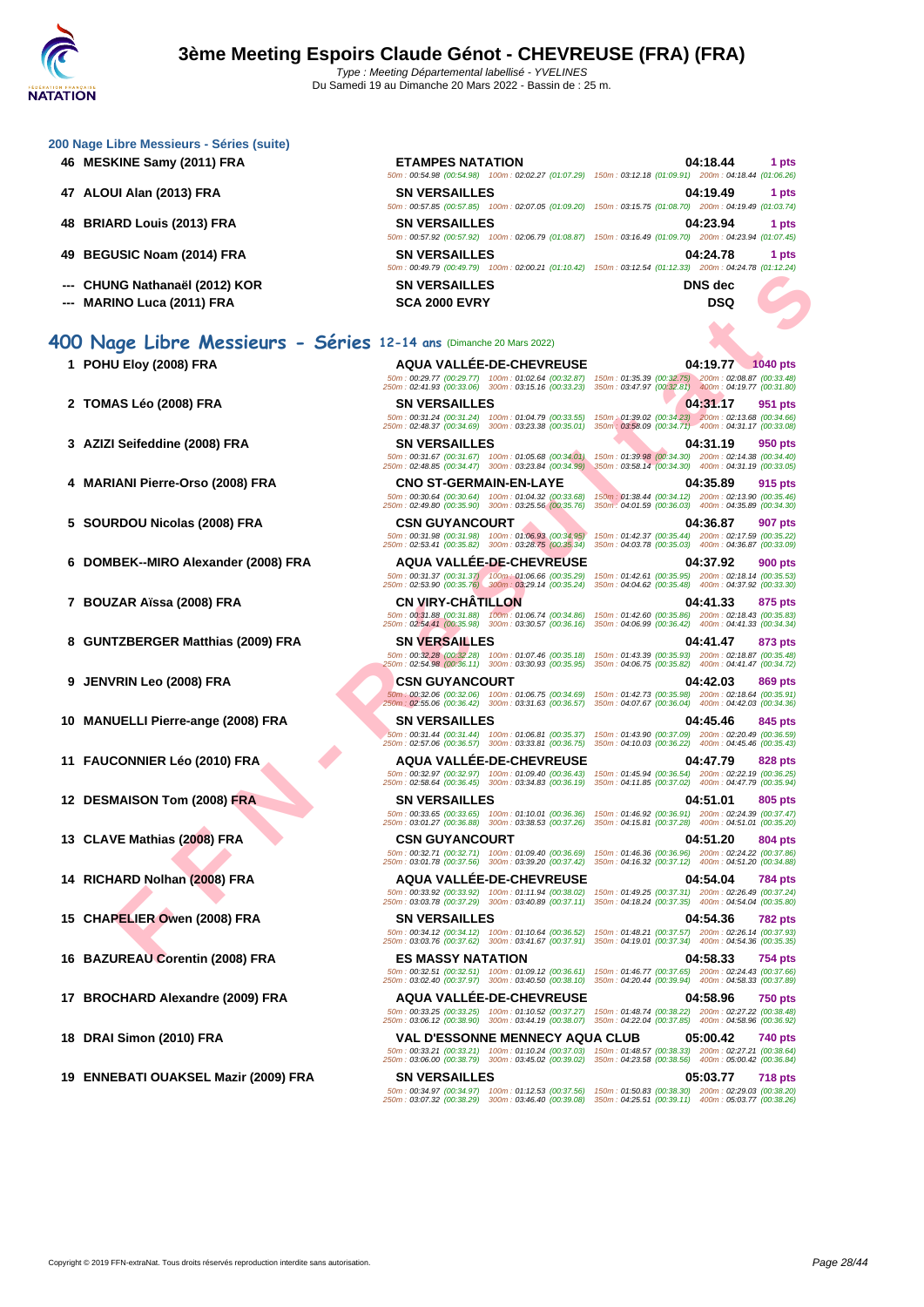|    | 400 Nage Libre Messieurs - Séries (suite) |                                                                                                                                                                                                                         |          |                |
|----|-------------------------------------------|-------------------------------------------------------------------------------------------------------------------------------------------------------------------------------------------------------------------------|----------|----------------|
|    | 20 ZOUGAGAnas (2010) FRA                  | <b>CNO ST-GERMAIN-EN-LAYE</b>                                                                                                                                                                                           | 05:05.15 | <b>709 pts</b> |
|    |                                           | 50m: 00:34.69 (00:34.69) 100m: 01:13.01 (00:38.32) 150m: 01:52.11 (00:39.10) 200m: 02:31.48 (00:39.37)<br>250m: 03:10.11 (00:38.63) 300m: 03:49.31 (00:39.20) 350m: 04:27.51 (00:38.20) 400m: 05:05.15 (00:37.64)       |          |                |
| 21 | DECOUDUN Gabriel (2009) FRA               | <b>VAL D'ESSONNE MENNECY AQUA CLUB</b>                                                                                                                                                                                  | 05:05.58 | <b>706 pts</b> |
|    |                                           | 50m: 00:33.39 (00:33.39) 100m: 01:11.89 (00:38.50)<br>150m: 01:51.11 (00:39.22) 200m: 02:30.77 (00:39.66)<br>250m: 03:09.69 (00:38.92) 300m: 03:48.74 (00:39.05)<br>350m: 04:27.73 (00:38.99) 400m: 05:05.58 (00:37.85) |          |                |
|    | 22 SCHACHTEBECK ALONSO Axel (2009) FRA    | <b>STADE FRANÇAIS O COURBEVOIE</b>                                                                                                                                                                                      | 05:05.72 | <b>705 pts</b> |
|    |                                           | 50m: 00:34.13 (00:34.13) 100m: 01:11.91 (00:37.78)<br>150m: 01:51.30 (00:39.39) 200m: 02:29.98 (00:38.68)                                                                                                               |          |                |
|    |                                           | 250m: 03:09.14 (00:39.16) 300m: 03:48.47 (00:39.33)<br>350m: 04:27.60 (00:39.13) 400m: 05:05.72 (00:38.12)                                                                                                              |          |                |
|    | 23 ELJAYI Ihab (2008) FRA                 | <b>SCA 2000 EVRY</b><br>50m: 00:34.02 (00:34.02) 100m: 01:11.62 (00:37.60)<br>150m: 01:50.31 (00:38.69) 200m: 02:29.32 (00:39.01)                                                                                       | 05:06.55 | 699 pts        |
|    |                                           | 250m: 03:08.95 (00:39.63) 300m: 03:49.85 (00:40.90)<br>350m: 04:29.27 (00:39.42) 400m: 05:06.55 (00:37.28)                                                                                                              |          |                |
|    | 24 BARRE Léo (2009) FRA                   | <b>AQUA VALLEE-DE-CHEVREUSE</b><br>50m: 00:34.43 (00:34.43) 100m: 01:12.29 (00:37.86)<br>150m: 01:51.26 (00:38.97) 200m: 02:30.62 (00:39.36)                                                                            | 05:07.41 | <b>694 pts</b> |
|    |                                           | 250m: 03:10.11 (00:39.49) 300m: 03:49.87 (00:39.76)<br>350m: 04:29.70 (00:39.83) 400m: 05:07.41 (00:37.71)                                                                                                              |          |                |
| 25 | WANDOWSKI-NOGUES Ethan (2009) FRA         | <b>VAL D'ESSONNE MENNECY AQUA CLUB</b>                                                                                                                                                                                  | 05:08.52 | <b>687 pts</b> |
|    |                                           | 50m: 00:32.81 (00:32.81) 100m: 01:10.63 (00:37.82)<br>150m: 01:49.84 (00:39.21) 200m: 02:29.59 (00:39.75)<br>250m: 03:10.21 (00:40.62) 300m: 03:50.93 (00:40.72)<br>350m: 04:31.61 (00:40.68) 400m: 05:08.52 (00:36.91) |          |                |
| 26 | SAHRANE Zakarya (2008) FRA                | <b>VAL D'ESSONNE MENNECY AQUA CLUB</b>                                                                                                                                                                                  | 05:12.74 | 659 pts        |
|    |                                           | 50m: 00:36.32 (00:36.32) 100m: 01:16.92 (00:40.60)<br>150m; 01:57.88 (00:40.96) 200m: 02:38.07 (00:40.19)<br>250m: 03:18.14 (00:40.07) 300m: 03:57.55 (00:39.41)<br>350m: 04:36.02 (00:38.47) 400m: 05:12.74 (00:36.72) |          |                |
|    | 27 JULIEN Baptiste (2010) FRA             | <b>SN VERSAILLES</b>                                                                                                                                                                                                    | 05:14.24 | 650 pts        |
|    |                                           | 50m: 00:35.59 (00:35.59) 100m: 01:15.57 (00:39.98)<br>150m: 01:55.94 (00:40.37) 200m: 02:36.53 (00:40.59)<br>250m: 03:16.77 (00:40.24) 300m: 03:57.40 (00:40.63)<br>350m: 04:36.60 (00:39.20) 400m: 05:14.24 (00:37.64) |          |                |
|    | 28 LE GRAND MOULIN Mathéo (2010) FRA      | <b>CNO ST-GERMAIN-EN-LAYE</b>                                                                                                                                                                                           | 05:14.84 | 646 pts        |
|    |                                           | 150m: 01:57.00 (00:40.72) 200m: 02:37.97 (00:40.97)<br>50m: 00:36.10 (00:36.10) 100m: 01:16.28 (00:40.18)                                                                                                               |          |                |
|    | 29 CATAYEE Joackim (2010) FRA             | 250m: 03:18.35 (00:40.38) 300m: 03:59.29 (00:40.94)<br>350m : 04:37.77 (00:38.48) 400m : 05:14.84 (00:37.07)<br><b>SCA 2000 EVRY</b>                                                                                    | 05:15.28 |                |
|    |                                           | 50m: 00:34.20 (00:34.20) 100m: 01:12.89 (00:38.69)<br>150m: 01:53.18 (00:40.29) 200m: 02:34.35 (00:41.17)                                                                                                               |          | 643 pts        |
|    |                                           | 250m: 03:15.81 (00:41.46) 300m: 03:57.33 (00:41.52)<br>350m: 04:36.84 (00:39.51) 400m: 05:15.28 (00:38.44)                                                                                                              |          |                |
| 30 | ZADITHugo (2008) FRA                      | <b>CSN GUYANCOURT</b><br>50m: 00:33.52 (00:33.52) 100m: 01:12.40 (00:38.88)<br>150m: 01:53.27 (00:40.87) 200m: 02:34.01 (00:40.74)                                                                                      | 05:15.35 | 643 pts        |
|    |                                           | 250m: 03:15.47 (00:41.46) 300m: 03:56.99 (00:41.52)<br>350m: 04:37.02 (00:40.03) 400m: 05:15.35 (00:38.33)                                                                                                              |          |                |
|    | 31 DECOUDUN Rafael (2009) FRA             | <b>VAL D'ESSONNE MENNECY AQUA CLUB</b>                                                                                                                                                                                  | 05:15.88 | 640 pts        |
|    |                                           | 50m: 00:35.54 (00:35.54) 100m: 01:16.01 (00:40.47) 150m: 01:56.75 (00:40.74) 200m: 02:37.75 (00:41.00)<br>250m: 03:18.07 (00:40.32) 300m: 03:58.59 (00:40.52)<br>350m: 04:38.72 (00:40.13) 400m: 05:15.88 (00:37.16)    |          |                |
|    | 32 MARTIN Evan (2008) FRA                 | <b>VAL D'ESSONNE MENNECY AQUA CLUB</b>                                                                                                                                                                                  | 05:16.01 | 639 pts        |
|    |                                           | 50m: 00:35.84 (00:35.84) 100m: 01:15.99 (00:40.15)<br>150m: 01:56.27 (00:40.28) 200m: 02:37.28 (00:41.01)<br>250m: 03:17.49 (00:40.21) 300m: 03:58.21 (00:40.72)<br>350m: 04:38.32 (00:40.11) 400m: 05:16.01 (00:37.69) |          |                |
| 33 | DOISNEAU Celyen (2009) FRA                | <b>VAL D'ESSONNE MENNECY AQUA CLUB</b>                                                                                                                                                                                  | 05:17.45 | 630 pts        |
|    |                                           | 150m: 01:57.60 (00:41.34) 200m: 02:37.97 (00:40.37)<br>50m: 00:35.66 (00:35.66) 100m: 01:16.26 (00:40.60)<br>250m: 03:19.72 (00:41.75) 300m: 03:59.57 (00:39.85)<br>350m: 04:40.43 (00:40.86) 400m: 05:17.45 (00:37.02) |          |                |
| 34 | <b>DEVERTU Antoine (2008) FRA</b>         | <b>YERRES NATATION</b>                                                                                                                                                                                                  | 05:19.40 | 618 pts        |
|    |                                           | 50m: 00:36.90 (00:36.90) 100m: 01:16.24 (00:39.34)<br>150m: 01:56.92 (00:40.68) 200m: 02:38.14 (00:41.22)<br>250m: 03:18.59 (00:40.45) 300m: 03:59.26 (00:40.67)                                                        |          |                |
|    |                                           | 350m: 04:39.51 (00:40.25) 400m: 05:19.40 (00:39.89)<br><b>ES MASSY NATATION</b>                                                                                                                                         |          |                |
|    | <b>NEDELLEC Martin (2008) FRA</b>         | 50m: 00:35.76 (00:35.76) 100m: 01:15.22 (00:39.46)<br>150m: 01:55.59 (00:40.37) 200m: 02:36.86 (00:41.27)                                                                                                               | 05:22.71 | 598 pts        |
|    |                                           | 250m: 03:18.57 (00:41.71) 300m: 04:00.00 (00:41.43)<br>350m: 04:42.31 (00:42.31) 400m: 05:22.71 (00:40.40)                                                                                                              |          |                |
|    | 36 KACHMIR Choayb (2008) FRA              | <b>SCA 2000 EVRY</b><br>50m: 00:34.72 (00:34.72) 100m: 01:13.83 (00:39.11) 150m: 01:55.35 (00:41.52) 200m: 02:37.58 (00:42.23)                                                                                          | 05:24.48 | 587 pts        |
|    |                                           | 250m: 03:20.09 (00:42.51) 300m: 04:02.23 (00:42.14) 350m: 04:44.12 (00:41.89) 400m: 05:24.48 (00:40.36)                                                                                                                 |          |                |
|    | 37 NIEL Marin (2010) FRA                  | <b>SN VERSAILLES</b><br>50m: 00:35.79 (00:35.79) 100m: 01:17.35 (00:41.56) 150m: 01:59.76 (00:42.41) 200m: 02:42.25 (00:42.49)                                                                                          | 05:30.62 | 551 pts        |
|    |                                           | 250m: 03:25.60 (00:43.35) 300m: 04:07.93 (00:42.33)<br>350m: 04:49.74 (00:41.81) 400m: 05:30.62 (00:40.88)                                                                                                              |          |                |
| 38 | EL OUARRADI Bilel (2009) FRA              | <b>ES MASSY NATATION</b>                                                                                                                                                                                                | 05:31.82 | 544 pts        |
|    |                                           | 50m: 00:36.88 (00:36.88) 100m: 01:18.16 (00:41.28)<br>150m: 02:00.88 (00:42.72) 200m: 02:43.91 (00:43.03)<br>250m: 03:27.10 (00:43.19) 300m: 04:10.00 (00:42.90)<br>350m: 04:51.39 (00:41.39) 400m: 05:31.82 (00:40.43) |          |                |
|    | DAVID Kaylis (2010) FRA                   | <b>CNO ST-GERMAIN-EN-LAYE</b>                                                                                                                                                                                           | 05:31.86 | 543 pts        |
|    |                                           | 50m: 00:35.73 (00:35.73) 100m: 01:18.24 (00:42.51)<br>150m: 02:00.95 (00:42.71) 200m: 02:43.60 (00:42.65)<br>250m: 03:26.60 (00:43.00) 300m: 04:09.09 (00:42.49)<br>350m: 04:51.75 (00:42.66) 400m: 05:31.86 (00:40.11) |          |                |
| 40 | SALENDRES Paul (2009) FRA                 | <b>YERRES NATATION</b>                                                                                                                                                                                                  | 05:32.10 | 542 pts        |
|    |                                           | 50m: 00:36.58 (00:36.58) 100m: 01:17.44 (00:40.86)<br>150m: 01:59.85 (00:42.41) 200m: 02:42.75 (00:42.90)<br>250m: 03:25.68 (00:42.93) 300m: 04:08.49 (00:42.81) 350m: 04:51.29 (00:42.80) 400m: 05:32.10 (00:40.81)    |          |                |
|    | 41 KHEMIR Ali (2010) FRA                  | <b>SN VERSAILLES</b>                                                                                                                                                                                                    |          |                |
|    |                                           | 50m: 00:39.86 (00:39.86) 100m: 01:23.25 (00:43.39)<br>150m: 02:04.88 (00:41.63) 200m: 02:47.26 (00:42.38)                                                                                                               | 05:32.94 | 537 pts        |
|    |                                           | 250m: 03:29.58 (00:42.32) 300m: 04:11.66 (00:42.08)<br>350m: 04:53.49 (00:41.83) 400m: 05:32.94 (00:39.45)                                                                                                              |          |                |
|    | 42 REDOUANE Sami (2008) FRA               | <b>SCA 2000 EVRY</b><br>50m: 00:38.14 (00:38.14) 100m: 01:19.64 (00:41.50)<br>150m: 02:02.49 (00:42.85) 200m: 02:45.79 (00:43.30)                                                                                       | 05:38.68 | 505 pts        |
|    |                                           | 250m: 03:29.01 (00:43.22) 300m: 04:12.65 (00:43.64)<br>350m: 04:56.85 (00:44.20) 400m: 05:38.68 (00:41.83)                                                                                                              |          |                |
|    |                                           |                                                                                                                                                                                                                         |          |                |
|    | 43 LUSZCZAK Adrian (2010) POL             | <b>YERRES NATATION</b><br>50m: 00:38.35 (00:38.35) 100m: 01:22.10 (00:43.75)<br>150m: 02:07.30 (00:45.20) 200m: 02:51.59 (00:44.29)                                                                                     | 05:45.19 | 469 pts        |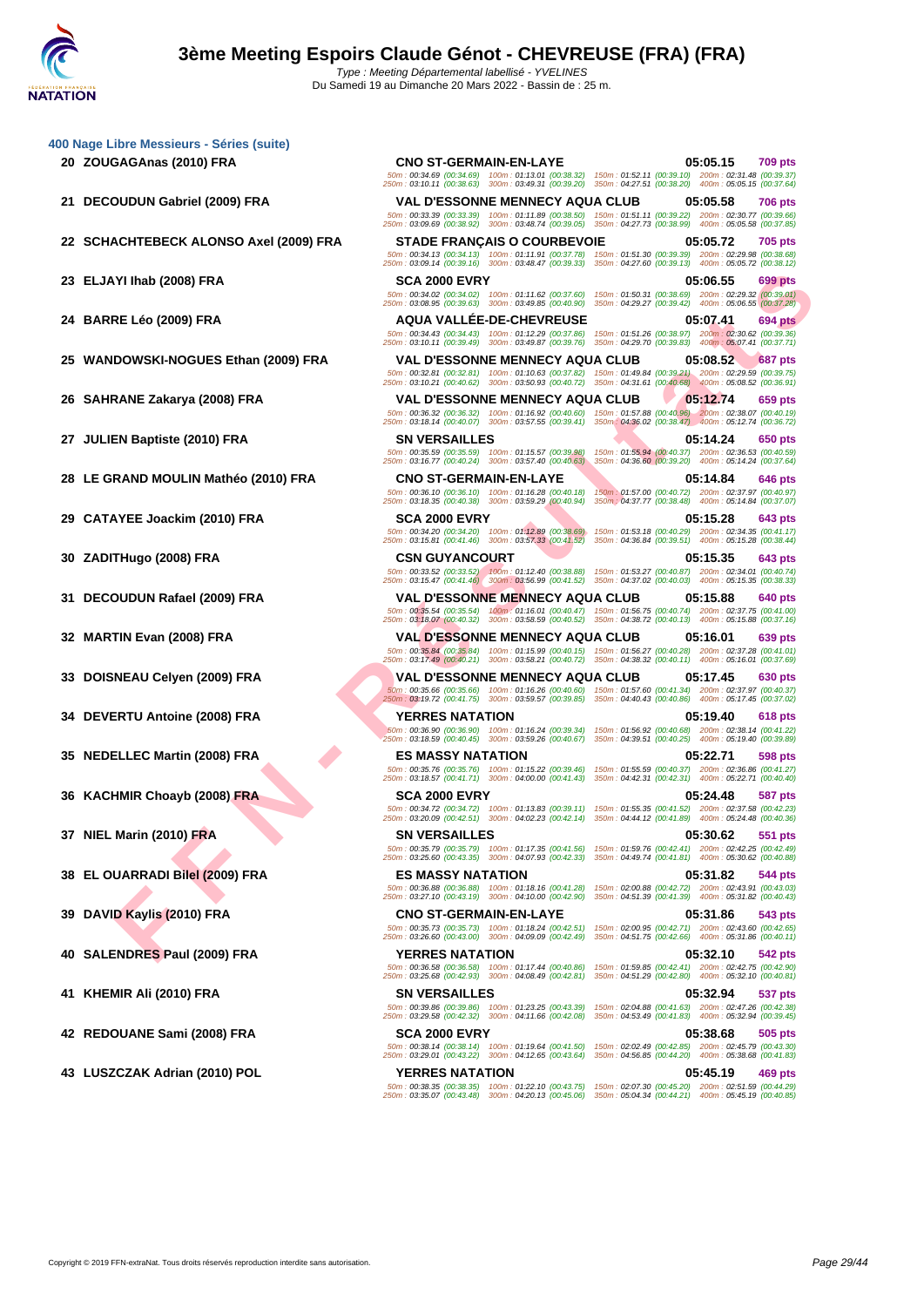50m : 00:38.62 (00:38.62) 100m : 01:22.41 (00:43.79) 150m : 02:06.89 (00:44.48) 200m : 02:51.93 (00:45.04) 250m : 03:36.48 (00:44.55) 300m : 04:21.29 (00:44.81) 350m : 05:05.26 (00:43.97) 400m : 05:45.27 (00:40.01)

50m : 00:38.73 (00:38.73) 100m : 01:22.51 (00:43.78) 150m : 02:07.50 (00:44.99) 200m : 02:52.70 (00:45.20) 250m : 03:36.56 (00:43.86) 300m : 04:21.79 (00:45.23) 350m : 05:05.02 (00:43.23) 400m : 05:47.51 (00:42.49)

50m : 00:39.92 (00:39.92) 100m : 01:26.27 (00:46.35) 150m : 02:12.04 (00:45.77) 200m : 02:58.75 (00:46.71) 250m : 03:45.62 (00:46.87) 300m : 04:32.74 (00:47.12) 350m : 05:17.45 (00:44.71) 400m : 06:00.77 (00:43.32)

|  | 400 Nage Libre Messieurs - Séries (suite) |  |  |
|--|-------------------------------------------|--|--|
|  |                                           |  |  |

- **HOUP Nathan (2010) FRA AQUA VALLÉE-DE-CHEVREUSE 05:45.27 469 pts**
- **VARGA Zétény (2010) FRA STADE FRANÇAIS O COURBEVOIE 05:47.51 457 pts**
- **MONNIER Florian (2010) FRA YERRES NATATION 06:00.77 389 pts**
- **DIALLO Salihou (2009) FRA SCA 2000 EVRY 06:00.85 389 pts**
- **NAOUN Kenzy (2010) FRA SN VERSAILLES 06:05.16 368 pts**
- **JULIA Aubin (2010) FRA ASSO NATATION DE SARTROUVILLE 06:15.86 319 pts**
- **OUVRARD Philémon (2010) FRA AQUA VALLÉE-DE-CHEVREUSE 06:26.07 275 pts**
- **BOUSSADI Miles (2010) FRA AQUA VALLÉE-DE-CHEVREUSE 06:26.69 273 pts**
- **TERTA Adam (2010) FRA SCA 2000 EVRY 07:37.35 60 pts**
- **--- ARMANT Mathieu (2009) FRA AQUA VALLÉE-DE-CHEVREUSE DNS dec**
- **--- ALBEROLA Peyo (2008) FRA CSN GUYANCOURT DNS dec**
- **--- DEGHMOUS Mathias (2008) FRA CNO ST-GERMAIN-EN-LAYE DNS dec**
- **--- LE FLOCDANET Alban (2010) FRA SN VERSAILLES DNS dec**

### **50 Dos Messieurs - Finale A 6-11 ans** (Dimanche 20 Mars 2022)

| 1 EIRALE Emanuele (2011) ITA        | <b>CNO ST-GERMAIN-EN-LAYE</b> | 00:39.92 | 523 pts        |
|-------------------------------------|-------------------------------|----------|----------------|
| 2 MARCHAL Raphaël (2011) FRA        | AQUA VALLÉE-DE-CHEVREUSE      | 00:40.70 | 492 pts        |
| 3 FRECHILLA-MAUGER Sacha (2011) FRA | <b>CNO ST-GERMAIN-EN-LAYE</b> | 00:40.75 | 490 pts        |
| 4 DEMALDENT Jules (2011) FRA        | <b>SN VERSAILLES</b>          | 00:41.35 | 467 pts        |
| 5 LANCIANO Alessandro (2012) FRA    | AC BOULOGNE-BILLANCOURT       | 00:41.70 | 454 pts        |
| 6 BARRE Jules (2011) FRA            | AQUA VALLÉE-DE-CHEVREUSE      | 00:42.09 | 439 pts        |
| 7 SOURDOU Thomas (2011) FRA         | <b>CSN GUYANCOURT</b>         | 00:42.50 | 424 pts        |
| 8 VERGNAUD Bastien (2011) FRA       | AQUA VALLÉE-DE-CHEVREUSE      | 00:42.84 | <b>412 pts</b> |

### **50 Dos Messieurs - Séries 6-11 ans** (Samedi 19 Mars 2022)

|   | 47   DIALLO Salihou (2009) FRA                            | <b>SCA 2000 EVRY</b>                                                                                      | 06:00.85<br>150m: 02:10.98 (00:46.53) 200m: 02:57.61 (00:46.63)                                              | <b>389 pts</b> |
|---|-----------------------------------------------------------|-----------------------------------------------------------------------------------------------------------|--------------------------------------------------------------------------------------------------------------|----------------|
|   |                                                           | 50m: 00:39.91 (00:39.91) 100m: 01:24.45 (00:44.54)<br>250m: 03:44.36 (00:46.75) 300m: 04:31.45 (00:47.09) | 400m: 06:00.85 (00:43.15)<br>350m: 05:17.70 (00:46.25)                                                       |                |
|   | 48   NAOUN Kenzy (2010) FRA                               | <b>SN VERSAILLES</b>                                                                                      | 06:05.16                                                                                                     | <b>368 pts</b> |
|   |                                                           | 50m: 00:39.57 (00:39.57) 100m: 01:27.00 (00:47.43)<br>250m: 03:47.51 (00:46.76) 300m: 04:34.86 (00:47.35) | 150m: 02:13.87 (00:46.87) 200m: 03:00.75 (00:46.88)<br>350m: 05:22.84 (00:47.98) 400m: 06:05.16 (00:42.32)   |                |
|   | 49  JULIA Aubin (2010) FRA                                | <b>ASSO NATATION DE SARTROUVILLE</b>                                                                      | 06:15.86                                                                                                     | 319 pts        |
|   |                                                           | 50m: 00:38.71 (00:38.71) 100m: 01:25.57 (00:46.86)<br>250m: 03:51.45 (00:49.33) 300m: 04:42.20 (00:50.75) | 150m: 02:14.11 (00:48.54) 200m: 03:02.12 (00:48.01)<br>350m : 05:31.00 (00:48.80) 400m : 06:15.86 (00:44.86) |                |
|   | 50 OUVRARD Philémon (2010) FRA                            | <b>AQUA VALLEE-DE-CHEVREUSE</b>                                                                           | 06:26.07                                                                                                     | <b>275 pts</b> |
|   |                                                           | 50m: 00:41.82 (00:41.82) 100m: 01:31.34 (00:49.52)                                                        | 150m; 02:21.48 (00:50.14) 200m: 03:10.46 (00:48.98)                                                          |                |
|   | 51 BOUSSADI Miles (2010) FRA                              | 250m: 04:01.73 (00:51.27) 300m: 04:53.17 (00:51.44)<br><b>AQUA VALLEE-DE-CHEVREUSE</b>                    | 350m: 05:42.03 (00:48.86) 400m: 06:26.07 (00:44.04)<br>06:26.69                                              | <b>273 pts</b> |
|   |                                                           | 50m: 00:40.54 (00:40.54) 100m: 01:30.67 (00:50.13)                                                        | 150m: 02:21.32 (00:50.65) 200m: 03:12.71 (00:51.39)                                                          |                |
|   |                                                           | 250m: 04:02.79 (00:50.08) 300m: 04:53.19 (00:50.40)                                                       | 350m: 05:40.38 (00:47.19) 400m: 06:26.69 (00:46.31)                                                          |                |
|   | 52 TERTA Adam (2010) FRA                                  | <b>SCA 2000 EVRY</b><br>50m: 00:47.75 (00:47.75) 100m: 01:46.26 (00:58.51)                                | 07:37.35<br>150m: 02:46.10 (00:59.84) 200m: 03:43.87 (00:57.77)                                              | 60 pts         |
|   |                                                           | 250m: 04:43.67 (00:59.80) 300m: 05:44.67 (01:01.00)                                                       | 350m : 06:40.27 (00:55.60) 400m : 07:37.35 (00:57.08)                                                        |                |
|   | ---   ARMANT Mathieu (2009) FRA                           | <b>AQUA VALLÉE-DE-CHEVREUSE</b>                                                                           | <b>DNS</b> dec                                                                                               |                |
|   | --- ALBEROLA Peyo (2008) FRA                              | <b>CSN GUYANCOURT</b>                                                                                     | <b>DNS</b> dec                                                                                               |                |
|   | --- DEGHMOUS Mathias (2008) FRA                           | <b>CNO ST-GERMAIN-EN-LAYE</b>                                                                             | <b>DNS</b> dec                                                                                               |                |
|   | --- LE FLOCDANET Alban (2010) FRA                         | <b>SN VERSAILLES</b>                                                                                      | <b>DNS</b> dec                                                                                               |                |
|   |                                                           |                                                                                                           |                                                                                                              |                |
| O | Dos Messieurs - Finale A 6-11 ans (Dimanche 20 Mars 2022) |                                                                                                           |                                                                                                              |                |
|   | 1 EIRALE Emanuele (2011) ITA                              | <b>CNO ST-GERMAIN-EN-LAYE</b>                                                                             | 00:39.92                                                                                                     | 523 pts        |
|   | 2 MARCHAL Raphaël (2011) FRA                              | <b>AQUA VALLEE-DE-CHEVREUSE</b>                                                                           | 00:40.70                                                                                                     | 492 pts        |
|   | 3 FRECHILLA-MAUGER Sacha (2011) FRA                       | <b>CNO ST-GERMAIN-EN-LAYE</b>                                                                             | 00:40.75                                                                                                     | 490 pts        |
|   | 4 DEMALDENT Jules (2011) FRA                              | <b>SN VERSAILLES</b>                                                                                      | 00:41.35                                                                                                     | 467 pts        |
|   | 5 LANCIANO Alessandro (2012) FRA                          | <b>AC BOULOGNE-BILLANCOURT</b>                                                                            | 00:41.70                                                                                                     | 454 pts        |
|   | 6 BARRE Jules (2011) FRA                                  | <b>AQUA VALLÉE-DE-CHEVREUSE</b>                                                                           | 00:42.09                                                                                                     | 439 pts        |
|   | 7 SOURDOU Thomas (2011) FRA                               | <b>CSN GUYANCOURT</b>                                                                                     | 00:42.50                                                                                                     | 424 pts        |
|   | 8 VERGNAUD Bastien (2011) FRA                             | <b>AQUA VALLÉE-DE-CHEVREUSE</b>                                                                           | 00:42.84                                                                                                     | 412 pts        |
|   |                                                           |                                                                                                           |                                                                                                              |                |
| O | Dos Messieurs - Séries 6-11 ans (Samedi 19 Mars 2022)     |                                                                                                           |                                                                                                              |                |
|   | 1 EIRALE Emanuele (2011) ITA                              | <b>CNO ST-GERMAIN-EN-LAYE</b>                                                                             | 00:41.26                                                                                                     | 470 pts        |
|   | 2 NOLLET Benjamin (2012) FRA                              | <b>AC BOULOGNE-BILLANCOURT</b>                                                                            | 00:41.28                                                                                                     | 470 pts        |
|   | 3 FRECHILLA-MAUGER Sacha (2011) FRA                       | <b>CNO ST-GERMAIN-EN-LAYE</b>                                                                             | 00:41.30                                                                                                     | 469 pts        |
|   | 4 BARRE Jules (2011) FRA                                  | <b>AQUA VALLÉE-DE-CHEVREUSE</b>                                                                           | 00:42.57                                                                                                     | 422 pts        |
|   | 5 SOURDOU Thomas (2011) FRA                               | <b>CSN GUYANCOURT</b>                                                                                     | 00:42.59                                                                                                     | 421 pts        |
| 6 | <b>DEMALDENT Jules (2011) FRA</b>                         | <b>SN VERSAILLES</b>                                                                                      | 00:42.79                                                                                                     | 414 pts        |
|   | 7 MARCHAL Raphaël (2011) FRA                              | <b>AQUA VALLÉE-DE-CHEVREUSE</b>                                                                           | 00:43.00                                                                                                     | 407 pts        |
|   | 8 LANCIANO Alessandro (2012) FRA                          | <b>AC BOULOGNE-BILLANCOURT</b>                                                                            | 00:43.16                                                                                                     | 401 pts        |
|   | 9 VERGNAUD Bastien (2011) FRA                             | <b>AQUA VALLÉE-DE-CHEVREUSE</b>                                                                           | 00:43.27                                                                                                     | <b>397 pts</b> |
|   | 10 CHARTREL Pierre-Louis (2011) FRA                       | <b>SN VERSAILLES</b>                                                                                      | 00:44.25                                                                                                     | <b>364 pts</b> |
|   | 11 ZAOUG Ilyes (2011) FRA                                 | <b>ASSO NATATION DE SARTROUVILLE</b>                                                                      | 00:44.37                                                                                                     | <b>360 pts</b> |
|   | 12 JULIEN Théophile (2013) FRA                            | <b>SN VERSAILLES</b>                                                                                      | 00:44.75                                                                                                     | 347 pts        |
|   | 13 MARTIN Maël (2011) FRA                                 | <b>SN VERSAILLES</b>                                                                                      | 00:44.80                                                                                                     | 345 pts        |
|   | 13 MARINO Luca (2011) FRA                                 | <b>SCA 2000 EVRY</b>                                                                                      | 00:44.80                                                                                                     | 345 pts        |
|   | 15 DOLEZ Simon (2011) FRA                                 | <b>CSN GUYANCOURT</b>                                                                                     | 00:44.81                                                                                                     | 345 pts        |
|   | 16 ZOUGAGYounes (2013) FRA                                | <b>CNO ST-GERMAIN-EN-LAYE</b>                                                                             | 00:45.03                                                                                                     | 338 pts        |
|   | 17 SEI Léo-Paul (2012) FRA                                | <b>SN VERSAILLES</b>                                                                                      | 00:45.73                                                                                                     | <b>316 pts</b> |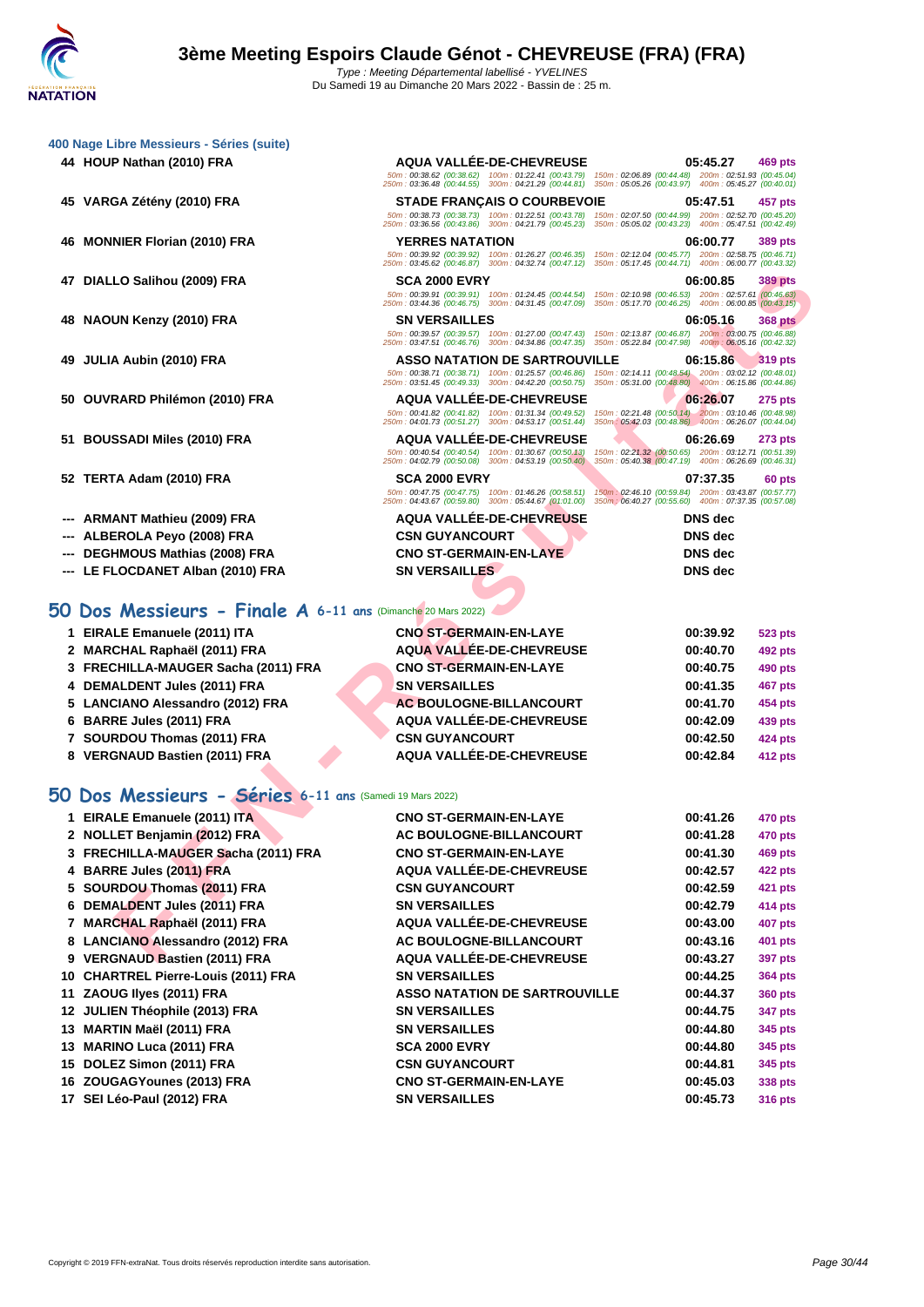

### **[50 Dos M](http://www.ffnatation.fr/webffn/index.php)essieurs - Séries (suite)**

| 18  | <b>CORREGE Gaspard (2011) FRA</b>       |
|-----|-----------------------------------------|
| 19  | DUPAYS Gabriel (2012) FRA               |
| 20  | PORTAL Nolann (2013) FRA                |
| 21  | KROMPHOLTZ Timothée (2011) FRA          |
| 22  | PERRIER Victor (2012) FRA               |
| 23  | <b>MARTIN-BRETEAU Justin (2011) FRA</b> |
| 24  | <b>MAMDOURICCIULLI Amjad (2011) FRA</b> |
| 25  | ALORENT Noah (2011) FRA                 |
| 26  | VIGNA DE CHAMPS Roméo (2011) FRA        |
| 27  | <b>BEGUSIC Aaron (2011) FRA</b>         |
| 28  | DOROFEEV Tikhon (2013) FRA              |
| 29  | FLENDER-EMERY Grégory (2012) FRA        |
| 30  | GORIN Arthur (2011) FRA                 |
| 31  | <b>COMBES Baptiste (2011) FRA</b>       |
| 32  | BOUZAR Adam (2011) FRA                  |
| 33  | FANDEUR--FRIMU Nathan (2012) FRA        |
| 34  | <b>MAMOUNI HASSANI Jawed (2011) FRA</b> |
| 35  | LUDWIG Ethan (2013) FRA                 |
| 36  | <b>BOULAY Evan (2011) FRA</b>           |
| 37  | WU Diyan (2011) CHN                     |
| 38  | YAYA Paul-Kyllian (2011) FRA            |
| 39  | <b>BOUSSEKINE Juba (2011) FRA</b>       |
| 40  | <b>TIETSE Emmanuel (2011) FRA</b>       |
| 41  | ROUX Nathan (2012) FRA                  |
| 42  | <b>MELGIRE William (2011) FRA</b>       |
| 43  | <b>BEGUSIC Noam (2014) FRA</b>          |
| 44  | FOURRE-MARINAKIS Hugo (2013) FRA        |
| 45  | <b>CORAGLIA Bautista (2012) ITA</b>     |
| 46  | <b>COMBALUZIER Noé (2012) FRA</b>       |
| 47  | <b>BRIARD Louis (2013) FRA</b>          |
| 48  | <b>MARIN Clément (2013) FRA</b>         |
| 49  | PATRY Paul (2013) FRA                   |
| 50  | <b>BOUZAR Amine (2011) FRA</b>          |
| 51  | ALOUI Alan (2013) FRA                   |
| 52  | <b>BOISSY Benjamin (2012) FRA</b>       |
| 53  | <b>BROCHARD Augustin (2011) FRA</b>     |
| 54  | <b>LHOMMEDIEU Tom (2012) FRA</b>        |
| 55  | <b>ESTEVES Ruper (2011) FRA</b>         |
| 56  | AIRAUD Nathan (2012) FRA                |
| 57  | <b>BESSE Elyas (2013) FRA</b>           |
| 58  | ADIB Haris (2011) FRA                   |
| --- | CHUNG Nathanaël (2012) KOR              |

| 18 CORREGE Gaspard (2011) FRA                                 | <b>CNO ST-GERMAIN-EN-LAYE</b>   | 00:45.87       | <b>311 pts</b> |
|---------------------------------------------------------------|---------------------------------|----------------|----------------|
| 19 DUPAYS Gabriel (2012) FRA                                  | <b>AQUA VALLÉE-DE-CHEVREUSE</b> | 00:46.52       | <b>292 pts</b> |
| 20 PORTAL Nolann (2013) FRA                                   | <b>CNO ST-GERMAIN-EN-LAYE</b>   | 00:46.83       | <b>282 pts</b> |
| 21 KROMPHOLTZ Timothée (2011) FRA                             | AQUA VALLÉE-DE-CHEVREUSE        | 00:47.04       | <b>276 pts</b> |
| 22 PERRIER Victor (2012) FRA                                  | <b>AQUA VALLÉE-DE-CHEVREUSE</b> | 00:47.11       | 274 pts        |
| 23 MARTIN-BRETEAU Justin (2011) FRA                           | <b>AQUA VALLÉE-DE-CHEVREUSE</b> | 00:47.16       | <b>273 pts</b> |
| 24 MAMDOURICCIULLI Amjad (2011) FRA                           | <b>SN VERSAILLES</b>            | 00:47.43       | 265 pts        |
| 25 ALORENT Noah (2011) FRA                                    | <b>CNO ST-GERMAIN-EN-LAYE</b>   | 00:47.62       | $260$ pts      |
| 26 VIGNA DE CHAMPS Roméo (2011) FRA                           | <b>AQUACLUB LE PECQ MARLY</b>   | 00:47.78       | <b>255 pts</b> |
| 27 BEGUSIC Aaron (2011) FRA                                   | <b>SN VERSAILLES</b>            | 00:47.79       | <b>255 pts</b> |
| 28 DOROFEEV Tikhon (2013) FRA                                 | <b>CNO ST-GERMAIN-EN-LAYE</b>   | 00:48.66       | 231 pts        |
| 29 FLENDER-EMERY Grégory (2012) FRA                           | <b>AQUA VALLÉE-DE-CHEVREUSE</b> | 00:48.86       | <b>226 pts</b> |
| 30 GORIN Arthur (2011) FRA                                    | <b>SN VERSAILLES</b>            | 00:49.02       | 222 pts        |
| 31 COMBES Baptiste (2011) FRA                                 | <b>SN VERSAILLES</b>            | 00:49.06       | <b>221 pts</b> |
| 32 BOUZAR Adam (2011) FRA                                     | <b>CN VIRY-CHÂTILLON</b>        | 00:49.25       | 216 pts        |
| 33 FANDEUR--FRIMU Nathan (2012) FRA                           | AQUA VALLÉE-DE-CHEVREUSE        | 00:49.45       | 211 pts        |
| 34 MAMOUNI HASSANI Jawed (2011) FRA                           | <b>CNO ST-GERMAIN-EN-LAYE</b>   | 00:50.24       | <b>191 pts</b> |
| 35 LUDWIG Ethan (2013) FRA                                    | <b>CNO ST-GERMAIN-EN-LAYE</b>   | 00:50.63       | <b>182 pts</b> |
| 36 BOULAY Evan (2011) FRA                                     | <b>SCA 2000 EVRY</b>            | 00:50.67       | <b>181 pts</b> |
| 37 WU Diyan (2011) CHN                                        | AC BOULOGNE-BILLANCOURT         | 00:50.79       | 178 pts        |
| 38 YAYA Paul-Kyllian (2011) FRA                               | <b>CN VIRY-CHÂTILLON</b>        | 00:51.07       | 171 pts        |
| 39 BOUSSEKINE Juba (2011) FRA                                 | <b>CN VIRY-CHÂTILLON</b>        | 00:51.19       | 169 pts        |
| 40 TIETSE Emmanuel (2011) FRA                                 | <b>AQUACLUB LE PECQ MARLY</b>   | 00:51.40       | 164 pts        |
| 41 ROUX Nathan (2012) FRA                                     | <b>SN VERSAILLES</b>            | 00:51.50       | 162 pts        |
| 42 MELGIRE William (2011) FRA                                 | <b>AQUACLUB LE PECQ MARLY</b>   | 00:52.10       | <b>149 pts</b> |
| 43 BEGUSIC Noam (2014) FRA                                    | <b>SN VERSAILLES</b>            | 00:52.19       | 147 pts        |
| 44 FOURRE-MARINAKIS Hugo (2013) FRA                           | <b>AQUA VALLÉE-DE-CHEVREUSE</b> | 00:52.61       | <b>138 pts</b> |
| 45 CORAGLIA Bautista (2012) ITA                               | <b>SN VERSAILLES</b>            | 00:52.88       | 132 pts        |
| 46 COMBALUZIER Noé (2012) FRA                                 | <b>SN VERSAILLES</b>            | 00:53.05       | <b>129 pts</b> |
| 47 BRIARD Louis (2013) FRA                                    | <b>SN VERSAILLES</b>            | 00:53.42       | 122 pts        |
| 48 MARIN Clément (2013) FRA                                   | AQUA VALLÉE-DE-CHEVREUSE        | 00:54.04       | <b>110 pts</b> |
| 49 PATRY Paul (2013) FRA                                      | AQUA VALLÉE-DE-CHEVREUSE        | 00:54.26       | <b>106 pts</b> |
| 50 BOUZAR Amine (2011) FRA                                    | <b>CN VIRY-CHÂTILLON</b>        | 00:54.94       | 94 pts         |
| 51 ALOUI Alan (2013) FRA                                      | <b>SN VERSAILLES</b>            | 00:55.34       | 87 pts         |
| 52 BOISSY Benjamin (2012) FRA                                 | <b>CNO ST-GERMAIN-EN-LAYE</b>   | 00:55.73       | 81 pts         |
| 53 BROCHARD Augustin (2011) FRA                               | <b>SN VERSAILLES</b>            | 00:56.21       | 74 pts         |
| 54 LHOMMEDIEU Tom (2012) FRA                                  | <b>SN VERSAILLES</b>            | 00:56.67       | 67 pts         |
| 55 ESTEVES Ruper (2011) FRA                                   | <b>AQUACLUB LE PECQ MARLY</b>   | 00:57.12       | 61 pts         |
| 56 AIRAUD Nathan (2012) FRA                                   | <b>SN VERSAILLES</b>            | 01:01.32       | 17 pts         |
| 57 BESSE Elyas (2013) FRA                                     | <b>AQUA VALLÉE-DE-CHEVREUSE</b> | 01:02.94       | 7 pts          |
| 58 ADIB Haris (2011) FRA                                      | <b>SN VERSAILLES</b>            | 01:09.00       | 1 pts          |
| --- CHUNG Nathanaël (2012) KOR                                | <b>SN VERSAILLES</b>            | <b>DNS</b> dec |                |
| --- EL QOQUI Zakaria (2011) FRA                               | <b>CN ANDRESY</b>               | DSQ            |                |
|                                                               |                                 |                |                |
| 00 Dos Messieurs - Finale A 12-14 ans (Dimanche 20 Mars 2022) |                                 |                |                |
| $\overline{A}$ DOULERS (0000) FRA                             | AOUA VALLÉE DE OUEVOEUSE        | 04.05.04       |                |

### **100 Dos Messieurs - Finale A 12-14 ans** (Dimanche 20 Mars 2022)

| 1 POHU Eloy (2008) FRA              | AQUA VALLÉE-DE-CHEVREUSE | 50m: 00:31.84 (00:31.84) 100m: 01:05.24 (00:33.40) | 01:05.24 | <b>964 pts</b> |
|-------------------------------------|--------------------------|----------------------------------------------------|----------|----------------|
| 2 DOMBEK--MIRO Alexander (2008) FRA | AQUA VALLÉE-DE-CHEVREUSE | 50m: 00:32.24 (00:32.24) 100m: 01:05.27 (00:33.03) | 01:05.27 | 963 pts        |
| 3 TOMAS Léo (2008) FRA              | <b>SN VERSAILLES</b>     | 50m: 00:32.65 (00:32.65) 100m: 01:06.90 (00:34.25) | 01:06.90 | <b>921 pts</b> |
| 4 AZIZI Seifeddine (2008) FRA       | <b>SN VERSAILLES</b>     | 50m: 00:33.62 (00:33.62) 100m: 01:08.48 (00:34.86) | 01:08.48 | <b>881 pts</b> |
| 5 BAZUREAU Corentin (2008) FRA      | <b>ES MASSY NATATION</b> | 50m: 00:34.05 (00:34.05) 100m: 01:09.74 (00:35.69) | 01:09.74 | 850 pts        |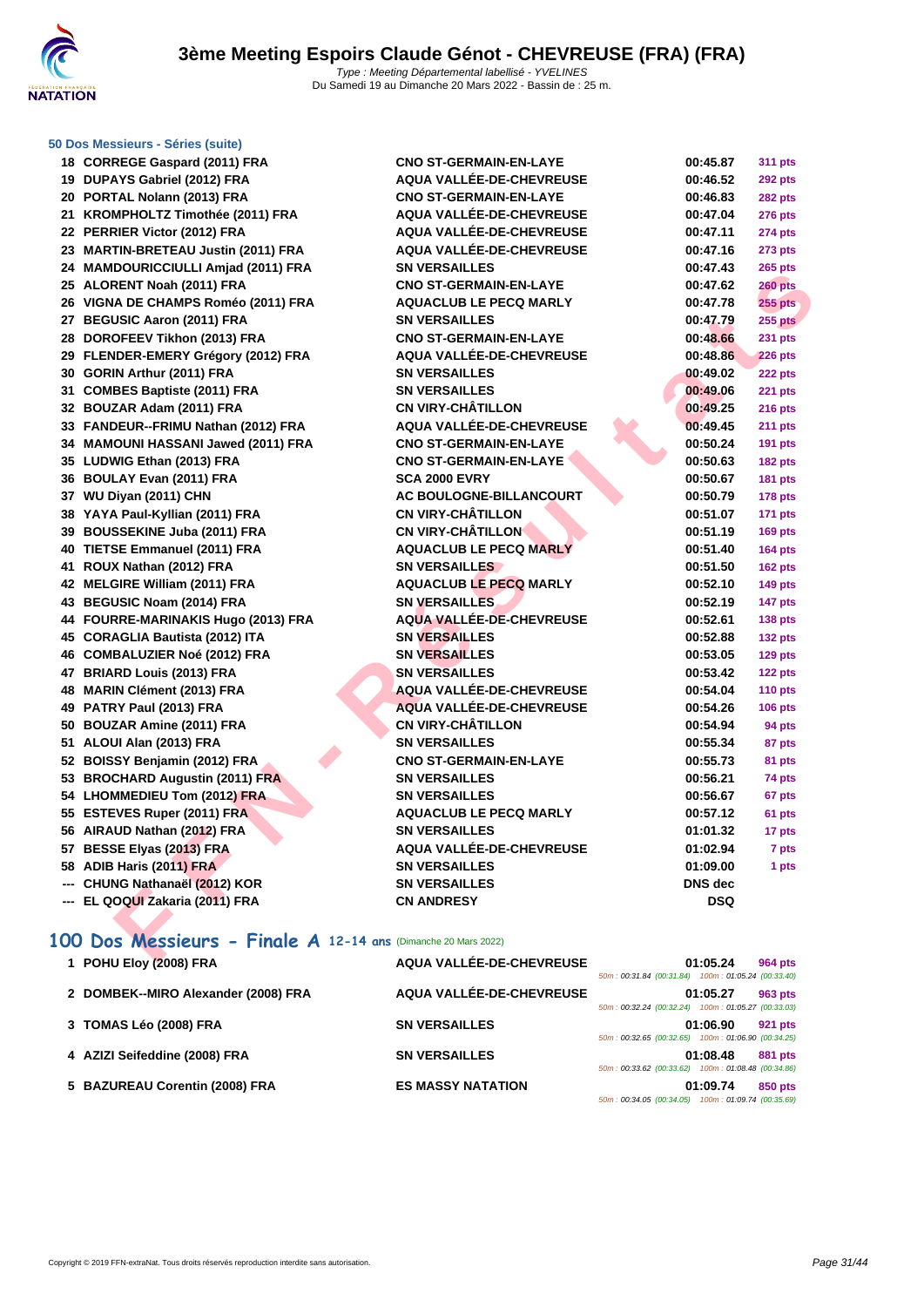

| 100 Dos Messieurs - Finale A (suite) |                               |                                                    |
|--------------------------------------|-------------------------------|----------------------------------------------------|
| 6 VODDEN Ryan (2008) GBR             | <b>CNO ST-GERMAIN-EN-LAYE</b> | 01:10.41<br>833 pts                                |
|                                      |                               | 50m: 00:33.84 (00:33.84) 100m: 01:10.41 (00:36.57) |
| 7 ALY Marwan (2008) FRA              | <b>ES MASSY NATATION</b>      | 01:11.58<br>805 pts                                |
|                                      |                               | 50m: 00:34.52 (00:34.52) 100m: 01:11.58 (00:37.06) |
| 8 MANUELLI Pierre-ange (2008) FRA    | <b>SN VERSAILLES</b>          | 01:12.14<br><b>792 pts</b>                         |
|                                      |                               | 50m: 00:34.97 (00:34.97) 100m: 01:12.14 (00:37.17) |

### **100 Dos Messieurs - Finale B 12-14 ans** (Dimanche 20 Mars 2022)

| 1 THOMANN Leandre (2008) FRA        | <b>STADE FRANCAIS O COURBEVOIE</b>     |                                                                                                          | 01:10.94 | 820 pts                                     |
|-------------------------------------|----------------------------------------|----------------------------------------------------------------------------------------------------------|----------|---------------------------------------------|
| 2 ELJAYI Ihab (2008) FRA            | <b>SCA 2000 EVRY</b>                   | 50m: 00:35.19 (00:35.19) 100m: 01:10.94 (00:35.75)<br>50m: 00:34.94 (00:34.94) 100m: 01:11.18 (00:36.24) | 01:11.18 | 815 pts                                     |
| 3 GUNTZBERGER Matthias (2009) FRA   | <b>SN VERSAILLES</b>                   |                                                                                                          | 01:11.83 | <b>799 pts</b>                              |
| 4 JENVRIN Leo (2008) FRA            | <b>CSN GUYANCOURT</b>                  | 50m: 00:34.62 (00:34.62) 100m: 01:11.83 (00:37.21)<br>50m: 00:35.80 (00:35.80) 100m: 01:12.94 (00:37.14) | 01:12.94 | 773 pts                                     |
| 5 ENNEBATI OUAKSEL Mazir (2009) FRA | <b>SN VERSAILLES</b>                   |                                                                                                          | 01:14.40 | <b>739 pts</b>                              |
| 6 FAUCONNIER Léo (2010) FRA         | AQUA VALLÉE-DE-CHEVREUSE               | 50m: 00:36.67 (00:36.67) 100m: 01:14.40 (00:37.73)<br>50m: 00:36.66 (00:36.66)                           | 01:14.51 | <b>737 pts</b><br>100m: 01:14.51 (00:37.85) |
| 7 WANDOWSKI-NOGUES Ethan (2009) FRA | <b>VAL D'ESSONNE MENNECY AQUA CLUB</b> |                                                                                                          | 01:14.62 | <b>734 pts</b>                              |
| 8 CATAYEE Joackim (2010) FRA        | <b>SCA 2000 EVRY</b><br>$\rightarrow$  | 50m: 00:36.55 (00:36.55) 100m: 01:14.62 (00:38.07)<br>50m: 00:36.92 (00:36.92) 100m: 01:14.98 (00:38.06) | 01:14.98 | <b>726 pts</b>                              |

### **100 Dos Messieurs - Séries 12-14 ans** (Samedi 19 Mars 2022)

| $\frac{1}{2}$ $\frac{1}{2}$ $\frac{1}{2}$ $\frac{1}{2}$ $\frac{1}{2}$ $\frac{1}{2}$ $\frac{1}{2}$ $\frac{1}{2}$ $\frac{1}{2}$ $\frac{1}{2}$ $\frac{1}{2}$ $\frac{1}{2}$ $\frac{1}{2}$ $\frac{1}{2}$ $\frac{1}{2}$ $\frac{1}{2}$ $\frac{1}{2}$ $\frac{1}{2}$ $\frac{1}{2}$ $\frac{1}{2}$ $\frac{1}{2}$ $\frac{1}{2}$ |                                        |                                                                                                                                        |
|---------------------------------------------------------------------------------------------------------------------------------------------------------------------------------------------------------------------------------------------------------------------------------------------------------------------|----------------------------------------|----------------------------------------------------------------------------------------------------------------------------------------|
| 1 THOMANN Leandre (2008) FRA                                                                                                                                                                                                                                                                                        | <b>STADE FRANÇAIS O COURBEVOIE</b>     | 820 pts<br>01:10.94<br>50m: 00:35.19 (00:35.19) 100m: 01:10.94 (00:35.75)                                                              |
| 2 ELJAYI Ihab (2008) FRA                                                                                                                                                                                                                                                                                            | <b>SCA 2000 EVRY</b>                   | 815 pts<br>01:11.18<br>50m: 00:34.94 (00:34.94) 100m: 01:11.18 (00:36.24)                                                              |
| 3 GUNTZBERGER Matthias (2009) FRA                                                                                                                                                                                                                                                                                   | <b>SN VERSAILLES</b>                   | 01:11.83<br><b>799 pts</b><br>50m: 00:34.62 (00:34.62) 100m: 01:11.83 (00:37.21)                                                       |
| <b>JENVRIN Leo (2008) FRA</b>                                                                                                                                                                                                                                                                                       | <b>CSN GUYANCOURT</b>                  | 01:12.94<br>773 pts                                                                                                                    |
| 5 ENNEBATI OUAKSEL Mazir (2009) FRA                                                                                                                                                                                                                                                                                 | <b>SN VERSAILLES</b>                   | 50m: 00:35.80 (00:35.80) 100m: 01:12.94 (00:37.14)<br>01:14.40<br><b>739 pts</b>                                                       |
| 6 FAUCONNIER Léo (2010) FRA                                                                                                                                                                                                                                                                                         | AQUA VALLÉE-DE-CHEVREUSE               | 50m : 00:36.67 (00:36.67) 100m : 01:14.40 (00:37.73)<br>01:14.51<br><b>737 pts</b>                                                     |
| 7 WANDOWSKI-NOGUES Ethan (2009) FRA                                                                                                                                                                                                                                                                                 | <b>VAL D'ESSONNE MENNECY AQUA CLUB</b> | 50m: 00:36.66 (00:36.66) 100m: 01:14.51 (00:37.85)<br>01:14.62<br><b>734 pts</b>                                                       |
| 8 CATAYEE Joackim (2010) FRA                                                                                                                                                                                                                                                                                        | <b>SCA 2000 EVRY</b>                   | 50m; 00:36.55 (00:36.55) 100m: 01:14.62 (00:38.07)<br>01:14.98<br><b>726 pts</b><br>50m: 00:36.92 (00:36.92) 100m: 01:14.98 (00:38.06) |
|                                                                                                                                                                                                                                                                                                                     |                                        |                                                                                                                                        |
| 00 Dos Messieurs - Séries 12-14 ans (Samedi 19 Mars 2022)                                                                                                                                                                                                                                                           |                                        |                                                                                                                                        |
| 1 DOMBEK--MIRO Alexander (2008) FRA                                                                                                                                                                                                                                                                                 | AQUA VALLÉE-DE-CHEVREUSE               | 01:06.53<br>930 pts<br>50m: 00:32.56 (00:32.56) 100m: 01:06.53 (00:33.97)                                                              |
| 2 POHU Eloy (2008) FRA                                                                                                                                                                                                                                                                                              | <b>AQUA VALLÉE-DE-CHEVREUSE</b>        | 01:07.16<br>914 pts<br>50m: 00:32.48 (00:32.48) 100m: 01:07.16 (00:34.68)                                                              |
| 3 TOMAS Léo (2008) FRA                                                                                                                                                                                                                                                                                              | <b>SN VERSAILLES</b>                   | 01:07.56<br>904 pts<br>50m: 00:32.70 (00:32.70) 100m: 01:07.56 (00:34.86)                                                              |
| 4 VODDEN Ryan (2008) GBR                                                                                                                                                                                                                                                                                            | <b>CNO ST-GERMAIN-EN-LAYE</b>          | 01:07.94<br>894 pts<br>50m: 00:32.80 (00:32.80) 100m: 01:07.94 (00:35.14)                                                              |
| 5 AZIZI Seifeddine (2008) FRA                                                                                                                                                                                                                                                                                       | <b>SN VERSAILLES</b>                   | 01:09.13<br><b>865 pts</b><br>50m: 00:33.87 (00:33.87) 100m: 01:09.13 (00:35.26)                                                       |
| 6 BAZUREAU Corentin (2008) FRA                                                                                                                                                                                                                                                                                      | <b>ES MASSY NATATION</b>               | 01:09.90<br>846 pts<br>50m: 00:34.73 (00:34.73) 100m: 01:09.90 (00:35.17)                                                              |
| 7 MANUELLI Pierre-ange (2008) FRA                                                                                                                                                                                                                                                                                   | <b>SN VERSAILLES</b>                   | 01:10.65<br>827 pts                                                                                                                    |
| 8 ALY Marwan (2008) FRA                                                                                                                                                                                                                                                                                             | <b>ES MASSY NATATION</b>               | 50m: 00:34.66 (00:34.66) 100m: 01:10.65 (00:35.99)<br>01:11.04<br>818 pts                                                              |
| 9 JENVRIN Leo (2008) FRA                                                                                                                                                                                                                                                                                            | <b>CSN GUYANCOURT</b>                  | 50m: 00:34.42 (00:34.42) 100m: 01:11.04 (00:36.62)<br>01:11.20<br>814 pts                                                              |
| 10 SOURDOU Nicolas (2008) FRA                                                                                                                                                                                                                                                                                       | <b>CSN GUYANCOURT</b>                  | 50m: 00:34.83 (00:34.83) 100m: 01:11.20 (00:36.37)<br>01:11.25<br>813 pts                                                              |
| 11 ELJAYI Ihab (2008) FRA                                                                                                                                                                                                                                                                                           | <b>SCA 2000 EVRY</b>                   | 50m: 00:35.02 (00:35.02) 100m: 01:11.25 (00:36.23)<br>01:11.28<br><b>812 pts</b>                                                       |
| 12 CLAVE Mathias (2008) FRA                                                                                                                                                                                                                                                                                         | <b>CSN GUYANCOURT</b>                  | 50m: 00:34.72 (00:34.72) 100m: 01:11.28 (00:36.56)<br>01:11.80<br>800 pts                                                              |
| 13 DEGHMOUS Mathias (2008) FRA                                                                                                                                                                                                                                                                                      | <b>CNO ST-GERMAIN-EN-LAYE</b>          | 50m: 00:34.80 (00:34.80) 100m: 01:11.80 (00:37.00)<br>01:11.90<br><b>797 pts</b>                                                       |
| 14 THOMANN Leandre (2008) FRA                                                                                                                                                                                                                                                                                       | <b>STADE FRANÇAIS O COURBEVOIE</b>     | 50m: 00:34.37 (00:34.37) 100m: 01:11.90 (00:37.53)<br>01:11.95<br>796 pts                                                              |
| 15 GAMEIRO DOS SANTOS Tiago (2008) POR                                                                                                                                                                                                                                                                              | <b>AQUACLUB LE PECQ MARLY</b>          | 50m: 00:34.51 (00:34.51) 100m: 01:11.95 (00:37.44)<br>01:12.33<br><b>787 pts</b>                                                       |
| 16 GUNTZBERGER Matthias (2009) FRA                                                                                                                                                                                                                                                                                  | <b>SN VERSAILLES</b>                   | 50m: 00:34.48 (00:34.48) 100m: 01:12.33 (00:37.85)<br>01:12.35                                                                         |
|                                                                                                                                                                                                                                                                                                                     |                                        | 787 pts<br>50m: 00:35.08 (00:35.08) 100m: 01:12.35 (00:37.27)                                                                          |
| 17 WANDOWSKI-NOGUES Ethan (2009) FRA                                                                                                                                                                                                                                                                                | <b>VAL D'ESSONNE MENNECY AQUA CLUB</b> | 01:13.16<br>768 pts<br>50m: 00:35.92 (00:35.92) 100m: 01:13.16 (00:37.24)                                                              |
| 18 ENNEBATI OUAKSEL Mazir (2009) FRA                                                                                                                                                                                                                                                                                | <b>SN VERSAILLES</b>                   | 01:13.78<br><b>753 pts</b><br>50m: 00:36.28 (00:36.28) 100m: 01:13.78 (00:37.50)                                                       |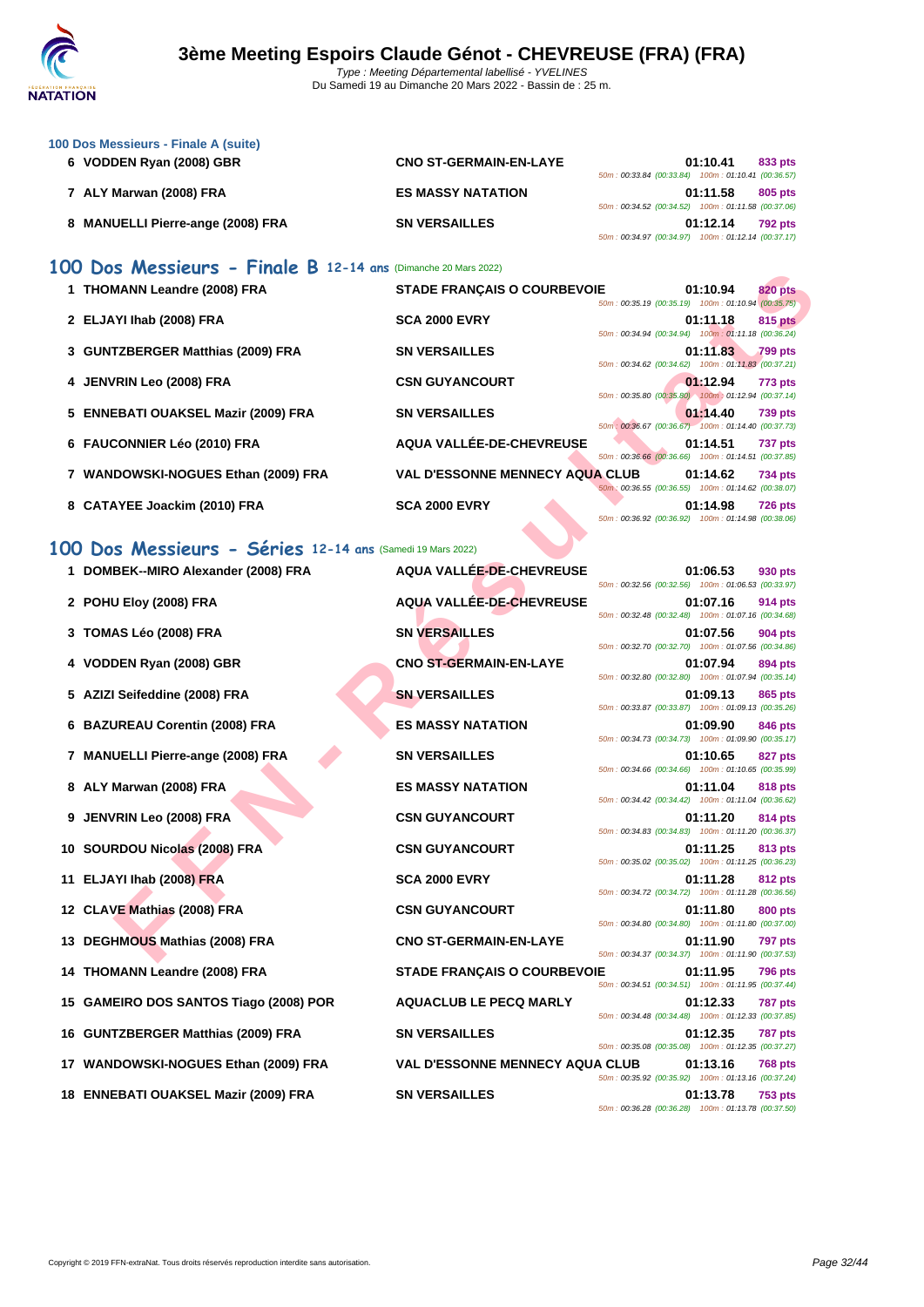

|    | 100 Dos Messieurs - Séries (suite)         |                                      |                                                                                  |
|----|--------------------------------------------|--------------------------------------|----------------------------------------------------------------------------------|
|    | 19 PINERO Antoine (2009) FRA               | <b>AQUACLUB LE PECQ MARLY</b>        | 01:14.63<br><b>734 pts</b><br>50m: 00:35.89 (00:35.89) 100m: 01:14.63 (00:38.74) |
| 20 | <b>FAUCONNIER Léo (2010) FRA</b>           | AQUA VALLÉE-DE-CHEVREUSE             | 01:15.09<br><b>723 pts</b><br>50m: 00:36.50 (00:36.50) 100m: 01:15.09 (00:38.59) |
| 21 | <b>CATAYEE Joackim (2010) FRA</b>          | <b>SCA 2000 EVRY</b>                 | 01:16.00<br><b>703 pts</b><br>50m: 00:37.10 (00:37.10) 100m: 01:16.00 (00:38.90) |
| 22 | RICHARD Nolhan (2008) FRA                  | AQUA VALLÉE-DE-CHEVREUSE             | 01:16.52<br>691 pts<br>50m: 00:37.95 (00:37.95) 100m: 01:16.52 (00:38.57)        |
| 23 | <b>CHAPELIER Owen (2008) FRA</b>           | <b>SN VERSAILLES</b>                 | 01:16.63<br><b>689 pts</b><br>50m: 00:38.05 (00:38.05) 100m: 01:16.63 (00:38.58) |
|    | <b>SCHACHTEBECK ALONSO Axel (2009) FRA</b> | <b>STADE FRANÇAIS O COURBEVOIE</b>   | 01:16.93<br><b>682 pts</b><br>50m: 00:37.79 (00:37.79) 100m: 01:16.93 (00:39.14) |
| 25 | <b>JULIEN Baptiste (2010) FRA</b>          | <b>SN VERSAILLES</b>                 | 01:17.83<br>663 pts<br>50m: 00:38.17 (00:38.17) 100m: 01:17.83 (00:39.66)        |
| 26 | <b>BROCHARD Alexandre (2009) FRA</b>       | AQUA VALLÉE-DE-CHEVREUSE             | 01:18.91<br>640 pts<br>50m: 00:37.94 (00:37.94) 100m: 01:18.91 (00:40.97)        |
| 27 | <b>BAZUREAU Antonin (2010) FRA</b>         | <b>ES MASSY NATATION</b>             | 01:19.81<br>621 pts<br>50m: 00:38.99 (00:38.99) 100m: 01:19.81 (00:40.82)        |
| 28 | DANIEL Nohan (2010) FRA                    | <b>ES MASSY NATATION</b>             | 01:20.44<br>607 pts<br>50m : 00:39.15 (00:39.15) 100m : 01:20.44 (00:41.29)      |
| 29 | DIALLO Salihou (2009) FRA                  | <b>SCA 2000 EVRY</b>                 | 01:21.62<br>583 pts<br>50m: 00:40.33 (00:40.33) 100m: 01:21.62 (00:41.29)        |
| 30 | HAMOUDA Adam (2010) FRA                    | <b>ES MASSY NATATION</b>             | 01:21.79<br>580 pts<br>50m: 00:39.68 (00:39.68) 100m: 01:21.79 (00:42.11)        |
| 31 | DAVID Kaylis (2010) FRA                    | <b>CNO ST-GERMAIN-EN-LAYE</b>        | 01:22.16<br>572 pts<br>50m: 00:39.19 (00:39.19) 100m: 01:22.16 (00:42.97)        |
| 32 | <b>KACHMIR Choayb (2008) FRA</b>           | <b>SCA 2000 EVRY</b>                 | 01:22.34<br>569 pts<br>50m: 00:40.23 (00:40.23) 100m: 01:22.34 (00:42.11)        |
| 33 | HOUP Nathan (2010) FRA                     | <b>AQUA VALLEE-DE-CHEVREUSE</b>      | 01:22.65<br>562 pts<br>50m: 00:41.21 (00:41.21) 100m: 01:22.65 (00:41.44)        |
| 34 | <b>ION Nicolas (2008) FRA</b>              | <b>ES MASSY NATATION</b>             | 01:23.03<br>555 pts<br>50m: 00:39.70 (00:39.70) 100m: 01:23.03 (00:43.33)        |
| 35 | <b>TESSON Marceau (2009) FRA</b>           | <b>ASSO NATATION DE SARTROUVILLE</b> | 01:23.49<br>546 pts<br>50m: 00:40.99 (00:40.99) 100m: 01:23.49 (00:42.50)        |
| 36 | <b>NAOUN Kenzy (2010) FRA</b>              | <b>SN VERSAILLES</b>                 | 01:24.02<br>535 pts                                                              |
|    | DEVERTU Antoine (2008) FRA                 | <b>YERRES NATATION</b>               | 50m: 00:41.31 (00:41.31) 100m: 01:24.02 (00:42.71)<br>01:24.03<br>535 pts        |
| 38 | <b>GUIENNE Edgar (2008) FRA</b>            | <b>AQUACLUB LE PECQ MARLY</b>        | 50m: 00:42.91 (00:42.91) 100m: 01:24.03 (00:41.12)<br>01:24.80<br>520 pts        |
| 39 | <b>BARRE Léo (2009) FRA</b>                | AQUA VALLÉE-DE-CHEVREUSE             | 50m: 00:41.45 (00:41.45) 100m: 01:24.80 (00:43.35)<br>01:25.26<br>512 pts        |
| 40 | KHEMIR Ali (2010) FRA                      | <b>SN VERSAILLES</b>                 | 50m: 00:41.99 (00:41.99) 100m: 01:25.26 (00:43.27)<br>01:25.46<br><b>508 pts</b> |
|    | 41 ROLLAND Bilal (2010) FRA                | <b>ASSO NATATION DE SARTROUVILLE</b> | 50m: 00:41.95 (00:41.95) 100m: 01:25.46 (00:43.51)<br>01:26.22<br>493 pts        |
|    | 42 SALENDRES Paul (2009) FRA               | <b>YERRES NATATION</b>               | 50m: 00:40.51 (00:40.51) 100m: 01:26.22 (00:45.71)<br>01:28.40<br>454 pts        |
|    | 43 LUSZCZAK Adrian (2010) POL              | <b>YERRES NATATION</b>               | 50m: 00:43.88 (00:43.88) 100m: 01:28.40 (00:44.52)<br>01:30.36<br>419 pts        |
|    | 44 LEITE Timothée (2008) FRA               | AQUA VALLÉE-DE-CHEVREUSE             | 50m: 00:42.83 (00:42.83) 100m: 01:30.36 (00:47.53)<br>01:31.27<br>404 pts        |
| 45 | REDOUANE Sami (2008) FRA                   | <b>SCA 2000 EVRY</b>                 | 50m: 00:44.71 (00:44.71) 100m: 01:31.27 (00:46.56)<br>01:31.47<br>400 pts        |
| 46 | <b>BOUSSADI Miles (2010) FRA</b>           | AQUA VALLÉE-DE-CHEVREUSE             | 50m: 00:45.00 (00:45.00) 100m: 01:31.47 (00:46.47)<br>01:35.03<br>343 pts        |
| 47 | <b>OUVRARD Philémon (2010) FRA</b>         | AQUA VALLÉE-DE-CHEVREUSE             | 50m: 00:45.55 (00:45.55) 100m: 01:35.03 (00:49.48)<br>01:35.28<br>339 pts        |
| 48 | EL QOQUI Imrane (2009) FRA                 | <b>CN ANDRESY</b>                    | 50m: 00:48.34 (00:48.34) 100m: 01:35.28 (00:46.94)<br>01:35.68<br>332 pts        |
|    | 49 LEE-BOUHOURS Rémy (2009) FRA            | AQUA VALLÉE-DE-CHEVREUSE             | 50m: 00:47.85 (00:47.85) 100m: 01:35.68 (00:47.83)<br>01:35.86<br>330 pts        |
|    |                                            |                                      |                                                                                  |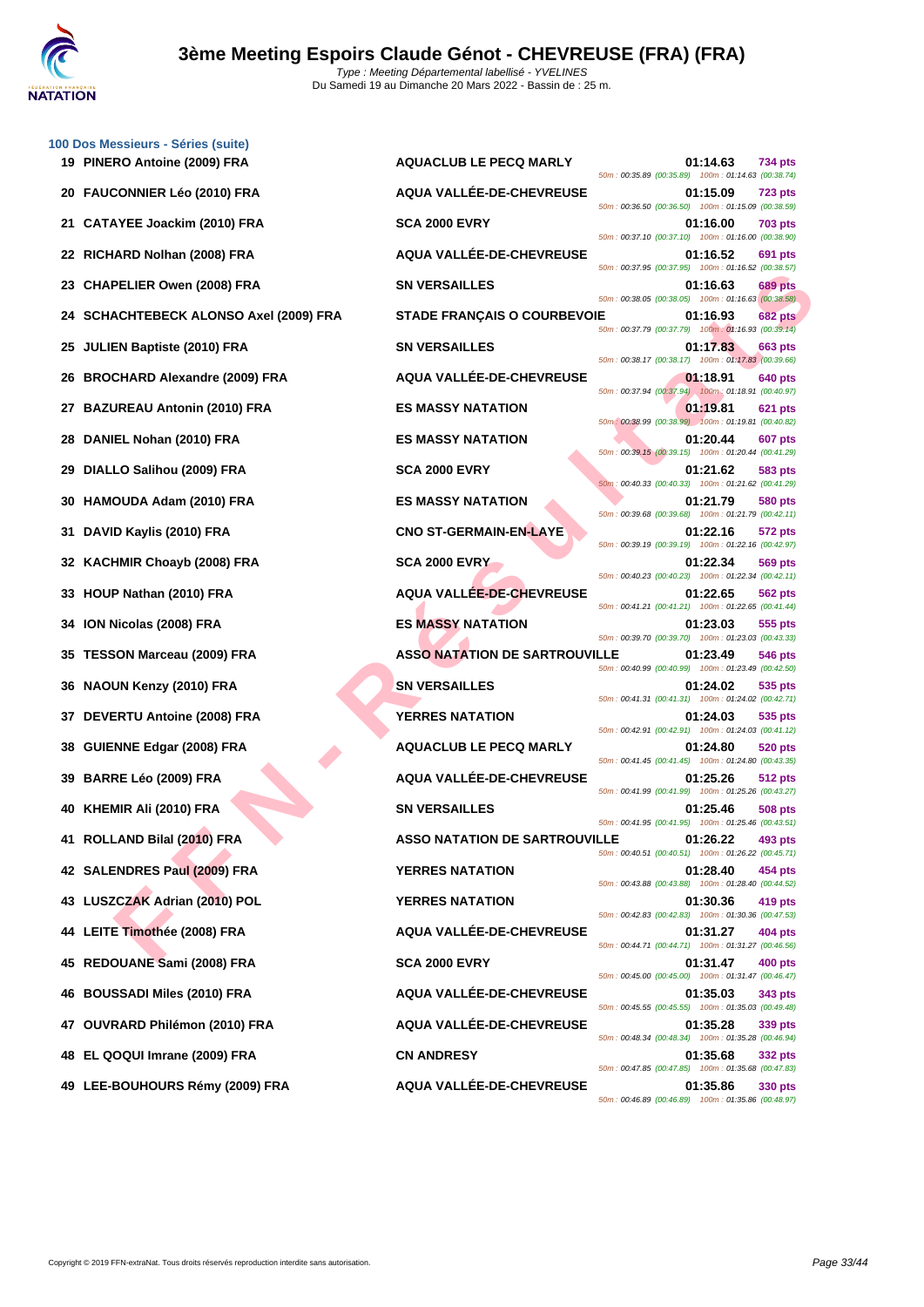| 100 Dos Messieurs - Séries (suite) |                                      |                                                    |                |                |
|------------------------------------|--------------------------------------|----------------------------------------------------|----------------|----------------|
| 50 MONNIER Florian (2010) FRA      | <b>YERRES NATATION</b>               | 50m: 00:47.98 (00:47.98) 100m: 01:39.13 (00:51.15) | 01:39.13       | <b>282 pts</b> |
| 51 ANDRE Paul (2010) FRA           | <b>ASSO NATATION DE SARTROUVILLE</b> | 50m: 00:50.63 (00:50.63) 100m: 01:44.63 (00:54.00) | 01:44.63       | <b>209 pts</b> |
| 52 ROLOT Titouan (2010) FRA        | <b>CN ANDRESY</b>                    | 50m: 00:51.09 (00:51.09) 100m: 01:46.12 (00:55.03) | 01:46.12       | $192$ pts      |
| 53 DUARTE Lino (2010) FRA          | <b>AQUACLUB LE PECQ MARLY</b>        | 50m: 00:51.41 (00:51.41) 100m: 01:46.59 (00:55.18) | 01:46.59       | <b>186 pts</b> |
| 54 TERTA Adam (2010) FRA           | <b>SCA 2000 EVRY</b>                 | 50m: 00:52.98 (00:52.98) 100m: 01:47.67 (00:54.69) | 01:47.67       | <b>174 pts</b> |
| 55 PRIOU REGNARD Thomas (2010) FRA | <b>NAUTIC CLUB RAMBOUILLET</b>       | 50m: 00:54.46 (00:54.46) 100m: 02:02.44 (01:07.98) | 02:02.44       | 49 pts         |
| --- KROMPHOLTZ Raphaël (2008) FRA  | AQUA VALLÉE-DE-CHEVREUSE             |                                                    | <b>DNS</b> dec |                |
| --- ARMANT Mathieu (2009) FRA      | AQUA VALLÉE-DE-CHEVREUSE             |                                                    | <b>DNS</b> dec |                |
| --- ALBEROLA Peyo (2008) FRA       | <b>CSN GUYANCOURT</b>                |                                                    | <b>DNS</b> dec |                |
| --- GHAOUI Gabriel (2008) FRA      | <b>CN ANDRESY</b>                    |                                                    | <b>DSQ</b>     |                |
| --- VARGA Zétény (2010) FRA        | <b>STADE FRANCAIS O COURBEVOIE</b>   |                                                    | <b>DSQ</b>     |                |

### **50 Brasse Messieurs - Finale A 6-11 ans** (Dimanche 20 Mars 2022)

| 1 TETU DUBREUIL Raphael (2011) FRA | <b>ES MASSY NATATION</b>             | 00:43.84 | 527 pts |
|------------------------------------|--------------------------------------|----------|---------|
| 2 DOLEZ Simon (2011) FRA           | <b>CSN GUYANCOURT</b>                | 00:46.34 | 441 pts |
| 3 LANCIANO Alessandro (2012) FRA   | AC BOULOGNE-BILLANCOURT              | 00:48.08 | 385 pts |
| 4 BARRE Jules (2011) FRA           | AQUA VALLÉE-DE-CHEVREUSE             | 00:48.41 | 375 pts |
| 5 ZAOUG Ilyes (2011) FRA           | <b>ASSO NATATION DE SARTROUVILLE</b> | 00:48.97 | 358 pts |
| 6 VERGNAUD Bastien (2011) FRA      | AQUA VALLÉE-DE-CHEVREUSE             | 00:49.39 | 346 pts |
| 7 MARTIN-BRETEAU Justin (2011) FRA | AQUA VALLÉE-DE-CHEVREUSE             | 00:49.49 | 343 pts |
| 8 SOURDOU Thomas (2011) FRA        | <b>CSN GUYANCOURT</b>                | 00:49.83 | 333 pts |

## **50 Brasse Messieurs - Séries 6-11 ans** (Dimanche 20 Mars 2022)

|                                                                |                                                     | <u>JUINTO CO.JI.41 (UU.JI.41)</u> TUUMI. UT. <del>40.JJ</del> (UU.JJ.TO) |                |
|----------------------------------------------------------------|-----------------------------------------------------|--------------------------------------------------------------------------|----------------|
| 54 TERTA Adam (2010) FRA                                       | <b>SCA 2000 EVRY</b>                                | 01:47.67                                                                 | 174 pts        |
| 55 PRIOU REGNARD Thomas (2010) FRA                             | <b>NAUTIC CLUB RAMBOUILLET</b>                      | 50m: 00:52.98 (00:52.98) 100m: 01:47.67 (00:54.69)<br>02:02.44           | 49 pts         |
|                                                                |                                                     | 50m: 00:54.46 (00:54.46) 100m: 02:02.44 (01:07.98)                       |                |
| --- KROMPHOLTZ Raphaël (2008) FRA                              | AQUA VALLÉE-DE-CHEVREUSE                            | <b>DNS</b> dec                                                           |                |
| --- ARMANT Mathieu (2009) FRA                                  | AQUA VALLÉE-DE-CHEVREUSE                            | <b>DNS</b> dec                                                           |                |
| <b>ALBEROLA Peyo (2008) FRA</b>                                | <b>CSN GUYANCOURT</b>                               | <b>DNS</b> dec                                                           |                |
| <b>GHAOUI Gabriel (2008) FRA</b>                               | <b>CN ANDRESY</b>                                   | <b>DSQ</b>                                                               |                |
| --- VARGA Zétény (2010) FRA                                    | <b>STADE FRANÇAIS O COURBEVOIE</b>                  | <b>DSQ</b>                                                               |                |
|                                                                |                                                     |                                                                          |                |
| O Brasse Messieurs - Finale A 6-11 ans (Dimanche 20 Mars 2022) |                                                     |                                                                          |                |
| 1 TETU DUBREUIL Raphael (2011) FRA                             | <b>ES MASSY NATATION</b>                            | 00:43.84                                                                 | 527 pts        |
| 2 DOLEZ Simon (2011) FRA                                       | <b>CSN GUYANCOURT</b>                               | 00:46.34                                                                 | 441 pts        |
| 3 LANCIANO Alessandro (2012) FRA                               | AC BOULOGNE-BILLANCOURT                             | 00:48.08                                                                 | 385 pts        |
| 4 BARRE Jules (2011) FRA                                       | AQUA VALLÉE-DE-CHEVREUSE                            | 00:48.41                                                                 | 375 pts        |
| 5 ZAOUG Ilyes (2011) FRA                                       | <b>ASSO NATATION DE SARTROUVILLE</b>                | 00:48.97                                                                 | 358 pts        |
| 6 VERGNAUD Bastien (2011) FRA                                  | AQUA VALLÉE-DE-CHEVREUSE                            | 00:49.39                                                                 | 346 pts        |
| 7 MARTIN-BRETEAU Justin (2011) FRA                             | <b>AQUA VALLÉE-DE-CHEVREUSE</b>                     | 00:49.49                                                                 | 343 pts        |
| 8 SOURDOU Thomas (2011) FRA                                    | <b>CSN GUYANCOURT</b>                               | 00:49.83                                                                 | 333 pts        |
|                                                                |                                                     |                                                                          |                |
| iO Brasse Messieurs - Séries 6-11 ans (Dimanche 20 Mars 2022)  |                                                     |                                                                          |                |
| 1 TETU DUBREUIL Raphael (2011) FRA                             | <b>ES MASSY NATATION</b>                            | 00:43.60                                                                 | 536 pts        |
| 2 DOLEZ Simon (2011) FRA                                       | <b>CSN GUYANCOURT</b>                               | 00:46.41                                                                 | 438 pts        |
| 3 BARRE Jules (2011) FRA                                       | AQUA VALLÉE-DE-CHEVREUSE                            | 00:48.19                                                                 | <b>382 pts</b> |
| 4 LANCIANO Alessandro (2012) FRA                               | AC BOULOGNE-BILLANCOURT                             | 00:48.40                                                                 | 375 pts        |
| 5 ZAOUG llyes (2011) FRA                                       | <b>ASSO NATATION DE SARTROUVILLE</b>                | 00:48.50                                                                 | 372 pts        |
| 6 SOURDOU Thomas (2011) FRA                                    | <b>CSN GUYANCOURT</b>                               | 00:48.52                                                                 | 371 pts        |
| 7 VERGNAUD Bastien (2011) FRA                                  | AQUA VALLÉE-DE-CHEVREUSE                            | 00:48.99                                                                 | 357 pts        |
| 8 MARTIN-BRETEAU Justin (2011) FRA                             | AQUA VALLÉE-DE-CHEVREUSE                            | 00:49.24                                                                 |                |
| 9 DEMALDENT Jules (2011) FRA                                   | <b>SN VERSAILLES</b>                                |                                                                          | 350 pts        |
| 10 BOUZAR Adam (2011) FRA                                      | <b>CN VIRY-CHÂTILLON</b>                            | 00:49.57                                                                 | 340 pts        |
|                                                                |                                                     | 00:49.73                                                                 | 336 pts        |
| 11 NOLLET Benjamin (2012) FRA                                  | AC BOULOGNE-BILLANCOURT<br><b>CN VIRY-CHÂTILLON</b> | 00:50.08                                                                 | <b>326 pts</b> |
| 12 BOUZAR Amine (2011) FRA                                     |                                                     | 00:50.27                                                                 | <b>320 pts</b> |
| 13 FRECHILLA-MAUGER Sacha (2011) FRA                           | <b>CNO ST-GERMAIN-EN-LAYE</b>                       | 00:50.29                                                                 | <b>320 pts</b> |
| 14 MARTIN Maël (2011) FRA                                      | <b>SN VERSAILLES</b>                                | 00:50.33                                                                 | 319 pts        |
| 15 BEGUSIC Aaron (2011) FRA                                    | <b>SN VERSAILLES</b>                                | 00:50.76                                                                 | <b>307 pts</b> |
| 16 MARCHAL Raphaël (2011) FRA                                  | AQUA VALLÉE-DE-CHEVREUSE                            | 00:52.62                                                                 | 257 pts        |
| 17 FLENDER-EMERY Grégory (2012) FRA                            | AQUA VALLÉE-DE-CHEVREUSE                            | 00:52.72                                                                 | <b>255 pts</b> |
| 18 ROUX Nathan (2012) FRA                                      | <b>SN VERSAILLES</b>                                | 00:53.50                                                                 | <b>236 pts</b> |
| 19 JULIEN Théophile (2013) FRA                                 | <b>SN VERSAILLES</b>                                | 00:53.73                                                                 | <b>230 pts</b> |
| 20 FANDEUR--FRIMU Nathan (2012) FRA                            | AQUA VALLÉE-DE-CHEVREUSE                            | 00:54.04                                                                 | 223 pts        |
| 21 ALORENT Noah (2011) FRA                                     | <b>CNO ST-GERMAIN-EN-LAYE</b>                       | 00:54.15                                                                 | <b>220 pts</b> |
| 22 DUPAYS Gabriel (2012) FRA                                   | <b>AQUA VALLÉE-DE-CHEVREUSE</b>                     | 00:54.66                                                                 | <b>209 pts</b> |
| 23 EIRALE Emanuele (2011) ITA                                  | <b>CNO ST-GERMAIN-EN-LAYE</b>                       | 00:55.26                                                                 | <b>195 pts</b> |
| 24 COMBES Baptiste (2011) FRA                                  | <b>SN VERSAILLES</b>                                | 00:55.84                                                                 | <b>183 pts</b> |
| 25 CHARTREL Pierre-Louis (2011) FRA                            | <b>SN VERSAILLES</b>                                | 00:56.22                                                                 | <b>175 pts</b> |
| 26 ZOUGAGYounes (2013) FRA                                     | <b>CNO ST-GERMAIN-EN-LAYE</b>                       | 00:56.24                                                                 | <b>174 pts</b> |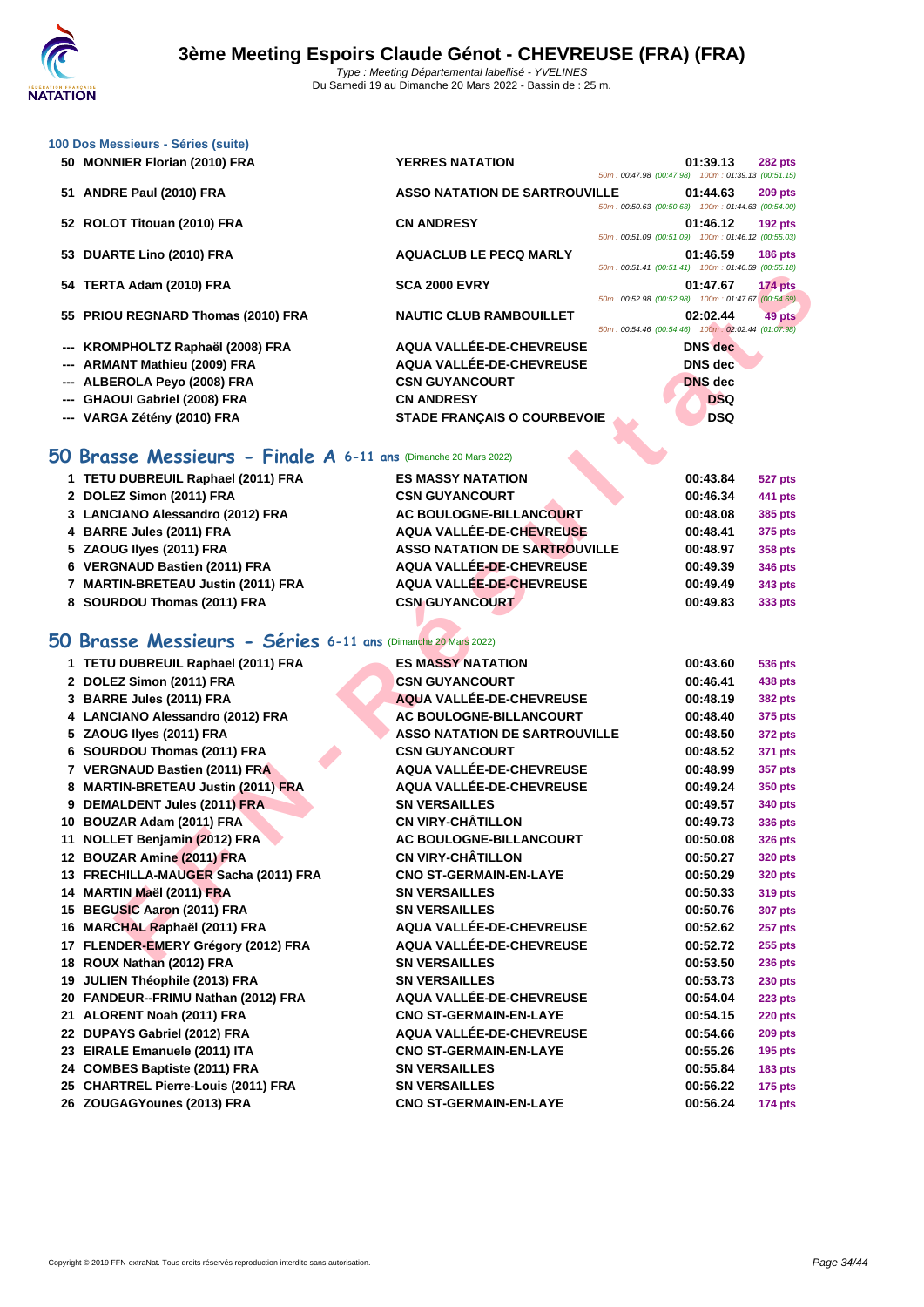

### **[50 Brasse](http://www.ffnatation.fr/webffn/index.php) Messieurs - Séries (suite)**

- **27 PORTAL Nolann (2013) FRA CNO ST-GERMAIN-EN-LAYE 00:56.74 164 pts 28 LUDWIG Ethan (2013) FRA CNO ST-GERMAIN-EN-LAYE 00:56.84 162 pts 29 PERRIER Victor (2012) FRA AQUA VALLÉE-DE-CHEVREUSE 00:57.18 155 pts 30 CORAGLIA Bautista (2012) ITA SN VERSAILLES 00:57.89 142 pts 31 PICARD Joseph (2012) FRA STADE FRANÇAIS O COURBEVOIE 00:57.93 141 pts 32 KROMPHOLTZ Timothée (2011) FRA AQUA VALLÉE-DE-CHEVREUSE 00:58.12 137 pts 33 BROCHARD Augustin (2011) FRA SN VERSAILLES 01:00.36 99 pts 34 BRIARD Louis (2013) FRA SN VERSAILLES 01:01.33 85 pts 35 GORIN Arthur (2011) FRA SN VERSAILLES 01:01.72 79 pts 36 BOISSY Benjamin (2012) FRA CNO ST-GERMAIN-EN-LAYE 01:02.26 72 pts 37 MAMDOURICCIULLI Amjad (2011) FRA SN VERSAILLES 01:03.24 59 pts 38 SUZUTA Kenzo (2012) FRA STADE FRANÇAIS O COURBEVOIE 01:04.32 47 pts 39 BOUSSEKINE Juba (2011) FRA CN VIRY-CHÂTILLON 01:05.04 39 pts 40 ADIB Haris (2011) FRA SN VERSAILLES 01:05.63 34 pts 41 BEGUSIC Noam (2014) FRA SN VERSAILLES 01:06.61 25 pts 42 LHOMMEDIEU Tom (2012) FRA SN VERSAILLES 01:07.69 18 pts 43 MESKINE Samy (2011) FRA ETAMPES NATATION 01:08.92 10 pts 44 AIRAUD Nathan (2012) FRA SN VERSAILLES 01:09.40 8 pts 45 ROBBES Jonas (2013) FRA SN VERSAILLES 01:09.57 7 pts 46 COMBALUZIER Noé (2012) FRA SN VERSAILLES 01:13.05 1 pts --- CHUNG Nathanaël (2012) KOR SN VERSAILLES DNS dec --- DOROFEEV Tikhon (2013) FRA CNO ST-GERMAIN-EN-LAYE DSQ --- SEI Léo-Paul (2012) FRA SN VERSAILLES DSQ --- BOULAY Evan (2011) FRA SCA 2000 EVRY DSQ --- MARINO Luca (2011) FRA SCA 2000 EVRY DSQ**
- **100 Brasse Messieurs Finale A 12-14 ans** (Dimanche 20 Mars 2022)

| <b>33 DIVOUTARD Augustif (2011) LIVA</b>                                                              | UN YLINUMILLLU                     | v vv.vv                                                                                                              | <i>ວວ</i> µເວ  |
|-------------------------------------------------------------------------------------------------------|------------------------------------|----------------------------------------------------------------------------------------------------------------------|----------------|
| 34 BRIARD Louis (2013) FRA                                                                            | <b>SN VERSAILLES</b>               | 01:01.33                                                                                                             | 85 pts         |
| 35 GORIN Arthur (2011) FRA                                                                            | <b>SN VERSAILLES</b>               | 01:01.72                                                                                                             | 79 pts         |
| 36 BOISSY Benjamin (2012) FRA                                                                         | <b>CNO ST-GERMAIN-EN-LAYE</b>      | 01:02.26                                                                                                             | 72 pts         |
| 37 MAMDOURICCIULLI Amjad (2011) FRA                                                                   | <b>SN VERSAILLES</b>               | 01:03.24                                                                                                             | 59 pts         |
| 38 SUZUTA Kenzo (2012) FRA                                                                            | <b>STADE FRANÇAIS O COURBEVOIE</b> | 01:04.32                                                                                                             | 47 pts         |
| 39 BOUSSEKINE Juba (2011) FRA                                                                         | <b>CN VIRY-CHÂTILLON</b>           | 01:05.04                                                                                                             | 39 pts         |
| 40 ADIB Haris (2011) FRA                                                                              | <b>SN VERSAILLES</b>               | 01:05.63                                                                                                             | 34 pts         |
| 41 BEGUSIC Noam (2014) FRA                                                                            | <b>SN VERSAILLES</b>               | 01:06.61                                                                                                             | 25 pts         |
| 42 LHOMMEDIEU Tom (2012) FRA                                                                          | <b>SN VERSAILLES</b>               | 01:07.69                                                                                                             | 18 pts         |
| 43 MESKINE Samy (2011) FRA                                                                            | <b>ETAMPES NATATION</b>            | 01:08.92                                                                                                             | 10 pts         |
| 44 AIRAUD Nathan (2012) FRA                                                                           | <b>SN VERSAILLES</b>               | 01:09.40                                                                                                             | 8 pts          |
| 45 ROBBES Jonas (2013) FRA                                                                            | <b>SN VERSAILLES</b>               | 01:09.57                                                                                                             | 7 pts          |
| 46 COMBALUZIER Noé (2012) FRA                                                                         | <b>SN VERSAILLES</b>               | 01:13.05                                                                                                             | 1 pts          |
| --- CHUNG Nathanaël (2012) KOR                                                                        | <b>SN VERSAILLES</b>               | <b>DNS</b> dec                                                                                                       |                |
| --- DOROFEEV Tikhon (2013) FRA                                                                        | <b>CNO ST-GERMAIN-EN-LAYE</b>      | DSQ                                                                                                                  |                |
| --- SEI Léo-Paul (2012) FRA                                                                           | <b>SN VERSAILLES</b>               | <b>DSQ</b>                                                                                                           |                |
| --- BOULAY Evan (2011) FRA                                                                            | <b>SCA 2000 EVRY</b>               | <b>DSQ</b>                                                                                                           |                |
| --- MARINO Luca (2011) FRA                                                                            | <b>SCA 2000 EVRY</b>               | <b>DSQ</b>                                                                                                           |                |
| 00 Brasse Messieurs - Finale A 12-14 ans (Dimanche 20 Mars 2022)<br>1 MANUELLI Pierre-ange (2008) FRA | <b>SN VERSAILLES</b>               | 01:13.81                                                                                                             | 961 pts        |
| 2 POHU Eloy (2008) FRA                                                                                | AQUA VALLÉE-DE-CHEVREUSE           | 50m: 00:34.51 (00:34.51) 100m: 01:13.81 (00:39.30)<br>01:16.05<br>50m: 00:35.45 (00:35.45) 100m: 01:16.05 (00:40.60) | 908 pts        |
| 3 SOURDOU Nicolas (2008) FRA                                                                          | <b>CSN GUYANCOURT</b>              | 01:16.60<br>50m: 00:36.16 (00:36.16) 100m: 01:16.60 (00:40.44)                                                       | 895 pts        |
| 4 BOUZAR Aïssa (2008) FRA                                                                             | <b>CN VIRY-CHÂTILLON</b>           | 01:17.32                                                                                                             | 878 pts        |
|                                                                                                       |                                    | 50m: 00:35.80 (00:35.80) 100m: 01:17.32 (00:41.52)                                                                   |                |
| 5 NEDELLEC Martin (2008) FRA                                                                          | <b>ES MASSY NATATION</b>           | 01:19.35                                                                                                             | 832 pts        |
|                                                                                                       | <b>ES MASSY NATATION</b>           | 50m: 00:37.53 (00:37.53) 100m: 01:19.35 (00:41.82)                                                                   |                |
| 6 EL MOUDIR Wassim (2009) FRA                                                                         |                                    | 01:19.85<br>50m: 00:38.02 (00:38.02) 100m: 01:19.85 (00:41.83)                                                       | 820 pts        |
| 7 RICHARD Nolhan (2008) FRA                                                                           | AQUA VALLÉE-DE-CHEVREUSE           | 01:21.73<br>50m: 00:38.18 (00:38.18) 100m: 01:21.73 (00:43.55)                                                       | 779 pts        |
| 8 THOMANN Leandre (2008) FRA                                                                          | <b>STADE FRANÇAIS O COURBEVOIE</b> | 01:22.96                                                                                                             | <b>752 pts</b> |
|                                                                                                       |                                    | 50m: 00:39.17 (00:39.17) 100m: 01:22.96 (00:43.79)                                                                   |                |
|                                                                                                       |                                    |                                                                                                                      |                |
| 00 Brasse Messieurs - Finale B 12-14 ans (Dimanche 20 Mars 2022)                                      |                                    |                                                                                                                      |                |
| 1 FAUCONNIER Léo (2010) FRA                                                                           | AQUA VALLÉE-DE-CHEVREUSE           | 01:21.78                                                                                                             | 778 pts        |
|                                                                                                       |                                    | 50m: 00:38.37 (00:38.37) 100m: 01:21.78 (00:43.41)                                                                   |                |
| 2 JENVRIN Leo (2008) FRA                                                                              | <b>CSN GUYANCOURT</b>              | 01:23.57                                                                                                             | <b>739 pts</b> |

### **100 Brasse Messieurs - Finale B 12-14 ans** (Dimanche 20 Mars 2022)

| 1 FAUCONNIER Léo (2010) FRA     | AQUA VALLÉE-DE-CHEVREUSE | 01:21.78<br><b>778 pts</b>                         |
|---------------------------------|--------------------------|----------------------------------------------------|
|                                 |                          | 50m: 00:38.37 (00:38.37) 100m: 01:21.78 (00:43.41) |
| 2 JENVRIN Leo (2008) FRA        | <b>CSN GUYANCOURT</b>    | 01:23.57<br><b>739 pts</b>                         |
|                                 |                          | 50m: 00:40.34 (00:40.34) 100m: 01:23.57 (00:43.23) |
| 3 DEVERTU Antoine (2008) FRA    | <b>YERRES NATATION</b>   | 01:24.69<br><b>715 pts</b>                         |
|                                 |                          | 50m: 00:39.90 (00:39.90) 100m: 01:24.69 (00:44.79) |
| 4 BROCHARD Alexandre (2009) FRA | AQUA VALLÉE-DE-CHEVREUSE | 01:26.47<br>679 pts                                |
|                                 |                          | 50m: 00:40.97 (00:40.97) 100m: 01:26.47 (00:45.50) |
| 5 SERCIEN Jaden (2009) FRA      | <b>ES MASSY NATATION</b> | 01:26.97<br><b>668 pts</b>                         |
|                                 |                          | 50m: 00:39.96 (00:39.96) 100m: 01:26.97 (00:47.01) |
| 6 KACHMIR Choayb (2008) FRA     | <b>SCA 2000 EVRY</b>     | 01:27.10<br><b>666 pts</b>                         |
|                                 |                          | 50m: 00:40.91 (00:40.91) 100m: 01:27.10 (00:46.19) |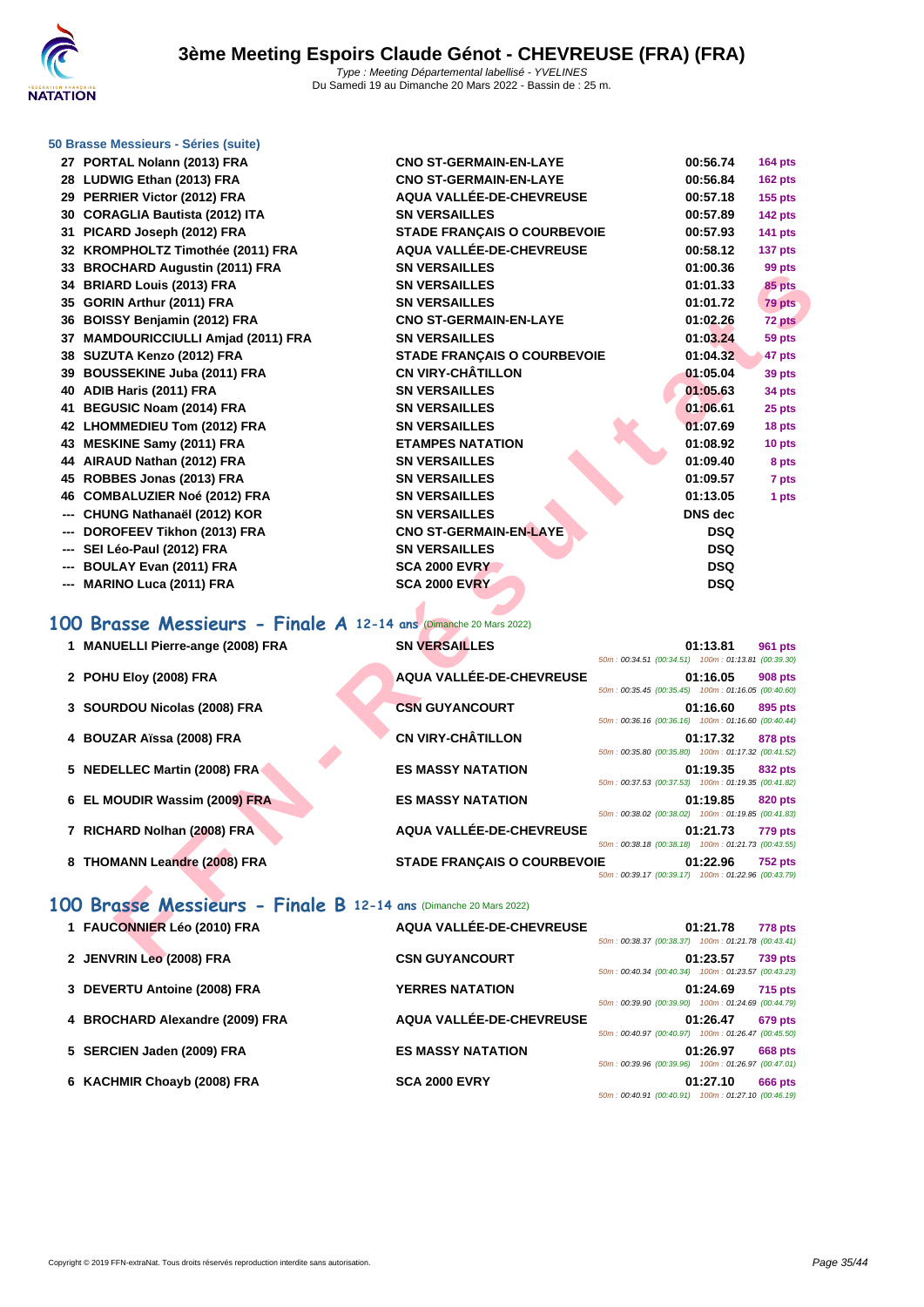

|    | 100 Brasse Messieurs - Finale B (suite)<br>7 DESMAISON Tom (2008) FRA | <b>SN VERSAILLES</b>                   | 01:27.28<br>662 pts                                                                |
|----|-----------------------------------------------------------------------|----------------------------------------|------------------------------------------------------------------------------------|
|    |                                                                       |                                        | 50m: 00:41.08 (00:41.08) 100m: 01:27.28 (00:46.20)                                 |
|    | 8 CHAPELIER Owen (2008) FRA                                           | <b>SN VERSAILLES</b>                   | 01:28.09<br>646 pts<br>50m: 00:41.54 (00:41.54) 100m: 01:28.09 (00:46.55)          |
|    | 100 Brasse Messieurs - Séries 12-14 ans (Dimanche 20 Mars 2022)       |                                        |                                                                                    |
|    | 1 MANUELLI Pierre-ange (2008) FRA                                     | <b>SN VERSAILLES</b>                   | 01:13.26<br>975 pts                                                                |
|    | 2 POHU Eloy (2008) FRA                                                | AQUA VALLÉE-DE-CHEVREUSE               | 50m: 00:34.43 (00:34.43) 100m: 01:13.26 (00:38.83)<br>01:16.72<br>892 pts          |
|    | 3 SOURDOU Nicolas (2008) FRA                                          | <b>CSN GUYANCOURT</b>                  | 50m : 00:36.02 (00:36.02) 100m : 01:16.72 (00:40.70)<br><b>860 pts</b><br>01:18.11 |
| 4  | <b>BOUZAR Aïssa (2008) FRA</b>                                        | <b>CN VIRY-CHÂTILLON</b>               | 50m: 00:37.39 (00:37.39) 100m: 01:18.11 (00:40.72)<br>01:20.33<br>810 pts          |
|    | EL MOUDIR Wassim (2009) FRA                                           | <b>ES MASSY NATATION</b>               | 50m: 00:37.17 (00:37.17) 100m: 01:20.33 (00:43.16)<br>01:20.74<br>800 pts          |
|    | 6 TÊTU DUBREUIL Samuel (2008) FRA                                     | <b>ES MASSY NATATION</b>               | 50m: 00:38.32 (00:38.32) 100m: 01:20.74 (00:42.42)<br>01:21.27<br><b>789 pts</b>   |
|    | 7 RICHARD Nolhan (2008) FRA                                           | AQUA VALLÉE-DE-CHEVREUSE               | 50m : 00:38.01 (00:38.01) 100m : 01:21.27 (00:43.26)<br>01:21.43<br><b>785 pts</b> |
|    | 8 NEDELLEC Martin (2008) FRA                                          | <b>ES MASSY NATATION</b>               | 50m: 00:38.70 (00:38.70) 100m: 01:21.43 (00:42.73)<br>01:21.64<br>781 pts          |
|    |                                                                       | <b>CSN GUYANCOURT</b>                  | 50m: 00:38.42 (00:38.42) 100m: 01:21.64 (00:43.22)                                 |
|    | 9 CLAVE Mathias (2008) FRA                                            |                                        | 01:22.05<br>772 pts<br>50m: 00:38.49 (00:38.49) 100m: 01:22.05 (00:43.56)          |
|    | 10 DOMBEK--MIRO Alexander (2008) FRA                                  | AQUA VALLÉE-DE-CHEVREUSE               | 01:22.15<br><b>769 pts</b><br>50m: 00:38.92 (00:38.92) 100m: 01:22.15 (00:43.23)   |
|    | 11 THOMANN Leandre (2008) FRA                                         | <b>STADE FRANÇAIS O COURBEVOIE</b>     | 01:22.63<br><b>759 pts</b><br>50m: 00:39.12 (00:39.12) 100m: 01:22.63 (00:43.51)   |
|    | 12 FAUCONNIER Léo (2010) FRA                                          | AQUA VALLÉE-DE-CHEVREUSE               | 01:23.55<br>739 pts<br>50m: 00:39.36 (00:39.36) 100m: 01:23.55 (00:44.19)          |
|    | 13 JENVRIN Leo (2008) FRA                                             | <b>CSN GUYANCOURT</b>                  | 01:24.61<br>717 pts<br>50m: 00:40.42 (00:40.42) 100m: 01:24.61 (00:44.19)          |
|    | 14 DEVERTU Antoine (2008) FRA                                         | <b>YERRES NATATION</b>                 | 01:26.71<br>674 pts<br>50m: 00:42.13 (00:42.13) 100m: 01:26.71 (00:44.58)          |
|    | 15 BROCHARD Alexandre (2009) FRA                                      | AQUA VALLÉE-DE-CHEVREUSE               | 01:26.91<br>670 pts<br>50m: 00:41.36 (00:41.36) 100m: 01:26.91 (00:45.55)          |
|    | 16 KACHMIR Choayb (2008) FRA                                          | <b>SCA 2000 EVRY</b>                   | 01:27.21<br>664 pts                                                                |
| 17 | <b>DESMAISON Tom (2008) FRA</b>                                       | <b>SN VERSAILLES</b>                   | 50m: 00:41.23 (00:41.23) 100m: 01:27.21 (00:45.98)<br>01:27.80<br>652 pts          |
|    | 18 CHAPELIER Owen (2008) FRA                                          | <b>SN VERSAILLES</b>                   | 50m: 00:41.96 (00:41.96) 100m: 01:27.80 (00:45.84)<br>01:28.44<br>639 pts          |
|    | 19 SERCIEN Jaden (2009) FRA                                           | <b>ES MASSY NATATION</b>               | 50m: 00:41.97 (00:41.97) 100m: 01:28.44 (00:46.47)<br>01:28.87<br>630 pts          |
|    | 20 DRAI Simon (2010) FRA                                              | <b>VAL D'ESSONNE MENNECY AQUA CLUB</b> | 50m: 00:42.16 (00:42.16) 100m: 01:28.87 (00:46.71)<br>01:28.93<br>629 pts          |
|    | 21 ION Nicolas (2008) FRA                                             | <b>ES MASSY NATATION</b>               | 50m: 00:42.12 (00:42.12) 100m: 01:28.93 (00:46.81)<br>01:29.27<br>623 pts          |
|    | 22 BEKKA Wassim (2009) FRA                                            | <b>CN VIRY-CHÂTILLON</b>               | 50m: 00:41.39 (00:41.39) 100m: 01:29.27 (00:47.88)<br>01:30.64                     |
|    |                                                                       |                                        | 596 pts<br>50m: 00:42.43 (00:42.43) 100m: 01:30.64 (00:48.21)                      |
|    | 23 SALENDRES Paul (2009) FRA                                          | <b>YERRES NATATION</b>                 | 01:31.10<br><b>587 pts</b><br>50m: 00:43.20 (00:43.20) 100m: 01:31.10 (00:47.90)   |
|    | 24 ELJAYI Ihab (2008) FRA                                             | <b>SCA 2000 EVRY</b>                   | 01:33.30<br>546 pts<br>50m: 00:44.43 (00:44.43) 100m: 01:33.30 (00:48.87)          |
|    | 25 SCHACHTEBECK ALONSO Axel (2009) FRA                                | <b>STADE FRANÇAIS O COURBEVOIE</b>     | 01:34.30<br>528 pts<br>50m: 00:44.86 (00:44.86) 100m: 01:34.30 (00:49.44)          |
|    | 26 BARRE Léo (2009) FRA                                               | AQUA VALLÉE-DE-CHEVREUSE               | 01:34.63<br>522 pts<br>50m: 00:46.55 (00:46.55) 100m: 01:34.63 (00:48.08)          |
|    | 27 JULIEN Baptiste (2010) FRA                                         | <b>SN VERSAILLES</b>                   | 01:35.60<br>505 pts<br>50m: 00:45.98 (00:45.98) 100m: 01:35.60 (00:49.62)          |
|    | 28 LEITE Timothée (2008) FRA                                          | AQUA VALLÉE-DE-CHEVREUSE               | 01:36.13<br>496 pts<br>50m: 00:43.68 (00:43.68) 100m: 01:36.13 (00:52.45)          |
|    |                                                                       |                                        |                                                                                    |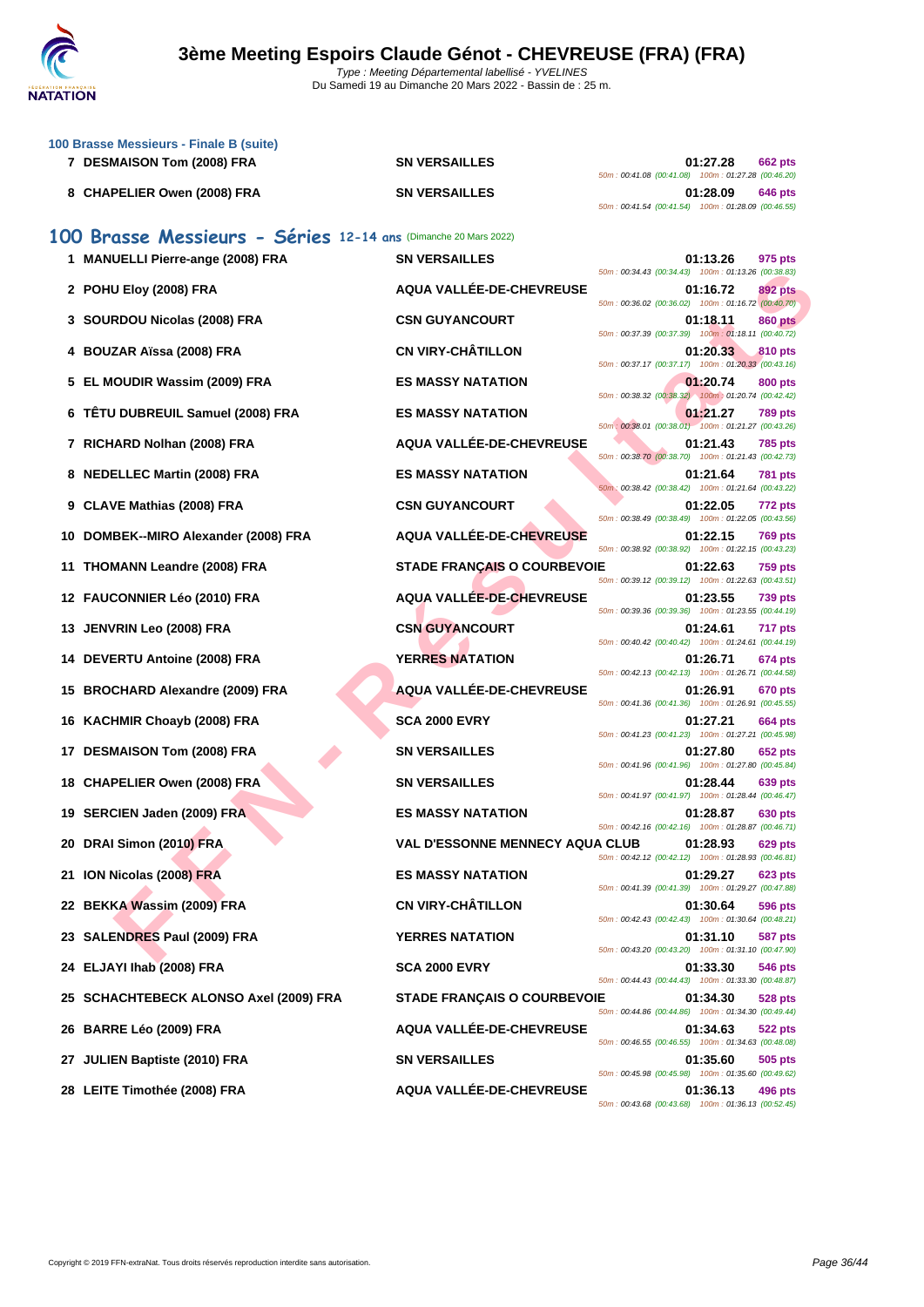

|    | 100 Brasse Messieurs - Séries (suite)                             |                                                          |                                                    |                                  |                |
|----|-------------------------------------------------------------------|----------------------------------------------------------|----------------------------------------------------|----------------------------------|----------------|
|    | 28 DECOUDUN Rafael (2009) FRA                                     | <b>VAL D'ESSONNE MENNECY AQUA CLUB</b>                   | 50m: 00:45.65 (00:45.65) 100m: 01:36.13 (00:50.48) | 01:36.13                         | 496 pts        |
| 30 | DANIEL Nohan (2010) FRA                                           | <b>ES MASSY NATATION</b>                                 | 50m: 00:45.70 (00:45.70) 100m: 01:36.40 (00:50.70) | 01:36.40                         | 491 pts        |
| 31 | HOUP Nathan (2010) FRA                                            | AQUA VALLÉE-DE-CHEVREUSE                                 | 50m: 00:47.33 (00:47.33) 100m: 01:38.53 (00:51.20) | 01:38.53                         | 455 pts        |
| 32 | <b>BAZUREAU Antonin (2010) FRA</b>                                | <b>ES MASSY NATATION</b>                                 | 50m: 00:47.17 (00:47.17) 100m: 01:39.02 (00:51.85) | 01:39.02                         | 447 pts        |
| 33 | JULIA Aubin (2010) FRA                                            | <b>ASSO NATATION DE SARTROUVILLE</b>                     | 50m: 00:49.45 (00:49.45) 100m: 01:41.03 (00:51.58) | 01:41.03                         | 414 pts        |
|    | 34 REDOUANE Sami (2008) FRA                                       | <b>SCA 2000 EVRY</b>                                     |                                                    | 01:41.46                         | <b>407 pts</b> |
| 35 | <b>BARLIER Lucas (2009) FRA</b>                                   | <b>CN VIRY-CHÂTILLON</b>                                 | 50m: 00:48.98 (00:48.98) 100m: 01:41.46 (00:52.48) | 01:41.81                         | 402 pts        |
| 36 | JUBEA Stefan (2010) FRA                                           | <b>ASSO NATATION DE SARTROUVILLE</b>                     | 50m: 00:48.46 (00:48.46) 100m: 01:41.81 (00:53.35) | 01:42.36                         | 393 pts        |
| 37 | <b>GOURAUD Arthur (2010) FRA</b>                                  | <b>CSN GUYANCOURT</b>                                    | 50m: 00:48.63 (00:48.63) 100m: 01:42.36 (00:53.73) | 01:42.46                         | 392 pts        |
| 38 | HAMOUDA Adam (2010) FRA                                           | <b>ES MASSY NATATION</b>                                 | 50m: 00:48.34 (00:48.34) 100m: 01:42.46 (00:54.12) | 01:42.60                         | 389 pts        |
| 39 | DIALLO Salihou (2009) FRA                                         | <b>SCA 2000 EVRY</b>                                     | 50m: 00:48.73 (00:48.73) 100m: 01:42.60 (00:53.87) | 01:43.19                         | <b>380 pts</b> |
| 40 | VARGA Zétény (2010) FRA                                           | <b>STADE FRANÇAIS O COURBEVOIE</b>                       | 50m: 00:48.78 (00:48.78) 100m: 01:43.19 (00:54.41) | 01:44.39                         | <b>362 pts</b> |
| 41 | NAOUN Kenzy (2010) FRA                                            | <b>SN VERSAILLES</b>                                     | 50m: 00:49.99 (00:49.99) 100m: 01:44.39 (00:54.40) | 01:46.13                         | 337 pts        |
|    | 42 LEE-BOUHOURS Rémy (2009) FRA                                   | AQUA VALLÉE-DE-CHEVREUSE                                 | 50m: 00:49.86 (00:49.86) 100m: 01:46.13 (00:56.27) | 01:46.83                         | <b>327 pts</b> |
| 43 | <b>MONNIER Florian (2010) FRA</b>                                 | <b>YERRES NATATION</b>                                   | 50m: 00:49.54 (00:49.54) 100m: 01:46.83 (00:57.29) | 01:46.95                         | <b>325 pts</b> |
|    | 44 ROLLAND Bilal (2010) FRA                                       | <b>ASSO NATATION DE SARTROUVILLE</b>                     | 50m: 00:49.74 (00:49.74) 100m: 01:46.95 (00:57.21) | 01:47.60                         | <b>316 pts</b> |
| 45 | <b>RAMANANTSOA Cedric (2010) FRA</b>                              | <b>STADE FRANÇAIS O COURBEVOIE</b>                       | 50m: 00:47.91 (00:47.91) 100m: 01:47.60 (00:59.69) | 01:50.88                         | <b>272 pts</b> |
| 46 | OUVRARD Philémon (2010) FRA                                       | AQUA VALLÉE-DE-CHEVREUSE                                 | 50m: 00:52.92 (00:52.92) 100m: 01:50.88 (00:57.96) | 01:57.78                         | <b>190 pts</b> |
| 47 | LUSZCZAK Adrian (2010) POL                                        | <b>YERRES NATATION</b>                                   | 50m: 00:55.16 (00:55.16) 100m: 01:57.78 (01:02.62) | 01:58.65                         | <b>181 pts</b> |
|    |                                                                   |                                                          | 50m: 00:56.42 (00:56.42) 100m: 01:58.65 (01:02.23) |                                  |                |
|    | ALBEROLA Peyo (2008) FRA<br>ARMANT Mathieu (2009) FRA             | <b>CSN GUYANCOURT</b><br><b>AQUA VALLEE-DE-CHEVREUSE</b> |                                                    | <b>DNS</b> dec<br><b>DNS</b> dec |                |
|    | LE FLOCDANET Alban (2010) FRA                                     | <b>SN VERSAILLES</b>                                     |                                                    | DNS dec                          |                |
|    | <b>BOUSSADI Miles (2010) FRA</b>                                  | AQUA VALLÉE-DE-CHEVREUSE                                 |                                                    | <b>DSQ</b>                       |                |
|    | --- SIBOUN Tom (2008) FRA                                         | <b>ES MASSY NATATION</b>                                 |                                                    | <b>DSQ</b>                       |                |
|    | 50 Papillon Messieurs - Finale A 6-11 ans (Dimanche 20 Mars 2022) |                                                          |                                                    |                                  |                |
|    | 1 SEI Léo-Paul (2012) FRA                                         | <b>SN VERSAILLES</b>                                     |                                                    | 00:40.41                         | 385 pts        |
|    | 2 SOURDOU Thomas (2011) FRA                                       | <b>CSN GUYANCOURT</b>                                    |                                                    | 00:40.46                         | 383 pts        |
|    | 3 BOUZAR Adam (2011) FRA                                          | <b>CN VIRY-CHÂTILLON</b>                                 |                                                    | 00:41.29                         | 351 pts        |
|    | 4 JULIEN Théophile (2013) FRA                                     | <b>SN VERSAILLES</b>                                     |                                                    | 00:41.65                         | 338 pts        |
|    | 5 VERGNAUD Bastien (2011) FRA                                     | AQUA VALLÉE-DE-CHEVREUSE                                 |                                                    | 00:41.97                         | <b>326 pts</b> |

## **50 Papillon Messieurs - Finale A 6-11 ans** (Dimanche 20 Mars 2022)

| 1 SEI Léo-Paul (2012) FRA        | <b>SN VERSAILLES</b>     | 00:40.41 | 385 pts        |
|----------------------------------|--------------------------|----------|----------------|
| 2 SOURDOU Thomas (2011) FRA      | <b>CSN GUYANCOURT</b>    | 00:40.46 | 383 pts        |
| 3 BOUZAR Adam (2011) FRA         | <b>CN VIRY-CHÂTILLON</b> | 00:41.29 | 351 pts        |
| 4 JULIEN Théophile (2013) FRA    | <b>SN VERSAILLES</b>     | 00:41.65 | 338 pts        |
| 5 VERGNAUD Bastien (2011) FRA    | AQUA VALLÉE-DE-CHEVREUSE | 00:41.97 | <b>326 pts</b> |
| 6 BARRE Jules (2011) FRA         | AQUA VALLÉE-DE-CHEVREUSE | 00:42.08 | <b>322 pts</b> |
| 7 LANCIANO Alessandro (2012) FRA | AC BOULOGNE-BILLANCOURT  | 00:42.77 | <b>298 pts</b> |
| 8 MARTIN Maël (2011) FRA         | <b>SN VERSAILLES</b>     | 00:43.07 | <b>288 pts</b> |

## **50 Papillon Messieurs - Séries 6-11 ans** (Dimanche 20 Mars 2022)

| 1 SEI Léo-Paul (2012) FRA     | <b>SN VERSAILLES</b>            | 00:39.55 | 419 pts |
|-------------------------------|---------------------------------|----------|---------|
| 2 VERGNAUD Bastien (2011) FRA | <b>AQUA VALLÉE-DE-CHEVREUSE</b> | 00:41.56 | 341 pts |
| 3 BARRE Jules (2011) FRA      | AQUA VALLÉE-DE-CHEVREUSE        | 00:41.82 | 332 pts |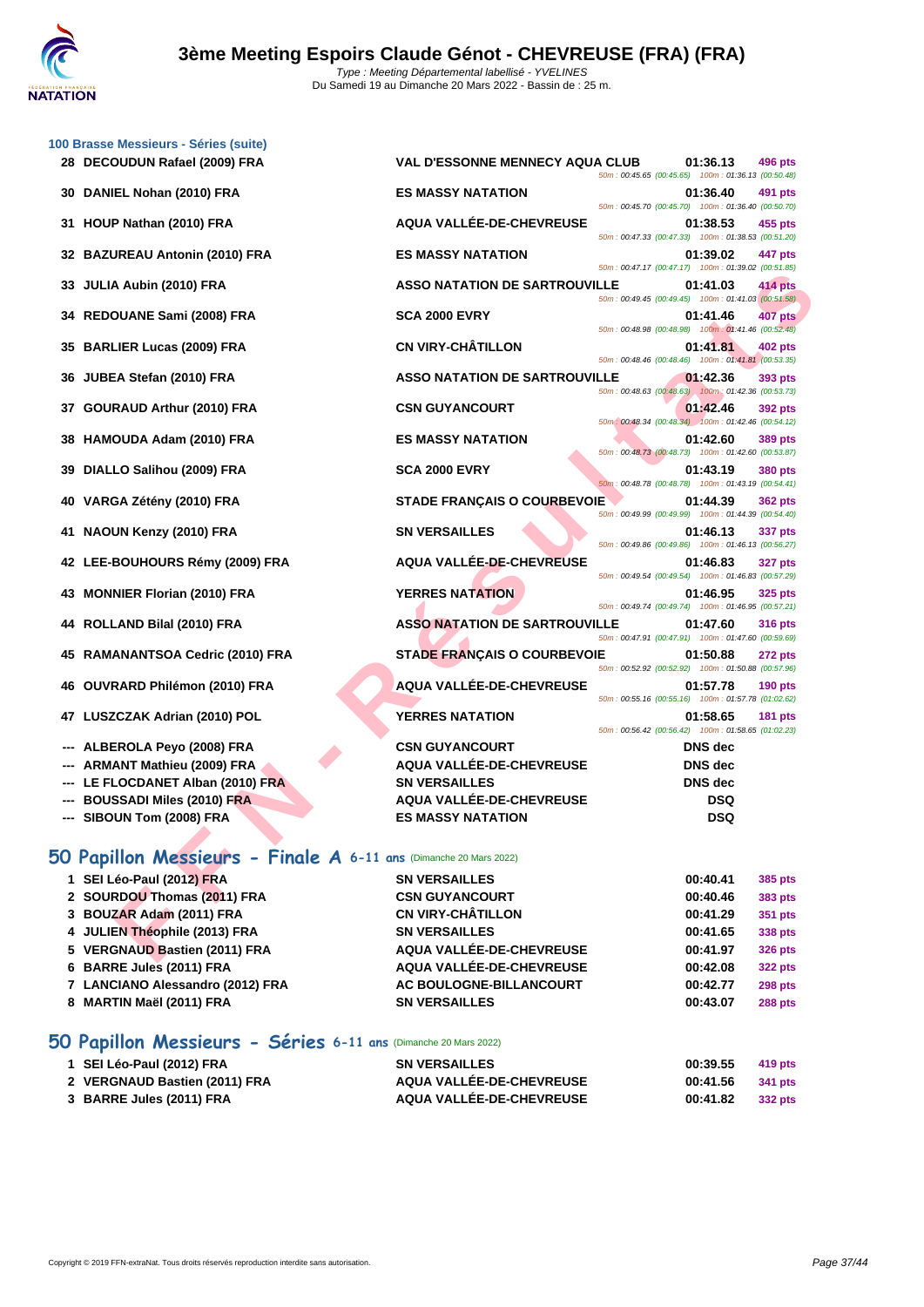

| 50 Papillon Messieurs - Séries (suite) |  |  |  |  |  |  |
|----------------------------------------|--|--|--|--|--|--|
|----------------------------------------|--|--|--|--|--|--|

| 4 SOURDOU Thomas (2011) FRA                                        | <b>CSN GUYANCOURT</b>                | 00:42.54                                                       | <b>306 pts</b> |
|--------------------------------------------------------------------|--------------------------------------|----------------------------------------------------------------|----------------|
| 5 BOUZAR Adam (2011) FRA                                           | <b>CN VIRY-CHÂTILLON</b>             | 00:43.38                                                       | <b>278 pts</b> |
| 6 JULIEN Théophile (2013) FRA                                      | <b>SN VERSAILLES</b>                 | 00:43.61                                                       | <b>270 pts</b> |
| 7 LANCIANO Alessandro (2012) FRA                                   | AC BOULOGNE-BILLANCOURT              | 00:43.64                                                       | 269 pts        |
| 8 MARTIN Maël (2011) FRA                                           | <b>SN VERSAILLES</b>                 | 00:43.98                                                       | <b>258 pts</b> |
| 9 ZAOUG Ilyes (2011) FRA                                           | <b>ASSO NATATION DE SARTROUVILLE</b> | 00:44.13                                                       | <b>253 pts</b> |
| 10 MARINO Luca (2011) FRA                                          | <b>SCA 2000 EVRY</b>                 | 00:44.27                                                       | 249 pts        |
| 11 NOLLET Benjamin (2012) FRA                                      | AC BOULOGNE-BILLANCOURT              | 00:45.53                                                       | 211 pts        |
| 12 BOUSSEKINE Juba (2011) FRA                                      | <b>CN VIRY-CHÂTILLON</b>             | 00:46.86                                                       | 174 pts        |
| 13 DOLEZ Simon (2011) FRA                                          | <b>CSN GUYANCOURT</b>                | 00:47.14                                                       | 167 pts        |
| 14 DEMALDENT Jules (2011) FRA                                      | <b>SN VERSAILLES</b>                 | 00:47.83                                                       | <b>150 pts</b> |
| 15 MARCHAL Raphaël (2011) FRA                                      | AQUA VALLÉE-DE-CHEVREUSE             | 00:48.28                                                       | <b>139 pts</b> |
| 16 MAMDOURICCIULLI Amjad (2011) FRA                                | <b>SN VERSAILLES</b>                 | 00:48.35                                                       | 137 pts        |
| 17 YAYA Paul-Kyllian (2011) FRA                                    | <b>CN VIRY-CHÂTILLON</b>             | 00:48.39                                                       | <b>136 pts</b> |
| 18 BEGUSIC Aaron (2011) FRA                                        | <b>SN VERSAILLES</b>                 | 00:49.16                                                       | 119 pts        |
| 19 FANDEUR--FRIMU Nathan (2012) FRA                                | AQUA VALLÉE-DE-CHEVREUSE             | 00:49.22                                                       | 118 pts        |
| 20 RAUDIN-ARCOS André-xavier (2012) FRA                            | AC BOULOGNE-BILLANCOURT              | 00:51.00                                                       | 82 pts         |
| 21 DUPAYS Gabriel (2012) FRA                                       | AQUA VALLÉE-DE-CHEVREUSE             | 00:52.22                                                       | 62 pts         |
| 22 CORAGLIA Bautista (2012) ITA                                    | <b>SN VERSAILLES</b>                 | 00:52.60                                                       | 56 pts         |
| 23 PERRIER Victor (2012) FRA                                       | AQUA VALLÉE-DE-CHEVREUSE             | 00:52.82                                                       | 53 pts         |
| 24 KROMPHOLTZ Timothée (2011) FRA                                  | AQUA VALLÉE-DE-CHEVREUSE             | 00:53.52                                                       | 43 pts         |
| 25 MARTIN-BRETEAU Justin (2011) FRA                                | AQUA VALLÉE-DE-CHEVREUSE             | 00:55.84                                                       | 18 pts         |
| 26 COMBALUZIER Noé (2012) FRA                                      | <b>SN VERSAILLES</b>                 | 00:56.60                                                       | 12 pts         |
| 27 ROUX Nathan (2012) FRA                                          | <b>SN VERSAILLES</b>                 | 00:56.67                                                       | 12 pts         |
| 28 COMBES Baptiste (2011) FRA                                      | <b>SN VERSAILLES</b>                 | 00:56.69                                                       | 12 pts         |
| 29 BOUZAR Amine (2011) FRA                                         | <b>CN VIRY-CHÂTILLON</b>             | 00:58.12                                                       | 4 pts          |
| 30 GORIN Arthur (2011) FRA                                         | <b>SN VERSAILLES</b>                 | 01:00.17                                                       | 1 pts          |
| 31 FLENDER-EMERY Grégory (2012) FRA                                | <b>AQUA VALLÉE-DE-CHEVREUSE</b>      | 01:00.31                                                       | 1 pts          |
| 32 ADIB Haris (2011) FRA                                           | <b>SN VERSAILLES</b>                 | 01:02.32                                                       | 1 pts          |
| 33 ROBBES Jonas (2013) FRA                                         | <b>SN VERSAILLES</b>                 | 01:05.28                                                       | 1 pts          |
| 34 LHOMMEDIEU Tom (2012) FRA                                       | <b>SN VERSAILLES</b>                 | 01:09.14                                                       | 1 pts          |
| 35 ALOUI Alan (2013) FRA                                           | <b>SN VERSAILLES</b>                 | 01:12.96                                                       | 1 pts          |
| --- AIRAUD Nathan (2012) FRA                                       | <b>SN VERSAILLES</b>                 | <b>DSQ</b>                                                     |                |
| --- CHARTREL Pierre-Louis (2011) FRA                               | <b>SN VERSAILLES</b>                 | <b>DSQ</b>                                                     |                |
| 00 Papillon Messieurs - Finale A 12-14 ans (Dimanche 20 Mars 2022) |                                      |                                                                |                |
| 1 POHU Eloy (2008) FRA                                             | AQUA VALLÉE-DE-CHEVREUSE             | 01:05.65<br>50m: 00:31.42 (00:31.42) 100m: 01:05.65 (00:34.23) | 942 pts        |
| 2 VODDEN Ryan (2008) GBR                                           | <b>CNO ST-GERMAIN-EN-LAYE</b>        | 01:07.48<br>50m: 00:30.65 (00:30.65) 100m: 01:07.48 (00:36.83) | 894 pts        |
| 3 CLAVE Mathias (2008) FRA                                         | <b>CSN GUYANCOURT</b>                | 01:08.03                                                       | 880 pts        |
| 4 DOMBEK--MIRO Alexander (2008) FRA                                | AQUA VALLÉE-DE-CHEVREUSE             | 50m: 00:31.27 (00:31.27) 100m: 01:08.03 (00:36.76)<br>01:08.18 | 876 pts        |
| 5 ALY Marwan (2008) FRA                                            | <b>ES MASSY NATATION</b>             | 50m: 00:32.03 (00:32.03) 100m: 01:08.18 (00:36.15)<br>01:08.39 | 871 pts        |
|                                                                    |                                      | 50m: 00:32.01 (00:32.01) 100m: 01:08.39 (00:36.38)             |                |
| 6 MARIANI Pierre-Orso (2008) FRA                                   | <b>CNO ST-GERMAIN-EN-LAYE</b>        | 01:09.41                                                       | 845 pts        |

# **100 Papillon Messieurs - Finale A 12-14 ans** (Dimanche 20 Mars 2022)

| 1 POHU Eloy (2008) FRA              | AQUA VALLÉE-DE-CHEVREUSE      | 01:05.65<br>942 pts<br>50m: 00:31.42 (00:31.42) 100m: 01:05.65 (00:34.23)        |  |
|-------------------------------------|-------------------------------|----------------------------------------------------------------------------------|--|
| 2 VODDEN Ryan (2008) GBR            | <b>CNO ST-GERMAIN-EN-LAYE</b> | 01:07.48<br>894 pts<br>50m: 00:30.65 (00:30.65) 100m: 01:07.48 (00:36.83)        |  |
| 3 CLAVE Mathias (2008) FRA          | <b>CSN GUYANCOURT</b>         | 01:08.03<br><b>880 pts</b><br>50m: 00:31.27 (00:31.27) 100m: 01:08.03 (00:36.76) |  |
| 4 DOMBEK--MIRO Alexander (2008) FRA | AQUA VALLÉE-DE-CHEVREUSE      | 01:08.18<br>876 pts<br>50m: 00:32.03 (00:32.03) 100m: 01:08.18 (00:36.15)        |  |
| 5 ALY Marwan (2008) FRA             | <b>ES MASSY NATATION</b>      | 01:08.39<br>871 pts<br>50m: 00:32.01 (00:32.01) 100m: 01:08.39 (00:36.38)        |  |
| 6 MARIANI Pierre-Orso (2008) FRA    | <b>CNO ST-GERMAIN-EN-LAYE</b> | 01:09.41<br>845 pts<br>50m: 00:31.82 (00:31.82) 100m: 01:09.41 (00:37.59)        |  |
| 7 JENVRIN Leo (2008) FRA            | <b>CSN GUYANCOURT</b>         | 01:09.49<br>843 pts<br>50m: 00:32.87 (00:32.87) 100m: 01:09.49 (00:36.62)        |  |
| 8 TÊTU DUBREUIL Samuel (2008) FRA   | <b>ES MASSY NATATION</b>      | 01:09.86<br>834 pts<br>50m: 00:31.78 (00:31.78) 100m: 01:09.86 (00:38.08)        |  |

## **100 Papillon Messieurs - Finale B 12-14 ans** (Dimanche 20 Mars 2022)

**THOMANN Leandre (2008) FRA STADE FRANÇAIS O COURBEVOIE 01:10.20 825 pts**

50m : 00:32.45 (00:32.45) 100m : 01:10.20 (00:37.75)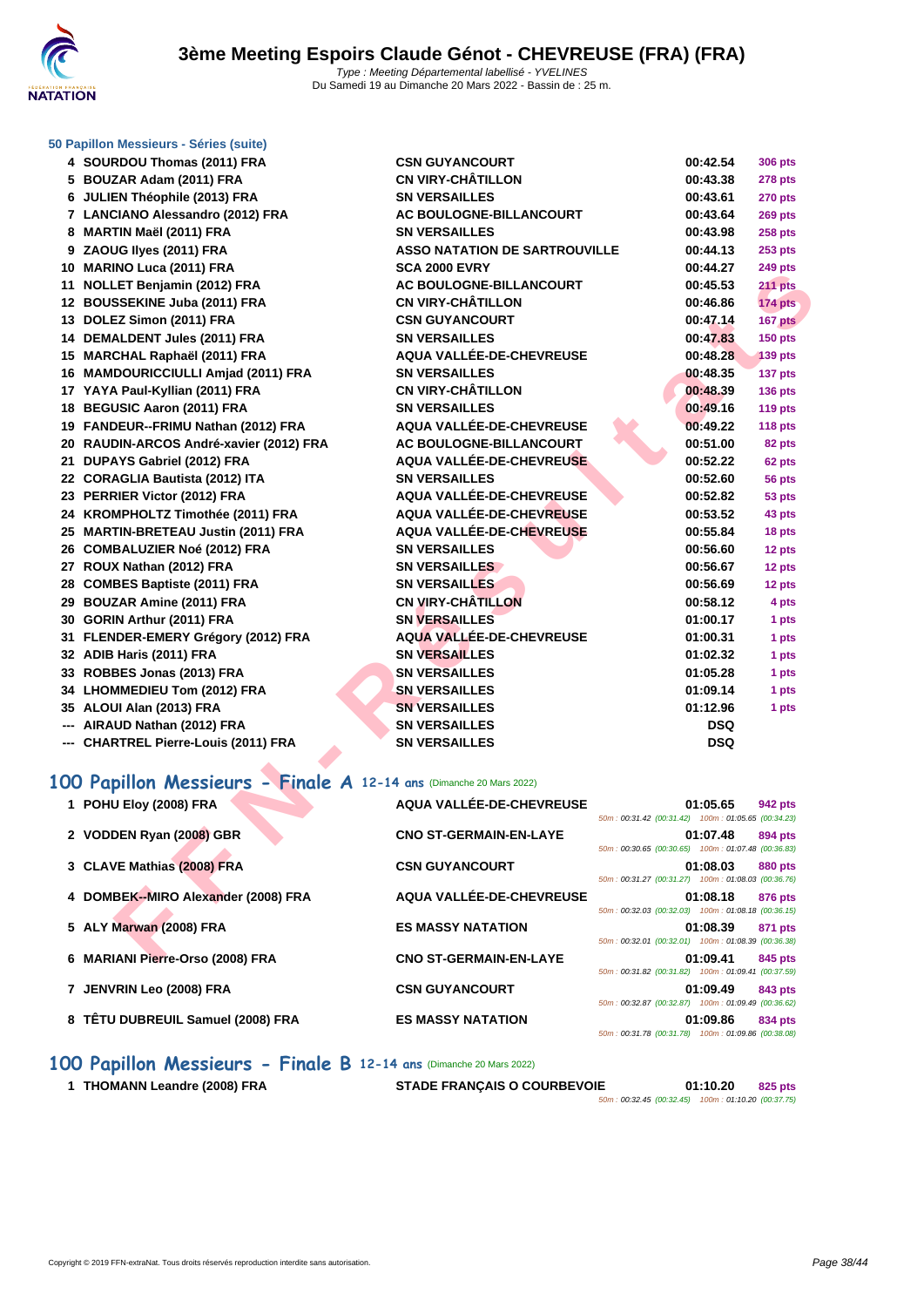|  | 100 Papillon Messieurs - Finale B (suite) |  |  |
|--|-------------------------------------------|--|--|
|--|-------------------------------------------|--|--|

| 2 FAUCONNIER Léo (2010) FRA           | AQUA VALLÉE-DE-CHEVREUSE               | 50m: 00:32.98 (00:32.98) 100m: 01:11.27 (00:38.29) | 01:11.27 | <b>799 pts</b> |
|---------------------------------------|----------------------------------------|----------------------------------------------------|----------|----------------|
| 3 RICHARD Nolhan (2008) FRA           | AQUA VALLÉE-DE-CHEVREUSE               | 50m: 00:34.02 (00:34.02) 100m: 01:12.05 (00:38.03) | 01:12.05 | <b>780 pts</b> |
| 4 AZIZI Seifeddine (2008) FRA         | <b>SN VERSAILLES</b>                   | 50m: 00:33.93 (00:33.93) 100m: 01:13.08 (00:39.15) | 01:13.08 | <b>756 pts</b> |
| 5 DECOUDUN Gabriel (2009) FRA         | <b>VAL D'ESSONNE MENNECY AQUA CLUB</b> | 50m: 00:34.48 (00:34.48) 100m: 01:14.50 (00:40.02) | 01:14.50 | <b>722 pts</b> |
| 6 BROCHARD Alexandre (2009) FRA       | AQUA VALLÉE-DE-CHEVREUSE               | 50m: 00:35.21 (00:35.21) 100m: 01:15.10 (00:39.89) | 01:15.10 | <b>709 pts</b> |
| 7 LE GRAND MOULIN Mathéo (2010) FRA   | <b>CNO ST-GERMAIN-EN-LAYE</b>          | 50m: 00:36.57 (00:36.57) 100m: 01:17.74 (00:41.17) | 01:17.74 | <b>650 pts</b> |
| 8 SCHACHTEBECK ALONSO Axel (2009) FRA | <b>STADE FRANCAIS O COURBEVOIE</b>     | 50m: 00:36.54 (00:36.54) 100m: 01:19.22 (00:42.68) | 01:19.22 | <b>617 pts</b> |

# **100 Papillon Messieurs - Séries 12-14 ans** (Dimanche 20 Mars 2022)

|                                                                  |                                        | JUIII.UU.J <del>.HU</del> (UU.J <del>.HU</del> )   | 100111.011.14.00 | 100.40.02      |
|------------------------------------------------------------------|----------------------------------------|----------------------------------------------------|------------------|----------------|
| 6 BROCHARD Alexandre (2009) FRA                                  | <b>AQUA VALLÉE-DE-CHEVREUSE</b>        | 50m: 00:35.21 (00:35.21) 100m: 01:15.10 (00:39.89) | 01:15.10         | <b>709 pts</b> |
| 7 LE GRAND MOULIN Mathéo (2010) FRA                              | <b>CNO ST-GERMAIN-EN-LAYE</b>          | 50m: 00:36.57 (00:36.57) 100m: 01:17.74 (00:41.17) | 01:17.74         | <b>650 pts</b> |
| 8 SCHACHTEBECK ALONSO Axel (2009) FRA                            | STADE FRANÇAIS O COURBEVOIE            | 50m: 00:36.54 (00:36.54) 100m: 01:19.22 (00:42.68) | 01:19.22         | 617 pts        |
| 00 Papillon Messieurs - Séries 12-14 ans (Dimanche 20 Mars 2022) |                                        |                                                    |                  |                |
| 1 POHU Eloy (2008) FRA                                           | AQUA VALLÉE-DE-CHEVREUSE               | 50m: 00:31.82 (00:31.82) 100m: 01:07.36 (00:35.54) | 01:07.36         | 897 pts        |
| 2 VODDEN Ryan (2008) GBR                                         | <b>CNO ST-GERMAIN-EN-LAYE</b>          | 50m: 00:30.61 (00:30.61) 100m: 01:07.88 (00:37.27) | 01:07.88         | 884 pts        |
| 3 ALY Marwan (2008) FRA                                          | <b>ES MASSY NATATION</b>               | 50m: 00:31.43 (00:31.43) 100m: 01:08.24 (00:36.81) | 01:08.24         | 874 pts        |
| 4 DOMBEK--MIRO Alexander (2008) FRA                              | AQUA VALLÉE-DE-CHEVREUSE               | 50m: 00:32.06 (00:32.06) 100m: 01:08.38 (00:36.32) | 01:08.38         | 871 pts        |
| 5 CLAVE Mathias (2008) FRA                                       | <b>CSN GUYANCOURT</b>                  |                                                    | 01:08.97         | 856 pts        |
| 6 JENVRIN Leo (2008) FRA                                         | <b>CSN GUYANCOURT</b>                  | 50m: 00:31.47 (00:31.47) 100m: 01:08.97 (00:37.50) | 01:09.39         | 845 pts        |
| 7 TETU DUBREUIL Samuel (2008) FRA                                | <b>ES MASSY NATATION</b>               | 50m: 00:32.97 (00:32.97) 100m: 01:09.39 (00:36.42) | 01:09.83         | 834 pts        |
| 8 MARIANI Pierre-Orso (2008) FRA                                 | <b>CNO ST-GERMAIN-EN-LAYE</b>          | 50m: 00:31.34 (00:31.34) 100m: 01:09.83 (00:38.49) | 01:10.40         | 820 pts        |
| 9 THOMANN Leandre (2008) FRA                                     | <b>STADE FRANÇAIS O COURBEVOIE</b>     | 50m: 00:32.58 (00:32.58) 100m: 01:10.40 (00:37.82) | 01:11.74         | <b>788 pts</b> |
| 10 FAUCONNIER Léo (2010) FRA                                     | <b>AQUA VALLÉE-DE-CHEVREUSE</b>        | 50m: 00:32.02 (00:32.02) 100m: 01:11.74 (00:39.72) | 01:12.42         | 771 pts        |
| 11 SOURDOU Nicolas (2008) FRA                                    | <b>CSN GUYANCOURT</b>                  | 50m: 00:33.15 (00:33.15) 100m: 01:12.42 (00:39.27) | 01:13.84         | <b>738 pts</b> |
| 12 AZIZI Seifeddine (2008) FRA                                   | <b>SN VERSAILLES</b>                   | 50m: 00:35.12 (00:35.12) 100m: 01:13.84 (00:38.72) | 01:14.84         | <b>715 pts</b> |
| 13 RICHARD Nolhan (2008) FRA                                     | AQUA VALLÉE-DE-CHEVREUSE               | 50m: 00:35.35 (00:35.35) 100m: 01:14.84 (00:39.49) | 01:15.01         | <b>711 pts</b> |
| 14 DECOUDUN Gabriel (2009) FRA                                   | <b>VAL D'ESSONNE MENNECY AQUA CLUB</b> | 50m: 00:34.75 (00:34.75) 100m: 01:15.01 (00:40.26) | 01:15.75         | 694 pts        |
|                                                                  |                                        | 50m: 00:34.67 (00:34.67) 100m: 01:15.75 (00:41.08) |                  |                |
| 15 BROCHARD Alexandre (2009) FRA                                 | <b>AQUA VALLÉE-DE-CHEVREUSE</b>        | 50m: 00:35.53 (00:35.53) 100m: 01:15.89 (00:40.36) | 01:15.89         | 691 pts        |
| 16 ELJAYI Ihab (2008) FRA                                        | <b>SCA 2000 EVRY</b>                   | 50m: 00:36.69 (00:36.69) 100m: 01:18.36 (00:41.67) | 01:18.36         | 636 pts        |
| 17 LE GRAND MOULIN Mathéo (2010) FRA                             | <b>CNO ST-GERMAIN-EN-LAYE</b>          | 50m: 00:36.74 (00:36.74) 100m: 01:18.37 (00:41.63) | 01:18.37         | 636 pts        |
| 18 SCHACHTEBECK ALONSO Axel (2009) FRA                           | <b>STADE FRANÇAIS O COURBEVOIE</b>     | 50m: 00:37.27 (00:37.27) 100m: 01:20.84 (00:43.57) | 01:20.84         | 583 pts        |
| 19 NIEL Marin (2010) FRA                                         | <b>SN VERSAILLES</b>                   |                                                    | 01:22.47         | 550 pts        |
| 20 DOISNEAU Celyen (2009) FRA                                    | <b>VAL D'ESSONNE MENNECY AQUA CLUB</b> | 50m: 00:38.45 (00:38.45) 100m: 01:22.47 (00:44.02) | 01:22.66         | 546 pts        |
| 21 SERCIEN Jaden (2009) FRA                                      | <b>ES MASSY NATATION</b>               | 50m: 00:38.15 (00:38.15) 100m: 01:22.66 (00:44.51) | 01:23.41         | 531 pts        |
| 22 JULIEN Baptiste (2010) FRA                                    | <b>SN VERSAILLES</b>                   | 50m: 00:37.30 (00:37.30) 100m: 01:23.41 (00:46.11) | 01:23.48         | 530 pts        |
|                                                                  |                                        | 50m: 00:39.97 (00:39.97) 100m: 01:23.48 (00:43.51) |                  |                |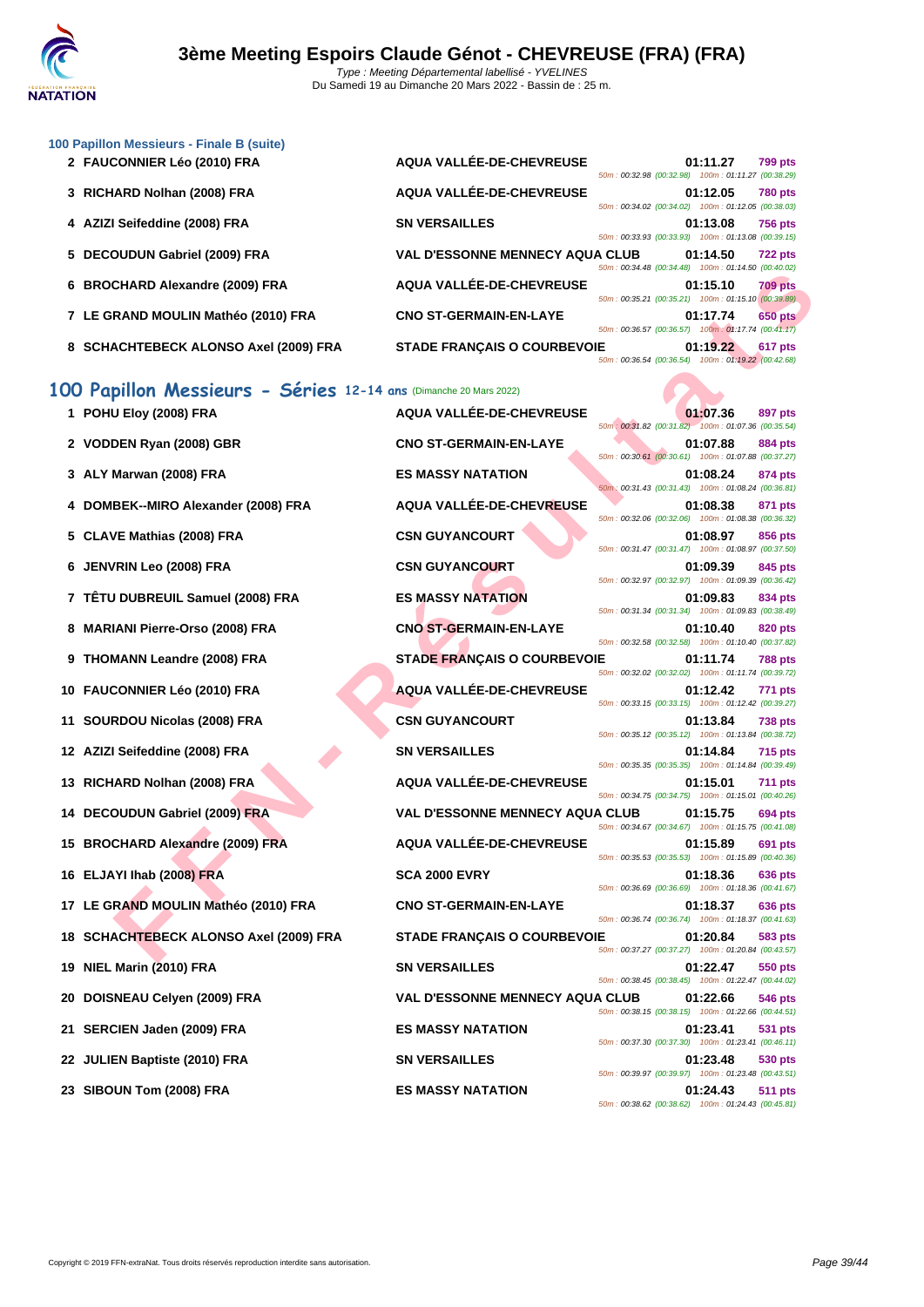

|    | 100 Papillon Messieurs - Séries (suite)                       |                                    |                                                                                  |
|----|---------------------------------------------------------------|------------------------------------|----------------------------------------------------------------------------------|
|    | 24 CATAYEE Joackim (2010) FRA                                 | <b>SCA 2000 EVRY</b>               | 01:24.52<br>509 pts<br>50m: 00:39.16 (00:39.16) 100m: 01:24.52 (00:45.36)        |
| 25 | <b>KACHMIR Choayb (2008) FRA</b>                              | <b>SCA 2000 EVRY</b>               | 01:25.64<br><b>488 pts</b><br>50m: 00:37.67 (00:37.67) 100m: 01:25.64 (00:47.97) |
| 26 | HOUP Nathan (2010) FRA                                        | <b>AQUA VALLEE-DE-CHEVREUSE</b>    | 01:26.27<br>476 pts<br>50m: 00:40.76 (00:40.76) 100m: 01:26.27 (00:45.51)        |
| 27 | DANIEL Nohan (2010) FRA                                       | <b>ES MASSY NATATION</b>           | 01:27.54<br>452 pts                                                              |
| 28 | <b>BENBAKKAR Ramy (2010) TUN</b>                              | <b>CNO ST-GERMAIN-EN-LAYE</b>      | 50m: 00:40.33 (00:40.33) 100m: 01:27.54 (00:47.21)<br>01:29.30<br><b>421 pts</b> |
| 29 | <b>BARRE Léo (2009) FRA</b>                                   | AQUA VALLÉE-DE-CHEVREUSE           | 50m: 00:41.23 (00:41.23) 100m: 01:29.30 (00:48.07)<br>01:29.34<br><b>420 pts</b> |
| 30 | <b>BAZUREAU Antonin (2010) FRA</b>                            | <b>ES MASSY NATATION</b>           | 50m: 00:41.50 (00:41.50) 100m: 01:29.34 (00:47.84)<br>01:31.01<br>391 pts        |
| 31 | ION Nicolas (2008) FRA                                        | <b>ES MASSY NATATION</b>           | 50m: 00:41.68 (00:41.68) 100m: 01:31.01 (00:49.33)<br>01:32.82<br><b>361 pts</b> |
|    | <b>HADJIDJ Jalis (2010) FRA</b>                               | <b>ES MASSY NATATION</b>           | 50m: 00:39.44 (00:39.44) 100m: 01:32.82 (00:53.38)<br>01:35.01<br><b>326 pts</b> |
| 33 | DIALLO Salihou (2009) FRA                                     | <b>SCA 2000 EVRY</b>               | 50m: 00:42.70 (00:42.70) 100m: 01:35.01 (00:52.31)<br>01:37.71<br><b>286 pts</b> |
| 34 | VARGA Zétény (2010) FRA                                       | <b>STADE FRANÇAIS O COURBEVOIE</b> | 50m: 00:43.83 (00:43.83) 100m: 01:37.71 (00:53.88)<br>01:38.13<br><b>279 pts</b> |
| 35 | <b>BOUSSADI Miles (2010) FRA</b>                              | AQUA VALLÉE-DE-CHEVREUSE           | 50m: 00:46.69 (00:46.69) 100m: 01:38.13 (00:51.44)<br>01:44.45<br><b>196 pts</b> |
| 36 | <b>RAMANANTSOA Cedric (2010) FRA</b>                          | STADE FRANÇAIS O COURBEVOIE        | 50m: 00:47.20 (00:47.20) 100m: 01:44.45 (00:57.25)<br>01:46.02<br>178 pts        |
|    |                                                               | AQUA VALLÉE-DE-CHEVREUSE           | 50m: 00:47.22 (00:47.22) 100m: 01:46.02 (00:58.80)                               |
| 37 | OUVRARD Philémon (2010) FRA                                   |                                    | 01:47.24<br><b>164 pts</b><br>50m: 00:49.93 (00:49.93) 100m: 01:47.24 (00:57.31) |
| 38 | <b>GUILLEMOT Jeremy (2010) FRA</b>                            | <b>CSN GUYANCOURT</b>              | 01:50.83<br>127 pts<br>50m: 00:50.96 (00:50.96) 100m: 01:50.83 (00:59.87)        |
| 39 | FEUERSTOSS Eythan (2010) FRA                                  | <b>CSN GUYANCOURT</b>              | 01:55.61<br>85 pts<br>50m: 00:52.32 (00:52.32) 100m: 01:55.61 (01:03.29)         |
|    | <b>ARMANT Mathieu (2009) FRA</b>                              | <b>AQUA VALLÉE-DE-CHEVREUSE</b>    | <b>DNS</b> dec                                                                   |
|    | KROMPHOLTZ Raphaël (2008) FRA                                 | <b>AQUA VALLÉE-DE-CHEVREUSE</b>    | DNS dec                                                                          |
|    | ALBEROLA Peyo (2008) FRA                                      | <b>CSN GUYANCOURT</b>              | <b>DNS</b> dec                                                                   |
|    | 100 4 Nages Messieurs - Séries 6-11 ans (Samedi 19 Mars 2022) |                                    |                                                                                  |
|    | 1 SOURDOU Thomas (2011) FRA                                   | <b>CSN GUYANCOURT</b>              | 01:29.15<br>434 pts<br>50m: 00:41.11 (00:41.11) 100m: 01:29.15 (00:48.04)        |
|    | 2 LANCIANO Alessandro (2012) FRA                              | AC BOULOGNE-BILLANCOURT            | 01:29.40<br><b>429 pts</b><br>50m: 00:41.25 (00:41.25) 100m: 01:29.40 (00:48.15) |
|    | 3 TETU DUBREUIL Raphael (2011) FRA                            | <b>ES MASSY NATATION</b>           | 01:29.52<br>427 pts<br>50m: 00:40.56 (00:40.56) 100m: 01:29.52 (00:48.96)        |
|    | 4 NOLLET Benjamin (2012) FRA                                  | <b>AC BOULOGNE-BILLANCOURT</b>     | 01:29.87<br>421 pts<br>50m: 00:41.28 (00:41.28) 100m: 01:29.87 (00:48.59)        |
|    | 5 DOLEZ Simon (2011) FRA                                      | <b>CSN GUYANCOURT</b>              | 01:31.58<br><b>390 pts</b>                                                       |
|    | 6 MARTIN Maël (2011) FRA                                      | <b>SN VERSAILLES</b>               | 50m: 00:44.39 (00:44.39) 100m: 01:31.58 (00:47.19)<br>01:31.61<br>390 pts        |
|    | 7 VERGNAUD Bastien (2011) FRA                                 | AQUA VALLÉE-DE-CHEVREUSE           | 50m: 00:42.65 (00:42.65) 100m: 01:31.61 (00:48.96)<br>01:31.62<br><b>389 pts</b> |
|    |                                                               |                                    | 50m: 00:41.89 (00:41.89) 100m: 01:31.62 (00:49.73)                               |

|  |  |  | 100 4 Nages Messieurs - Séries 6-11 ans (Samedi 19 Mars 2022) |  |  |  |  |  |  |  |  |
|--|--|--|---------------------------------------------------------------|--|--|--|--|--|--|--|--|
|--|--|--|---------------------------------------------------------------|--|--|--|--|--|--|--|--|

| <b>OU T INGUES MESSIEUMS - SEMIES 0-11 ans (Samed 19 Mars 2022)</b> |                                      |                                                    |          |                |
|---------------------------------------------------------------------|--------------------------------------|----------------------------------------------------|----------|----------------|
| 1 SOURDOU Thomas (2011) FRA                                         | <b>CSN GUYANCOURT</b>                | 50m: 00:41.11 (00:41.11) 100m: 01:29.15 (00:48.04) | 01:29.15 | 434 pts        |
| 2 LANCIANO Alessandro (2012) FRA                                    | AC BOULOGNE-BILLANCOURT              | 50m: 00:41.25 (00:41.25) 100m: 01:29.40 (00:48.15) | 01:29.40 | 429 pts        |
| 3 TETU DUBREUIL Raphael (2011) FRA                                  | <b>ES MASSY NATATION</b>             | 50m: 00:40.56 (00:40.56) 100m: 01:29.52 (00:48.96) | 01:29.52 | 427 pts        |
| 4 NOLLET Benjamin (2012) FRA                                        | AC BOULOGNE-BILLANCOURT              | 50m: 00:41.28 (00:41.28) 100m: 01:29.87 (00:48.59) | 01:29.87 | 421 pts        |
| 5 DOLEZ Simon (2011) FRA                                            | <b>CSN GUYANCOURT</b>                | 50m: 00:44.39 (00:44.39) 100m: 01:31.58 (00:47.19) | 01:31.58 | 390 pts        |
| 6 MARTIN Maël (2011) FRA                                            | <b>SN VERSAILLES</b>                 | 50m: 00:42.65 (00:42.65) 100m: 01:31.61 (00:48.96) | 01:31.61 | 390 pts        |
| 7 VERGNAUD Bastien (2011) FRA                                       | AQUA VALLÉE-DE-CHEVREUSE             | 50m: 00:41.89 (00:41.89) 100m: 01:31.62 (00:49.73) | 01:31.62 | 389 pts        |
| 8 ZAOUG Ilyes (2011) FRA                                            | <b>ASSO NATATION DE SARTROUVILLE</b> | 50m: 00:41.94 (00:41.94) 100m: 01:32.33 (00:50.39) | 01:32.33 | 377 pts        |
| 9 BARRE Jules (2011) FRA                                            | AQUA VALLÉE-DE-CHEVREUSE             | 50m: 00:40.92 (00:40.92) 100m: 01:33.01 (00:52.09) | 01:33.01 | 365 pts        |
| 10 DEMALDENT Jules (2011) FRA                                       | <b>SN VERSAILLES</b>                 | 50m: 00:43.05 (00:43.05) 100m: 01:34.09 (00:51.04) | 01:34.09 | 347 pts        |
| 11 LEGROS Thibaut (2011) FRA                                        | <b>NAUTIC CLUB RAMBOUILLET</b>       | 50m: 00:43.63 (00:43.63) 100m: 01:35.35 (00:51.72) | 01:35.35 | <b>327 pts</b> |
| 12 BOUZAR Adam (2011) FRA                                           | <b>CN VIRY-CHÂTILLON</b>             |                                                    | 01:35.43 | 325 pts        |

| <b>SCA 2000 EVRY</b>                                                                        |
|---------------------------------------------------------------------------------------------|
| <b>SCA 2000 EVRY</b>                                                                        |
| <b>AQUA VALLÉE-DE-CHEVREUSE</b>                                                             |
| <b>ES MASSY NATATION</b>                                                                    |
| <b>CNO ST-GERMAIN-EN-LAYE</b>                                                               |
| AQUA VALLÉE-DE-CHEVREUSE                                                                    |
| <b>ES MASSY NATATION</b>                                                                    |
| <b>ES MASSY NATATION</b>                                                                    |
| <b>ES MASSY NATATION</b>                                                                    |
| <b>SCA 2000 EVRY</b>                                                                        |
| <b>STADE FRANÇAIS O COURBEVOI</b>                                                           |
| AQUA VALLÉE-DE-CHEVREUSE                                                                    |
| <b>STADE FRANÇAIS O COURBEVOI</b>                                                           |
| <b>AQUA VALLÉE-DE-CHEVREUSE</b>                                                             |
| <b>CSN GUYANCOURT</b>                                                                       |
| <b>CSN GUYANCOURT</b>                                                                       |
| <b>AQUA VALLÉE-DE-CHEVREUSE</b><br><b>AQUA VALLÉE-DE-CHEVREUSE</b><br><b>CSN GUYANCOURT</b> |

|     |     |  |                | $U1.24.32$ $309$ pts<br>50m: 00:39.16 (00:39.16) 100m: 01:24.52 (00:45.36) |
|-----|-----|--|----------------|----------------------------------------------------------------------------|
|     |     |  |                |                                                                            |
|     |     |  |                | 01:25.64 488 pts<br>50m: 00:37.67 (00:37.67) 100m: 01:25.64 (00:47.97)     |
|     |     |  |                |                                                                            |
|     |     |  |                | 01:26.27 476 pts<br>50m: 00:40.76 (00:40.76) 100m: 01:26.27 (00:45.51)     |
|     |     |  |                |                                                                            |
|     |     |  |                | 01:27.54 452 pts<br>50m: 00:40.33 (00:40.33) 100m: 01:27.54 (00:47.21)     |
|     |     |  |                |                                                                            |
|     |     |  |                | 01:29.30 421 pts<br>50m: 00:41.23 (00:41.23) 100m: 01:29.30 (00:48.07)     |
|     |     |  |                |                                                                            |
|     |     |  |                | 01:29.34 420 pts<br>50m : 00:41.50 (00:41.50) 100m : 01:29.34 (00:47.84)   |
|     |     |  |                |                                                                            |
|     |     |  |                | 01:31.01 391 pts<br>50m: 00:41.68 (00:41.68) 100m: 01:31.01 (00:49.33)     |
|     |     |  |                |                                                                            |
|     |     |  |                | 01:32.82 361 pts<br>50m: 00:39.44 (00:39.44) 100m: 01:32.82 (00:53.38)     |
|     |     |  | 01:35.01       |                                                                            |
|     |     |  |                | <b>326 pts</b><br>50m: 00:42.70 (00:42.70) 100m: 01:35.01 (00:52.31)       |
|     |     |  |                |                                                                            |
|     |     |  |                |                                                                            |
|     |     |  | 01:37.71       | <b>286 pts</b>                                                             |
|     |     |  |                | 50m: 00:43.83 (00:43.83) 100m: 01:37.71 (00:53.88)                         |
|     |     |  | 01:38.13       | <b>279 pts</b>                                                             |
| DІE |     |  |                | 50m: 00:46.69 (00:46.69) 100m: 01:38.13 (00:51.44)                         |
|     |     |  |                | 01:44.45 196 pts<br>50m: 00:47.20 (00:47.20) 100m: 01:44.45 (00:57.25)     |
|     |     |  |                |                                                                            |
|     | JІE |  |                | 01:46.02 178 pts<br>50m: 00:47.22 (00:47.22) 100m: 01:46.02 (00:58.80)     |
|     |     |  |                |                                                                            |
|     |     |  |                | 01:47.24 164 pts<br>50m: 00:49.93 (00:49.93) 100m: 01:47.24 (00:57.31)     |
|     |     |  |                |                                                                            |
|     |     |  |                | 01:50.83 127 pts<br>50m: 00:50.96 (00:50.96) 100m: 01:50.83 (00:59.87)     |
|     |     |  | 01:55.61       | 85 pts                                                                     |
|     |     |  |                | 50m: 00:52.32 (00:52.32) 100m: 01:55.61 (01:03.29)                         |
|     |     |  | DNS dec        |                                                                            |
|     |     |  | <b>DNS</b> dec |                                                                            |
|     |     |  | DNS dec        |                                                                            |

| <b>SN GUYANCOURT</b>                |
|-------------------------------------|
| <b>AC BOULOGNE-BILLANCOURT</b><br>ś |
| <b>IS MASSY NATATION</b><br>ł       |
| <b>AC BOULOGNE-BILLANCOURT</b>      |
| <b>SN GUYANCOURT</b>                |
| <b>SN VERSAILLES</b>                |
| <b>\QUA VALLÉE-DE-CHEVREUSE</b>     |
| <b>ASSO NATATION DE SARTROUVIL</b>  |
| <b>\QUA VALLÉE-DE-CHEVREUSE</b>     |
| <b>SN VERSAILLES</b><br>ć           |
| <b>JAUTIC CLUB RAMBOUILLET</b>      |
| CN VIRY-CHÂTILLON                   |

| 01:29.40 429 pts<br>50m: 00:41.25 (00:41.25) 100m: 01:29.40 (00:48.15)     |
|----------------------------------------------------------------------------|
| 01:29.52 427 pts<br>50m: 00:40.56 (00:40.56) 100m: 01:29.52 (00:48.96)     |
| 01:29.87 421 pts<br>50m: 00:41.28 (00:41.28) 100m: 01:29.87 (00:48.59)     |
| 01:31.58 390 pts<br>50m: 00:44.39 (00:44.39) 100m: 01:31.58 (00:47.19)     |
| 01:31.61 390 pts<br>50m: 00:42.65 (00:42.65) 100m: 01:31.61 (00:48.96)     |
| 01:31.62 389 pts<br>50m: 00:41.89 (00:41.89) 100m: 01:31.62 (00:49.73)     |
| LLE 01:32.33 377 pts<br>50m: 00:41.94 (00:41.94) 100m: 01:32.33 (00:50.39) |
| 01:33.01 365 pts<br>50m: 00:40.92 (00:40.92) 100m: 01:33.01 (00:52.09)     |
| 01:34.09 347 pts<br>50m: 00:43.05 (00:43.05) 100m: 01:34.09 (00:51.04)     |
| 01:35.35 327 pts<br>50m: 00:43.63 (00:43.63) 100m: 01:35.35 (00:51.72)     |
| 01:35.43 325 pts<br>50m: 00:43.97 (00:43.97) 100m: 01:35.43 (00:51.46)     |
|                                                                            |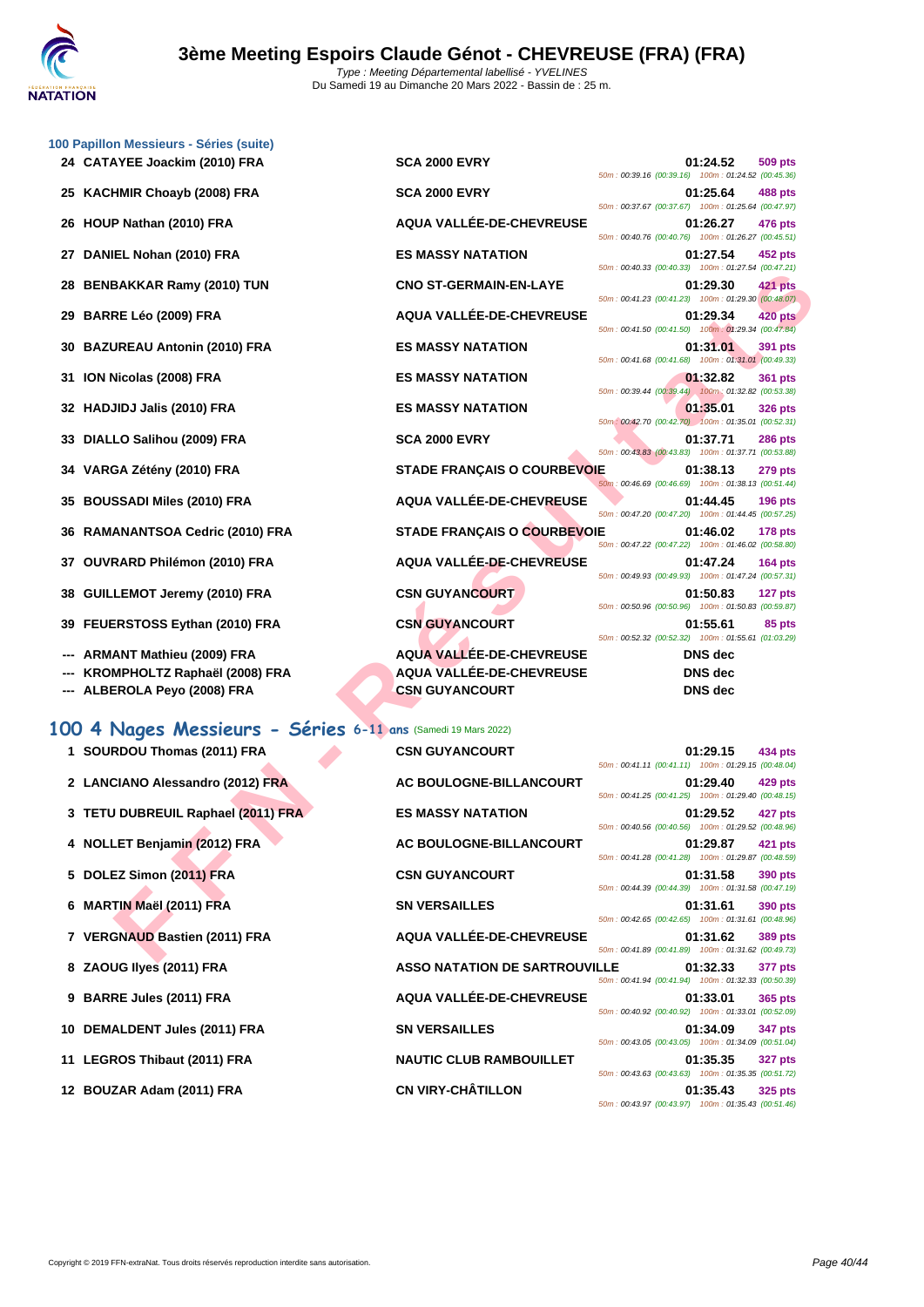

**[100 4 Nag](http://www.ffnatation.fr/webffn/index.php)es Messieurs - Séries (suite)**

| 13 MARCHAL Raphaël (2011) FRA                 | AQUA VALLÉE-DE-CHEVREUSE           | 01:36.01<br><b>316 pts</b><br>50m: 00:43.05 (00:43.05) 100m: 01:36.01 (00:52.96)   |
|-----------------------------------------------|------------------------------------|------------------------------------------------------------------------------------|
| <b>MARINO Luca (2011) FRA</b><br>14           | <b>SCA 2000 EVRY</b>               | 01:36.03<br><b>316 pts</b><br>50m: 00:42.93 (00:42.93) 100m: 01:36.03 (00:53.10)   |
| JULIEN Théophile (2013) FRA<br>15             | <b>SN VERSAILLES</b>               | 01:37.57<br><b>292 pts</b><br>50m: 00:45.30 (00:45.30) 100m: 01:37.57 (00:52.27)   |
| 16 SEI Léo-Paul (2012) FRA                    | <b>SN VERSAILLES</b>               | 01:38.66<br><b>276 pts</b><br>50m: 00:44.45 (00:44.45) 100m: 01:38.66 (00:54.21)   |
| 17 DUPAYS Gabriel (2012) FRA                  | AQUA VALLÉE-DE-CHEVREUSE           | 01:38.93<br>272 pts                                                                |
| <b>CHARTREL Pierre-Louis (2011) FRA</b><br>18 | <b>SN VERSAILLES</b>               | 50m: 00:47.13 (00:47.13) 100m: 01:38.93 (00:51.80)<br>01:40.04<br><b>256 pts</b>   |
| <b>BOUZAR Amine (2011) FRA</b><br>19          | <b>CN VIRY-CHÂTILLON</b>           | 50m: 00:46.17 (00:46.17) 100m: 01:40.04 (00:53.87)<br>01:40.43<br><b>250 pts</b>   |
| ALAUZET Aurélien (2011) FRA<br>20             | <b>NAUTIC CLUB RAMBOUILLET</b>     | 50m: 00:47.33 (00:47.33) 100m: 01:40.43 (00:53.10)<br>01:40.87<br><b>244 pts</b>   |
| <b>MARTIN-BRETEAU Justin (2011) FRA</b><br>21 | AQUA VALLÉE-DE-CHEVREUSE           | 50m: 00:49.23 (00:49.23) 100m: 01:40.87 (00:51.64)<br>01:41.26<br><b>239 pts</b>   |
| 22 KROMPHOLTZ Timothée (2011) FRA             | AQUA VALLÉE-DE-CHEVREUSE           | 50m : 00:49.27 (00:49.27) 100m : 01:41.26 (00:51.99)<br>01:41.71<br><b>232 pts</b> |
| WU Diyan (2011) CHN<br>23                     | AC BOULOGNE-BILLANCOURT            | 50m: 00:46.41 (00:46.41) 100m: 01:41.71 (00:55.30)<br>01:41.77<br><b>232 pts</b>   |
| 24 FANDEUR--FRIMU Nathan (2012) FRA           | AQUA VALLÉE-DE-CHEVREUSE           | 50m: 00:48.83 (00:48.83) 100m: 01:41.77 (00:52.94)<br>01:41.80<br><b>231 pts</b>   |
| <b>BEGUSIC Aaron (2011) FRA</b><br>25         | <b>SN VERSAILLES</b>               | 50m: 00:48.67 (00:48.67) 100m: 01:41.80 (00:53.13)<br>01:43.54<br><b>208 pts</b>   |
| 26 PERRIER Victor (2012) FRA                  | AQUA VALLÉE-DE-CHEVREUSE           | 50m: 00:48.34 (00:48.34) 100m: 01:43.54 (00:55.20)<br>01:45.23<br>187 pts          |
| <b>TIETSE Emmanuel (2011) FRA</b><br>27       | <b>AQUACLUB LE PECQ MARLY</b>      | 50m: 00:48.01 (00:48.01) 100m: 01:45.23 (00:57.22)<br>01:46.20<br><b>176 pts</b>   |
| ROUX Nathan (2012) FRA<br>28                  | <b>SN VERSAILLES</b>               | 50m: 00:51.02 (00:51.02) 100m: 01:46.20 (00:55.18)<br>01:46.86<br><b>168 pts</b>   |
| <b>BOULAY Evan (2011) FRA</b><br>29           | <b>SCA 2000 EVRY</b>               | 50m: 00:53.57 (00:53.57) 100m: 01:46.86 (00:53.29)<br>01:47.05<br><b>166 pts</b>   |
| <b>BOUSSEKINE Juba (2011) FRA</b><br>30       | <b>CN VIRY-CHÂTILLON</b>           | 50m: 00:49.63 (00:49.63) 100m: 01:47.05 (00:57.42)<br>01:47.20<br><b>164 pts</b>   |
| <b>MAMDOURICCIULLI Amjad (2011) FRA</b><br>31 | <b>SN VERSAILLES</b>               | 50m: 00:48.72 (00:48.72) 100m: 01:47.20 (00:58.48)<br>01:47.58<br>$160$ pts        |
| 32 COMBES Baptiste (2011) FRA                 | <b>SN VERSAILLES</b>               | 50m: 00:50.28 (00:50.28) 100m: 01:47.58 (00:57.30)<br>01:47.97<br>$155$ pts        |
| 33 FLENDER-EMERY Grégory (2012) FRA           | AQUA VALLÉE-DE-CHEVREUSE           | 50m: 00:49.73 (00:49.73) 100m: 01:47.97 (00:58.24)<br>01:48.87<br><b>146 pts</b>   |
| 34 SUZUTA Kenzo (2012) FRA                    | <b>STADE FRANÇAIS O COURBEVOIE</b> | 50m: 00:52.48 (00:52.48) 100m: 01:48.87 (00:56.39)<br>01:49.07<br><b>143 pts</b>   |
| 35 GORIN Arthur (2011) FRA                    | <b>SN VERSAILLES</b>               | 50m: 00:45.96 (00:45.96) 100m: 01:49.07 (01:03.11)<br>01:49.41<br><b>140 pts</b>   |
| 36 YAYA Paul-Kyllian (2011) FRA               | <b>CN VIRY-CHÂTILLON</b>           | 50m: 00:49.69 (00:49.69) 100m: 01:49.41 (00:59.72)<br>01:50.81<br>$125$ pts        |
| VIGNA DE CHAMPS Roméo (2011) FRA<br>37        | <b>AQUACLUB LE PECQ MARLY</b>      | 50m: 00:47.83 (00:47.83) 100m: 01:50.81 (01:02.98)<br>01:51.83<br><b>116 pts</b>   |
| PICARD Joseph (2012) FRA<br>38                | <b>STADE FRANÇAIS O COURBEVOIE</b> | 50m: 00:51.69 (00:51.69) 100m: 01:51.83 (01:00.14)<br>01:53.96<br>96 pts           |
| <b>CORAGLIA Bautista (2012) ITA</b><br>39     | <b>SN VERSAILLES</b>               | 50m: 00:52.64 (00:52.64) 100m: 01:53.96 (01:01.32)<br>01:54.04<br>95 pts           |
| <b>COMBALUZIER Noé (2012) FRA</b><br>40       | <b>SN VERSAILLES</b>               | 50m: 00:54.97 (00:54.97) 100m: 01:54.04 (00:59.07)<br>01:57.44<br>68 pts           |
| PLANCHON Ethan (2012) FRA<br>41               | <b>NAUTIC CLUB RAMBOUILLET</b>     | 50m: 00:55.46 (00:55.46) 100m: 01:57.44 (01:01.98)<br>01:57.75<br>66 pts           |
| 42 ADIB Haris (2011) FRA                      | <b>SN VERSAILLES</b>               | 50m: 00:54.71 (00:54.71) 100m: 01:57.75 (01:03.04)<br>02:09.77<br>8 pts            |
| --- ESTEVES Ruper (2011) FRA                  | <b>AQUACLUB LE PECQ MARLY</b>      | 50m: 01:04.20 (01:04.20) 100m: 02:09.77 (01:05.57)<br>DSQ                          |

**--- LHOMMEDIEU Tom (2012) FRA SN VERSAILLES DSQ**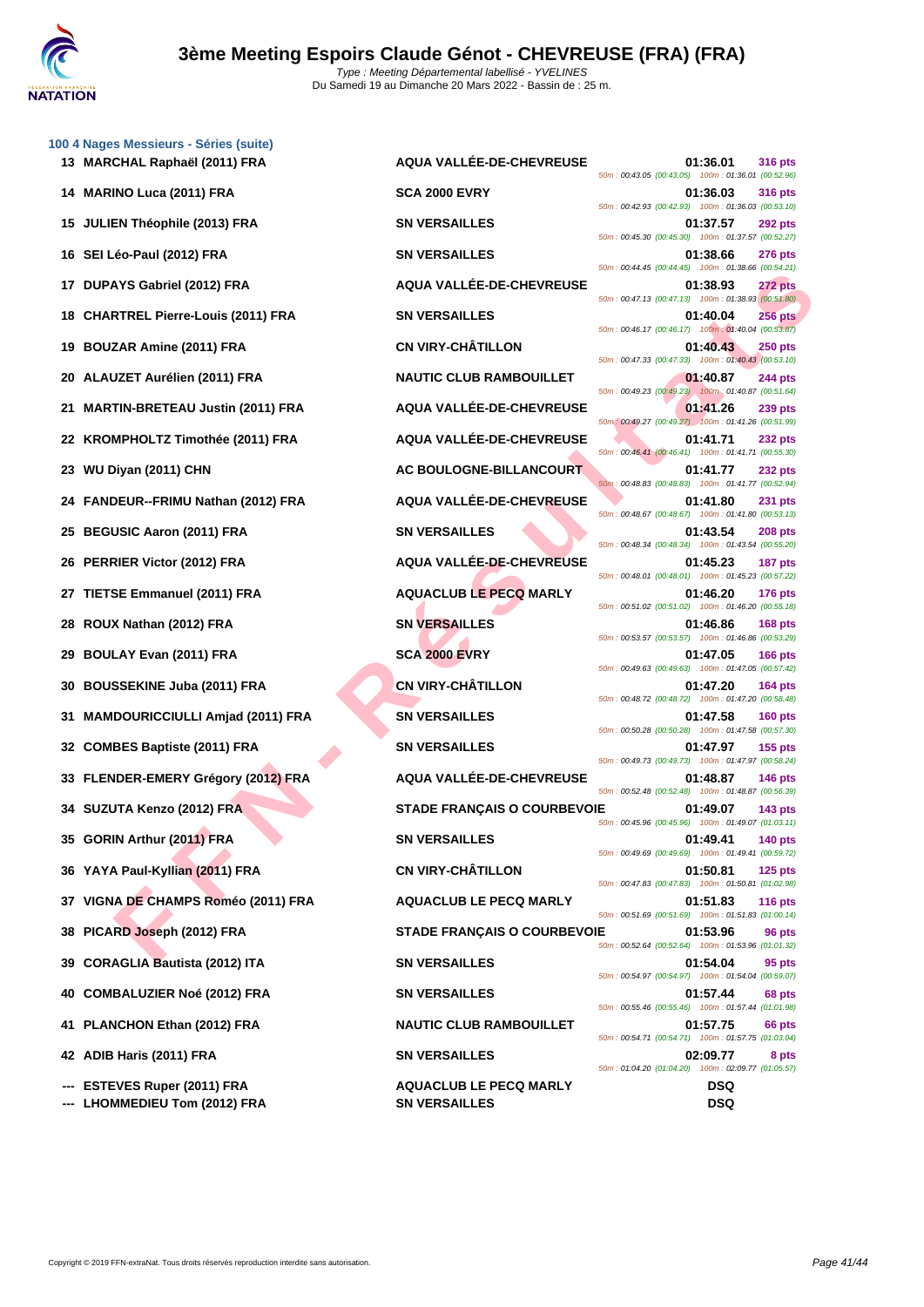

### **[100 4 Nag](http://www.ffnatation.fr/webffn/index.php)es Messieurs - Séries (suite)**

| --- EL QOQUI Zakaria (2011) FRA | <b>CN ANDRESY</b>             | <b>DSQ</b> |
|---------------------------------|-------------------------------|------------|
| --- MELGIRE William (2011) FRA  | <b>AQUACLUB LE PECQ MARLY</b> | DSQ        |
| --- ROBBES Jonas (2013) FRA     | <b>SN VERSAILLES</b>          | <b>DSQ</b> |

### **200 4 Nages Messieurs - Séries 12-14 ans** (Samedi 19 Mars 2022)

|  | 1 DOMBEK--MIRO Alexander (2008) FRA |  |  |  |
|--|-------------------------------------|--|--|--|
|--|-------------------------------------|--|--|--|

- **2 SOURDOU Nicolas (2008) FRA BuyANCOURT BUYERS**
- **3 JENVRIN Leo (2008) FRA CSN GUYANCOURT 02:28.52 875 pts**
- **4 TOMAS Léo (2008) FRA**  $\frac{5}{5}$
- **5** MANUELLI Pierre-ange (2008) FRA
- **6** AZIZI Seifeddine (2008) FRA
- **7 MARIANI Pierre-Orso (2008) FRA**
- **8 TÊTU DUBREUIL Samuel (2008) FRA**
- **9 ABBOUDI Isaac (2008) FRA**
- **10** RICHARD Nolhan (2008) FRA
- **11 FAUCONNIER Léo (2010) FRA**
- **12 CLAVE Mathias (2008) FRA**
- **13 BOUZAR Aïssa (2008) FRA**
- **14 ALY Marwan (2008) FRA ES MASSY NATATION 02:35.49 786 pts**
- **15 BAZUREAU Corentin (2008) FRA**
- **16 CHAPELIER Owen (2008) FRA**
- **17 DESMAISON Tom (2008) FRA SN VERSAILLES 02:40.37**
- **18 GUNTZBERGER Matthias (2009) FRA**
- **19 GAMEIRO DOS SANTOS Tiago (2008) POR**
- **20 BROCHARD Alexandre (2009) FRA**
- **21 DECOUDUN Gabriel (2009) FRA**
- **22 PINERO Antoine (2009) FRA**
- **23 DRAI Simon (2010) FRA**
- **24 ELJAYI Ihab (2008) FRA SCA 2000 EVRY 02:44.97 673 pts**
- **25 ENNEBATI OUAKSEL Mazir (2009) FRA**
- **26 EL MOUDIR Wassim (2009) FRA**
- **27 BEKKA Wassim (2009) FRA CN VIRY-CHÂTILLON 02:47.33 646 pts**
- **28 ZADITHugo (2008) FRA CSN GUYANCOURT 02:48.42 634 pts**

| 1 DOMBEK--MIRO Alexander (2008) FRA   | <b>AQUA VALLÉE-DE-CHEVREUSE</b><br>50m: 00:31.22 (00:31.22) 100m: 01:08.14 (00:36.92) 150m: 01:52.89 (00:44.75) 200m: 02:25.42 (00:32.53)            | 02:25.42<br><b>916 pts</b>                                                   |
|---------------------------------------|------------------------------------------------------------------------------------------------------------------------------------------------------|------------------------------------------------------------------------------|
| 2 SOURDOU Nicolas (2008) FRA          | <b>CSN GUYANCOURT</b><br>50m : 00:32.80 (00:32.80) 100m : 01:11.08 (00:38.28) 150m : 01:54.16 (00:43.08) 200m : 02:27.54 (00:33.38)                  | 02:27.54<br>888 pts                                                          |
| 3 JENVRIN Leo (2008) FRA              | <b>CSN GUYANCOURT</b><br>50m: 00:32.96 (00:32.96) 100m: 01:10.76 (00:37.80) 150m: 01:53.94 (00:43.18) 200m: 02:28.52 (00:34.58)                      | 02:28.52<br>875 pts                                                          |
| 4   TOMAS Léo (2008) FRA              | <b>SN VERSAILLES</b><br>50m: 00:31.71 (00:31.71) 100m: 01:08.56 (00:36.85) 150m: 01:55.56 (00:47.00) 200m: 02:28.59 (00:33.03)                       | 02:28.59<br>874 pts                                                          |
| 5 MANUELLI Pierre-ange (2008) FRA     | <b>SN VERSAILLES</b><br>50m: 00:32.29 (00:32.29) 100m: 01:11.57 (00:39.28) 150m: 01:53.79 (00:42.22) 200m: 02:28.79 (00:35.00)                       | 02:28.79<br>872 pts                                                          |
| 6   AZIZI Seifeddine (2008) FRA       | <b>SN VERSAILLES</b><br>50m: 00:34.53 (00:34.53) 100m: 01:12.48 (00:37.95)                                                                           | 02:30.04<br>855 pts<br>150m : 01:56.73 (00:44.25) 200m : 02:30.04 (00:33.31) |
| 7 MARIANI Pierre-Orso (2008) FRA      | <b>CNO ST-GERMAIN-EN-LAYE</b><br>50m: 00:32.71 (00:32.71) 100m: 01:11.40 (00:38.69)                                                                  | 02:30.40<br>851 pts<br>150m: 01:57.10 (00:45.70) 200m: 02:30.40 (00:33.30)   |
| 8 TËTU DUBREUIL Samuel (2008) FRA     | <b>ES MASSY NATATION</b><br>50m: 00:31.51 (00:31.51) 100m: 01:10.74 (00:39.23)                                                                       | 02:31.96<br>831 pts<br>150m: 01:57.08 (00:46.34) 200m: 02:31.96 (00:34.88)   |
| 9   ABBOUDI Isaac (2008) FRA          | <b>CN VIRY-CHATILLON</b><br>50m : 00:32.90 (00:32.90) 100m : 01:11.42 (00:38.52) 150m : 01:57.46 (00:46.04) 200m : 02:32.28 (00:34.82)               | 02:32.28<br>827 pts                                                          |
| 0 RICHARD Nolhan (2008) FRA           | <b>AQUA VALLEE-DE-CHEVREUSE</b><br>50m: 00:34.27 (00:34.27) 100m: 01:15.59 (00:41.32) 150m: 01:59.99 (00:44.40) 200m: 02:33.48 (00:33.49)            | 02:33.48<br>811 pts                                                          |
| 1 FAUCONNIER Léo (2010) FRA           | <b>AQUA VALLÉE-DE-CHEVREUSE</b><br>50m: 00:34.28 (00:34.28) 100m: 01:17.08 (00:42.80) 150m: 02:01.48 (00:44.40) 200m: 02:34.11 (00:32.63)            | 02:34.11<br>803 pts                                                          |
| 2 CLAVE Mathias (2008) FRA            | <b>CSN GUYANCOURT</b><br>50m : 00:32.71 (00:32.71) 100m : 01:11.60 (00:38.89) 150m : 01:59.01 (00:47.41) 200m : 02:34.48 (00:35.47)                  | 02:34.48<br>799 pts                                                          |
| 3   BOUZAR Aïssa (2008) FRA           | <b>CN VIRY-CHATILLON</b><br>50m: 00:34.67 (00:34.67) 100m: 01:16.14 (00:41.47) 150m: 01:59.99 (00:43.85) 200m: 02:34.59 (00:34.60)                   | 02:34.59<br>797 pts                                                          |
| 4   ALY Marwan (2008) FRA             | <b>ES MASSY NATATION</b><br>50m: 00:31.96 (00:31.96) 100m: 01:10.96 (00:39.00) 150m: 02:00.01 (00:49.05) 200m: 02:35.49 (00:35.48)                   | 02:35.49<br><b>786 pts</b>                                                   |
| 5 BAZUREAU Corentin (2008) FRA        | ES MASSY NATATION<br>50m: 00:33.37 (00:33.37) 100m: 01:11.02 (00:37.65) 150m: 02:02.17 (00:51.15) 200m: 02:38.20 (00:36.03)                          | 02:38.20<br>753 pts                                                          |
| 6 CHAPELIER Owen (2008) FRA           | <b>SN VERSAILLES</b><br>50m: 00:34.43 (00:34.43) 100m: 01:16.46 (00:42.03) 150m: 02:03.60 (00:47.14) 200m: 02:38.54 (00:34.94)                       | 02:38.54<br>749 pts                                                          |
| 7 DESMAISON Tom (2008) FRA            | <b>SN VERSAILLES</b><br>50m : 00:35.88 (00:35.88) 100m : 01:16.75 (00:40.87) 150m : 02:04.71 (00:47.96) 200m : 02:40.37 (00:35.66)                   | 02:40.37<br>727 pts                                                          |
| 8 GUNTZBERGER Matthias (2009) FRA     | <b>SN VERSAILLES</b><br>50m: 00:34.38 (00:34.38) 100m: 01:14.62 (00:40.24) 150m: 02:05.88 (00:51.26) 200m: 02:40.90 (00:35.02)                       | 02:40.90<br><b>720 pts</b>                                                   |
| 9 GAMEIRO DOS SANTOS Tiago (2008) POR | <b>AQUACLUB LE PECQ MARLY</b><br>50m: 00:34.96 (00:34.96) 100m: 01:12.87 (00:37.91) 150m: 02:05.59 (00:52.72) 200m: 02:41.01 (00:35.42)              | 02:41.01<br><b>719 pts</b>                                                   |
| 0 BROCHARD Alexandre (2009) FRA       | <b>AQUA VALLÉE-DE-CHEVREUSE</b><br>50m: 00:35.33 (00:35.33) 100m: 01:19.30 (00:43.97) 150m: 02:06.63 (00:47.33) 200m: 02:41.85 (00:35.22)            | 02:41.85<br><b>709 pts</b>                                                   |
| 1 DECOUDUN Gabriel (2009) FRA         | <b>VAL D'ESSONNE MENNECY AQUA CLUB</b><br>50m : 00:34.29 (00:34.29) 100m : 01:14.39 (00:40.10) 150m : 02:04.70 (00:50.31) 200m : 02:42.49 (00:37.79) | 02:42.49<br><b>702 pts</b>                                                   |
| 2 PINERO Antoine (2009) FRA           | <b>AQUACLUB LE PECQ MARLY</b><br>50m : 00:36.00 (00:36.00) 100m : 01:16.68 (00:40.68) 150m : 02:06.06 (00:49.38) 200m : 02:44.37 (00:38.31)          | 02:44.37<br><b>680 pts</b>                                                   |
| 3 DRAI Simon (2010) FRA               | VAL D'ESSONNE MENNECY AQUA CLUB<br>50m : 00:37.60 (00:37.60) 100m : 01:18.38 (00:40.78) 150m : 02:07.56 (00:49.18) 200m : 02:44.78 (00:37.22)        | 02:44.78<br><b>675 pts</b>                                                   |
| 4 ELJAYI Ihab (2008) FRA              | <b>SCA 2000 EVRY</b><br>50m: 00:35.94 (00:35.94) 100m: 01:14.82 (00:38.88) 150m: 02:07.16 (00:52.34) 200m: 02:44.97 (00:37.81)                       | 02:44.97<br>673 pts                                                          |
| 5 ENNEBATI OUAKSEL Mazir (2009) FRA   | <b>SN VERSAILLES</b><br>50m : 00:36.17 (00:36.17) 100m : 01:17.86 (00:41.69) 150m : 02:09.40 (00:51.54) 200m : 02:46.34 (00:36.94)                   | 02:46.34<br>657 pts                                                          |
| 6 EL MOUDIR Wassim (2009) FRA         | <b>ES MASSY NATATION</b><br>50m : 00:38.79 (00:38.79) 100m : 01:23.25 (00:44.46) 150m : 02:08.53 (00:45.28) 200m : 02:46.74 (00:38.21)               | 02:46.74<br>653 pts                                                          |
| 7   BEKKA Wassim (2009) FRA           | <b>CN VIRY-CHÂTILLON</b><br>50m: 00:36.31 (00:36.31) 100m: 01:20.53 (00:44.22) 150m: 02:08.88 (00:48.35) 200m: 02:47.33 (00:38.45)                   | 02:47.33<br>646 pts                                                          |
| 8 ZADITHugo (2008) FRA                | <b>CSN GUYANCOURT</b><br>50m: 00:35.99 (00:35.99) 100m: 01:17.03 (00:41.04) 150m: 02:10.27 (00:53.24) 200m: 02:48.42 (00:38.15)                      | 02:48.42<br>634 pts                                                          |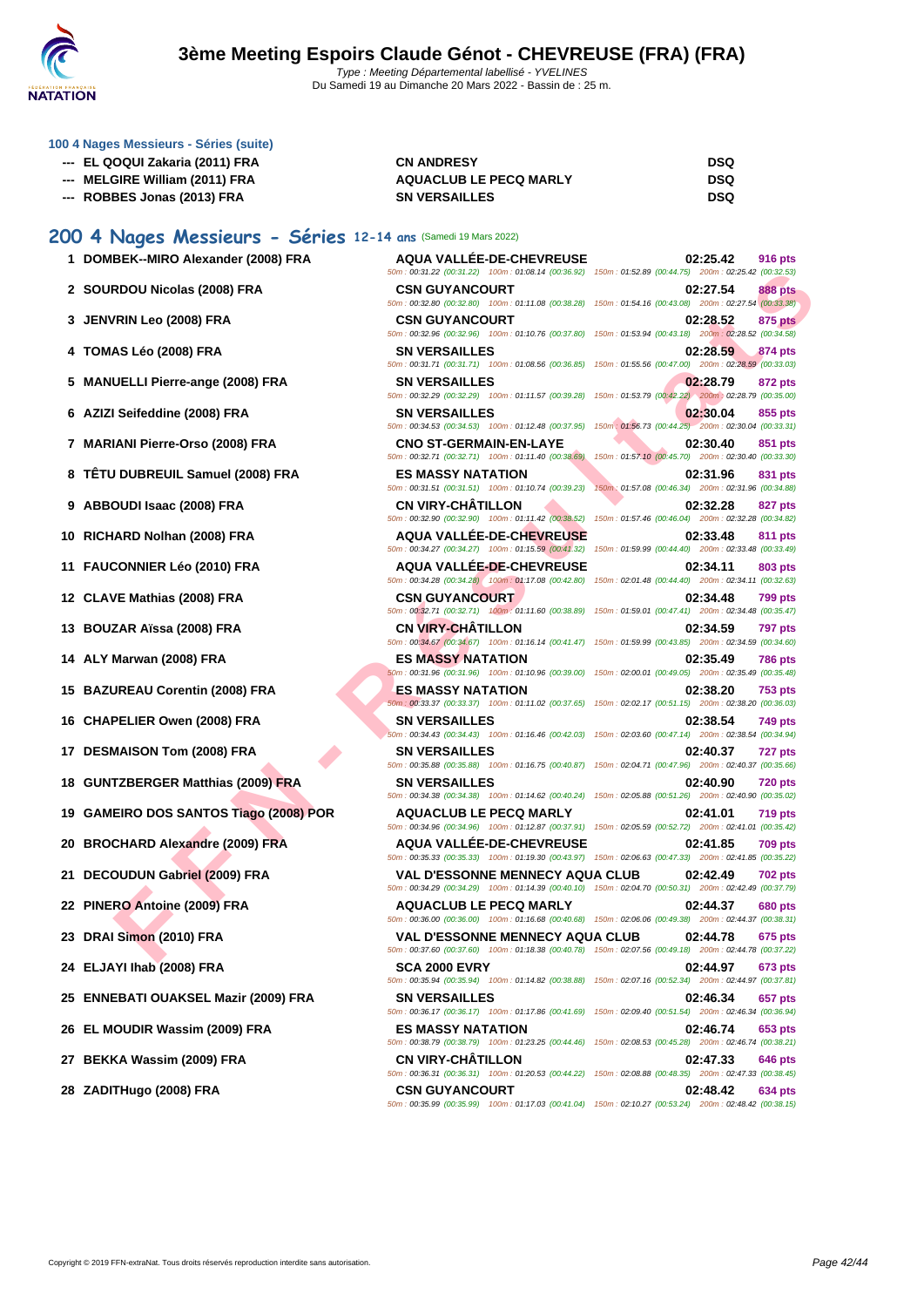|    | 200 4 Nages Messieurs - Séries (suite)<br>29 JULIEN Baptiste (2010) FRA |
|----|-------------------------------------------------------------------------|
| 30 | <b>MARTIN Evan (2008) FRA</b>                                           |
| 31 | SERCIEN Jaden (2009) FRA                                                |
|    | 32 ZOUGAGAnas (2010) FRA                                                |
| 33 | <b>KACHMIR Choayb (2008) FRA</b>                                        |
|    | 34 CATAYEE Joackim (2010) FRA                                           |
| 35 | DOISNEAU Celyen (2009) FRA                                              |
| 36 | DANIEL Nohan (2010) FRA                                                 |
| 36 | <b>BARRE Léo (2009) FRA</b>                                             |
| 38 | HOUP Nathan (2010) FRA                                                  |
| 39 | <b>HADJIDJ Jalis (2010) FRA</b>                                         |
| 40 | <b>BAZUREAU Antonin (2010) FRA</b>                                      |
| 41 | GIBERT Benjamin (2008) FRA                                              |
|    | 42 EL OUARRADI Bilel (2009) FRA                                         |
| 43 | SAHRANE Zakarya (2008) FRA                                              |
|    | 44 KHEMIR Ali (2010) FRA                                                |
| 45 | NIEL Marin (2010) FRA                                                   |
| 46 | <b>BENBAKKAR Ramy (2010) TUN</b>                                        |
|    | 47 CAYRON Nino (2010) FRA                                               |
| 48 | REDOUANE Sami (2008) FRA                                                |
| 49 | DIALLO Salihou (2009) FRA                                               |
|    | 50 ZAMNI Armand (2009) FRA                                              |
|    | 51 BARLIER Lucas (2009) FRA                                             |
|    | 52 JUBEA Stefan (2010) FRA                                              |
| 53 | KHIRA Ismael (2010) FRA                                                 |
|    | 54 BOUSSADI Miles (2010) FRA                                            |
|    | 55 DUPART Léandre (2010) FRA                                            |
| 56 | FEUERSTOSS Eythan (2010) FRA                                            |
|    | 57 GOURAUD Arthur (2010) FRA                                            |
|    | 58 POCHON Aaron (2010) FRA                                              |
| 59 | OUVRARD Philémon (2010) FRA                                             |

| 29 JULIEN Baptiste (2010) FRA     | <b>SN VERSAILLES</b><br>50m: 00:35.98 (00:35.98) 100m: 01:17.81 (00:41.83) 150m: 02:10.15 (00:52.34) 200m: 02:48.59 (00:38.44)                                                                                                                          | 02:48.59                                                        | 632 pts        |
|-----------------------------------|---------------------------------------------------------------------------------------------------------------------------------------------------------------------------------------------------------------------------------------------------------|-----------------------------------------------------------------|----------------|
| 30 MARTIN Evan (2008) FRA         | <b>VAL D'ESSONNE MENNECY AQUA CLUB</b><br>50m: 00:38.51 (00:38.51) 100m: 01:21.35 (00:42.84) 150m: 02:11.93 (00:50.58) 200m: 02:48.73 (00:36.80)                                                                                                        | 02:48.73                                                        | 630 pts        |
| 31 SERCIEN Jaden (2009) FRA       | <b>ES MASSY NATATION</b><br>50m : 00:35.75 (00:35.75) 100m : 01:20.67 (00:44.92) 150m : 02:10.17 (00:49.50) 200m : 02:50.55 (00:40.38)                                                                                                                  | 02:50.55                                                        | 610 pts        |
| 32 ZOUGAGAnas (2010) FRA          | <b>CNO ST-GERMAIN-EN-LAYE</b><br>50m: 00:36.77 (00:36.77) 100m: 01:20.78 (00:44.01) 150m: 02:11.85 (00:51.07) 200m: 02:50.58 (00:38.73)                                                                                                                 | 02:50.58                                                        | 610 pts        |
| 33 KACHMIR Choayb (2008) FRA      | <b>SCA 2000 EVRY</b><br>50m : 00:40.04 (00:40.04) 100m : 01:23.96 (00:43.92) 150m : 02:11.54 (00:47.58) 200m : 02:51.00 (00:39.46)                                                                                                                      | 02:51.00                                                        | <b>605 pts</b> |
| 34 CATAYEE Joackim (2010) FRA     | <b>SCA 2000 EVRY</b>                                                                                                                                                                                                                                    | 02:51.12                                                        | <b>604 pts</b> |
| 35 DOISNEAU Celyen (2009) FRA     | 50m : 00:37.96 (00:37.96) 100m : 01:19.89 (00:41.93) 150m : 02:12.05 (00:52.16) 200m : 02:51.12 (00:39.07)<br><b>VAL D'ESSONNE MENNECY AQUA CLUB</b>                                                                                                    | 02:51.29                                                        | <b>602 pts</b> |
| 36 DANIEL Nohan (2010) FRA        | 50m: 00:38.83 (00:38.83) 100m: 01:23.77 (00:44.94) 150m: 02:12.73 (00:48.96) 200m: 02:51.29 (00:38.56)<br><b>ES MASSY NATATION</b>                                                                                                                      | 02:51.60                                                        | 599 pts        |
| 36 BARRE Léo (2009) FRA           | 50m: 00:37.56 (00:37.56) 100m: 01:20.60 (00:43.04) 150m: 02:12.32 (00:51.72) 200m: 02:51.60 (00:39.28)<br><b>AQUA VALLEE-DE-CHEVREUSE</b>                                                                                                               | 02:51.60                                                        | 599 pts        |
| 38 HOUP Nathan (2010) FRA         | 50m: 00:39.23 (00:39.23) 100m: 01:23.58 (00:44.35) 150m: 02:14.05 (00:50.47) 200m: 02:51.60 (00:37.55)<br><b>AQUA VALLEE-DE-CHEVREUSE</b>                                                                                                               | 02:56.77                                                        | 544 pts        |
| 39   HADJIDJ Jalis (2010) FRA     | 50m : 00:37.92 (00:37.92) 100m : 01:22.62 (00:44.70) 150m : 02:16.33 (00:53.71) 200m : 02:56.77 (00:40.44)<br><b>ES MASSY NATATION</b>                                                                                                                  | 02:57.17                                                        | 540 pts        |
| 40 BAZUREAU Antonin (2010) FRA    | 50m: 00:41.69 (00:41.69) 100m: 01:25.99 (00:44.30)<br><b>ES MASSY NATATION</b>                                                                                                                                                                          | 150m: 02:18.38 (00:52.39) 200m: 02:57.17 (00:38.79)<br>02:57.25 | 539 pts        |
| 41   GIBERT Benjamin (2008) FRA   | 50m : 00:41.10 (00:41.10) 100m : 01:25.45 (00:44.35) 150m : 02:18.43 (00:52.98) 200m : 02:57.25 (00:38.82)<br>CN VERNEUIL VERNOUILLET                                                                                                                   | 02:57.77                                                        | 534 pts        |
| 42   EL OUARRADI Bilel (2009) FRA | 50m: 00:39.84 (00:39.84) 100m: 01:27.29 (00:47.45) 150m: 02:20.51 (00:53.22) 200m: 02:57.77 (00:37.26)<br><b>ES MASSY NATATION</b>                                                                                                                      | 02:58.52                                                        | <b>526 pts</b> |
| 43 SAHRANE Zakarya (2008) FRA     | 50m : 00:41.22 (00:41.22) 100m : 01:23.72 (00:42.50) 150m : 02:17.71 (00:53.99) 200m : 02:58.52 (00:40.81)<br><b>VAL D'ESSONNE MENNECY AQUA CLUB</b>                                                                                                    | 02:59.65                                                        | 515 pts        |
| 44   KHEMIR Ali (2010) FRA        | 50m : 00:42.61 (00:42.61) 100m : 01:28.71 (00:46.10) 150m : 02:21.20 (00:52.49) 200m : 02:59.65 (00:38.45)<br><b>SN VERSAILLES</b>                                                                                                                      | 03:01.35                                                        | 498 pts        |
| 45 NIEL Marin (2010) FRA          | 50m: 00:41.24 (00:41.24) 100m: 01:27.23 (00:45.99) 150m: 02:21.70 (00:54.47) 200m: 03:01.35 (00:39.65)<br><b>SN VERSAILLES</b>                                                                                                                          | 03:04.57                                                        | 466 pts        |
| 46 BENBAKKAR Ramy (2010) TUN      | 50m: 00:38.94 (00:38.94) 100m: 01:25.73 (00:46.79)<br><b>CNO ST-GERMAIN-EN-LAYE</b>                                                                                                                                                                     | 150m: 02:23.34 (00:57.61) 200m: 03:04.57 (00:41.23)<br>03:06.77 | 445 pts        |
| 47 CAYRON Nino (2010) FRA         | 50m: 00:43.04 (00:43.04) 100m: 01:31.64 (00:48.60) 150m: 02:27.58 (00:55.94) 200m: 03:06.77 (00:39.19)<br><b>NAUTIC CLUB RAMBOUILLET</b>                                                                                                                | 03:07.72                                                        |                |
|                                   | 50m : 00:42.69 (00:42.69) 100m : 01:31.07 (00:48.38) 150m : 02:26.74 (00:55.67) 200m : 03:07.72 (00:40.98)                                                                                                                                              |                                                                 | 437 pts        |
| 48 REDOUANE Sami (2008) FRA       | <b>SCA 2000 EVRY</b><br>50m: 00:43.54 (00:43.54) 100m: 01:30.29 (00:46.75) 150m: 02:28.77 (00:58.48) 200m: 03:07.74 (00:38.97)                                                                                                                          | 03:07.74                                                        | 436 pts        |
| 49 DIALLO Salihou (2009) FRA      | <b>SCA 2000 EVRY</b><br>50m : 00:41.41 (00:41.41) 100m : 01:25.89 (00:44.48) 150m : 02:24.39 (00:58.50) 200m : 03:09.76 (00:45.37)                                                                                                                      | 03:09.76                                                        | 418 pts        |
| 50 ZAMNI Armand (2009) FRA        | <b>NAUTIC CLUB RAMBOUILLET</b><br>50m : 00:38.44 (00:38.44) 100m : 01:26.77 (00:48.33) 150m : 02:25.97 (00:59.20) 200m : 03:09.99 (00:44.02)                                                                                                            | 03:09.99                                                        | 416 pts        |
| 51 BARLIER Lucas (2009) FRA       | <b>CN VIRY-CHÂTILLON</b><br>50m : 00:45.50 (00:45.50) 100m : 01:36.54 (00:51.04) 150m : 02:30.21 (00:53.67) 200m : 03:11.67 (00:41.46)                                                                                                                  | 03:11.67                                                        | 401 pts        |
| 52 JUBEA Stefan (2010) FRA        | <b>ASSO NATATION DE SARTROUVILLE</b><br>50m: 00:42.29 (00:42.29) 100m: 01:32.10 (00:49.81) 150m: 02:26.48 (00:54.38) 200m: 03:12.88 (00:46.40)                                                                                                          | 03:12.88                                                        | 390 pts        |
| 53 KHIRA Ismael (2010) FRA        | <b>STADE FRANÇAIS O COURBEVOIE</b><br>50m: 00:43.84 (00:43.84) 100m: 01:35.72 (00:51.88) 150m: 02:32.32 (00:56.60) 200m: 03:19.30 (00:46.98)                                                                                                            | 03:19.30                                                        | 336 pts        |
| 54 BOUSSADI Miles (2010) FRA      | <b>AQUA VALLÉE-DE-CHEVREUSE</b><br>50m : 00:46.48 (00:46.48) 100m : 01:38.51 (00:52.03) 150m : 02:41.56 (01:03.05) 200m : 03:24.98 (00:43.42)                                                                                                           | 03:24.98                                                        | <b>291 pts</b> |
| 55 DUPART Léandre (2010) FRA      | <b>NAUTIC CLUB RAMBOUILLET</b>                                                                                                                                                                                                                          | 03:25.22                                                        | <b>290 pts</b> |
| 56 FEUERSTOSS Eythan (2010) FRA   | 50m: 00:47.67 (00:47.67) 100m: 01:39.05 (00:51.38) 150m: 02:40.03 (01:00.98) 200m: 03:25.22 (00:45.19)<br><b>CSN GUYANCOURT</b>                                                                                                                         | 03:26.37                                                        | <b>281 pts</b> |
| 57 GOURAUD Arthur (2010) FRA      | 50m : 00:48.86 (00:48.86) 100m : 01:41.98 (00:53.12) 150m : 02:41.40 (00:59.42) 200m : 03:26.37 (00:44.97)<br><b>CSN GUYANCOURT</b>                                                                                                                     | 03:28.24                                                        | 267 pts        |
| 58 POCHON Aaron (2010) FRA        | 50m: 00:47.29 (00:47.29) 100m: 01:41.50 (00:54.21) 150m: 02:38.21 (00:56.71) 200m: 03:28.24 (00:50.03)<br><b>VAL D'ESSONNE MENNECY AQUA CLUB</b>                                                                                                        | 03:29.18                                                        | <b>260 pts</b> |
| 59 OUVRARD Philémon (2010) FRA    | 50m: 00:50.30 (00:50.30) 100m: 01:39.73 (00:49.43) 150m: 02:45.04 (01:05.31) 200m: 03:29.18 (00:44.14)<br><b>AQUA VALLEE-DE-CHEVREUSE</b><br>50m : 00:47.52 (00:47.52) 100m : 01:41.48 (00:53.96) 150m : 02:45.68 (01:04.20) 200m : 03:33.87 (00:48.19) | 03:33.87                                                        | <b>228 pts</b> |